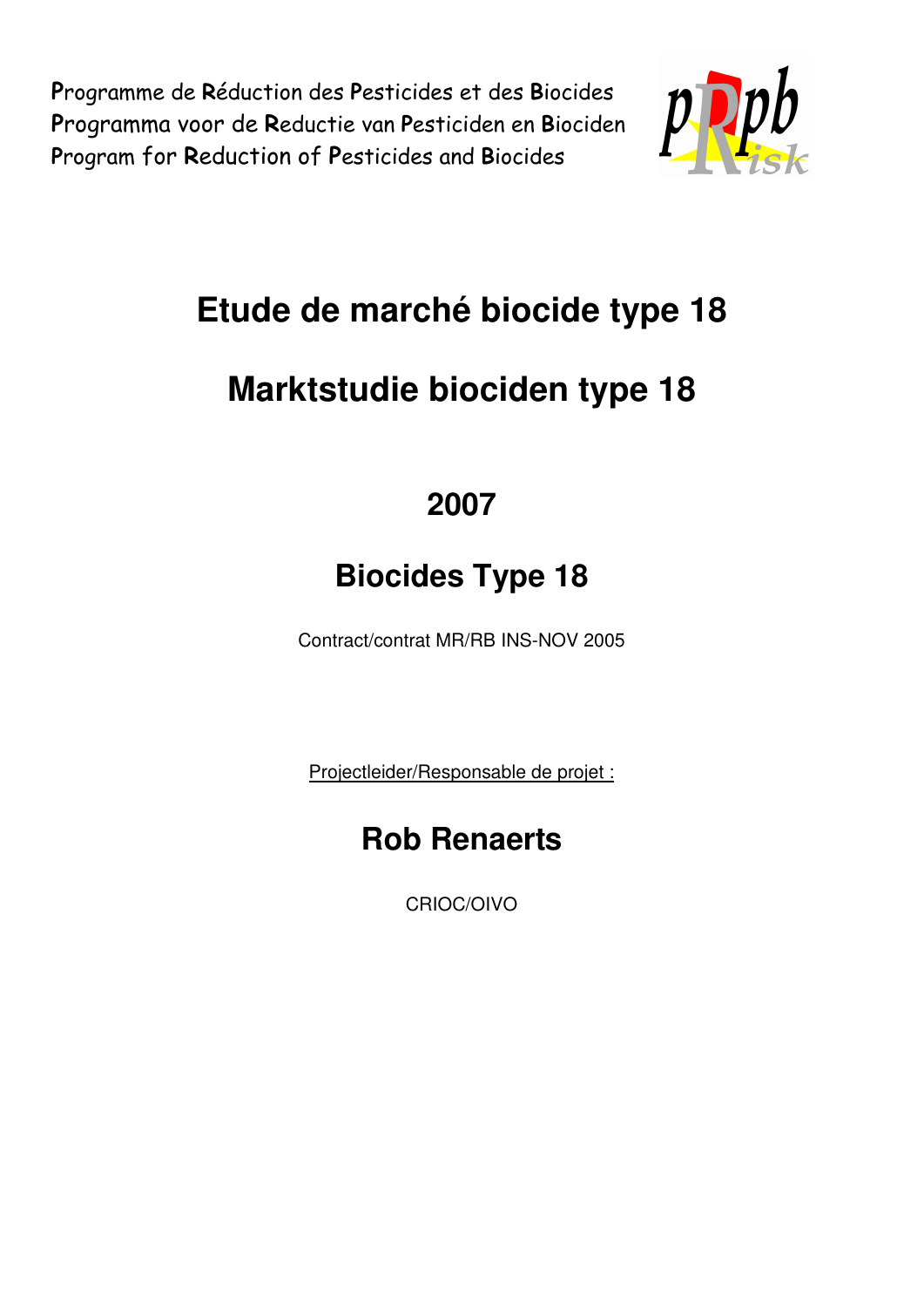MARKTSTUDIE BIOCIDEN TYPE 18

Uitgevoerd in opdracht van de Federale Overheidsdienst Volksgezondheid, leefmilieu en veiligheid van de voedselketen

# MR/RB INS-NOV 2005



Stichting van openbaar nut

Paapsemlaan 20 – 1070 Brussel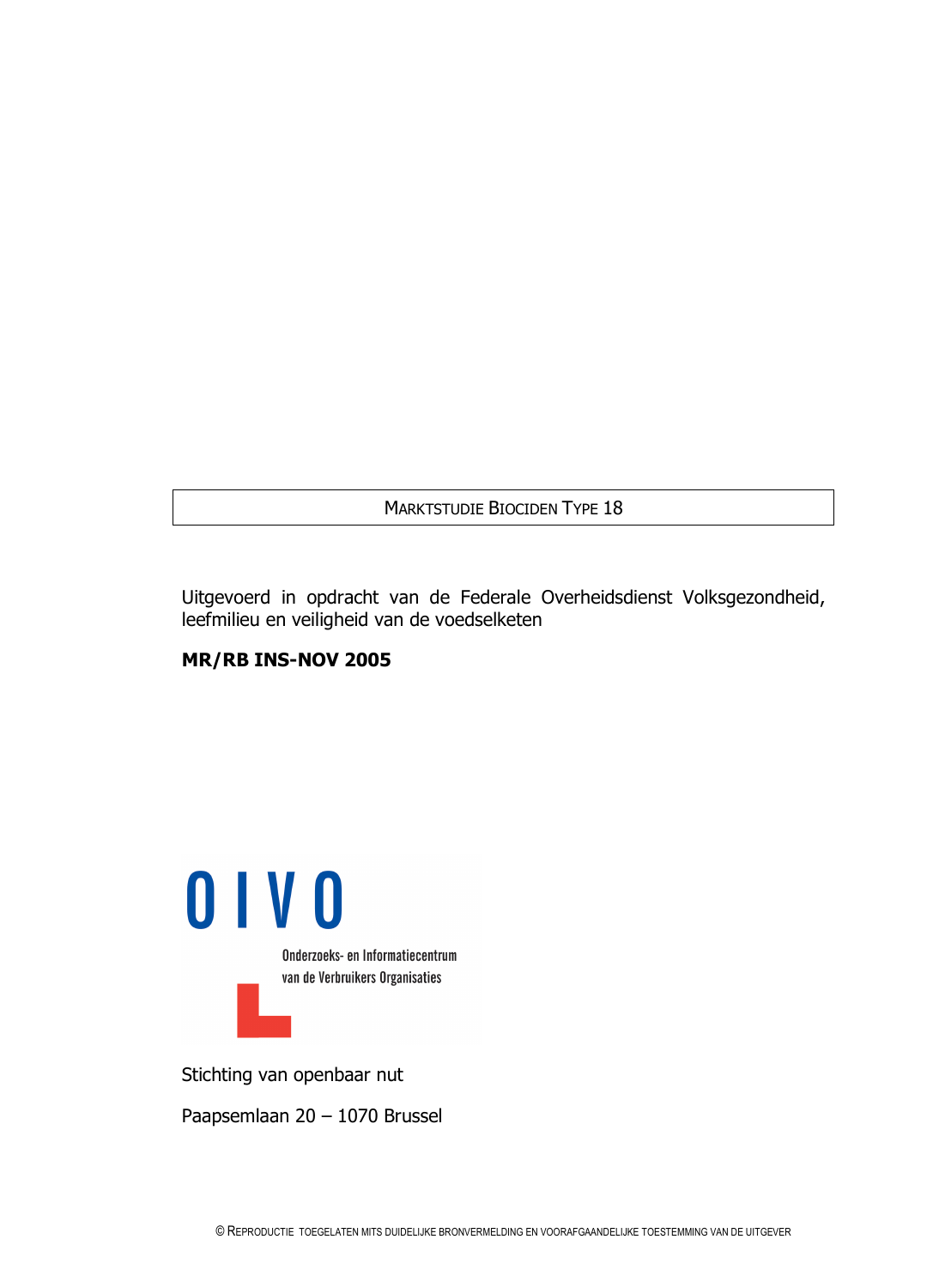# Executive summary (Nederlands)

Het doel van deze studie was de Belgische markt inzake type 18 biociden analyseren en in kaart brengen. Dit werd gedaan met behulp van winkelbezoeken, interviews met de stakeholders en een literatuurstudie. Het uiteindelijke resultaat is een gedetailleerde beschrijving van de Belgische markt en een bundeling van de visies van de diverse actoren over de huidige situatie.

Uit de winkelonderzoeken kwam naar voor dat de Belgische markt zeer seizoensgebonden is en sterk fluctueert van jaar tot jaar. Het aanbod varieert sterk tussen zomer en winter. In de winter is het aanbod zeer beperkt terwijl in de zomer met behulp van displays het aanbod sterk wordt uitgebreid. Tenslotte viel het op dat de consument slechts op weinig plaatsen informatie over duurzaam gebruik van insecticiden kan terugvinden

Ongeveer 50% van de producten met een toelating worden teruggevonden op de Belgische markt. Dit komt neer op meer dan 100 verschillende insecticiden. De meest gehoorde klachten van de betrokken sectoren waren dat de vernieuwde wetgeving ervoor heeft gezorgd dat de toelatingen te traag vernieuwd worden. Daarnaast werd opgemerkt dat het aanvragen van een nieuwe toelating een zware financiële last geworden is. Hierdoor dreigen de kleinere spelers uit de markt te verdwijnen en kunnen mono- of oligopolies ontstaan.

De analyse van de markt splitst de Belgische markt in drie delen: producten voor gebruik in en rond het huis, antiparasitaire middelen (voor huisdieren) en middelen voor professioneel gebruik. De professionele middelen zijn quasi volledig gescheiden van de andere delen die gericht zijn op de particuliere gebruiker.

Het merendeel van de totale markt wordt beheerst door producten voor gebruik in en rond het huis. Ze nemen 90% van de stukverkoop voor hun rekening en bijna 80% van de verkoop van actieve stof. Vooral verdampers (40%) en sprays (41%) zijn enorm populair bij de consument. De markt wordt beheerst door twee grote spelers, Baygon en Vapona, die elk meer dan 40% van de totale verkoop voor hun rekening nemen.

De sector van de antiparasitaire middelen neemt ongeveer 10% van de markt in. Deze sector wordt overheerst door Beaphar die ongeveer 70% van de totale markt in handen heeft.

De professionele sector bezit een zeer beperkt aandeel in de stukverkoop maar neemt meer dan 10% van de markt inzake actieve stof in. Het merendeel van de professionele producten wordt gebruikt door bestrijdingsfirma's. Daarnaast nemen openbare diensten een deel van de markt op zich.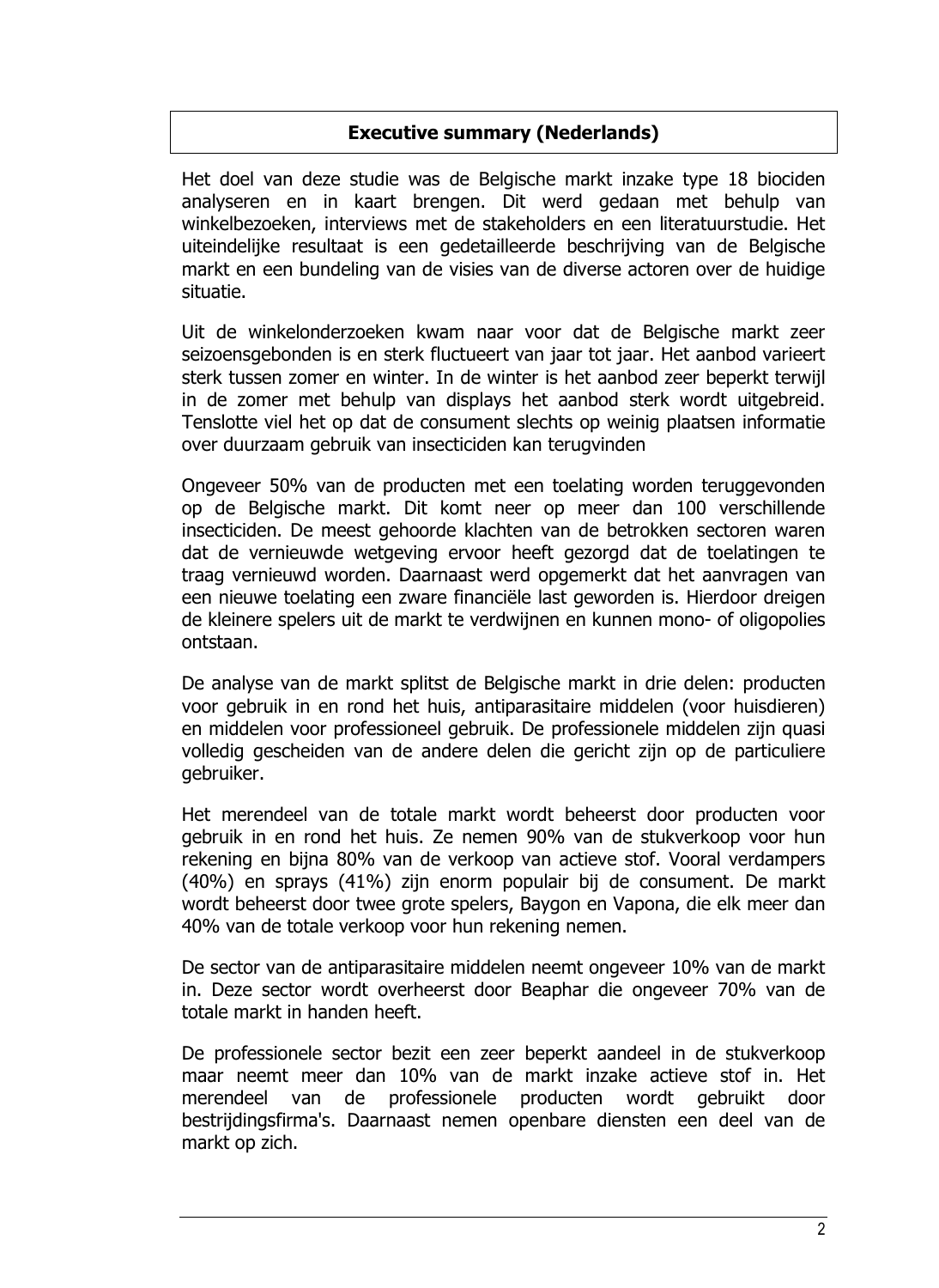Vergeleken met de sector van de landbouw is het gebruik van biociden type 18 zeer beperkt. Toch wordt de jaarlijks omzet geschat op 15 à 20 miljoen € en gaat het om bijna 5 miljoen verkochte verpakkingen. Fluctuaties omwille van het klimaat maken de markt onvoorspelbaar kunnen een verkoopsdaling van 25% veroorzaken.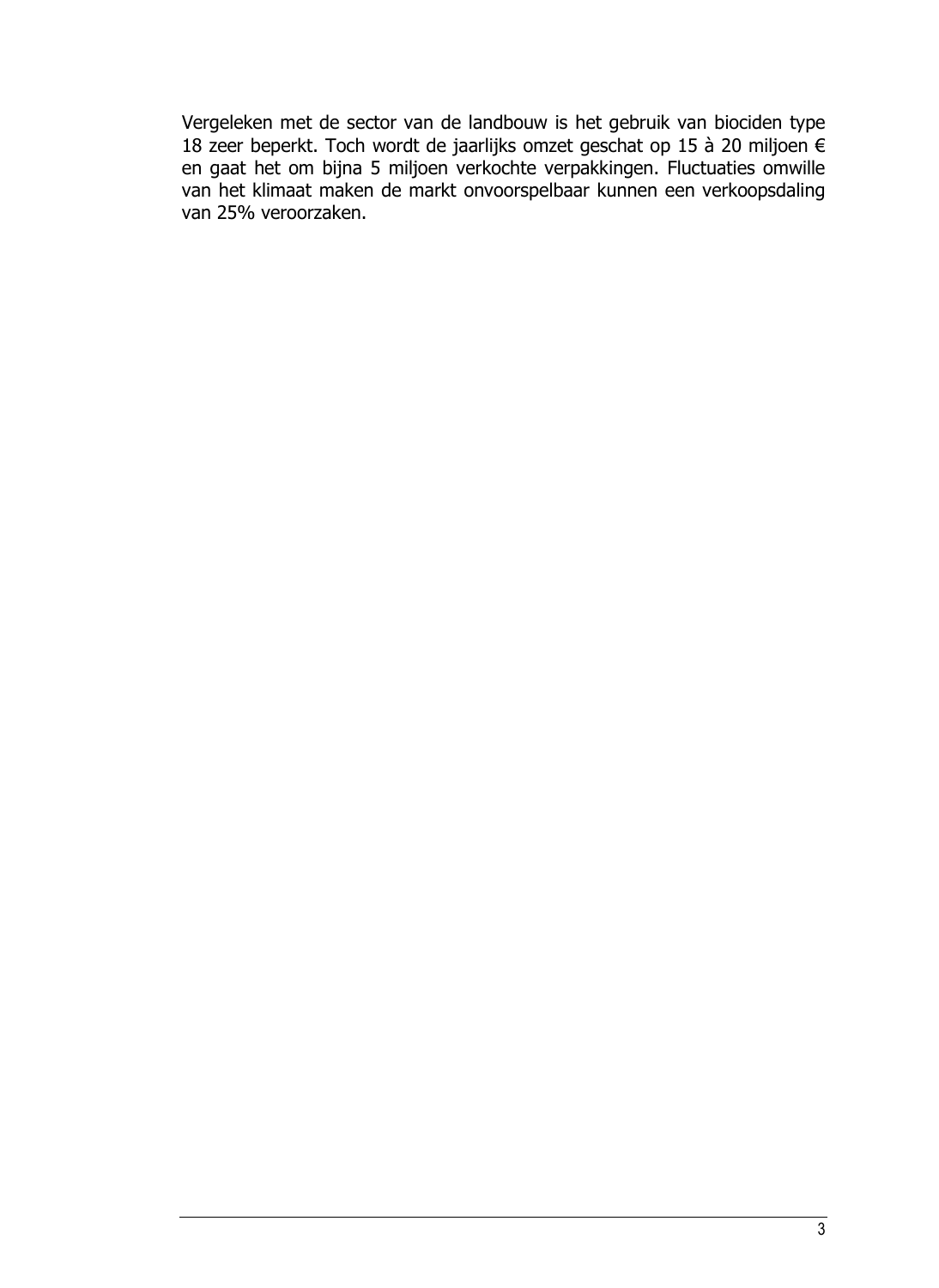# Executive summary (Français)

L'objectif de cette étude était d'analyser et d'établir un état des lieux du marché belge concernant les biocides de type 18. Ce travail a été réalisé sur base de visites de magasins, d'interviews et d'une revue de la littérature. Le résultat final est une description détaillée du marché belge et le point de vue des différents acteurs sur la situation actuelle.

Il ressort de l'étude menée dans les magasins que le marché belge est très lié à la saison et fluctue fortement d'une année à l'autre. L'offre varie fortement entre l'été et l'hiver. L'offre, très limitée en hiver, se voit largement étoffée en été à grand renfort de présentoirs.

Environ 50 % des produits pourvus d'une autorisation ont été retrouvés sur le marché belge. Ce qui correspond à plus de 100 insecticides différents.. Enfin, il est apparu que, les consommateurs ne pouvaient trouver des informations pour un usage durable des insecticides qu'en très peu d'endroits.

Les secteurs concernés se plaignent du fait que la nouvelle réglementation a engendré trop de lenteurs dans le processus de renouvellement des autorisations. Ils font en outre remarquer que la demande d'une nouvelle autorisation est devenue une lourde charge financière. Ceci pourrait faire disparaître les petits producteurs du marché et de mener à des situations de monopoles ou d'oligopoles.

L'analyse du marché belge met en évidence trois secteurs : les produits à usage ménager (intérieur et extérieur), les produits antiparasites (pour animaux domestiques) et les produits pour à usage professionnel. Les produits professionnels sont quasiment complètement séparés des produits destinés aux particuliers.

La majeure partie du marché concerne les produits à usage ménager. Ils représentent 90% du nombre de ventes et presque 80% en termes de vente de substances actives. Ce sont surtout les vaporisateurs (40%) et les sprays (41%) qui sont très populaires auprès du consommateur. Le marché est dominé par deux grandes gammes de produits, Baygon et Vapona, qui compte chacune pour plus de 40% du total des ventes.

Le secteur des produits antiparasites occupe approximativement 10% du marché. Ce secteur est dominé par Beaphar qui détient environ 70% du marché total.

Le secteur des produits professionnels occupe une place très limitée dans la vente au détail mais représente plus 10% du marché en termes de substances actives. La majorité des produits professionnels sont utilisés par des entreprises d'extermination d'insectes. A côté de cela, les services publics prennent également une part du marché.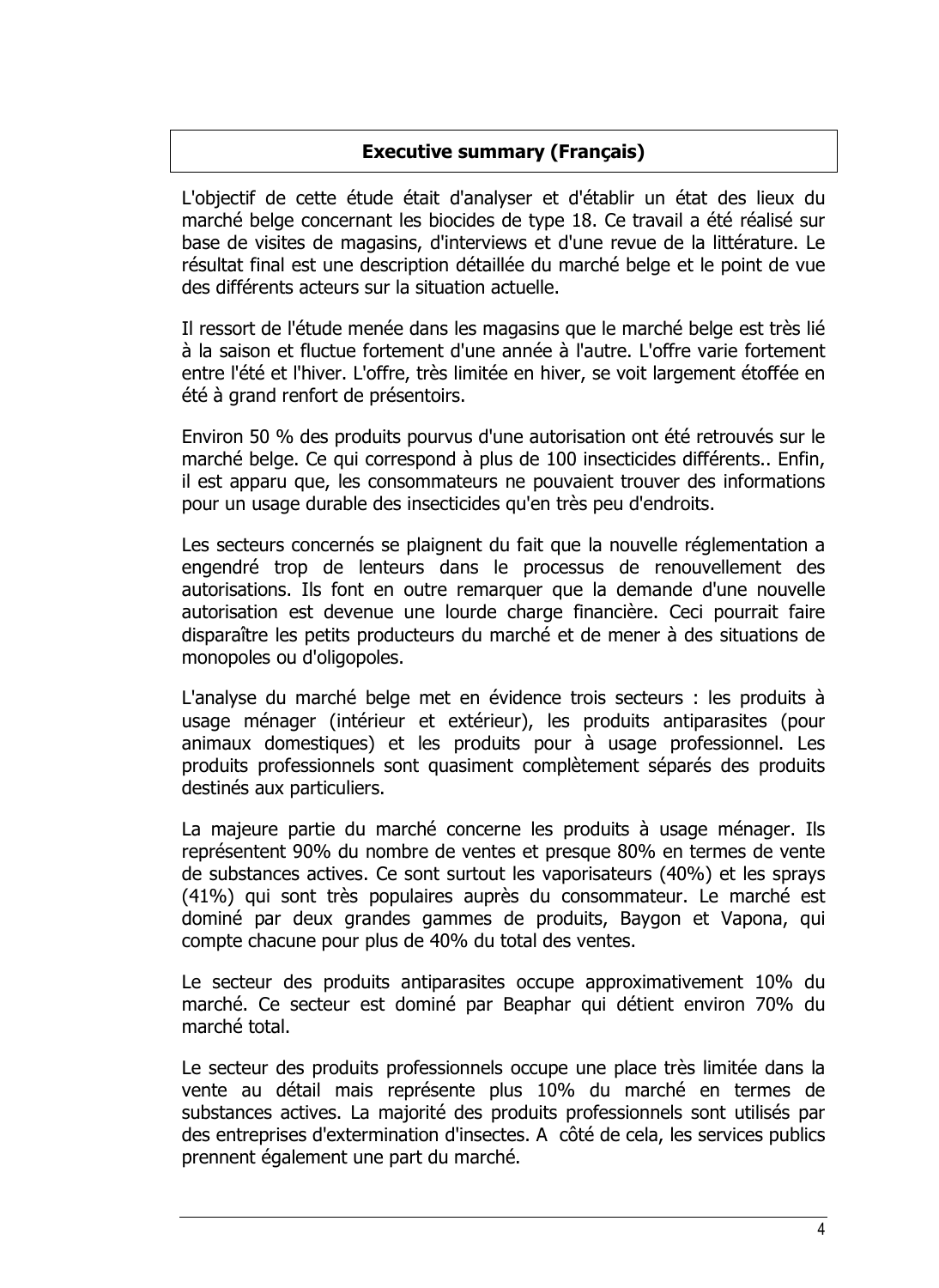Comparée au secteur de l'agriculture, l'utilisation des biocides de type 18 est très limitée. Néanmoins, le chiffre d'affaires annuel est estimé à 15 à 20 millions d'€ et concerne presque 5 millions d'emballages vendus. Les fluctuations dues au climat rendent le marché peu prévisible et pourraient engendrer des chutes de ventes de l'ordre de 25%.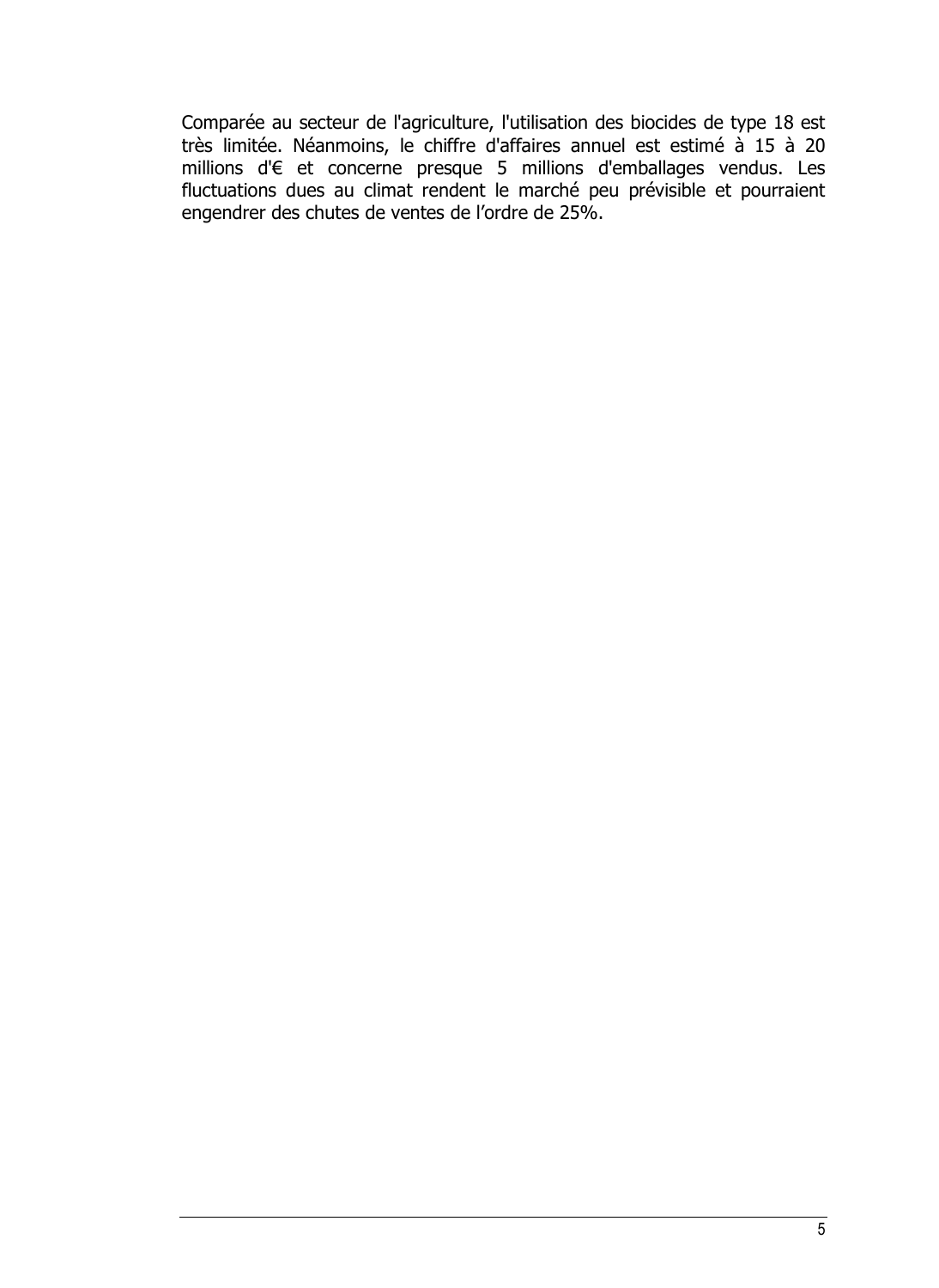# Executive summary (English)

The goal of this study was to analyse the Belgian market of biocides type 18. This was done by using the following approaches: visits to points of sale, interviews with the stakeholders and a literature review. The result is a detailed description of the Belgian market and a compilation of the views of the different stakeholders.

The visits to the points of sale shows that these biocides are mostly bought in the summer and that the market fluctuates strongly from year to year. The offer of product varies strongly between winter and summer. In the winter the offer is limited while in the summer it is extended using displays. It is hard for the consumer to find information on the sustainable use of insecticides.

Around 50% of the products which have an authorisation are found on the Belgian market. This comes down to more then 100 products.

A frequent complaint of the stakeholders was the slow renewal of the product authorisations because of the new regulation. Furthermore they noted that the demand for a new authorisation becomes a financial burden. Smaller companies are threatened to disappear from the market which could lead to the formation of monopolies or oligopolies.

The market analysis splits the Belgian market in three parts: Product for use in and around the household, anti-parasites (for animals) and products for professional use. Products for professional use are almost completely separated from the other categories which are focussed on the consumer.

The biggest market share is taken by the products for use in and around the house. They take 90% of the market in sold products and almost 80% of the market in active substances. Especially vaporizers and sprays are popular with the consumer. The market is controlled by two trademarks, Baygon and Vapona, which each control more then 40% of the market in products for use in and around the house.

The sector of the anti-parasites has a market share of around 10%. This sector is controlled by Beaphar who control 70% of the total market.

The professional sector has a limited market share when looked at the amount of sold products but takes more then 10% of the market in active substances. Most of the professional products are used by professional exterminators. Public services take a smaller part of the market.

Compared to the sector of the agriculture the use of biocides type 18 is very limited, despite a turnover of 15 to 20 million  $€$  and almost 5 million sold products. Fluctuations caused by the weather conditions make the market unpredictable and can cause a change in sales of up to 25%.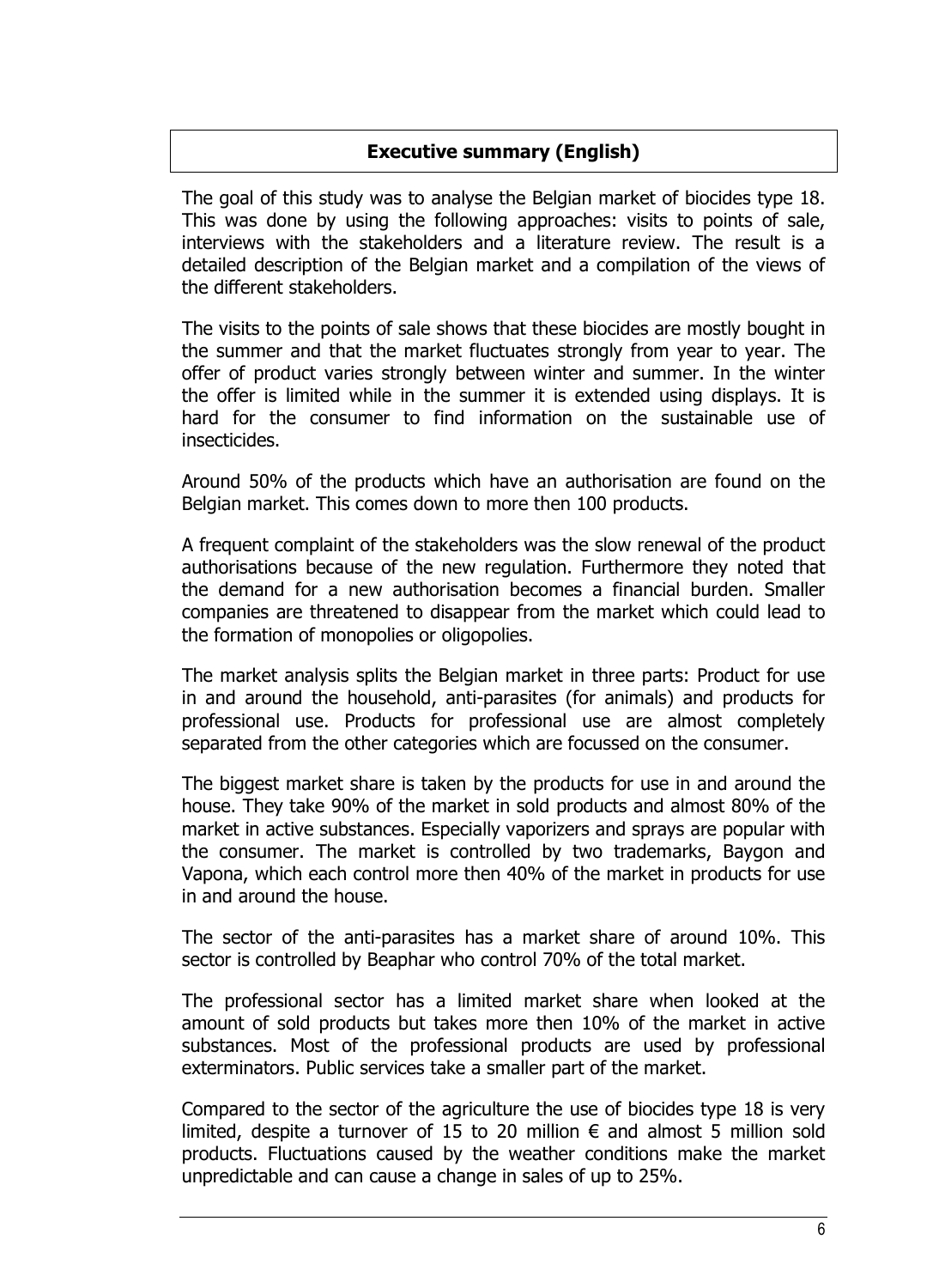| <b>Inhoud</b>                                                                    |
|----------------------------------------------------------------------------------|
|                                                                                  |
|                                                                                  |
|                                                                                  |
|                                                                                  |
|                                                                                  |
|                                                                                  |
|                                                                                  |
|                                                                                  |
|                                                                                  |
|                                                                                  |
|                                                                                  |
|                                                                                  |
| 2. Karakteristieken en evoluties betreffende de markt van biociden type 18<br>20 |
|                                                                                  |
|                                                                                  |
|                                                                                  |
|                                                                                  |
|                                                                                  |
|                                                                                  |
| 4.                                                                               |
|                                                                                  |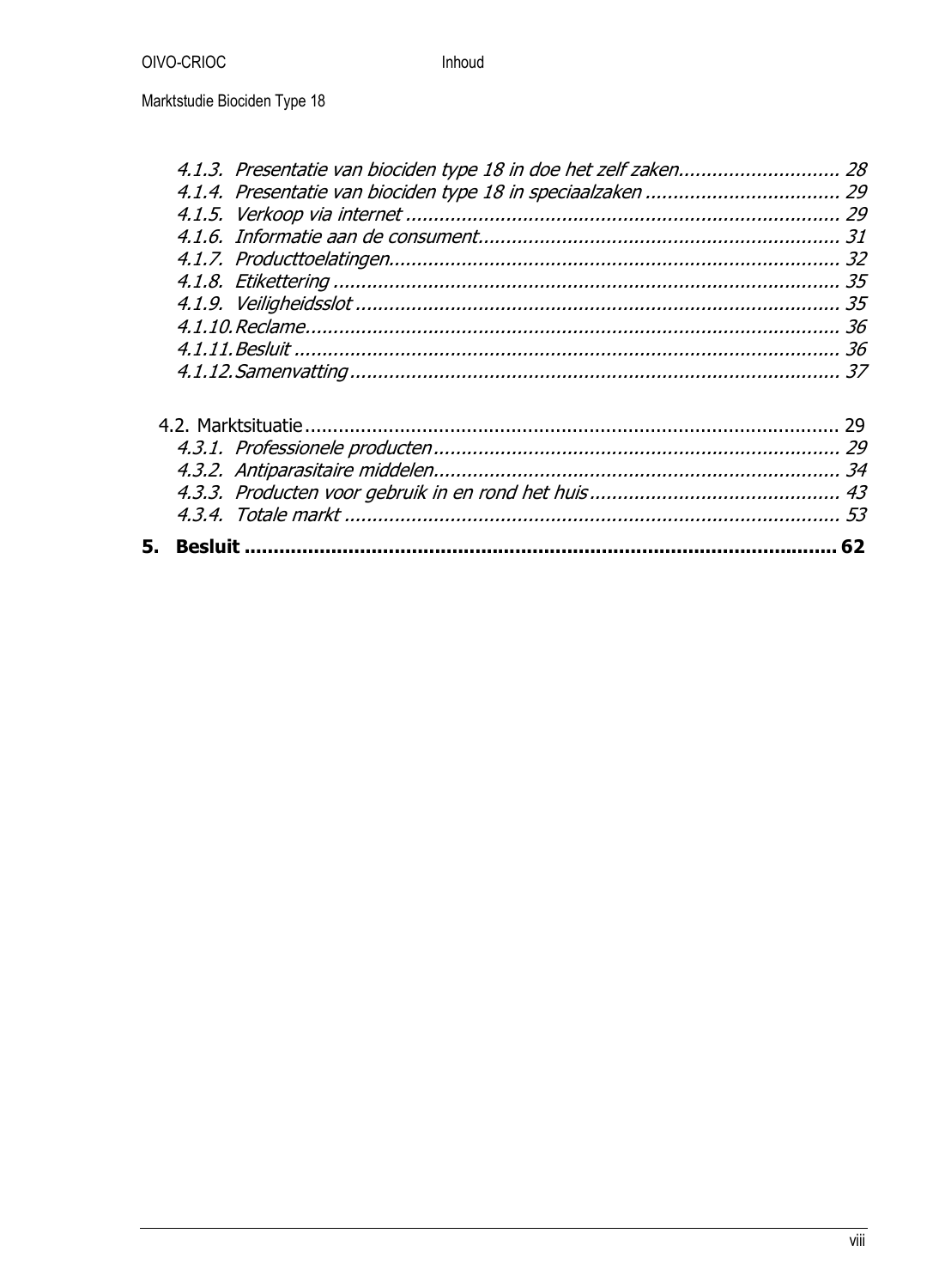# Lijst met figuren

| Figuur 1: Marktaandeel stukverkoop belangrijkste distributeurs antiparasitaire producten |
|------------------------------------------------------------------------------------------|
|                                                                                          |
| Figuur 2: verdeling stukverkoop antiparasitaire middelen in de grootdistributie  49      |
| Figuur 3: verdeling stukverkoop antiparasitaire proucten volgens type 50                 |
| Figuur 4: resultaten consumentenbevragingen OIVO: Waar koopt u antiparasitaire           |
|                                                                                          |
| Figuur 5: resultaten enquête OIVO: Wanneer koopt u antiparasitaire producten? 52         |
| Figuur 6: Marktaandeel (omzet) van producten voor gebruik in en rond het huis 60         |
|                                                                                          |
| Figuur 8: verdeling verkoop insecticiden in de distributiesector  63                     |
|                                                                                          |
| Figuur 10: verdeling verkoop insecticiden buiten grootdistributie 65                     |
| Figuur 11: totale marktverdeling voor de verkoop van insecticiden 66                     |
| Figuur 12: flowchart belangrijkste productstromen markt type 18 in termen van            |
|                                                                                          |
|                                                                                          |
| Figuur 14: flowchart belangrijkste productstromen markt type 18 in termen van actieve    |
|                                                                                          |
|                                                                                          |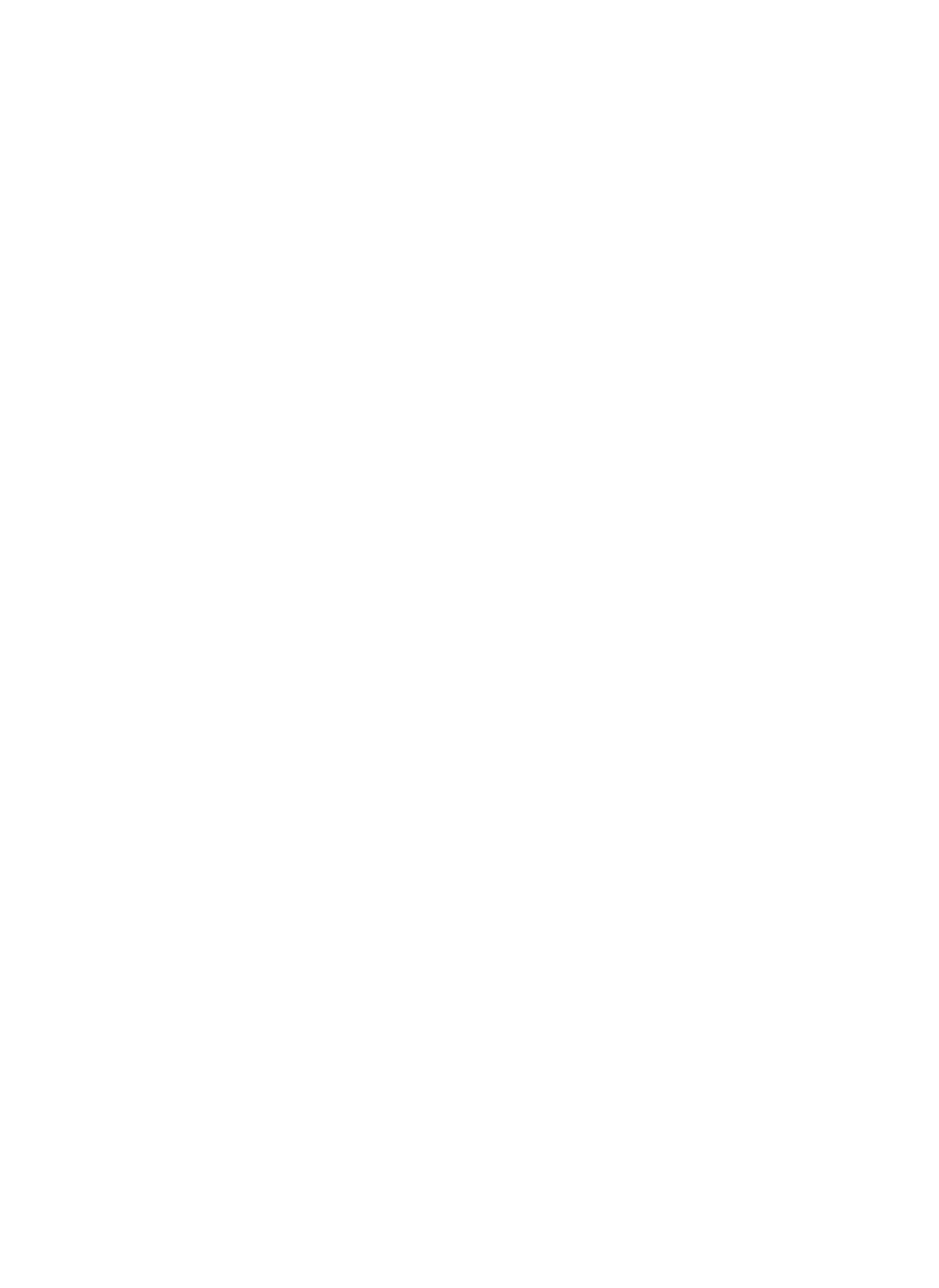# Lijst met tabellen

| Tabel 3: totaalomzet biociden type 18 België 1994-2001 (Bron: Distributie Vandaag). 20    |
|-------------------------------------------------------------------------------------------|
| Tabel 4: Marktaandeel biociden type 18 per merk in België voor binnenhuisproducten 21     |
|                                                                                           |
|                                                                                           |
| Tabel 7: Lijst van toegelaten producten aangetroffen bij inventarisatie distributie niet- |
|                                                                                           |
| Tabel 8: Lijst van toegelaten producten aangetroffen bij inventarisatie distributie       |
| professionele sector (Belgagri & Edialux), A geclassificeerde producten zijn              |
|                                                                                           |
| Tabel 9: Lijst van niet geregistreerde producten aangetroffen tijdens inventarisatie      |
| (zowel professioneel als niet professioneel, A geclassificeerde producten zijn            |
|                                                                                           |
|                                                                                           |
| Tabel 11: marktaandeel belangrijkste distributeurs professionele sector (Bron:            |
|                                                                                           |
| Tabel 12: geschat professioneel gebruik in 2005 van biociden type 18 (Bron:               |
| professionele sector)  Fout! Bladwijzer niet gedefinieerd.                                |
| Tabel 13: geschat professioneel gebruik in 2005 van biociden niet type 18 (Bron:          |
|                                                                                           |
| Tabel 14: productiecijfers Van Nielandt N.V.  Fout! Bladwijzer niet gedefinieerd.         |
| Tabel 15: marktaandeel stuksverkoop distributietypes voor dierenproducten (Bron:          |
|                                                                                           |
| Tabel 16: marktaandeel grootdistributie voor stukverkoop antiparasitaire producten        |
| (Bron: distributie, producenten)  Fout! Bladwijzer niet gedefinieerd.                     |
| Tabel 17: distributie antiparasitaire producten kat/hond (Bron: enquête OIVO) 50          |
| Tabel 18: Marktverdeling (omzet) per doelorganismen van producten voor gebruik in en      |
|                                                                                           |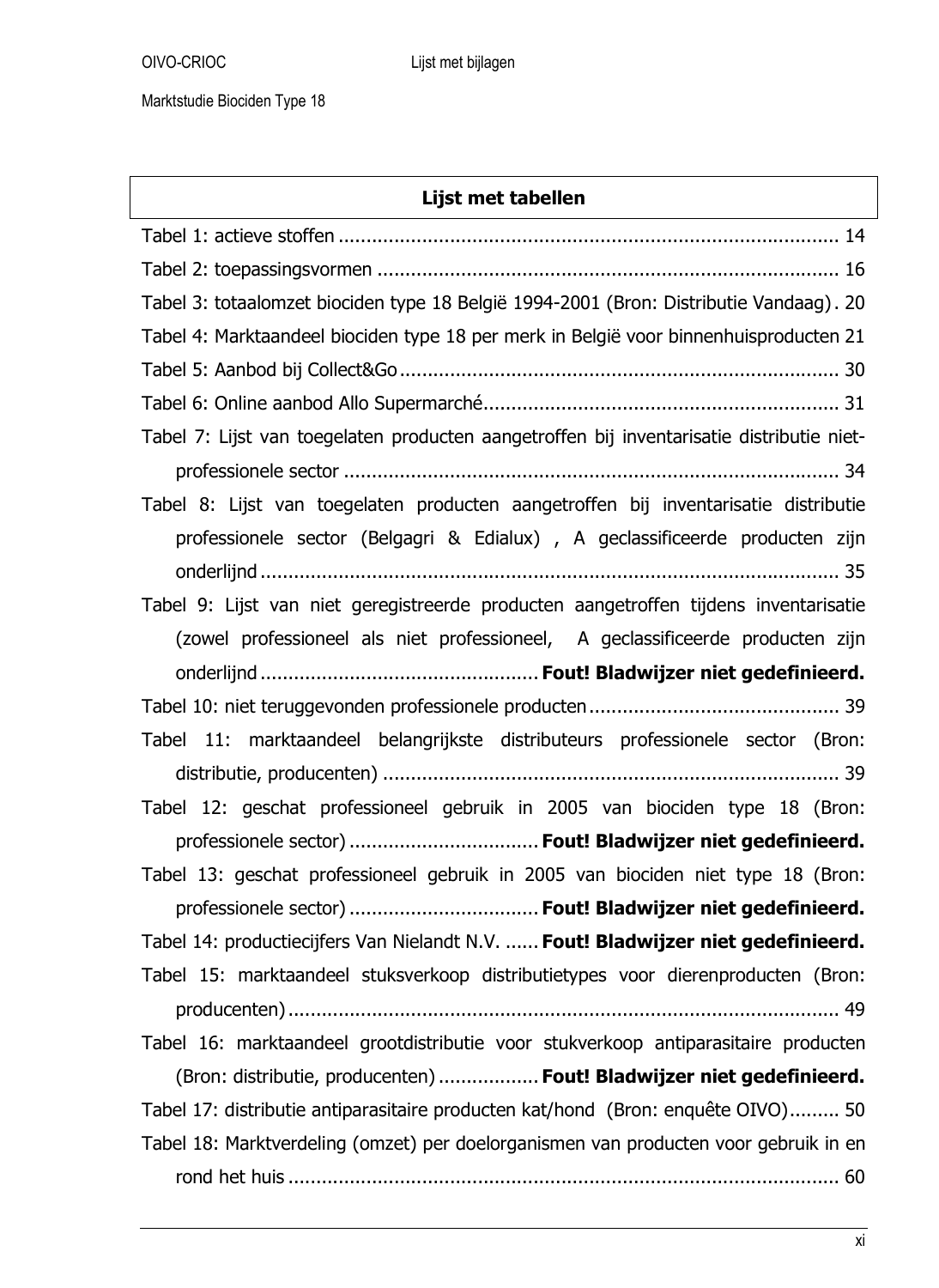| Tabel 22: aandeel per merk in omzet Carrefour Fout! Bladwijzer niet gedefinieerd. |  |
|-----------------------------------------------------------------------------------|--|
| Tabel 23: aandeel per merk in omzet Delhaize Fout! Bladwijzer niet gedefinieerd.  |  |
|                                                                                   |  |
|                                                                                   |  |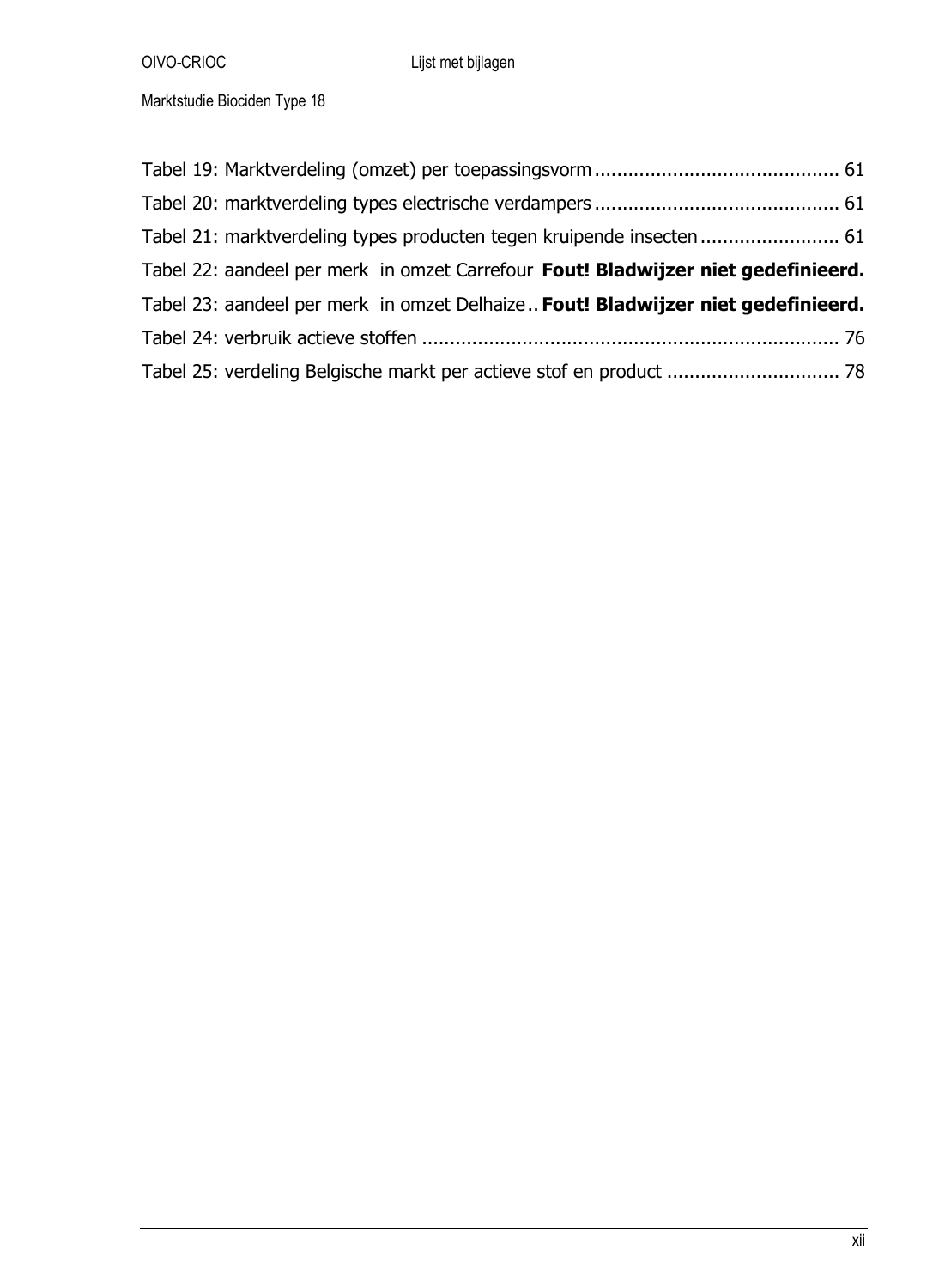## 1. Inleiding

#### 1.1. DOELSTELLINGEN

De markt van biociden type 18 (insecticiden, acariciden en producten voor de bestrijding van andere geleedpotigen), is een vrij complexe markt. Het is moeilijk de type 18 biociden af te lijnen doordat sommige producten over een toelating als gewasbeschermingsmiddel of veterinair geneesmiddel beschikken. Algemeen kan de markt worden opgedeeld in producten voor professioneel gebruik, huisdierverzorging en producten voor gebruik in en om het huis. Voor elk segment bestaat er een uitgebreid gamma aan specifieke producten. De producten worden verkocht in verschillende types van verkoopspunten (grootdistributie, speciaalzaken, dierenartsen, ongediertebestrijders, … ).

Slechts weinig experts hebben een gedetailleerde en uitgebreide kennis van deze sector. Daarom heeft deze studie tot doel een beeld te schetsen van de huidige markt van de biociden type 18. De studie zal volgende specifieke doelstellingen beogen:

- Kennis verwerven over de distributiekanalen, hun karakteristieken en hun relatief belang (grootdistributie en andere te identificeren kanalen).
- Evalueren in welke mate de afzetmarkt van deze producten verdeelt is tussen de particuliere en de professionele eindgebruiker.
- Evalueren van de verkooppunten met aandacht voor onder meer etikettering en verkoopstechnieken.
- De visie nagaan van de distributiesector en de eindgebruikers wat betreft de risicoreductie.
- Peilen naar motivaties van de consument voor het aankopen van biociden type 18.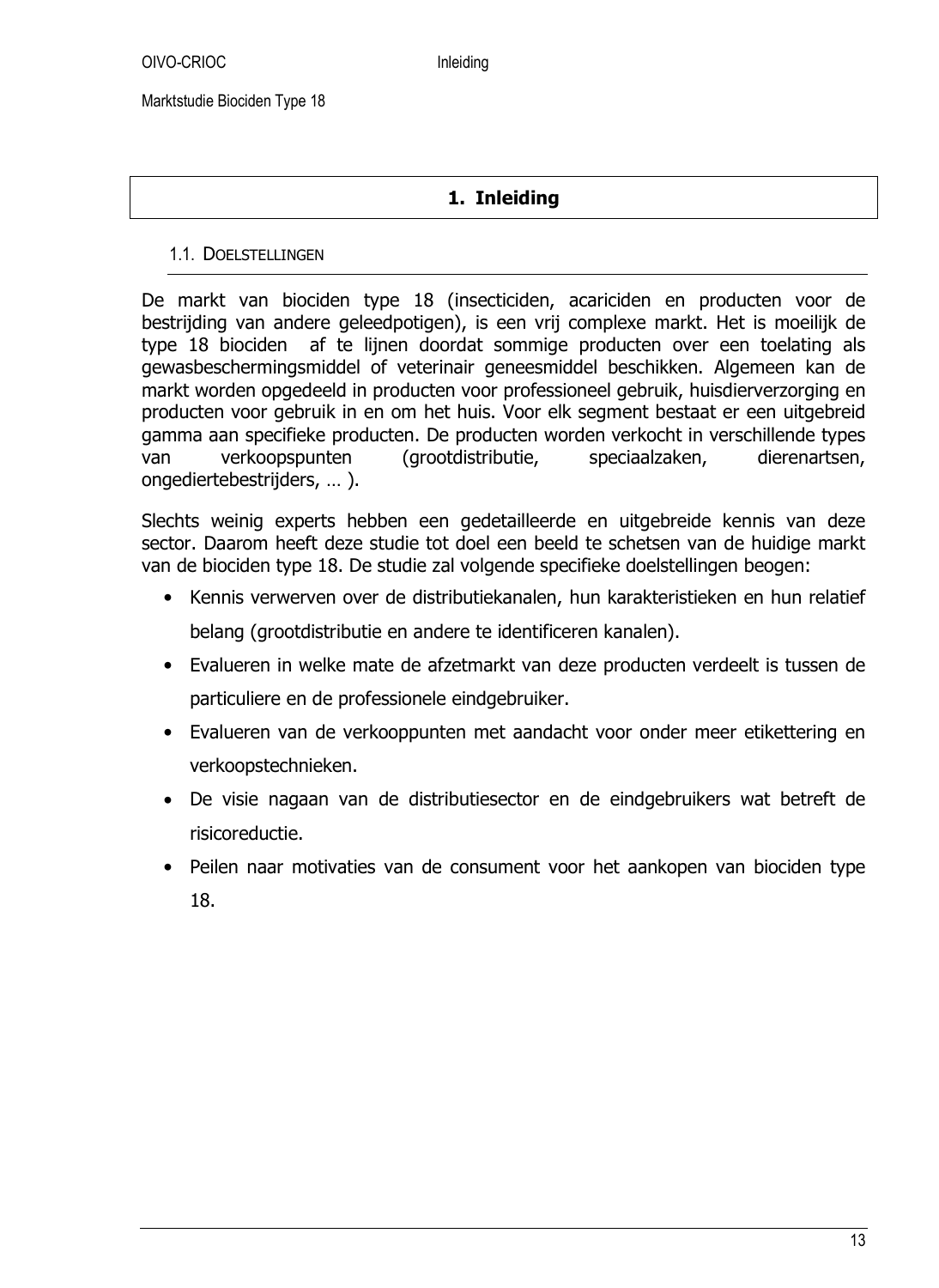#### 1.2. ACTIEVE STOFFEN

Tabel 1 vermeldt alle actieve stoffen die voorkomen in de lijst van toegekende toelatingen 2006 voor biociden type 18. De stoffen werden gerangschikt naargelang hun voorkomen in producten van het type 18 biociden.

| <b>Frequent</b><br>voorkomen<br>$(in +10)$<br>toelatingen) | <b>Middelmatig voorkomen</b><br>(in 3 tot 10 toelatingen)                                                              | <b>Sporadisch</b><br>voorkomen<br>(in 1 à 2)<br>toelatingen) |
|------------------------------------------------------------|------------------------------------------------------------------------------------------------------------------------|--------------------------------------------------------------|
| allethrine                                                 | Extracten van Chrysanthemum cinerariaefolium,<br>Composacees en derivaten                                              | abamectine                                                   |
| deltamethrine                                              | 2(1-methylethoxyfenyl)N-methylcarbamaat (propoxur)                                                                     | alpha-<br>cypermethrine                                      |
| permethrine                                                | 3-(2,2-dichlorovinyl)-2,2-<br>dimethylcyclopropaancarboxylaat van alpha-cyano-4-<br>fluoro-3-fenoxybenzyl (cyfluthrin) | amitraz                                                      |
| piperonyl<br>butoxide                                      | alpha-cyano-3-fenoxybenzyl 2,2-dimethyl-3-(2-<br>methylprop-1-enyl)cyclopropaancarboxylaat (d,d-trans<br>cyphenothrin) | bioallethrine                                                |
| pyrethrines                                                | azamethiphos                                                                                                           | bromomethaan,<br>vloeibaar, onder<br>druk                    |
| tetramethrine                                              | bioresmethrine                                                                                                         | citronella                                                   |
|                                                            | natiurmcacodylate                                                                                                      | cyfluthrin                                                   |
|                                                            | chloorpyriphos                                                                                                         | d-fenothrine                                                 |
|                                                            | cis-tricos-9-ene                                                                                                       | Amorf<br>siliciumdioxide                                     |
|                                                            | cypermethrine                                                                                                          | fenitrothion                                                 |
|                                                            | diazinon                                                                                                               | fenoxycarbe                                                  |
|                                                            | esdepallethrine                                                                                                        | flufenoxuron                                                 |
|                                                            | fipronil                                                                                                               | Essentiële oliën                                             |
|                                                            | phenothrine (d-)                                                                                                       | hydramethylnon                                               |
|                                                            | phoxim                                                                                                                 | imidacloprid                                                 |
|                                                            | resmethrine                                                                                                            | imiprothrine                                                 |
|                                                            | tetrachloorvinfos                                                                                                      | aluminiumfosfide                                             |
|                                                            | trans-2-(2,2-dichlorovinyl-3,3-<br>dimethylcyclopropaancarboxylaat van 2,3,5,6-<br>tetrafluorobenzyl (transfluthrin)   | magnesiumfosfide                                             |
|                                                            |                                                                                                                        | prallethrine                                                 |
|                                                            |                                                                                                                        | trichlorphon                                                 |

#### Tabel 1: actieve stoffen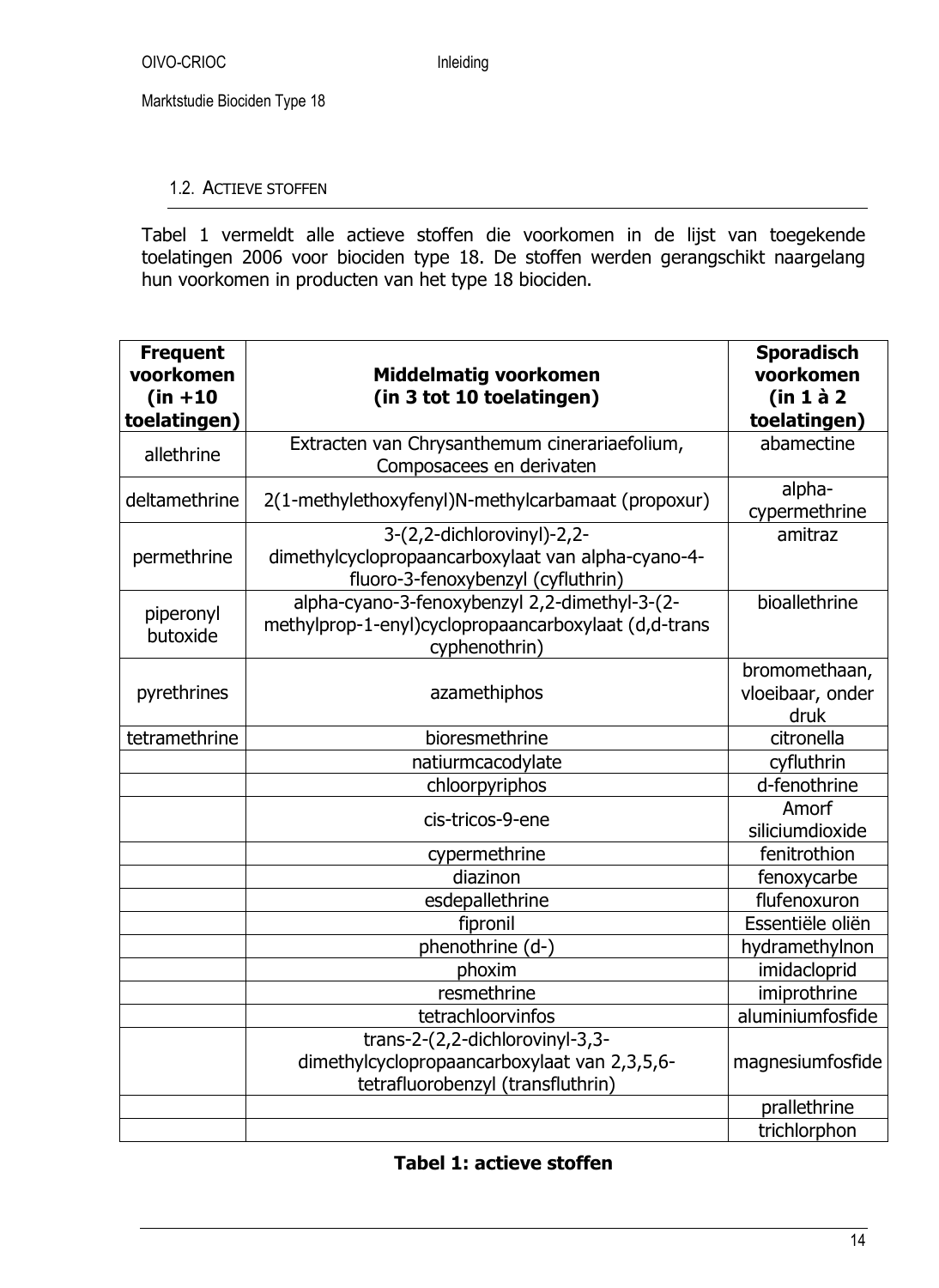Slechts enkele actieve stoffen komen veelvuldig voor in de toelatingen. Het zijn allemaal pyrethrinoïden met uitzondering van piperonyl butoxide, een stof die echter steeds in combinatie met een pyrethrinoïde voorkomt. Ook in de middelste kolom komen veelvuldig derivaten van pyrethrinoïden voor. De reden hiervoor schuilt in de breedspectrumwerking van pyrethrinoïden. Ze doden quasi alle vliegende en kruipende insecten op snelle en efficiënte wijze.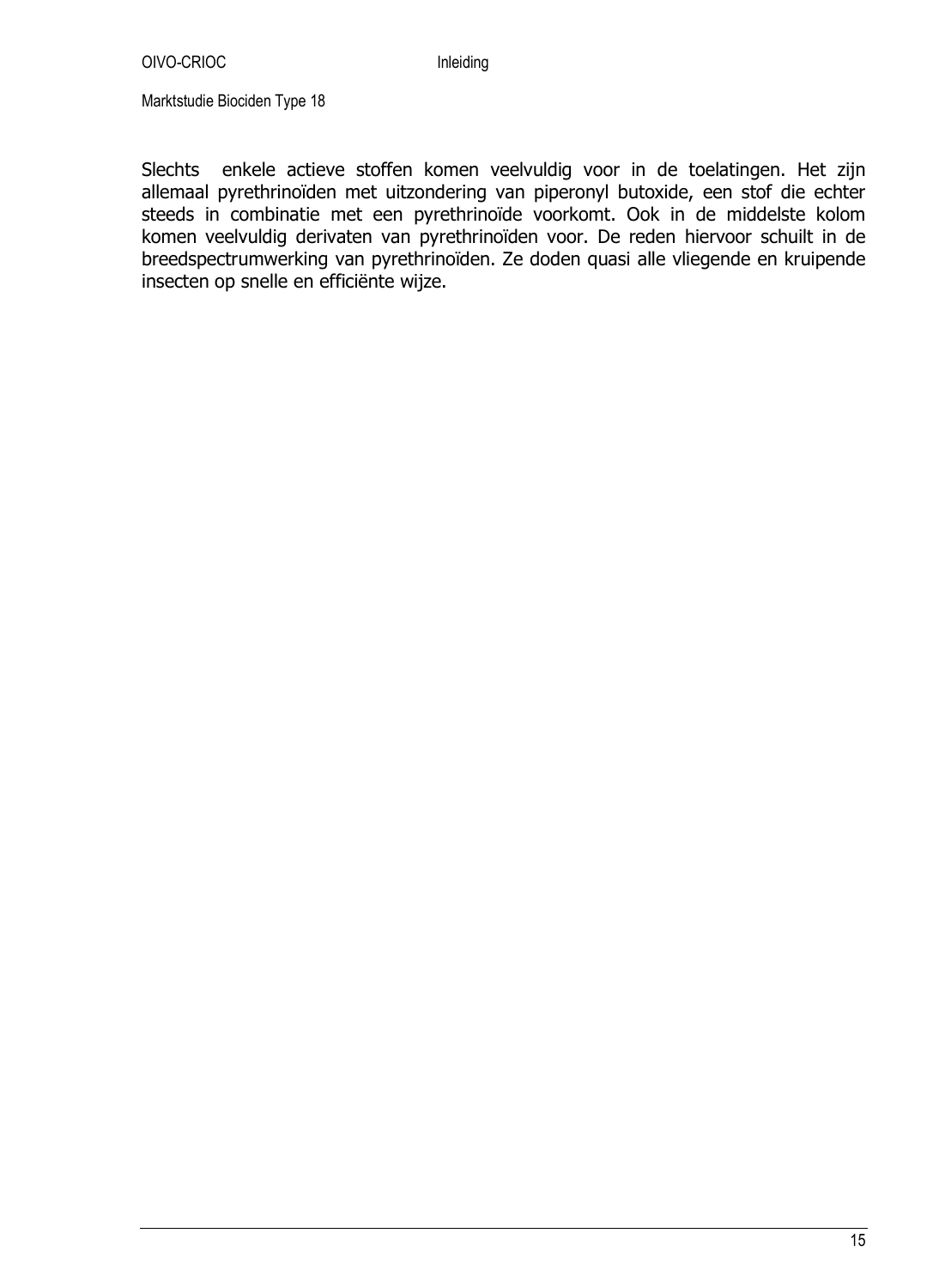#### 1.3. TOEPASSINGSVORMEN

De toepassingsvormen die in deze studie onderzocht worden, zijn stuk voor stuk opgenomen in Tabel 2. Deze beschrijvingen zijn analoog met de classificatie toegepast bij de toelatingen voor type 18 biociden door het FOD Volksgezondheid, milieu en veiligheid van de voedselketen. Om de classificatie overzichtelijker te maken, zijn sommige toepassingsvormen samengevoegd. Hieruit blijkt dat een hele reeks van verschillende toepassingsvormen onder type 18 biociden kunnen worden geklasseerd.

| gel       | spuitbus             |  |
|-----------|----------------------|--|
| halsband  | spuitpoeder          |  |
| kaars     | sticker              |  |
| korrels   | stift                |  |
| lokdoos   | strooipoeder         |  |
| lokmiddel | stuifpoeder          |  |
| nevel     | suspensie            |  |
| pasta     | tablet               |  |
| plaatje   | tabletten en korrels |  |
| poeder    | verdampend product   |  |
| shampoo   | vloeistof            |  |

Tabel 2: toepassingsvormen

#### 1.4. MERKEN

De bekendste merken van insecticiden zijn Vapona en Baygon. Vapona wordt geproduceerd door de internationale groep Sara Lee Household products. Baygon wordt gefabriceerd door S.C. Johnson. Daarnaast zijn er een reeks van kleinere spelers op de markt zoals Edialux, Riem, Scotts, Bayer.... De meeste van deze bedrijven zijn internationale ketens. Uitzonderingen zijn Riem en Edialux. Dit zijn Belgische producenten met een internationale uitstraling. Ze produceren dus niet enkel voor de Belgische markt maar tevens voor de omringende landen.

In de sector van de dierenproducten zijn de bekendste merken Bolfo, Vitakraft, Wolfs en Vermikill. Vitakraft en Vermikill worden geproduceerd door hetzelfde Belgische bedrijf, namelijk Beaphar. Bolfo wordt geproduceerd door de groep Bayer.

Bij de professionele producten zijn Bayer Cropscience N.V., BASF Belgium S.A.en Edialux-formalux N.V. de bekendste producenten.

#### 1.5. WETGEVING

Producten van het type 18 biociden vallen onder de nieuwe wetgeving betreffende biociden die werd ingevoerd in het KB van 22-05-2003 ter implementatie van de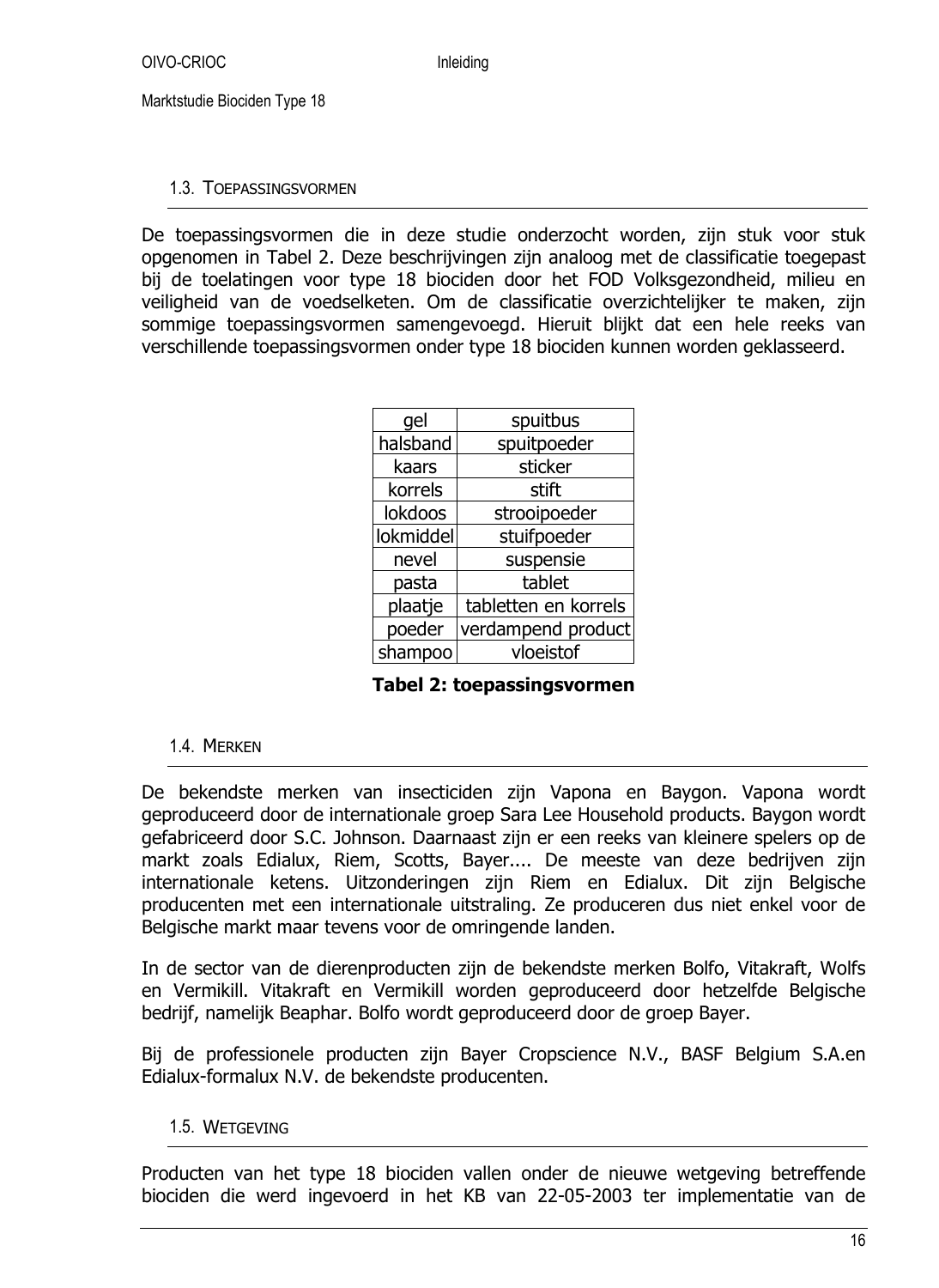Europese richtlijnen 98/8/CEE. Deze wetgeving classificeert alle biociden in welbepaalde types en bepaalt strikte procedure die moet worden gevolgd om van een tijdelijke toelating te verkrijgen.

Verder bepaalt het KB dat het etiket niet misleidend mag zijn of een overdreven beeld van het product geven en in geen geval de vermeldingen "biocide met gering risico", "niet-vergiftig", "onschadelijk" of dergelijke dragen. Indien reclame wordt gemaakt voor een biocide moet, ze vergezeld zijn van de volgende zin:

«Gebruik biociden veilig. Lees vóór gebruik eerst het etiket en de productinformatie»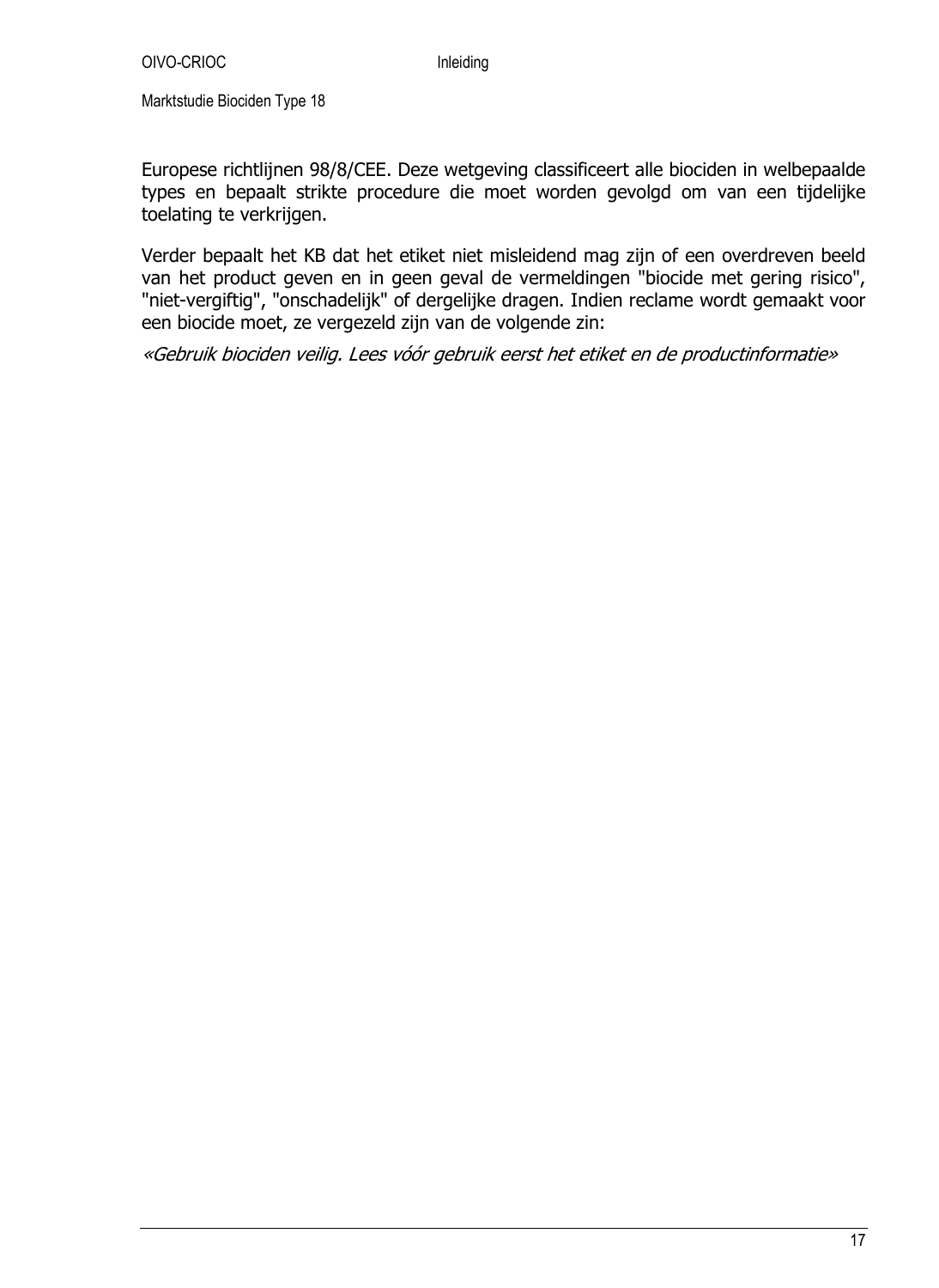Bovendien moet op het etiket duidelijk leesbaar, onuitwisbaar en in de landstalen melding worden gemaakt van:

- de aard van elke werkzame stof en de concentratie ervan
- het aan het biocide toegekende toelatingsnummer
- de aard van het preparaat (bijvoorbeeld vloeibaar concentraat, korrels, poeder, vaste stof)
- de toepassingen waarvoor het biocide is toegelaten
- voor ieder gebruik: de gebruiksaanwijzing en de dosering
- bijzonderheden betreffende mogelijke directe of indirecte nadelige bijwerkingen en aanwijzingen voor het verlenen van eerste hulp
- de zin 'Voor gebruik de bijgevoegde gebruiksaanwijzing lezen', indien een bijsluiter wordt bijgevoegd
- aanwijzingen voor een veilige verwijdering van het biocide en de verpakking ervan en een verbod op hergebruik van de verpakking
- het partijnummer of de partijaanduiding en de vervaldatum onder normale opslagomstandigheden
- de tijd die verstrijkt voordat de biocidewerking optreedt, de in acht te nemen periode tussen twee opeenvolgende behandelingen met het biocide of tussen een behandeling en het eerstvolgende gebruik van het behandelde product of de eerstvolgende betreding door mens of dier van de ruimte waar het biocide is gebruikt, met inbegrip van bijzonderheden betreffende ontsmettingsmiddelen en maatregelen en hoelang de betrokken ruimten moeten worden geventileerd; bijzonderheden over het naar behoren schoonmaken van de uitrusting; bijzonderheden over voorzorgsmaatregelen tijdens gebruik, opslag en vervoer (bijvoorbeeld beschermende, individuele kleding en uitrusting, brandbeveiligingsmaatregelen, afdekken van meubilair, verwijdering van levensmiddelen en diervoeder en aanwijzingen om blootstelling van dieren tegen te gaan)
- de categorieën gebruikers die het biocide mogen gebruiken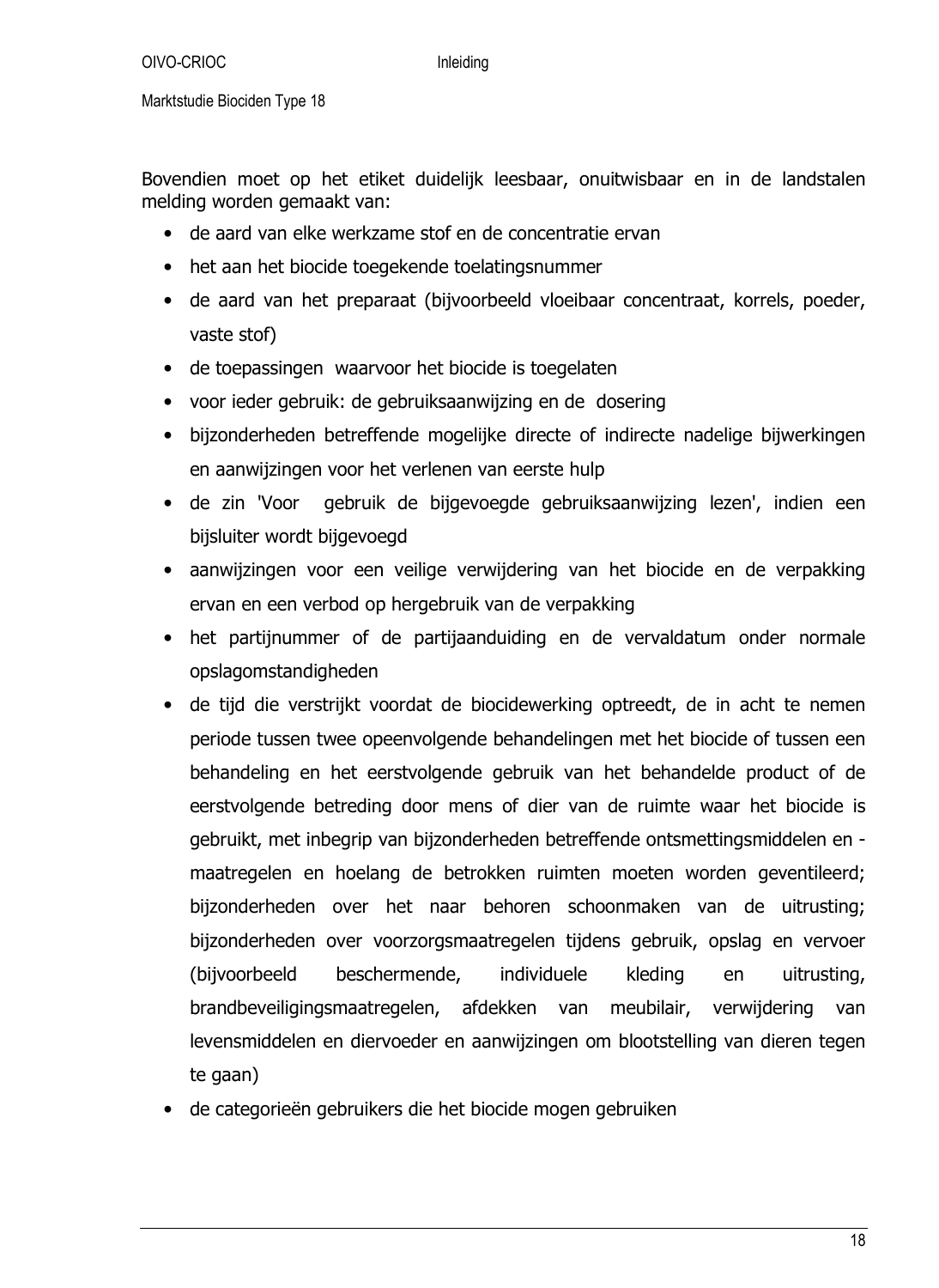• informatie betreffende algemene gevaren voor het milieu, in het bijzonder waar zulks de bescherming van niet-doelorganismen en het voorkomen van waterverontreiniging betreft;

Ten slotte mogen niet alle biociden vrij worden verkocht. Biociden van het type A mogen niet worden verkocht aan particuliere gebruikers. Bij de diverse winkelonderzoeken werd ook nagegaan in hoeverre de wetgeving inzake reclame, etikettering en vrije verkoop werden nageleefd.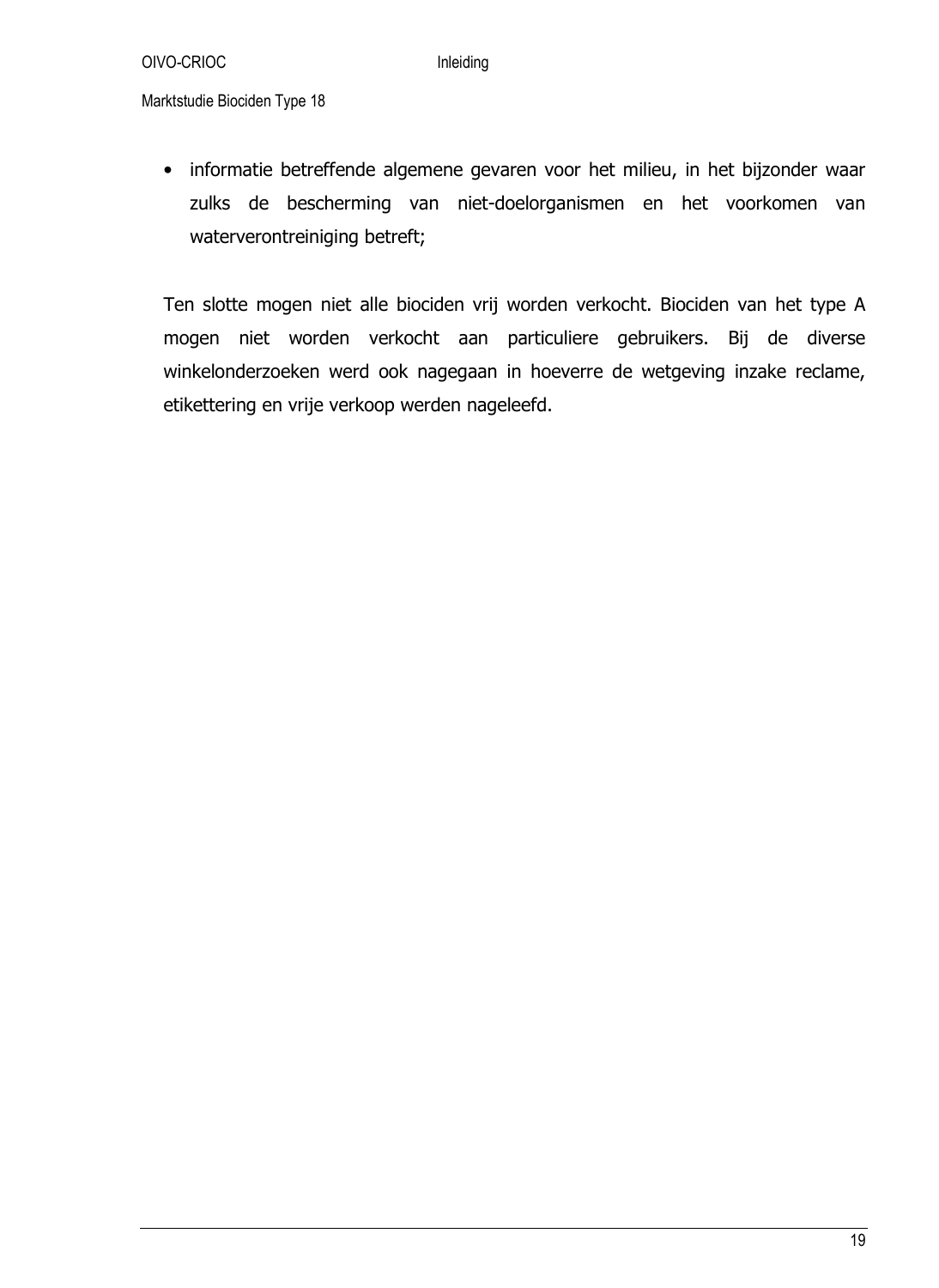### 2. Karakteristieken en evoluties betreffende de markt van biociden type 18

De eerste actie tijdens deze studie was het verzamelen van de reeds publiekelijk beschikbare data betreffende de markt van biociden type 18. Vermits het classificeren van biociden in verschillende types een vrij technische en recente evolutie is, werden bij vorige studies de cijfers vaak gegroepeerd als (seizoensgebonden) insecticiden. Door de vage definitie van wat een insecticide is, was er dus enige variatie in de types van producten die onder deze noemer vielen. (bijvoorbeeld mierenlokdozen, vlooienbanden, ...). Daarnaast werd, door het beperkt aantal bronnen welke geraadpleegd konden worden in België, ook een beroep gedaan op beschikbare marktinformatie uit omliggende landen. Over het algemeen kan men stellen dat informatie over type 18 biociden in de literatuur schaars en heterogeen is. Dit bemoeilijkte in grote mate de creatie van een gedetailleerd en continu beeld van de markt.

2.1. VOLUME EN OMZET

Tabel 3 illustreert het verloop van de totaalomzet. Uit deze cijfers blijkt duidelijk dat we met een sterk fluctuerende totaalomzet van jaar tot jaar geconfronteerd worden. Daardoor is het, zelfs over langere periodes, moeilijk te bepalen of er een effectieve groei of inkrimping is van de markt. De cijfers suggereren wel dat de markt zo goed als verzadigd is en geen of slechts een lichte groei kent.

| Jaar | <b>Omzet</b><br>(in<br>miljoen<br>BF) |
|------|---------------------------------------|
| 1994 | 417                                   |
| 1995 | 569                                   |
| 1996 | 455                                   |
| 1997 | 527                                   |
| 2000 | 589                                   |
| 2001 | 572                                   |

Tabel 3: totaalomzet biociden type 18 België 1994-2001

# (Bron: Distributie Vandaag)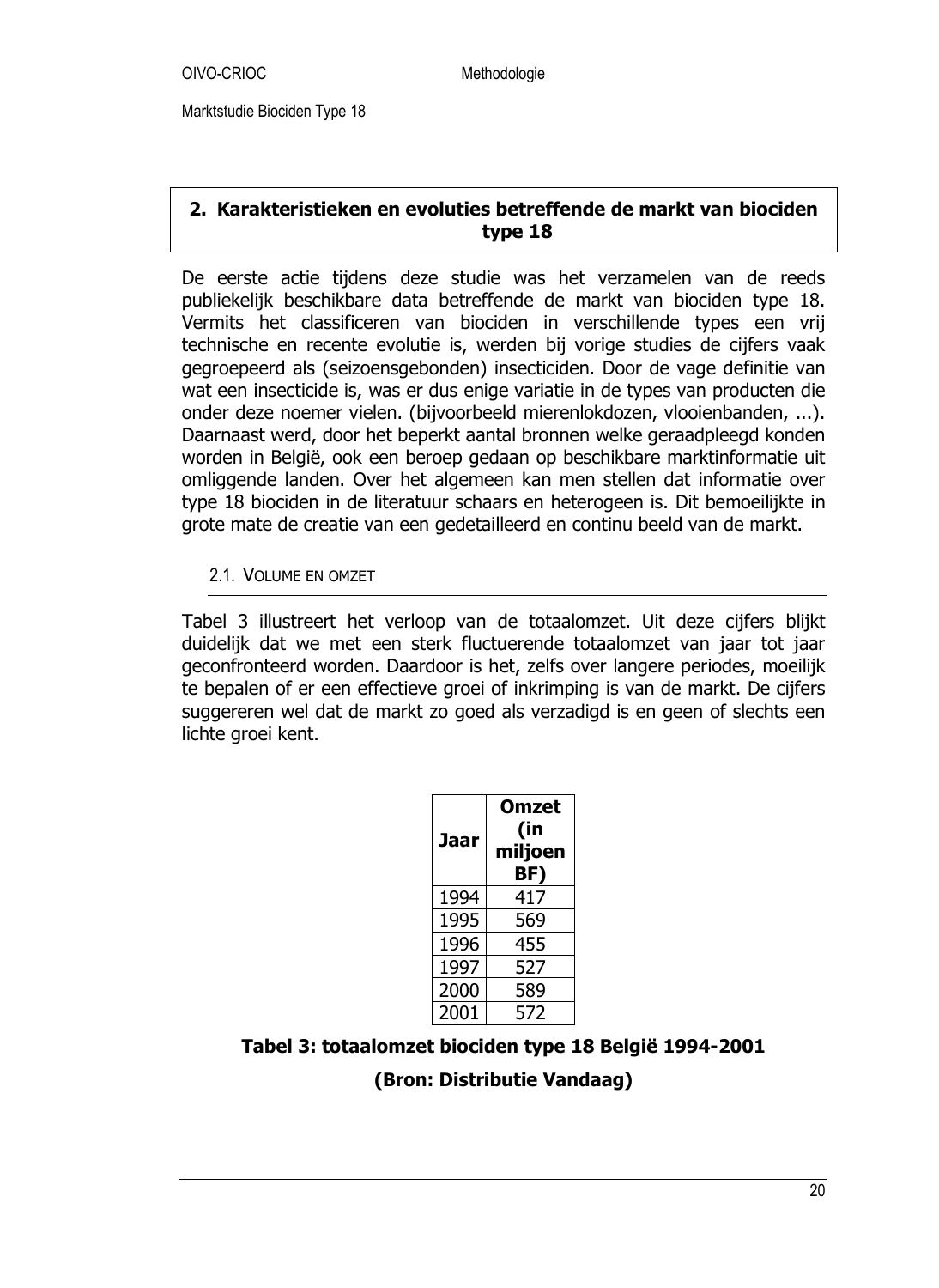Wat betreft het marktvolume zijn zeer weinig gegevens beschikbaar van voor 2000. In 2001 werd het aantal eenheden verkochte insecticide in België voor particulieren geschat op 3.8 miljoen eenheden (Bron: Distributie Vandaag).

#### 2.2. APPLICATIEVORMEN EN DOELORGANISMEN

Sinds 1995 zijn er belangrijke verschuivingen geconstateerd. Belangrijkste tendens was de toename van de elektrische verdampers ten koste van passieve verdampende producten. Het aandeel in totaalomzet van deze actieve verdampers groeide van 33,7% in 1997 naar 40% in 2001. Binnen dit marktgedeelte was er ook een verschuiving van de modellen met plaatjes naar modellen met vloeistofreservoirs. (Bron: Distributie vandaag).

Onderzoeken van de Franse markt vertonen gelijkaardige tendensen. Daar steeg het aandeel elektrische verdampers naar 31% van de totaalomzet insecticiden in 1999. Het aandeel tablettoestellen (7,8%) daalde met 8% en het aandeel vloeistofverdampers (23,2%) groeide met 19% ten opzichte van 1998. In 2003 bedroeg het aandeel verdampers reeds 36%, waarvan 26,5% vloeistofverdampers (bron: LSA)

### 2.3. PRODUCENTEN

In de afgelopen jaren werd de Belgische markt, in termen van omzet, bijna geheel gedomineerd door de merken Vapona (Sara Lee H&BC) en Baygon (Bayer). De overige 8-10 % werd hoofdzakelijk ingenomen door Groep Riem en private labels (Tabel 4).

|        |        | Merk   Marktaandeel 1996 Marktaandeel 1998 Marktaandeel 2001 |        |
|--------|--------|--------------------------------------------------------------|--------|
| Vapona | 54,7 % | 54,7 %                                                       | 56 %   |
| Baygon | 28,6 % | 36,8 %                                                       | 32 %   |
| Andere | 16.7 % | 8,5%                                                         | $12\%$ |

# Tabel 4: Aandeel omzet biociden type 18 per merk in België voor

#### binnenhuisproducten

De Franse markt vertoont een gelijkaardig beeld. 80% van de omzet wordt verdeelt onder slechts vier merken, namelijk Catch, Pyrel, Baygon en Raid (bron: LSA, 2004). De distributiemerken hebben een aandeel van slechts 5 %. In andere landen werden geen gegevens teruggevonden over de

marktsituatie.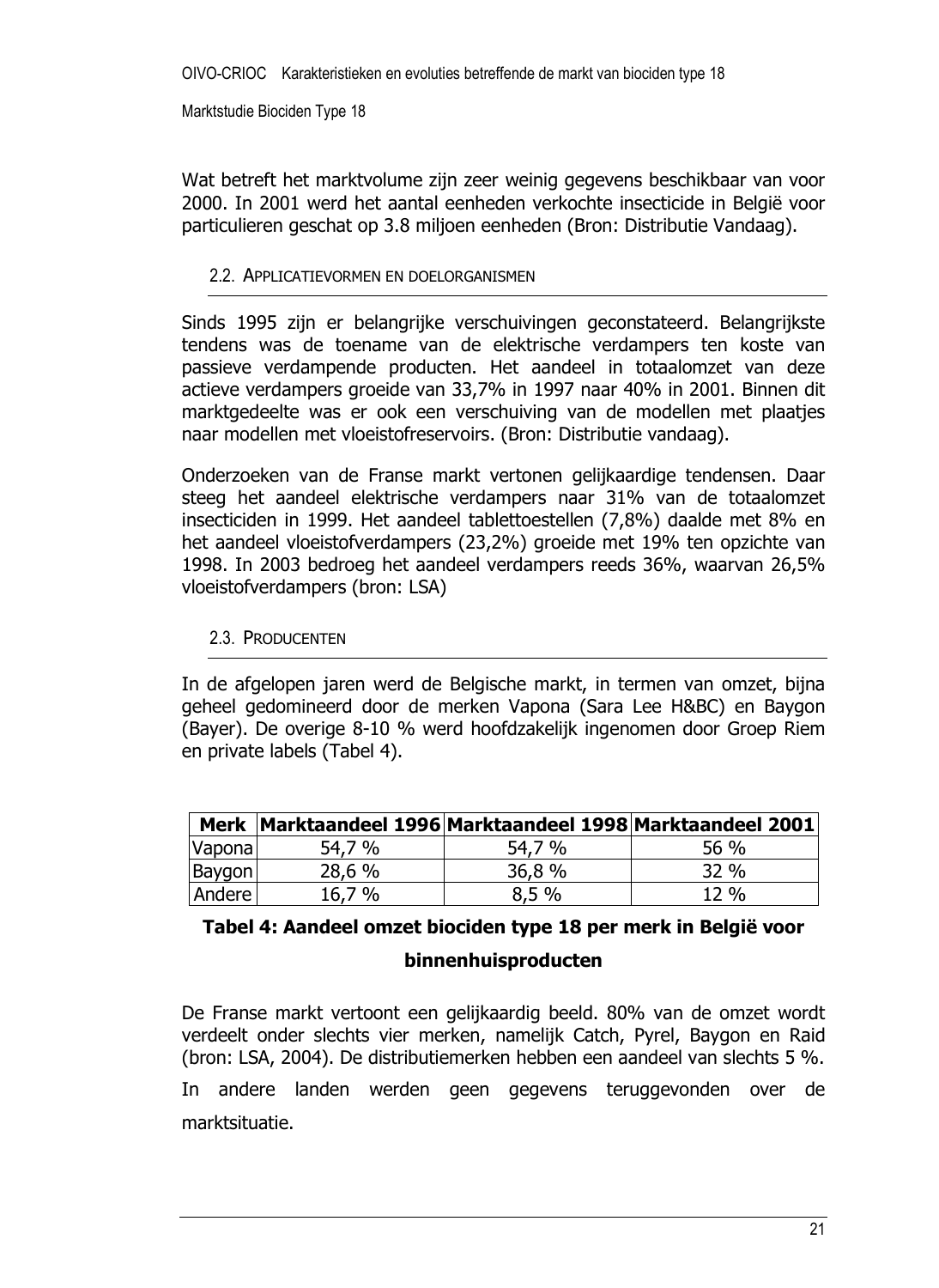# 3. Methodologie

#### 3.1. BRONNEN

De kwalitatieve en kwantitatieve data die in deze studie aan bod komen zijn stuk voor stuk verworven via volgende kanalen:

- websites en folders producenten en distributeurs
- interviews met toelatingshouders, belangengroepen van producenten (Detic, BioPlus, Phytofar), distributiesector, veeartsen en professionele sector
- enquête bij de consument
- inventarisatie van warenhuizen, doe-het-zelvers en dierenspeciaalzaken
- gespecialiseerde literatuur

### 3.1.1. Websites en Folders

De websites van de belangrijkste producenten en distributeurs werden tijdens deze studie onderzocht. Daarnaast werden een reeks van folders opgevraagd bij de producenten/distributeurs of meegenomen tijdens de winkelbezoeken. Deze werden grondig doorgelicht. Tenslotte werd de verkoop van insecticiden via internet bekeken en werd nagegaan of er websites bestaan die nuttige informatie over het gebruik van insecticiden aan de consument leveren.

# 3.1.2. Interview producenten/toelatingshouders

De belangrijkste producenten werden individueel gecontacteerd. Desalniettemin verliep de communicatie met de groep van producenten en toelatingshouders voornamelijk via de overkoepelende verenigingen (Detic, BioPlus, Phytofar) en slechts gedeeltelijk via communicatie met vertegenwoordigers van individuele bedrijven. Uitzondering waren Beaphar (die volledige medewerking aan het onderzoek boden), Belgagri en Groep Riem. Andere producenten reageerden enkel per mail. De verslagen van de interviews werden gebundeld in het addendum.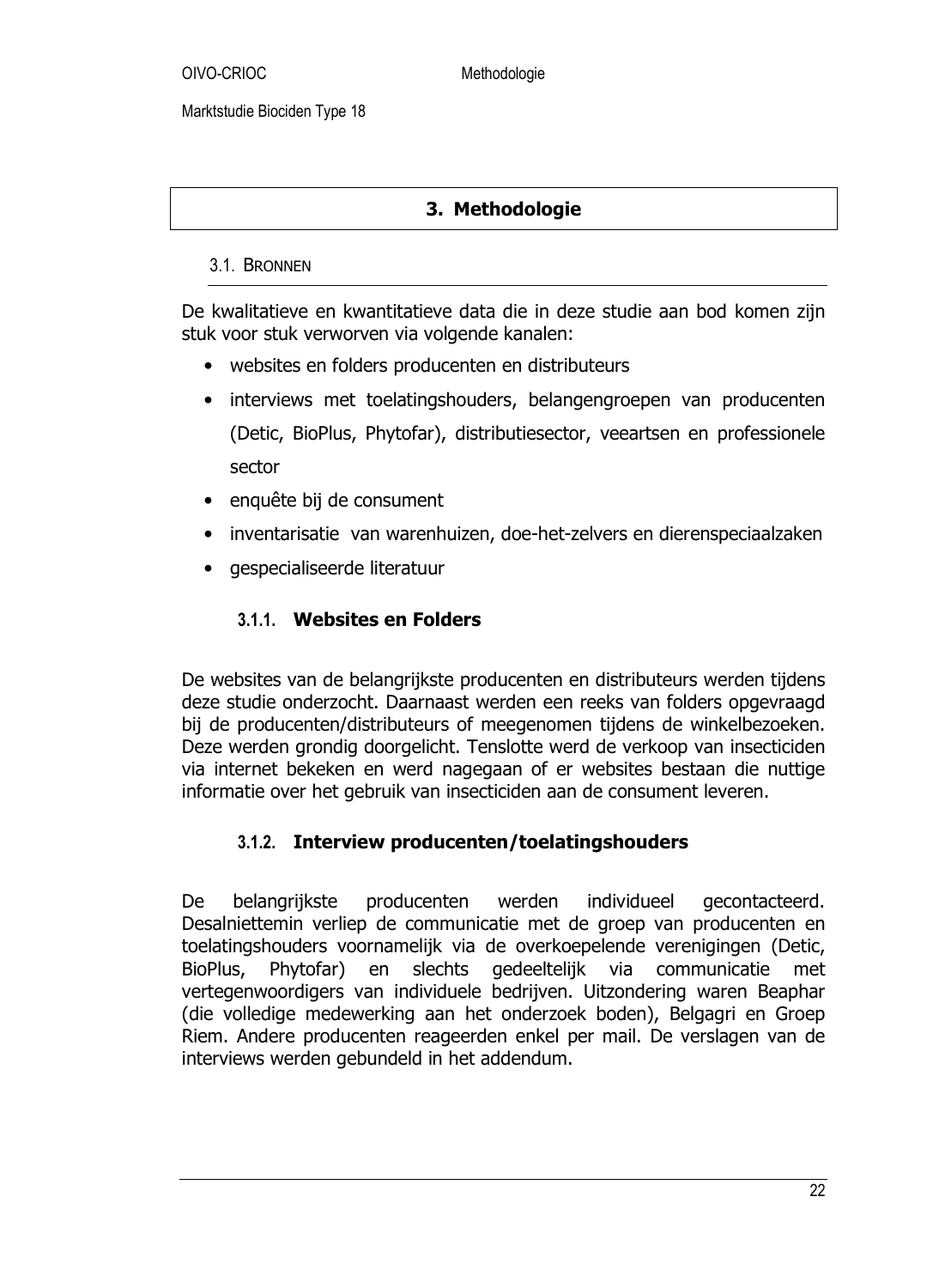# 3.1.3. Interview distributie

De communicatie verliep uitsluitend via interviews met vertegenwoordigers van individuele distributieketens. Alle grote distributieketens werden zowel telefonisch als per e-mail gecontacteerd. Niet iedereen wenste deel te nemen aan het onderzoek. Sommige ketens wensten enkel per e-mail te reageren. Uiteindelijk werden interviews uitgevoerd bij Brico, Carrefour, Delhaize, Carrefour, Sanac, Vitakraft en Provera. Resultaten van de interviews werden gebundeld in het addendum.

# 3.1.4. Interview professionele sector

De professionele sector werd benaderd via Belgian Pest Control. Hierbij werden drie van de grootste spelers inzake professionele ongediertebestrijding gecontacteerd. Van alle drie (ISS, Rentokill en Ondes) werd een interview afgenomen. Voorts werd de Unie van Veeartsen gecontroleerd. Die werd geïnterviewd bij monde van Patrick Desmet.

# 3.1.5. Inventarisatie grootdistributie en speciaalzaken

Tijdens twee afzonderlijke periodes werd een inventarisatie gemaakt van de biociden type 18 in de winkelrekken. Er werd een bezoek gebracht tijdens het winterseizoen (januari) en zomerseizoen (april) om een onderscheid te kunnen maken tussen winter- en zomeraanbod. De inventarisatie werd uitgevoerd in warenhuizen, tuincentra en doe-het-zelfzaken. Tevens werd autorisatienummer, volume/massa, winkelprijs, en aan- of afwezigheid van vervaldatum genoteerd.

Volgende zaken werden bezocht:

- Cora
- Makro
- Gamma • HUBO
- Champion • AVEVE
- Match • Delhaize
- Carrefour • Spar
- GB • Brico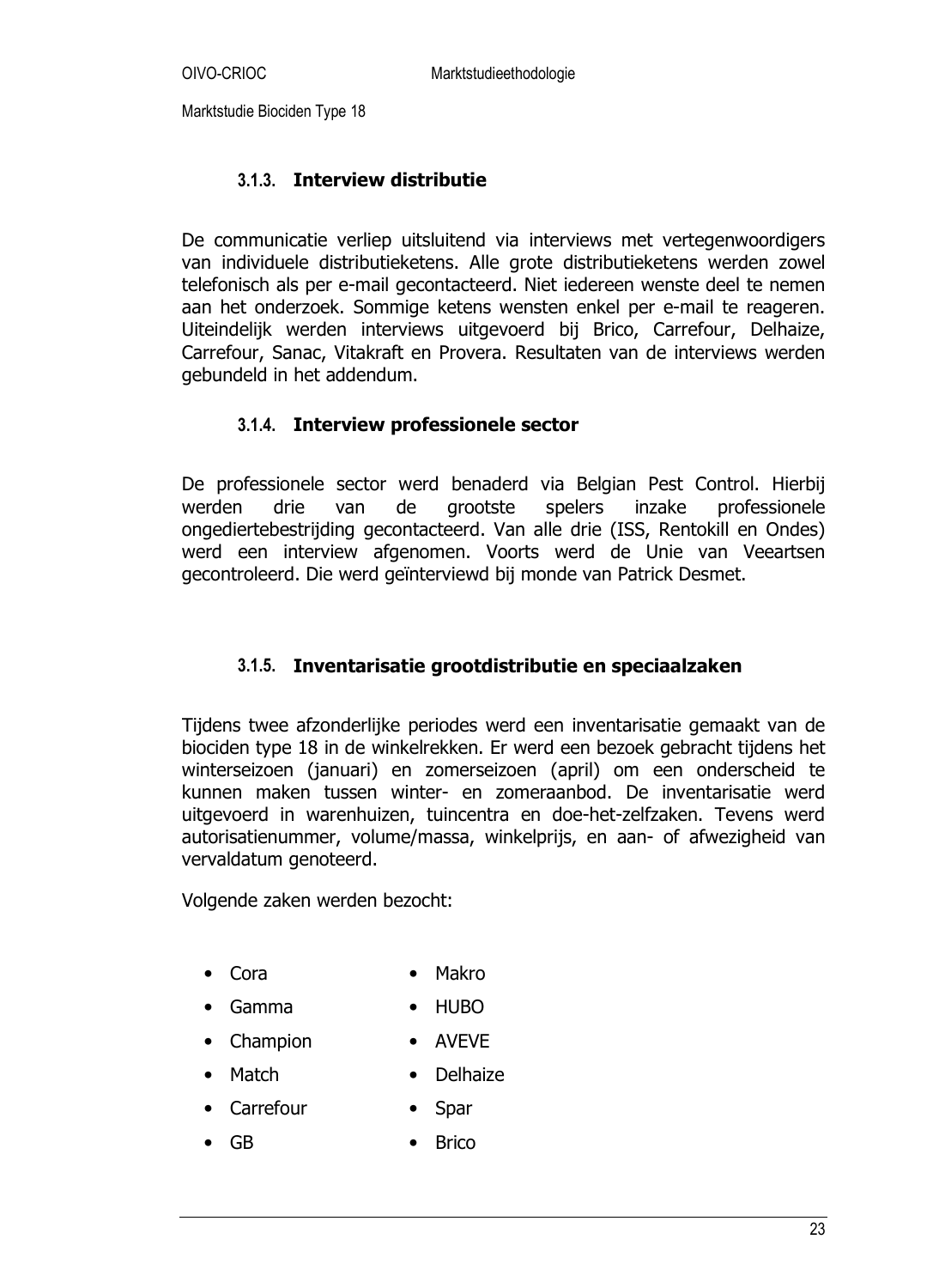• Delhaize • Colruyt

#### 3.1.6. Gespecialiseerde literatuur

Na raadpleging van talrijke bronnen bleek informatie uit literatuur vrij schaars. Enkel tijdschriften betreffende de distributiesector bleken relevante informatie te bevatten. Meer bepaald de uitgave "Distributie Vandaag" van het Koninklijk Belgisch Comité voor de Distributie en "LSA", een Franse uitgave van société Groupe Industrie Services Info.

#### 3.2. CHRONOLOGIE VERWERVEN VAN RESULTATEN

Na bundeling en analyse van gegevens over de huidige situatie, verkregen via producenten, distributiesector en consumentenenquête, werden deze opgedeeld op basis van verschillende criteria (type eindgebruiker, toepassingsvorm en beoogde ongedierte, ,...).

In een eerste fase werden de resultaten van de winkelonderzoeken opgelijst. Tijdens de winkelbezoeken werd gekeken welke biociden type 18 op de markt werden teruggevonden. Hierbij lag de nadruk op de controle van de etikettering van en het naleven van de (reclame)wetgeving. De resultaten van de winkelbezoeken worden kort besproken en bevinden zich in detail in de Access databank bij de studie. Daarnaast werden de resultaten van de consumentenbevraging van het OIVO besproken en werden diverse website omtrent insecticiden grondig geanalyseerd.

In een tweede fase werd getracht de marktsituatie inzake insecticiden te schetsen. Hiervoor werden de insecticiden ingedeeld in drie productcategorieën:

- Producten voor professioneel gebruik
- Antiparasitaire middelen (dierenproducten)
- Producten voor gebruik in en rond het huis.

Nadien werden alle marktgegevens gebundeld en werd een schets gemaakt van de totale markt. Hierbij werd getracht meerdere bronnen te raadplegen. Voor het merendeel van de marktgegevens was het mogelijk meerdere bronnen te raadplegen. Dit was niet het geval voor alle cijfers uit de studie. In de situaties waarbij dit niet mogelijk was, werd een schatting gemaakt van de huidige stand van zaken.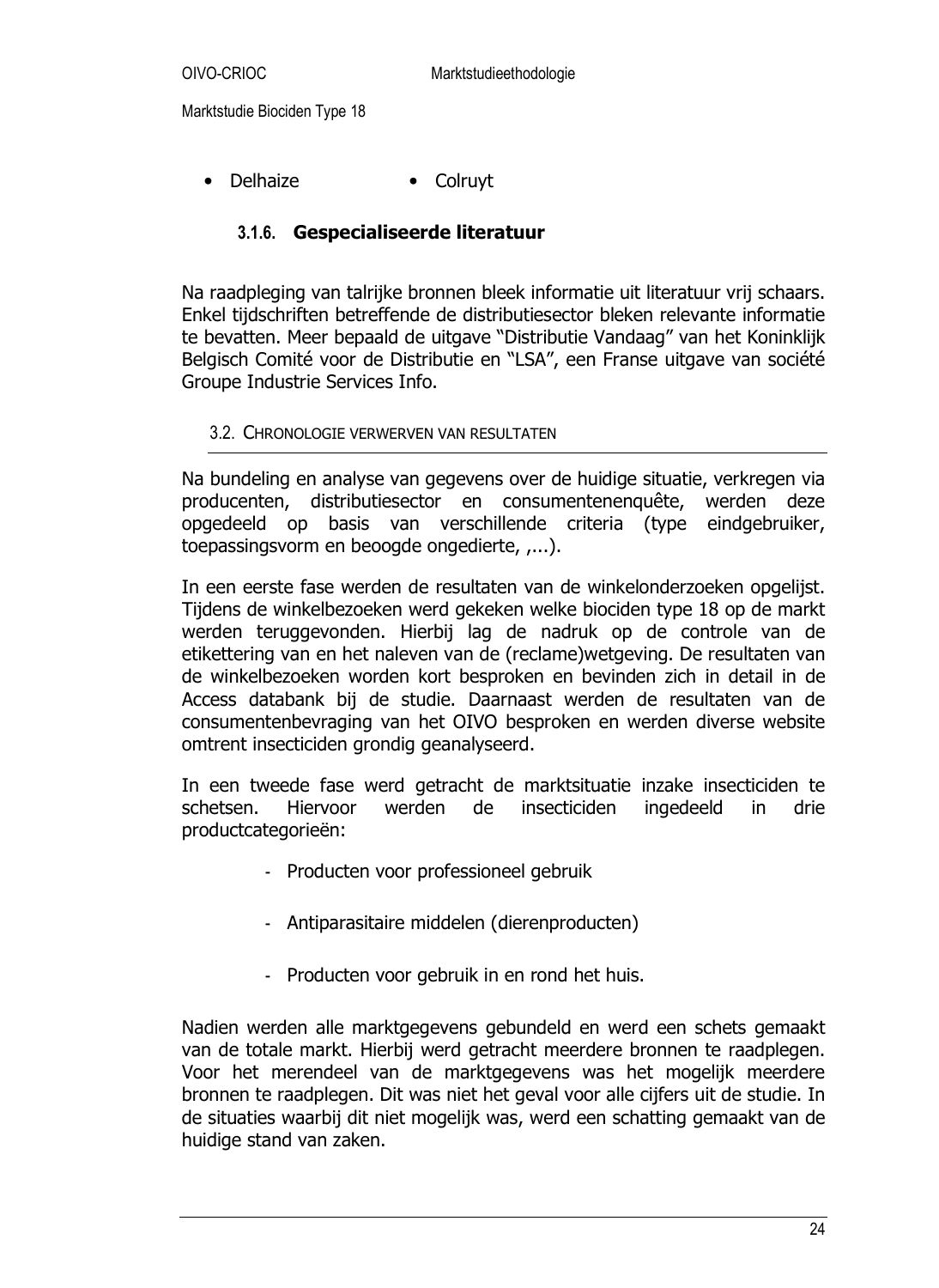Naast de marktanalyse peilde men ook naar de visie van de distributeur<br>inzake de huidige marktsituatie en werd gevraagd naar inzake de huidige marktsituatie en werd gevraagd naar toekomstperspectieven.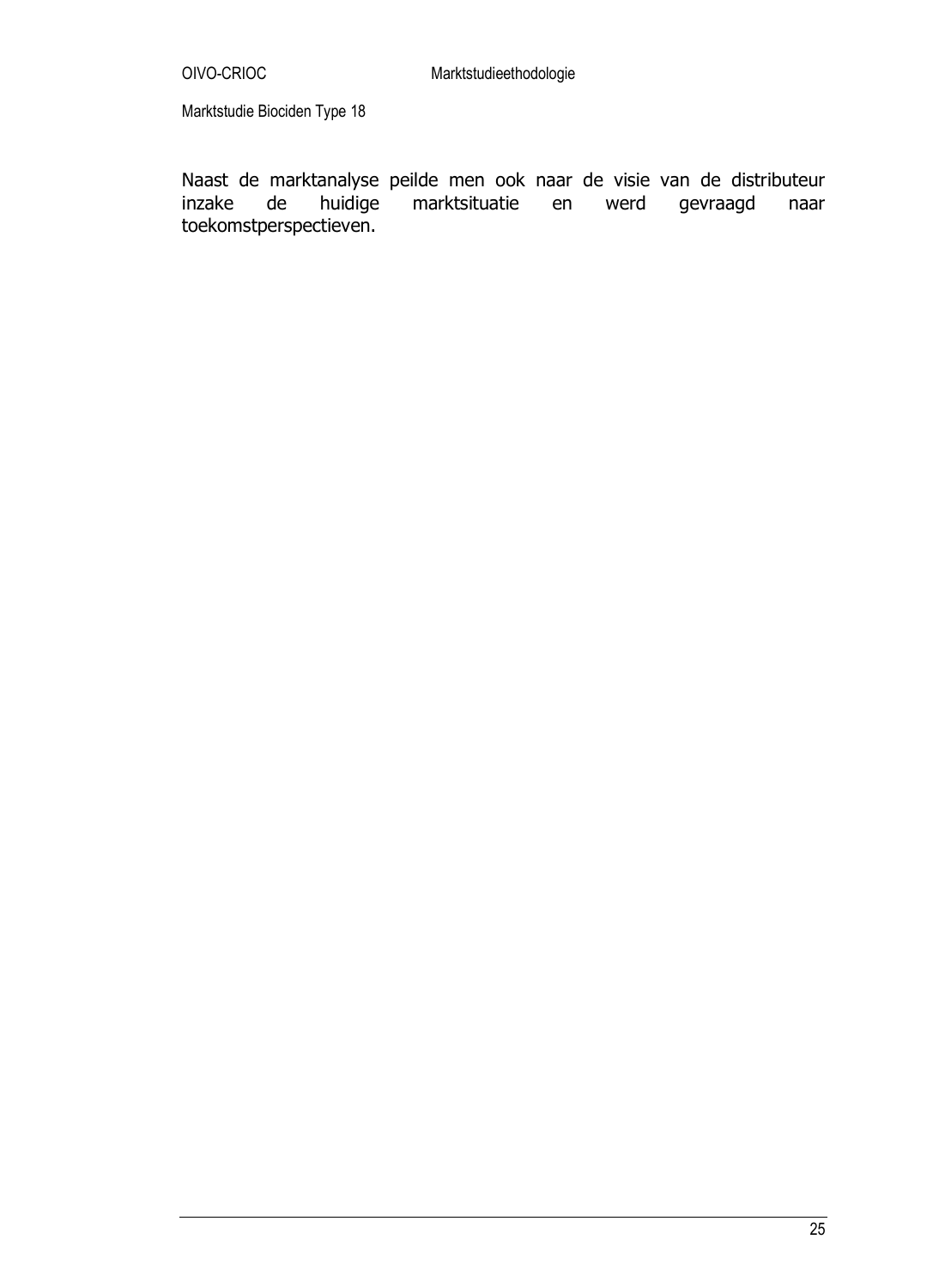### 4. Marktstudie

4.1. WINKELONDERZOEK

### 4.1.1. Algemene vaststellingen

Het productaanbod verschilde sterk van winkel tot winkel in de maand januari. Dit is voornamelijk te wijten aan het feit dat winkels al dan niet hun aanbod seizoensgebonden aanpassen. De etikettering was doorgaans wettelijk in orde. Het vermelden van de vervaldatum is echter een probleempunt. De vervaldatum ontbrak in circa 80% van de gevallen bij producten zonder bijsluiter. Producten voor professioneel gebruik (Klasse A) werden conform de wetgeving niet teruggevonden in de vrije verkoop.

Biociden worden in de supermarkt doorgaans in drie contexten aangeboden: plantenverzorging, (huis)dierenverzorging en huishoudelijk gebruik. Hierdoor bevinden de producten zich meestal op drie verschillende locaties in de winkel. Bij zowel planten- als dierenverzorging zijn de biociden niet duidelijk gescheiden van de overige producten (gewone dierenshampoos, dierenspeeltjes, plantenvoeding, ...). Bij huishoudproducten is dit doorgaans wel het geval, temeer daar de producten vaak in afzonderlijke merkgebonden displays (Vapona en Baygon) worden gepresenteerd. Binnen deze drie contexten worden de producten over het algemeen per doelorganisme gerangschikt (tegen vliegende insecten, kruipende insecten, motten, muggen, …).

Bij de onafhankelijke dierenspeciaalzaken worden biociden doorgaans aangekocht via groothandel in dierenproducten alsook rechtstreeks bij de producent. Aangezien het merendeel van deze winkels op zelfstandige basis uitgebaat wordt, is het aanbod puur afhankelijk van de keuzes van de eigenaar en daardoor zeer divers. Daarom werd geopteerd om voor deze sector een benadering te maken met behulp van gegevens uit de distributie.

In de doe-het-zelfzaken werd vooral een breed gamma aan tuin- en binnenhuisproducten teruggevonden. Producten voor huisdieren werden enkel in een beperkt aantal grotere doe-het-zelfzaken teruggevonden. Milieuvriendelijke alternatieven zijn in beperkte mate beschikbaar en staan gerangschikt te midden van de andere producten. Hierdoor zijn ze vaak moeilijk te onderscheiden van de producten met actieve stof. Doe-hetzelfzaken bieden een breed gamma van producten aan met zowel producten van Vapona en Baygon als producten van de kleinere producenten.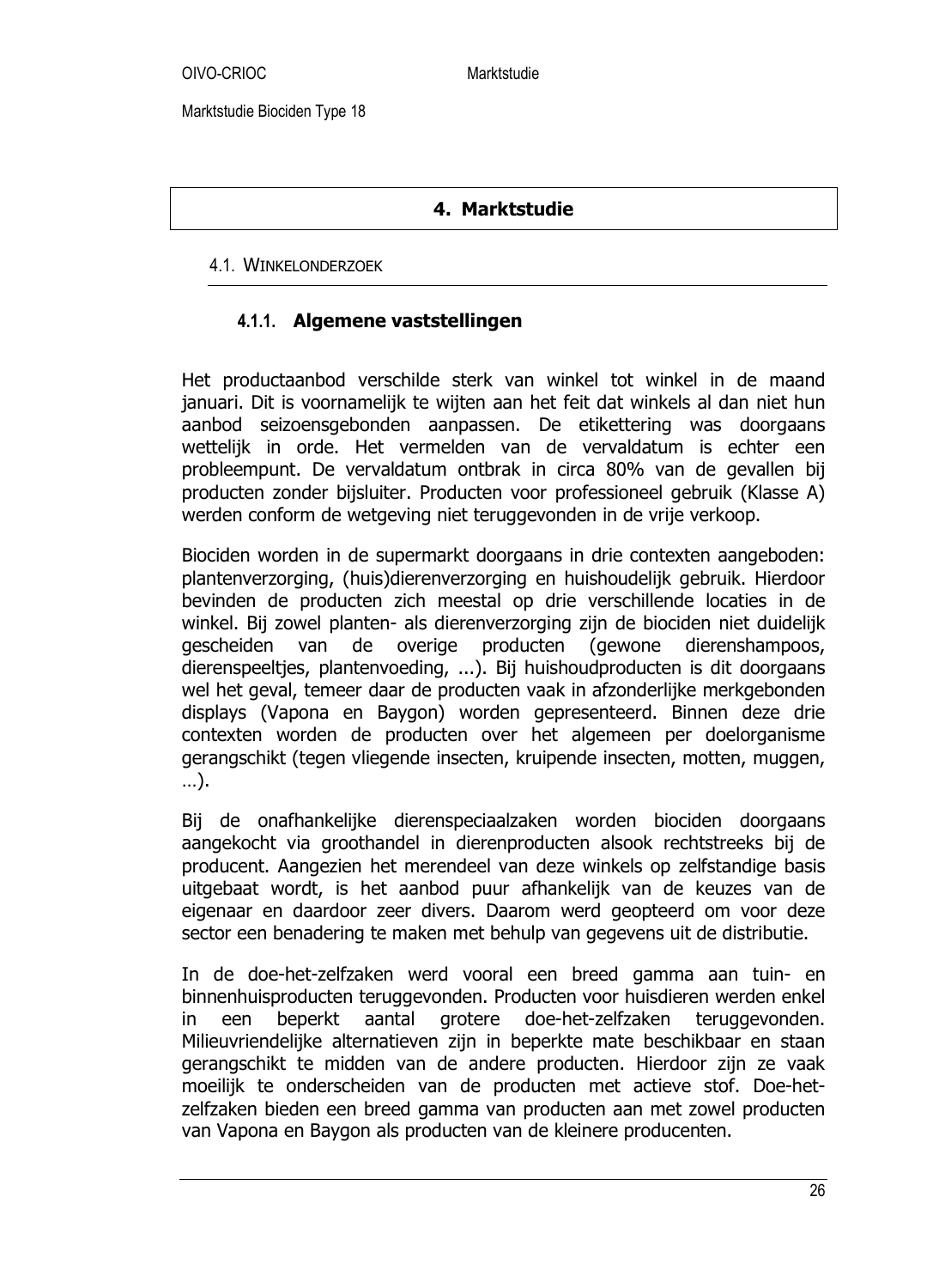Tuincentra bieden vaak zowel anti-parasitaire middelen aan als producten voor huis- en tuingebruik. Beide afdelingen zijn volledig van elkaar gescheiden. De afdeling van de huisdieren bezit vaak een uitgebreid gamma aan producten waarin ook de kleinere merken vertegenwoordigd zijn. Daarnaast is er een gemengde afdeling tuin- en binnenhuisproducten. Hier staan de milieuvriendelijke alternatieven gerangschikt tussen de klassieke producten, waardoor verwarring voor de consument optreedt. Net zoals bij de dierenproducten worden vaker kleinere merken teruggevonden in de tuincentra in vergelijking met de grootdistributie.

Bij deze analyse moet rekening worden gehouden met het feit dat niet alle winkels van een bepaalde keten konden worden bezocht. Afhankelijk van de grootte van de winkel worden insecticiden het hele jaar door aangeboden of moeten ze plaats ruimen voor andere seizoensgebonden producten. Men moet bij deze analyse steeds voor ogen houden dat deze schets onderhevig is aan externe factoren zoals winkelgrootte, individueel beleid...

Uit de winkelanalyse bleek dat niet alle producten met een toelating op de Belgische markt worden verkocht. Ongeveer 50% van de producten met een toelating werd teruggevonden tijdens de winkelbezoeken..

Ten slotte werden bijna geen veiligheidssloten teruggevonden op de insecticiden, terwijl het toch om producten gaat die acute schade kunnen veroorzaken.

Alle resultaten van de winkelbezoeken werden in een Access Databank geplaatst. De databank bezit onder meer gegevens over de beschikbaarheid van de producten, de prijs, de seizoensgebondenheid...

# 4.1.2. Presentatie van biociden type 18 in supermarkten

Afhankelijk van de grootte en type van winkel werden biociden op volgende manieren aan de consument voorgesteld:

In de supermarkten staan de producten voor binnenshuis en buitenshuis samen gerangschikt. Hier vindt men in beperkt aantal alternatieve biociden gerangschikt tussen de klassieke producten. Het is vaak moeilijk het onderscheid te maken tussen milieuvriendelijke producten en anderen. Producten van Vapona en Baygon worden vaak teruggevonden in displays.

De displays zijn enkel aanwezig in het hoogseizoen (vanaf april tot oktober). Displays bevatten bijna uitsluitend producten voor gebruik binnenhuis. Hierdoor wordt het aanbod van deze producten sterk uitgebreid in het hoogseizoen. Dit maakt dat het aanbod zeer sterk varieert tussen winter en zomer. Vooral bij Match, Cora, Spar, Colruyt en Champion zijn in de winter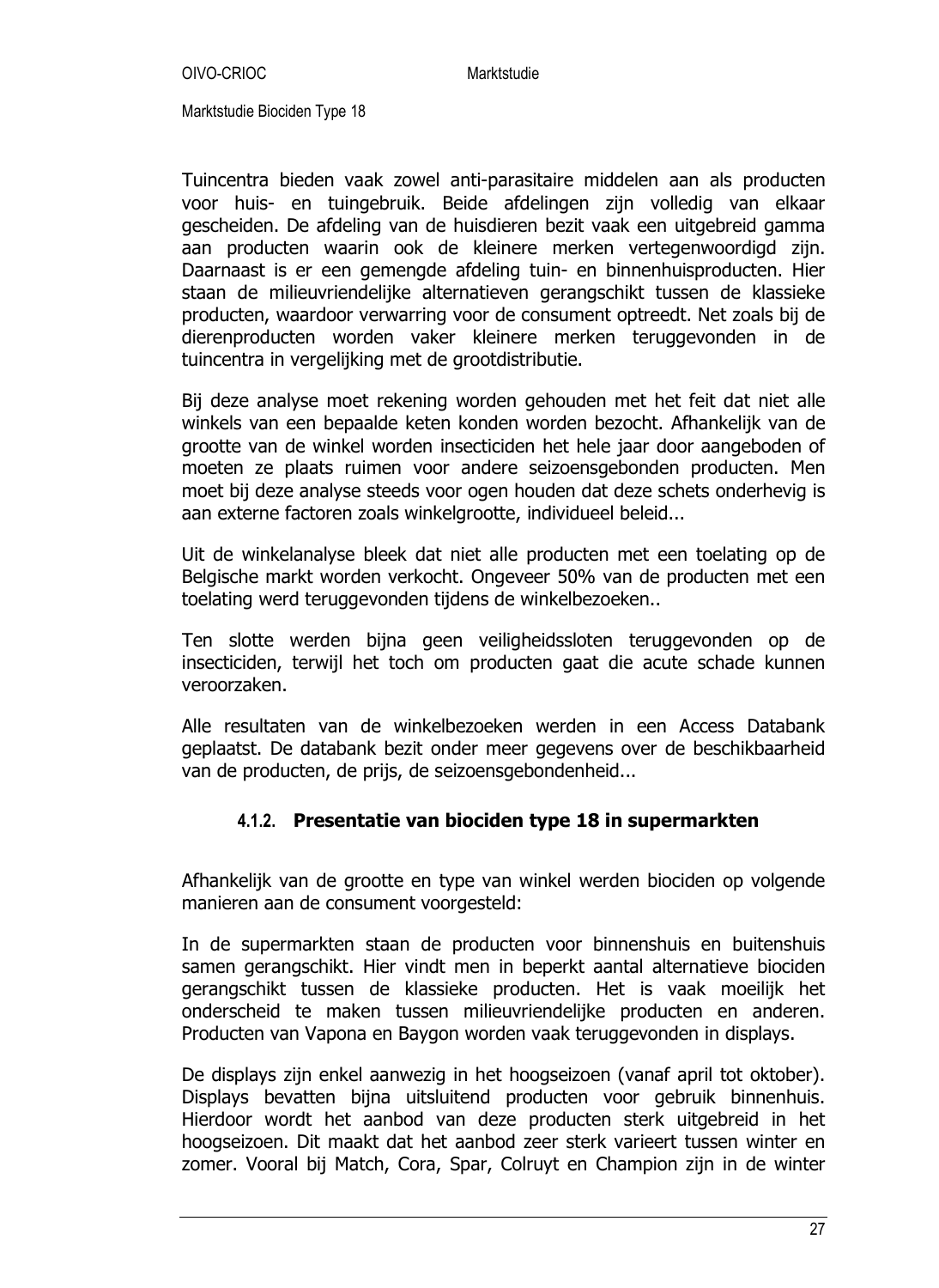bijna geen insecticiden voor binnenhuisgebruik terug te vinden. Uitzondering op de regel is Ti-Tox spray die het hele jaar door wordt verkocht in een groot aantal winkels. Ook in de andere supermarkten (Carrefour, Delhaize...) is het aanbod minder uitgebreid in de winter.

In de kleinere supermarktketens worden de displays waarschijnlijk beheerd door Vapona aangezien de producten een etiket van Vapona dragen en niet van de supermarktketen. Hierdoor is de prijs van de producten in alle kleinere winkels dezelfde. Bij de ketens van Delhaize, Carrefour en Colruyt worden de producten van Vapona ook teruggevonden op displays. Hier bepaalt de distributieketen de prijs aangezien de producten een etiket van de supermarkt dragen. De prijs ligt lager in de grote distributieketens dan in de kleinere ketens die afhankelijk zijn van Vapona.

Producten voor buitengebruik worden niet aangeprezen via displays. In sommige winkels zijn ze het hele jaar door beschikbaar (vooral de grotere supermarkten en hypermarkten). Elders worden ze enkel verkocht in het hoogseizoen. Producten voor buitengebruik worden voornamelijk teruggevonden in de grotere winkels. Kleinere winkels zoals Match en Spar verkopen geen buitenhuis producten.

Daarnaast komen biociden ook voor in de afdeling "huisdieren". Hier staan de producten tezamen met andere verzorgingsproducten. Vaak worden insecticiden onder dezelfde merknaam en met een gelijkaardige verpakking gecommercialiseerd als andere verzorgingsproducten uit een zelfde gamma (bijvoorbeeld shampoos). Hierdoor is het vaak moeilijk een onderscheid te maken tussen biociden en andere producten. Het gamma van antiparasitaire middelen is meestal beperkt.

In de hypermarkten worden de producten verspreid over de verschillende afdelingen: dierenverzorging, buitenproducten en binnenhuisproducten. Verder gelden dezelfde opmerkingen als in de supermarkten.

Ten slotte werden in sommige winkels kaarsen met insecticiden teruggevonden. Het etiket bevatte alle wettelijk informatie maar was moeilijk leesbaar. In combinatie met het feit dat de producten tussen de gewone kaarsen werden aangeboden, zorgt dit ervoor dat consumenten onbewust een kaars met insecticiden kunnen kopen.

# 4.1.3. Presentatie van biociden type 18 in doe het zelf zaken

De doorsnee doe-het-zelf zaken bezitten één afdeling met alle insecticiden. Het gaat hier vooral om producten die worden gebruikt in de buitenlucht. Het gamma aan buitenhuisproducten is uitgebreider dan in de meeste supermarkten en omvat in vele gevallen een reeks kleinere merken zoals KB,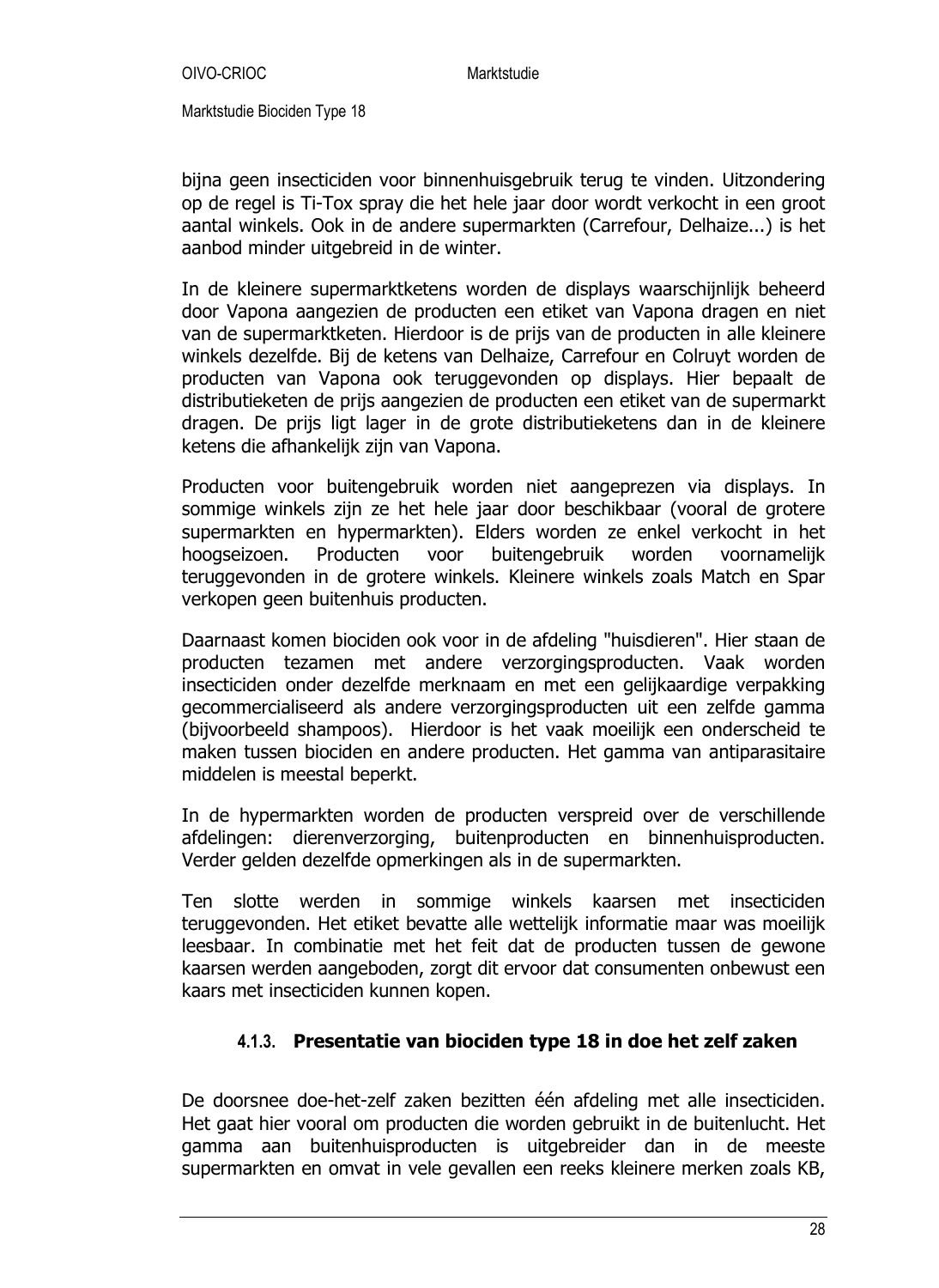OIVO-CRIOC Marktstudie

Marktstudie Biociden Type 18

Gardiflor, Vespa, KO, Bio-kill.... Producten voor binnenshuis worden vaak aangeboden via displays. Ook een beperkt aantal milieuvriendelijke producten werden teruggevonden.

Winkels zoals HUBO bezitten ongeveer hetzelfde aanbod in de zomer als in de winter. Andere ketens zoals Gamma en Brico breiden hun aanbod gevoelig uit in het hoogseizoen. Ze bieden producten voor binnenhuis in het hoogseizoen aan via displays. Vapona beheert net zoals in de kleinere supermarkten waarschijnlijk zelf de displays. Antiparasitaire producten worden zeer zelden aangetroffen in doe het zelf zaken.

# 4.1.4. Presentatie van biociden type 18 in speciaalzaken

Het is moeilijk om een algemeen beeld te schetsen door de grote diversiteit aan (zelfstandige) tuincentra. Wel kan worden gesteld dat het aanbod aan producten vaak veel groter is dan in supermarkten of doe het zelf zaken. In verschillende tuincentra werden een hele reeks aan producten en merken voor zowel gebruik buitenshuis als binnenhuis teruggevonden. Vooral de kleinere merken komen sterk aan bod in de tuincentra. Tuincentra bieden milieuvriendelijke alternatieven aan, al blijft het aanbod ervan beperkt en staan ze net zoals bij de andere verkooppunten gerangschikt tussen de insecticiden.

Vele tuincentra hebben ook een uitgebreid aanbod aan dierenproducten. Hier worden zowel de producten van Beaphar verkocht als de merken van de kleinere producenten. Dit is vaak het enige verkooppunt, naast de dierenspeciaalzaken, waar deze kleinere merken worden teruggevonden.

In de dierenspeciaalzaken wordt een beperkt gamma aan insecticiden verkocht. Enkel antiparasitaire middelen worden hier teruggevonden. Naast de producten van Beaphar vindt men vaak kleinere merken terug in de dierenspeciaalzaken. Het overgrote deel van het aanbod zijn shampoos/poeders zonder insecticiden. Hierdoor is het in deze winkels zeer moeilijk voor de consument een verschil te maken tussen producten met en zonder insecticiden.

# 4.1.5. Verkoop via internet

De verkoop van insecticiden via internet werd eveneens onderzocht. Hierbij werden de drie grootste internet supermarkten bezocht en werd gekeken naar het aanbod aan biociden type 18.

Collect and Go: www.collectandgo.be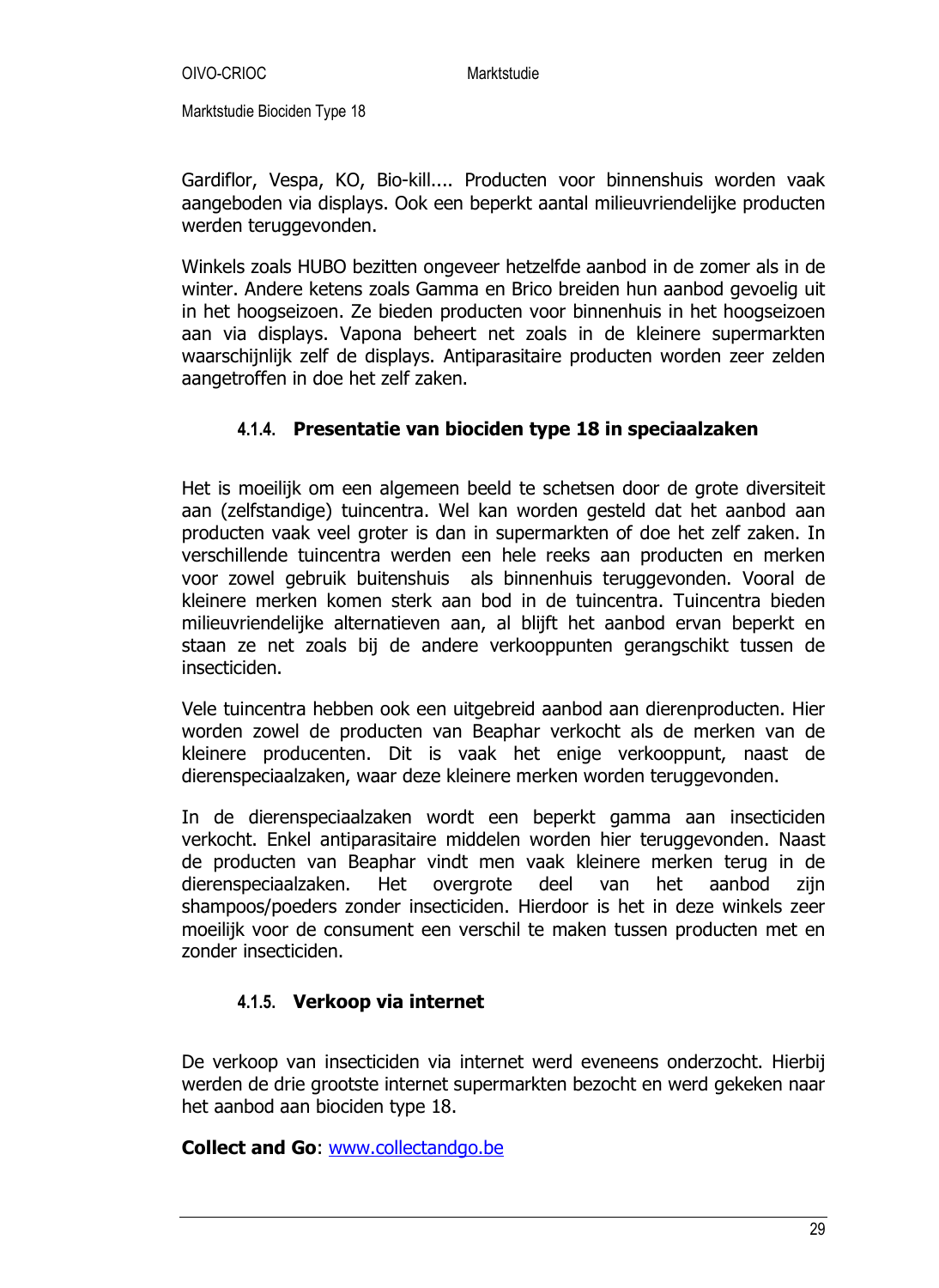De Collect and go geeft aan dat de verhoudingen in de verkoop dezelfde zijn als in de Colruytwinkel. Wel is het aanbod van insecticiden bij Collect and Go veel kleiner dan het aanbod in de Colruyt winkels. Het gamma van Collect and Go wordt weergegeven in Tabel 5.

| BAYGON mottenpapier 20 stuks                 | RIEM Ti-tox Total 400 ml                    |
|----------------------------------------------|---------------------------------------------|
| VAPONA mierendoos 3 stuks<br>$(2+1)$ gratis) | AEROXON anti-vliegenstrip 2 stuks           |
| VAPONA automatic apparaat antimug<br>vI.     | gekleurde vliegenmeppers 4stuks             |
| VLIEGENVANGERS niet giftig 4 stuks           | BAYGON Chip anti-mug apparaat +<br>10 vull. |
| BAYGON spray groen kruipend onged.<br>600ml  | BAYGON Chip anti-mug navulling 30<br>stuks  |
| VAPONA tegen vliegen 1 elektr.<br>Verdamper  | VAPONA anti-vlieg-sticker vensters 2        |

# Tabel 5: Aanbod bij Collect&Go

Bij geen enkel van de aangeboden producten staat het toelatingsnummer vermeld. Er werden geen antiparasitaire producten teruggevonden op de website van Collect and go.

#### Allo Supermarché: http://www.allosupermarche.be/new/index.php

Hier is de verkoop van insecticiden zeer beperkt. Allo Supermarché levert voornamelijk aan bedrijven en bezorgt de producten thuis. Slechts af en toe worden producten besteld door een particulier. De lijst met producten van Allo Supermarché kan in de Tabel 6 worden afgelezen. Voor geen enkel product werd een toelatingsnummer teruggevonden.

| <b>BAYGON blauw vliegende</b><br>insecten<br>spray 400 ml | VAPONA kruipende insekten<br>spray 375 ml                     |
|-----------------------------------------------------------|---------------------------------------------------------------|
| BAYGON groen (kruipende<br>insekten)<br>spray 600 ml      | VAPONA mierenlokdoos<br>2 stuk                                |
| BAYGON vliegen vanger lint<br>4 stuks                     | VAPONA tecno vliegende insekten 3<br>seconden<br>spray 300 ml |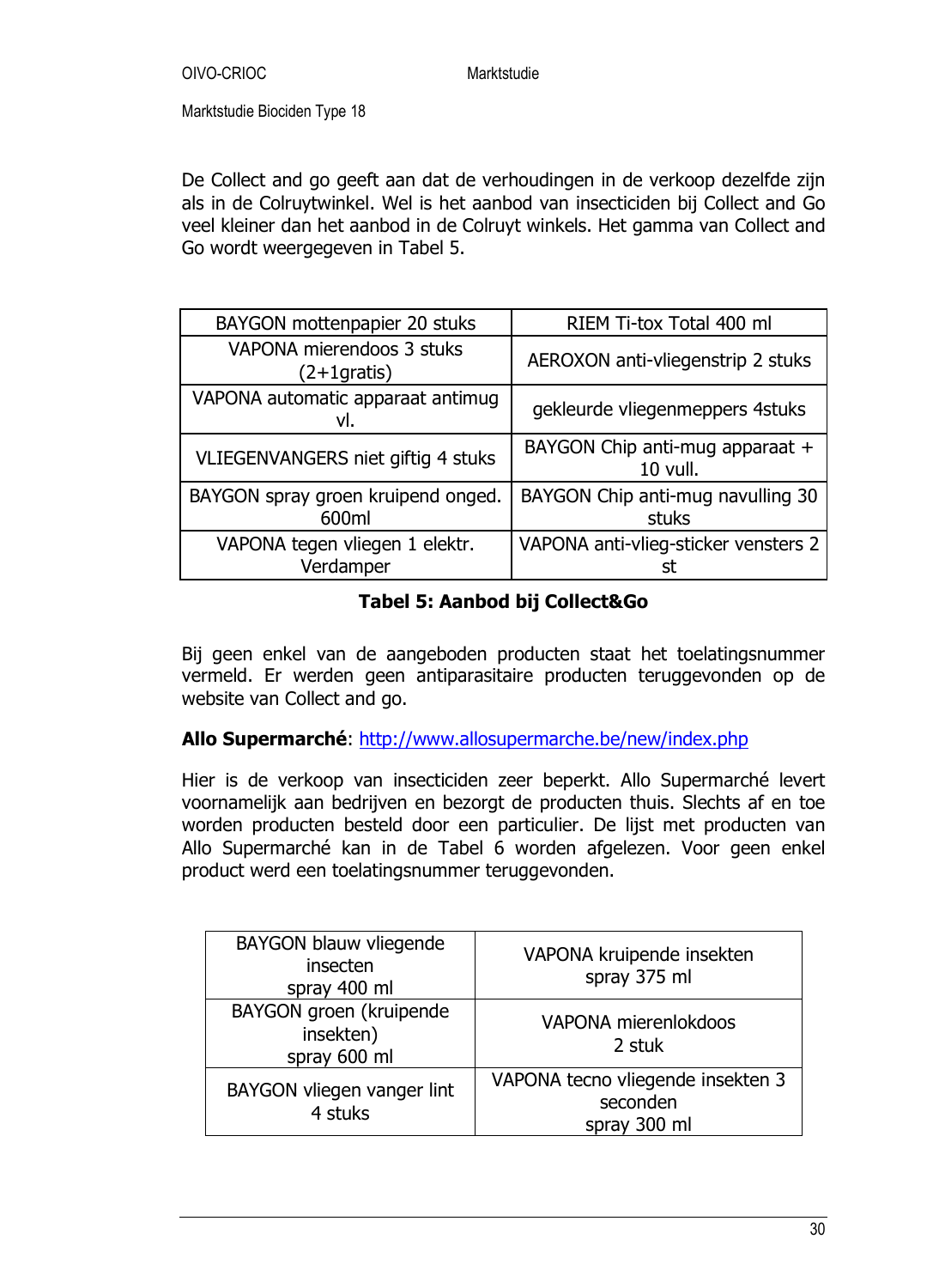| <b>VAPONA anti-mot</b><br>3 stuk                                                | VAPONA vliegende insekten<br>spray 500 ml   |
|---------------------------------------------------------------------------------|---------------------------------------------|
| VAPONA apparaat + vulling<br>anti-vlieg<br>1 stuk                               | VAPONA vloeibare vulling anti-mug<br>1 stuk |
| VAPONA elektrisch apparaat<br>anti-mug apparaat<br>+ 1 vloeibare vulling_1 stuk | VAPONA vulling anti-vlieg<br>1 stuk         |

# Tabel 6: Online aanbod Allo Supermarché

Allo supermarché verkoopt ook één anti-vlooienband voor katten. Het merk of het toelatingsnummer staat niet vermeld zodat het onmogelijk is uit te maken om welk product het gaat.

### Caddyhome: www.caddyhome.be

Caddyhome wenst geen informatie geven over verkoop. Het aanbod van Caddyhome beperkt zich tot de producten van Baygon en Vapona. Het aanbod is groter dan bij Collect and go en Allo supermarché en omvat meer dan 20 producten. Andere merken en anti-parasitaire middelen werden niet teruggevonden bij Caddyhome. Voor geen enkel product werd het toelatingsnummer teruggevonden.

Het valt op dat geen enkel bedrijf dat producten verkoopt via internet het toelatingsnummer van de producten vermeldt. Daarnaast werd in één geval een product te koop aangeboden zonder dat het merk werd vermeld. Ondanks het feit dat de verkoop via internet slechts een marginaal deel van de totale markt uitmaakt, moet de informatie aan de consument gewaarborgd blijven.

#### 4.1.6. Informatie aan de consument

Voorlichting bij aankoop van een insecticiden is onontbeerlijk voor de consument. In sommige verkooppunten vindt men brochures of andere informatie, maar in het algemeen is de informatie over insecticiden zeer beperkt.

Baygon heeft een kleine brochure gericht aan de consument. De brochure bevat veel informatie over de producten van Baygon. Informatie voor de consument blijft beperkt tot het soort insecten en de perioden waarin ze voorkomen. Alternatieven worden niet besproken en er wordt met geen woord gerept over de dosering van de producten. Andere brochures werden niet teruggevonden in de winkel.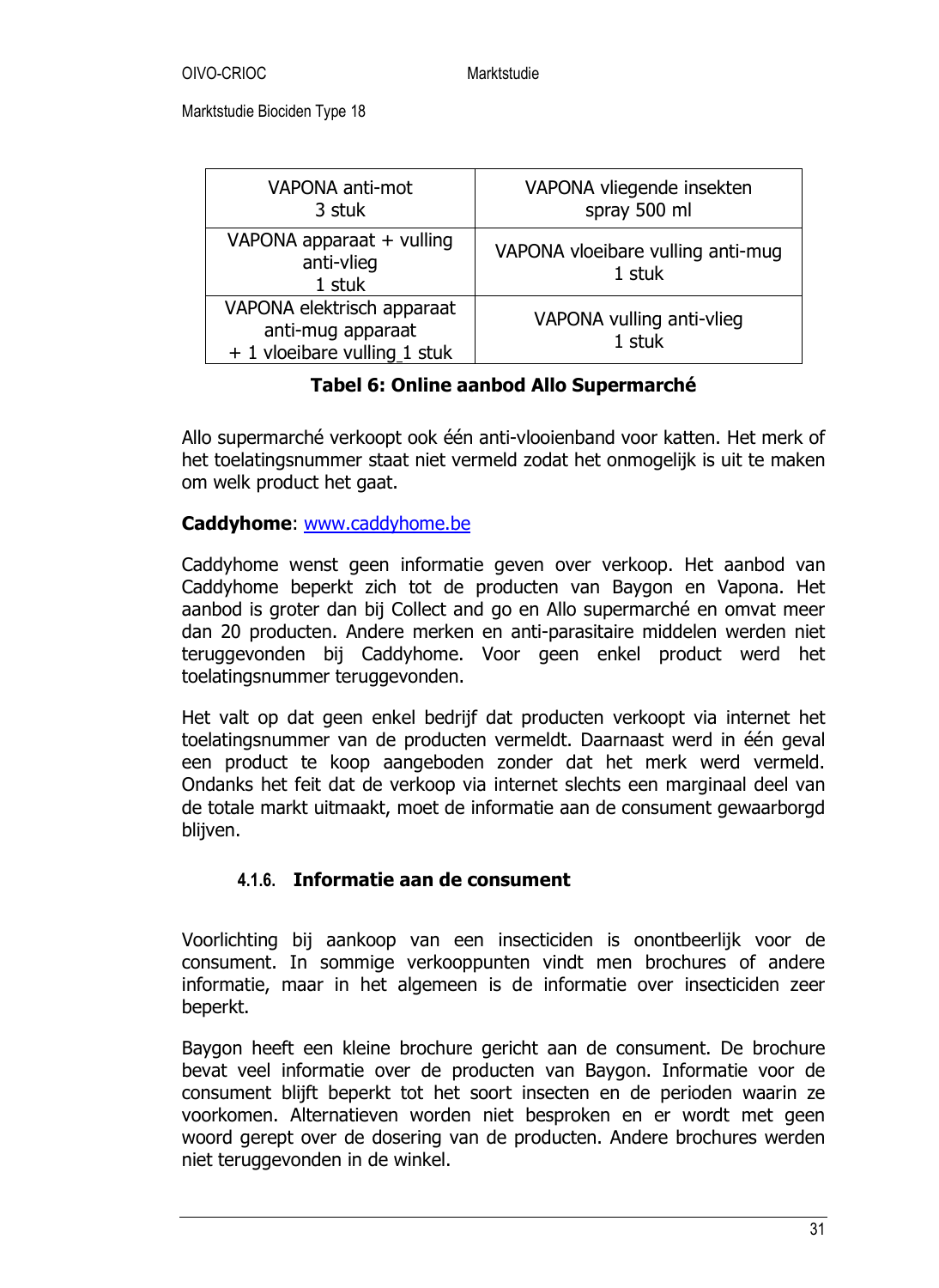Brico heeft wel een nuttig systeem van informatiefiches die beschikbaar zijn in de verkooppunten en via internet (www.brico.be). Deze fiches geven informatie over het correct gebruik van de producten, de voorzorgsmaatregelen die moeten in acht worden genomen en veel meer. Dit systeem informeert de consument zeer grondig.

Verder hebben een aantal producenten een website over hun producten. De website van Edialux (www.edialux.be) vermeldt de aangegeven dosis van ieder product, maar bezit verder weinig informatie. Bayer (www.bayergarden.com) geeft iets meer informatie door te vermelden in welke periode de producten best worden gebruikt. Hiernaast wordt een gedeelte van de op het etiket verplichte informatie vermeld. Over alternatieven wordt geen informatie gegeven. Baygon (www.scjohnson.be) promoot via zijn website zijn verschillende producten. Verder kan men een digitale brochure downloaden met daarin alle productinformatie van het gehele gamma (ook de insecticiden vrije vliegenvangers). Vapona bezit geen website.

Beaphar bezit een website waar weinig concrete informatie met betrekking tot insecticiden te vinden is. (www.beaphar.be) De website van Bayer (www.bayer.com) inzake dierenproducten is zeer volledig en bevat informatie over samenstelling, voorzorgsmaatregelen, aanbevelingen....

Daarnaast zijn er onder meer de websites www.pesticide.be, www.zonderisgezonder.be, www.ecoconso.org en www.observ.be waar de consument terechtkan voor nuttige tips inzake duurzaam gebruik.

In het algemeen kan worden gesteld dat de consument zich onvoldoende kan informeren over het gebruik van insecticiden. Brico is de enige van de producenten en de distributeurs die de consument grondig tracht in te lichten over het gebruik van insecticiden. Daarnaast zijn het vooral milieu- en consumentenorganisaties die informatie aanbieden.

# 4.1.7. Producttoelatingen

Niet alle producten met een toelating werden teruggevonden in de winkels. In totaal hebben meer dan 200 producten een toelating om op de Belgische markt verkocht te worden. In werkelijkheid werd slechts een beperkt deel van deze producten teruggevonden.

Tabel 7 vermeldt de producten voor particulieren, met een geldige toelating, die werden teruggevonden op de Belgische markt. Geen enkel product met een A-classificatie (strikt voor professioneel gebruik) werd aangetroffen in de distributie voor particulieren.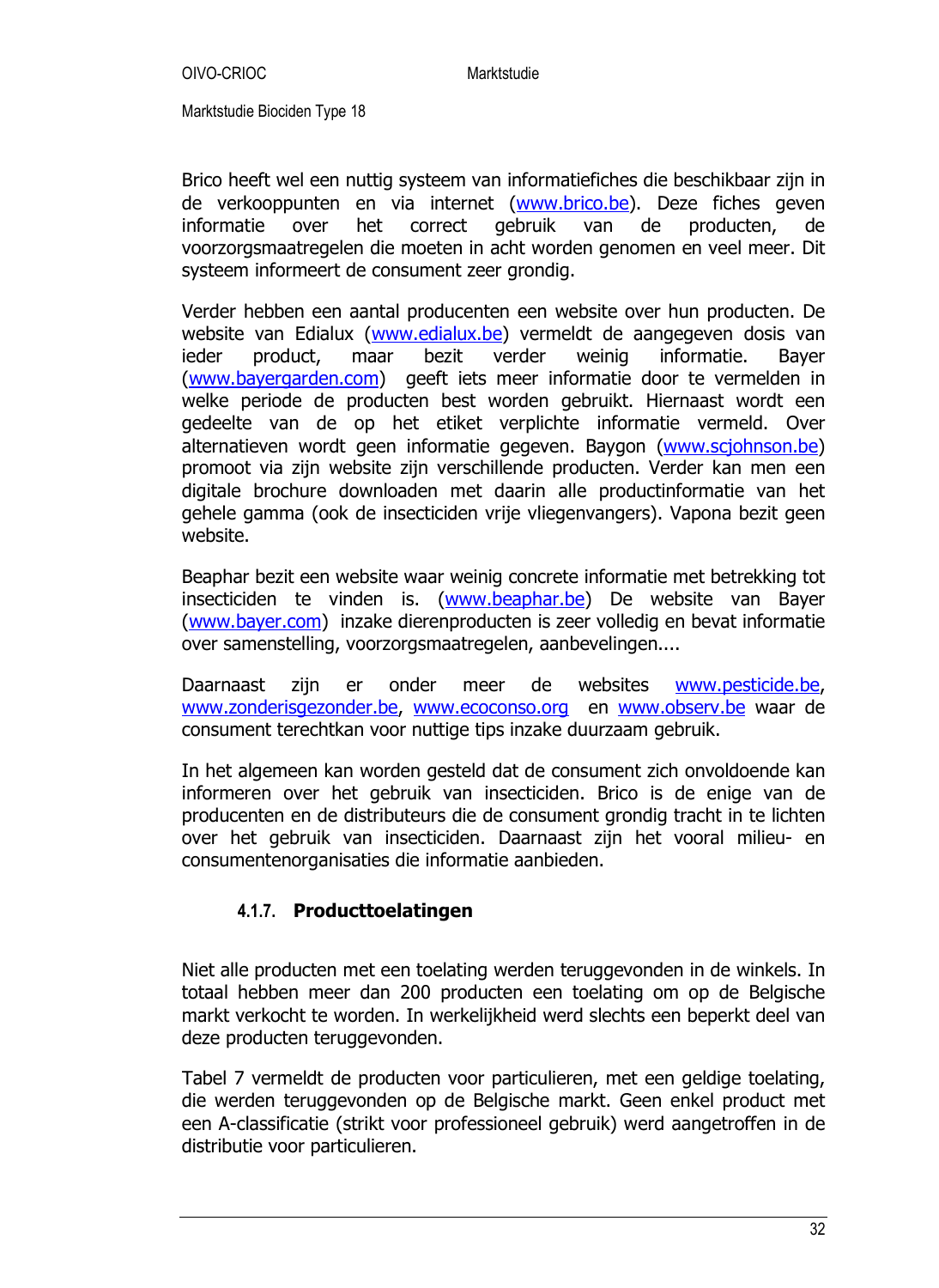Tabel 8 vermeldt de insecticiden voor de professionele sector. Opvallend is het beperkte aandeel van puur professionele producten (A classificatie).<br>Desondanks worden veel producten, die voor algemeen gebruik Desondanks worden veel producten, die voor algemeen gebruik geclassificeerd staan, in praktijk enkel door de professionele verdelgingsfirma's gebruikt (bijvoorbeeld vullingen voor insecticidenpistolen of niet gebruiksklare geconcentreerde suspensies zoals K-Othrine Flow 25)

| Productnaam                               | <b>AuthNr</b> | Productnaam                       | <b>AuthNr</b> |
|-------------------------------------------|---------------|-----------------------------------|---------------|
| Almetex                                   | 877B          | Max poudre Insecticide            | 1698B         |
|                                           |               | <b>MAX Shampooing</b>             |               |
| Bayer Antiparasitair Poeder               | 304B          | Antiparasite pour chien et        | 4597B         |
|                                           |               | chat                              |               |
| Bayer Antiparasitaire spray               | 104B          | <b>Max Solution Antiparasite</b>  | 198B          |
| Bayer Antiparasitaireshampoo              | 204B          | Mirazyl Box                       | 4999B         |
| Bayer mierenlokdoos                       | 5498B         | Mirazyl D                         | 501B          |
| Baygon mottenpapier                       | 4097B         | Mirazyl R Disc                    | 391B          |
| Baygon anti-mierendoos                    | 183B          | Permas D                          | 2683B         |
| Baygon anti-motten                        | 1701B         | Pinto                             | 9387B         |
| Baygon Chip                               | 2404B         | Pinto poeder/poudrage             | 4383B         |
| Baygon electrische verdamper              | 1181B         | Pyrethro Pure Spray               | 2704B         |
| tegen muggen                              |               |                                   |               |
| Baygon genius vloeistofverdamper          | 600B          | <b>Schampooing Antipuces</b>      | 4497B         |
| tegen muggen                              |               |                                   |               |
| Baygon Master                             | 2397B         | Solution Antipuces et             | 5897B         |
|                                           |               | Antitiques                        |               |
| Baygon ongediertelokdoos                  | 1290B         | Spaas citronella 0,4%             | 2798B         |
| Baygon Poeder tegen kruipende<br>insecten | 4479 B        | <b>Ti-Tox Total</b>               | 1187B         |
| Baygon Spray tegen kruipende              | 6197B         | Ti-Tox Total avec                 | 4601B         |
| insecten                                  |               | bioalléthrine                     |               |
| Baygon spray tegen kruipende              | 6398B         | <b>Topscore Pal</b>               | 2890B         |
| insecten. Actief schuim                   |               |                                   |               |
| Baygon tegen vliegende insecten           | 6097B         | <b>Topscore Spray</b>             | 896B          |
| <b>Bieva Spray</b>                        | 793B          | <b>Totaal Insecticide</b>         | 2301B         |
| Caniderm Antiparasites Shampoo            | 898B          | Vapona Anti Wespen Spray          | 6989B         |
| Compo Mierenlokdoos                       | 6497B         | Vapona Anti-Mug Terras en<br>Tuin | 4500B         |
| Delhaize Anti-Mites parfum                |               | Vapona dubbele                    |               |
| lavende                                   | 1398B         | mierenlokdoos                     | 3499B         |
| Detrans CIK                               | 500B          | Vapona Electrische Anti           | 2498B         |
|                                           |               | Vlieg                             |               |
| Diagnos insecticide spray +               | 1300B         | Vapona Electrische Antimug        | 6797B         |
| Youcky vlooienspray hond/kat              |               | Automatic                         |               |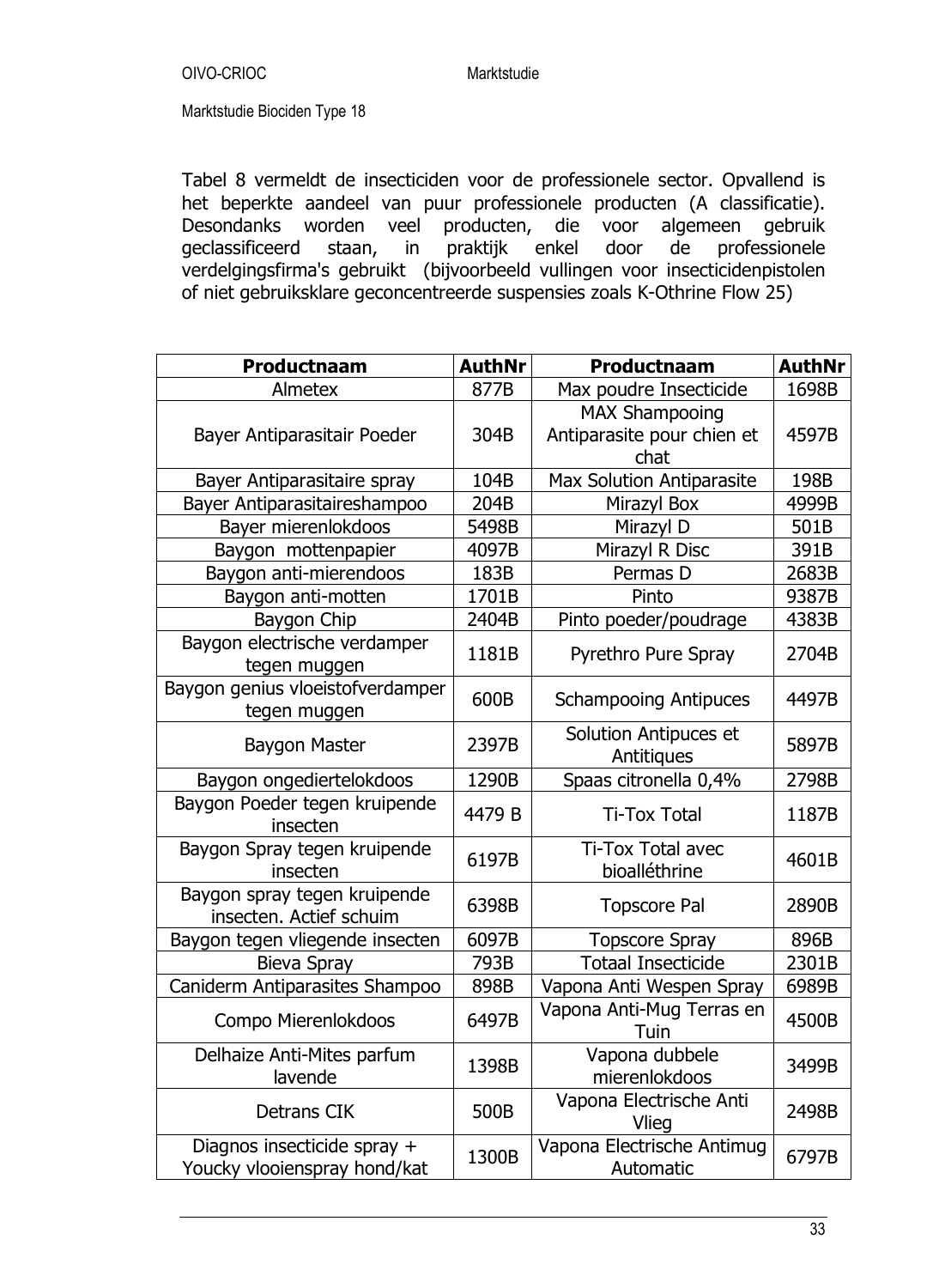| Diagnos Vlo- en Tekenband hond                     | 1602B | Vapona Mierenlokdoos                              | 284B  |
|----------------------------------------------------|-------|---------------------------------------------------|-------|
| Diagnos Vlo- en Tekenband kat                      | 502B  | Vapona Mierenpoeder                               | 699B  |
| Fendona 60 SC                                      | 4798B | Vapona Mierenstop                                 | 2302B |
| Flamingo Antiparasiet Halsband                     | 3400B | Vapona Spray tegen<br>kruipende insecten          | 885B  |
| Fly-kill                                           | 401B  | Vapona Tablet                                     | 1680B |
| FORMU-mierenlokdoos                                | 4501B | Vapona Tecno Vliegende<br>Insecten Spray/Vasena   | 700B  |
| HGX Spray Tegen Vliegende en<br>Kruipende Insecten | 1201B | Vapona Window Sticker<br>tegen vliegen            | 2905B |
| Insecticide Kapo Special Mites et<br>Larves        | 776B  | Vermikill 5- maands<br>vlooienband                | 2288B |
| Insecticide Kaporex tous insectes<br>rampants      | 1200B | Vermikill Insecticide<br>Shampoo                  | 297B  |
| K.O. Spray contre des insectes<br>rampants         | 1501B | Vermikill Insecticide Spray                       | 3399B |
| Kapo Insecticide tous insectes<br>volants          | 8687B | Vermikill Super Aktief<br><b>Vlooienband Hond</b> | 2799B |
| KB Fourmis - Appât Gélifié                         | 4000B | Vermikill Super Aktief<br>Vlooienband Kat         | 2899B |
| <b>KB Mier Lokdoos</b>                             | 5687B | Vermikill Verstuiver                              | 5401B |
| KB Mier lokdoos F                                  | 3800B | Vespa                                             | 402B  |
| <b>KB Mieren Gebruiksklaar</b>                     | 5701B | Vitakraft Insecticide<br>Shampoo                  | 2697B |
| K-Othrine Insect Poeder                            | 599B  | Vitakraft Insecticide Spray                       | 4701B |
| Mafu electrische verdamper tegen<br>muggen         | 4899B | Volcide mierendoder                               | 5599B |
| Mafu mierenlokdoos                                 | 2699B | Wolfs Collier Antiparasitaire                     | 796B  |
| Mafu spray tegen kruipende<br>insecten             | 2499B | Zerox One Shot                                    | 3599B |
| Mafu tegen vliegende insecten                      | 2599B | Zerox P.A.                                        | 3579B |

Tabel 7: Lijst van toegelaten producten aangetroffen bij inventarisatie distributie niet-professionele sector

| Productnaam               | Aut<br>hNr | Productnaam            | Aut<br>hNr |
|---------------------------|------------|------------------------|------------|
| Agrichem deltamethrine SC | 439        | Permas D               | 268        |
|                           | 9B         |                        | 3B         |
| Alfacron 10 plus          | 705        | Premise/MaxForce White | 329        |
|                           | В          |                        | 9B         |
| Baygon anti-mierendoos    | 183        | <b>Pyretrex Fogger</b> |            |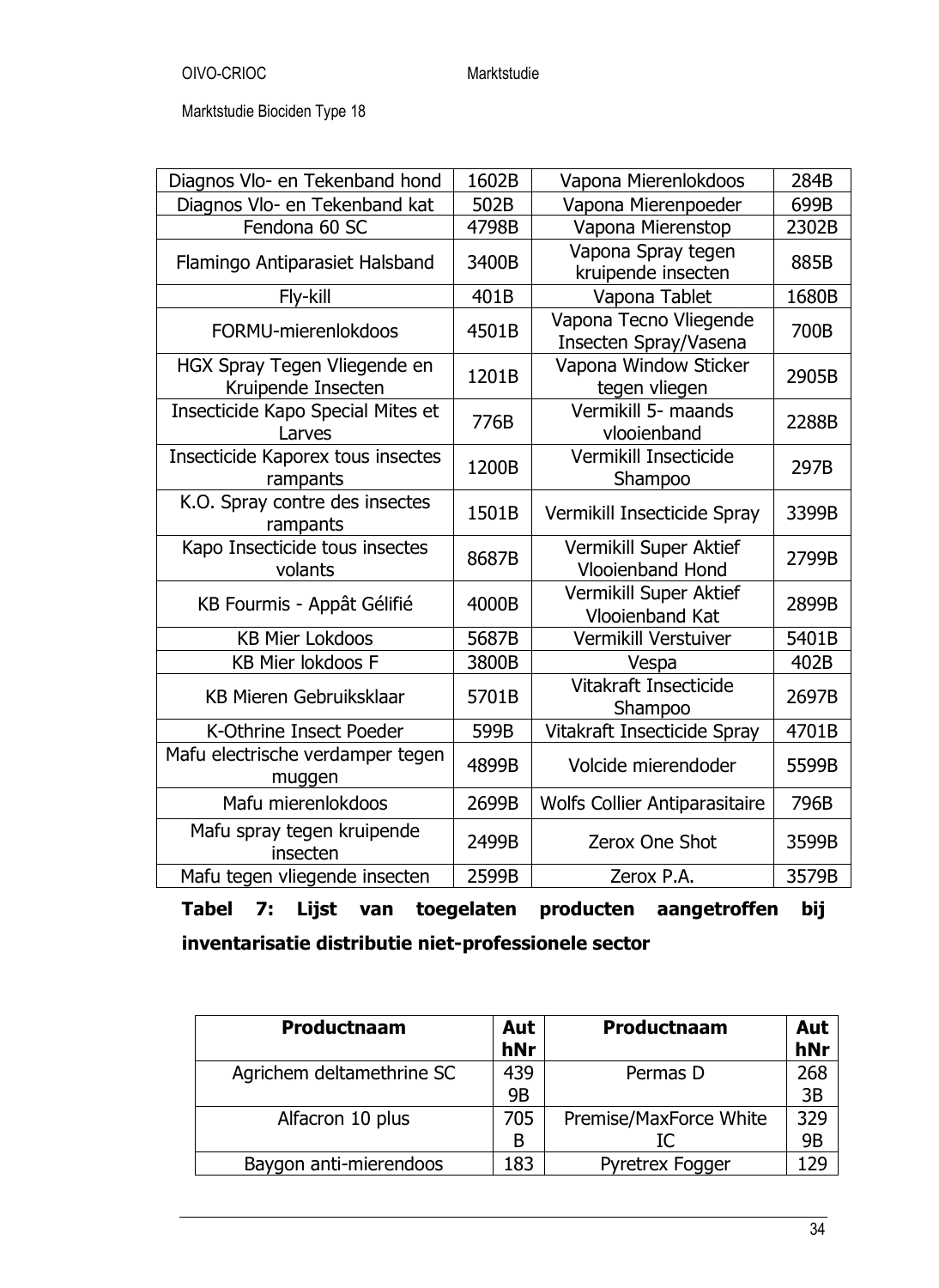|                           | B              |                           | 6B        |
|---------------------------|----------------|---------------------------|-----------|
| Canasta                   | 110            | Quick Bayt                | 605       |
|                           | 0B             |                           | B         |
| Chlorpyrifos pasta        | 170            | <b>RID Insect Powder</b>  | 180       |
|                           | 0B             |                           | 0B        |
| Empire 200                | 259            | Solfac EW 050             | 688       |
|                           | 7B             |                           | 6B        |
| Fendona 60 SC             | 479            | Topscore Pal              | 289       |
|                           | 8Β             |                           | 0B        |
| Goliath Gel               | 200            | <b>Topscore Spray</b>     | 896       |
|                           | 1B             |                           | B         |
| Integral Blat             | 159            | <b>Totaal Insecticide</b> | 230       |
|                           | 8B             |                           | 1B        |
| <b>Integral Tox</b>       | 420            | Vespa                     | 402       |
|                           | 0 <sub>B</sub> |                           | B         |
| K-Othrine Flow 25         | 258            | Zerox                     | 399       |
|                           | 4B             |                           | <b>9B</b> |
| Max Force faraomieren     | 539            | Zerox One Shot            | 359       |
|                           | 9B             |                           | 9B        |
| Muscado insectes rampants | 888            |                           |           |
|                           | 7B             |                           |           |

#### Tabel 8: Lijst van toegelaten producten aangetroffen bij

#### inventarisatie distributie professionele sector (Belgagri & Edialux)

Globaal hebben we 108 van de 229 geregistreerde type 18 biociden geregistreerd op 10/3/2006 aangetroffen.

#### 4.1.8. Etikettering

De etikettering van de insecticiden werd tijdens de winkelbezoeken onderzocht. Er werden geen etiketten teruggevonden die mogelijk aantrekkelijk blijken voor kinderen. Ook voor het overige was de etikettering conform de wetgeving.

# 4.1.9. Veiligheidsslot

Het overgrote deel van de producten bevat geen veiligheidsslot om te voorkomen dat kinderen het insecticide eenvoudig kunnen openen. Dit is niet wettelijk verplicht, maar kan voor een extra bescherming voor de consument zorgen. Statistieken over ongevallen met insecticiden werden niet teruggevonden, maar het lijkt onwaarschijnlijk dat er zich tot op heden nog geen ongevallen hebben voorgedaan.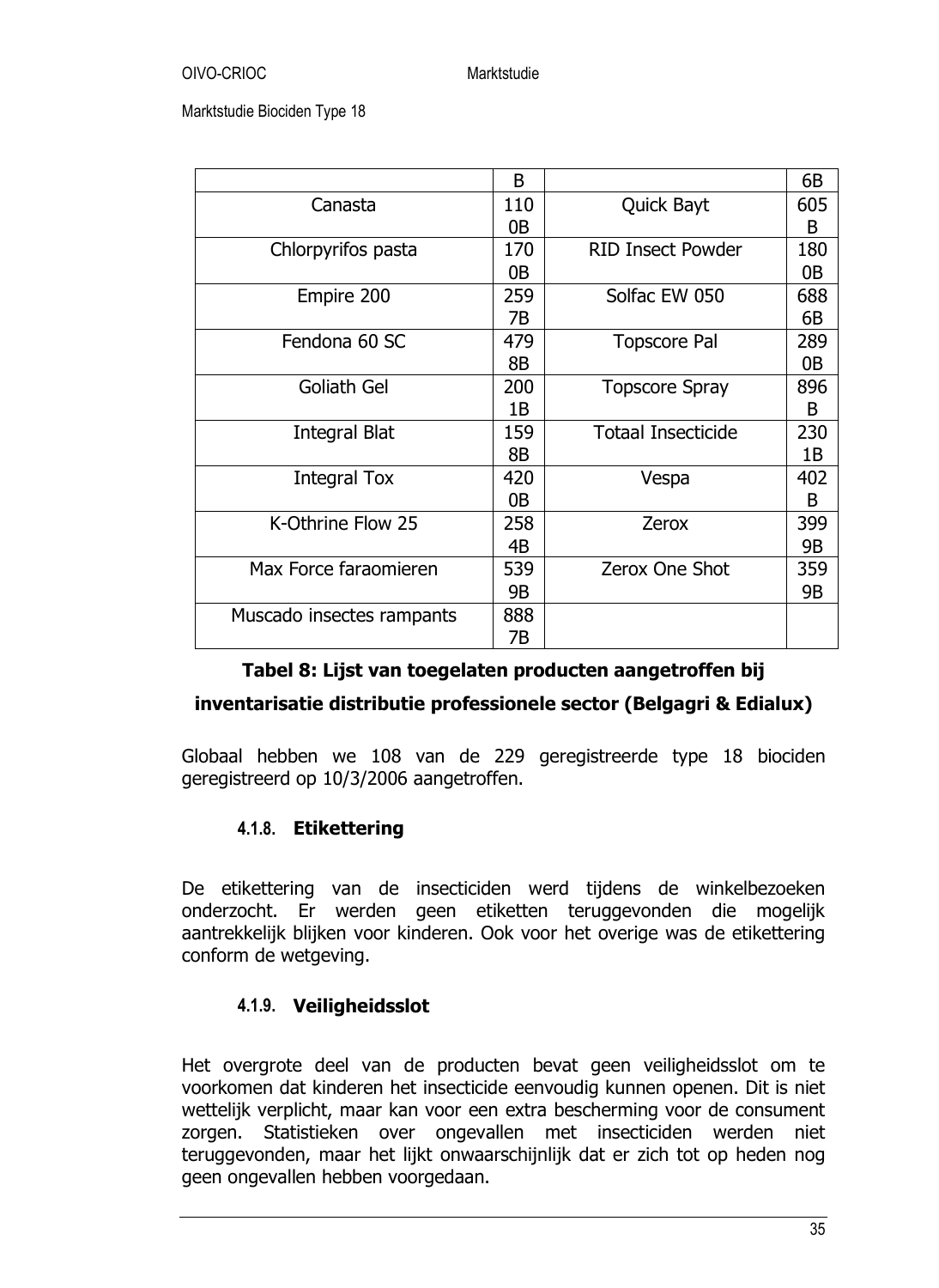OIVO-CRIOC Marktstudie

Marktstudie Biociden Type 18

Daarnaast blijken sommige producten niet praktisch zijn. Zo werd de opmerking gemaakt dat Bio-kill (193/B) zeer onhandig in gebruik is. De verstuiver lekt vaak waardoor een gedeelte van het product op de handen en/of kleren van de gebruiker terechtkomt.

### 4.1.10. Reclame

De meeste grote supermarkten beweren geen reclame te maken voor insecticiden. Doe-het-zelfzaken plaatsten de producten in hun jaarcatalogus. Sommige producenten drukken brochures over hun producten maar in het algemeen werd weinig reclame over biociden teruggevonden. Dit is voor een stuk te wijten aan de periode waarin het onderzoek werd gevoerd. Januarimei is geen topperiode voor de verkoop van insecticiden.

Vele producenten bezitten een website waar hun producten worden aangeprezen. Het gaat onder andere om de websites van Bayer (www.bayergarden.com) , Edialux (www.edialux.be) , Belgagri (www.belgagri.be) en Johnson (www.scjohnson.be). Sommige producten kunnen worden aangekocht via websites (bijvoorbeeld Caddyhome, Collect and Go...).

# 4.1.11. Besluit

Het aanbod in de winkels van insecticiden voor gebruik in en rond het huis varieert sterk met de seizoenen. Dit is vooral het geval met de producten die binnenshuis worden gebruikt. In veel gevallen worden deze producten in het hoogseizoen (april-oktober) via displays tentoongesteld.

De kleinere merken worden vooral teruggevonden in de tuincentra en de doehet-zelfzaken. Deze verkoopspunten bezitten vaak een breder gamma aan producten voor buitenshuis dan de supermarkten. In de kleinere supermarkten worden zelfs geen producten voor in de buitenshuis/tuin verkocht.

Antiparasitaire producten worden het gehele jaar door verkocht. Het aanbod is het grootst in de speciaalzaken. Supermarkten bezitten meestal een beperkt gamma.

Het aanbod aan alternatieve producten is zeer beperkt. Indien ze aanwezig zijn is het vaak moeilijk het onderscheid te maken met de klassieke producten doordat beide door elkaar op de winkelrekken geplaatst worden en zo ook door het groter aanbod klassieke producten overweldigd worden.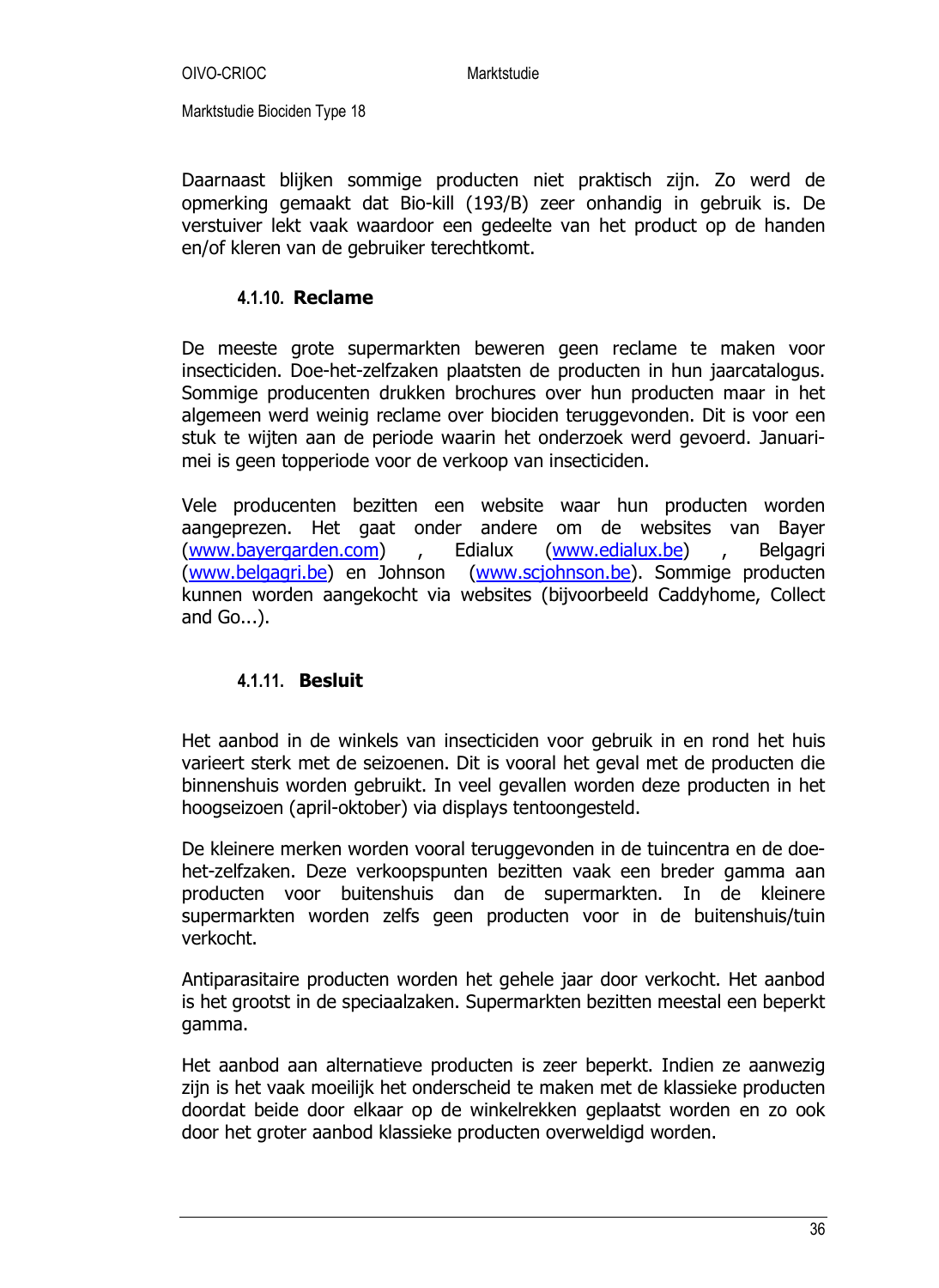Het informatieaanbod voor de consument inzake insecticiden is zeer beperkt. Meestal gaat het om brochures en websites die enkel de verkoop van producten moet stimuleren. Enkel de website van Brico bevat nuttige informatie om de consument te sensibiliseren.

Een beperkt deel (50%) van de producten met een toelating werd teruggevonden op de Belgische markt. De anderen worden waarschijnlijk niet meer geproduceerd.

Ondanks het feit dat insecticiden acute schade kunnen toebrengen aan de gezondheid van de gebruiker, bezitten de meeste producten geen veiligheidsslot. Een veiligheidsslot is niet wettelijk verplicht maar kan een extra bescherming geven aan de consument.

Ten slotte lijkt het erop dat sommige producenten in kleinere supermarkten en doe-het-zelfzaken erin slagen zelf de prijs te bepalen van hun producten. Dit lijkt een evolutie die zou moeten worden vermeden.

## 4.1.12. Samenvatting

In de meeste winkels is er een groot verschil tussen het aanbod in de winter en in de zomer.

- Vapona en Baygon maken in het hoogseizoen veelvuldig gebruik van displays om hun producten aan te bieden.
- Het aanbod aan alternatieve producten is zeer beperkt en moeilijk te onderscheiden.
- Niet alle producten met een toelating worden teruggevonden op de markt. Slechts de helft wordt in werkelijkheid verkocht.
- Het informatieaanbod voor de consument inzake duurzaam gebruik is zeer beperkt.
- Het merendeel van de producten bezit geen veiligheidsslot.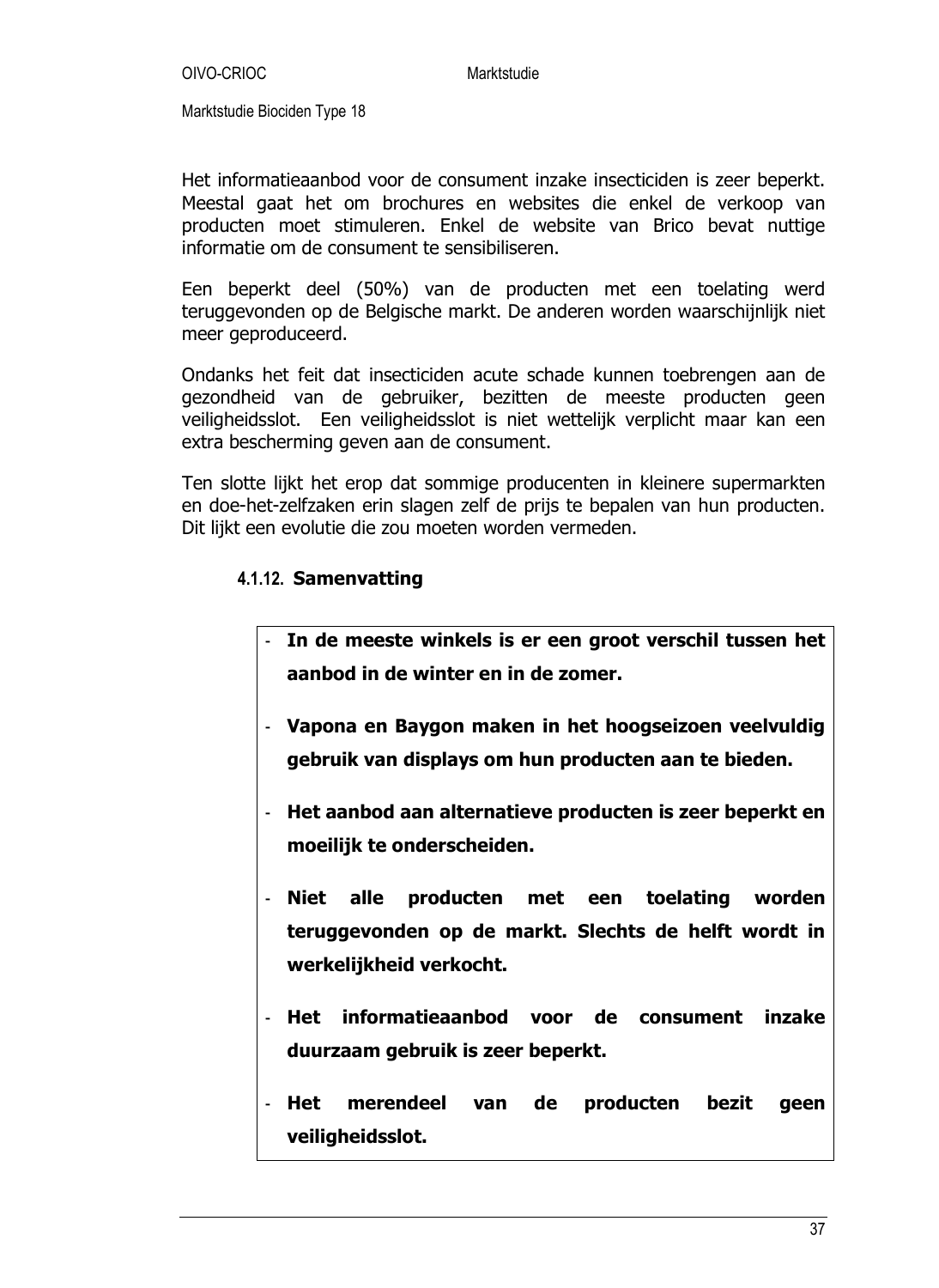#### 4.2. MARKTSITUATIE

De marktsituatie zal in twee stappen worden geschetst. In een eerste stap worden de verschillende sectoren (professionele producten, antiparasitaire producten en producten voor gebruik in en om het huis) individueel onder de loep genomen. Hierbij zal worden gekeken naar de verschillende distributiekanalen, producten en verkoopcijfers. In een tweede stap worden deze cijfers gebundeld en wordt de marktsituatie van de totale sector geschetst. Deze situatie zal worden vergeleken met enkele andere sectoren uit de wereld van de pesticiden en biociden.

## Professionele producten

De producten voor professioneel gebruik zijn een aparte categorie binnen de type 18 biociden. Een deel van deze producten vallen in de klasse A en zijn niet verkrijgbaar in de winkel. Andere producten mogen vrij worden verkocht maar worden in de praktijk enkel gebruikt door professionele firma's en grote bedrijven/organisaties (leger, brandweer...). Het gaat om producten zoals Canasta, Empire 200 en Goliath gel. Slechts weinig van deze producten worden verkocht in vrije verkoop.

Daarnaast worden een aantal producten gebruikt die eveneens werden teruggevonden op de particuliere markt tijdens de winkelonderzoeken. Deze producten behoren niet exclusief tot het domein van de professionele gebruiker en worden teruggevonden in gespecialiseerde tuincentra. Het gaat om producten zoals Permas D (2683B), Vespa (402B), Topscore Pal (2890B) en Zerox one shot (3599B) die werden teruggevonden in bepaalde speciaalzaken. Permas D werd ook teruggevonden in de grootdistributie (bij Brico).

Het feit dat slechts één product werd teruggevonden in de grootdistributie en een beperkt aantal andere producten in gespecialiseerde winkels lijkt erop te wijzen dat de professionele markt relatief goed gescheiden is van markt van de particuliere gebruiker.

Sommige producten voor professioneel gebruik komen voor onder verschillende verpakkingen. Er zijn de verpakkingen voor de consument die maximaal 1l (kg) product bevatten. Daarnaast zijn er de verpakkingen voor de professionele sector. Hier treft men verpakkingen aan tot 25l (kg). Voorbeelden van dergelijke producten zijn Permas D, Vespa en Topsore Pal.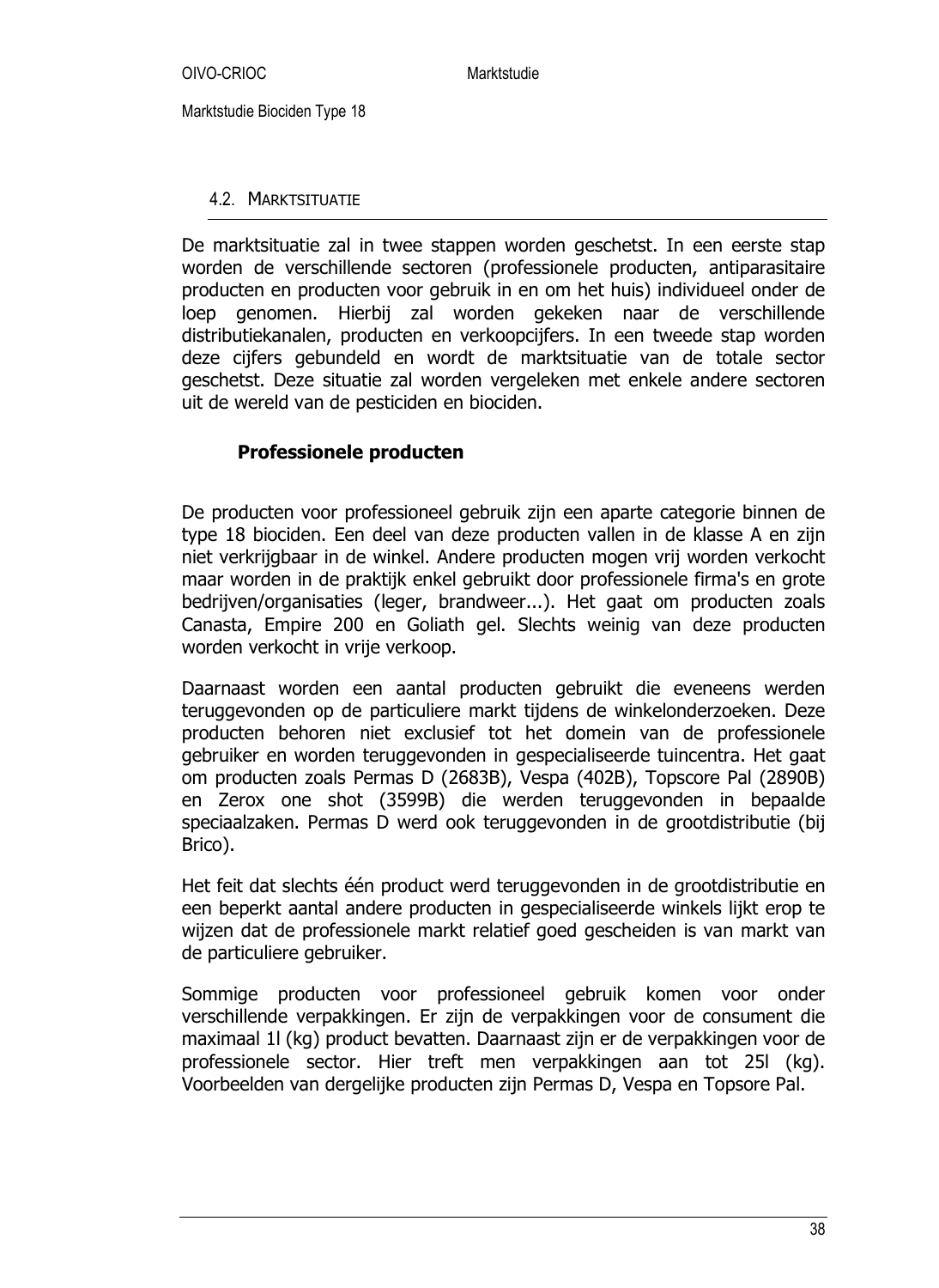#### 4.2.1.1. OVERZICHT PRODUCTEN

Ongeveer een 40-tal producten voor professioneel gebruik bezitten een goedkeuring om op de Belgische markt te worden gebracht. De volledig lijst van teruggevonden producten kan men vinden in punt 4.1.7. Niet alle producten werden teruggevonden en een aantal producten worden waarschijnlijk niet meer geproduceerd. De producten die niet meer werden teruggevonden op de Belgische markt staan opgelijst in Tabel 9.

| Pesguard Kakkerlakken<br>Lokdoos | 2296B | MS ADV-90-B             | 905B  |
|----------------------------------|-------|-------------------------|-------|
| Pesquard LG OBA                  | 1802B | Mebrom puur             | 4887B |
| Phostoxin tabletten              | 2187B | K - Othrine Flow<br>7,5 | 3299B |
| Phostoxin pellets                | 1087B | Goliath lokdozen        | 2201B |
| Responsar SC 125                 | 2497B | Desbrom                 | 4885B |
| Solfac WP 10                     | 6184B | Chlorpyrifos pasta      | 1700B |
| Perma Sid                        | 2401B |                         |       |

#### Tabel 9: niet teruggevonden professionele producten

De professionele producten worden gedistribueerd door drie grote bedrijven. Edialux, Belgagri en Killgerm. Killgerm is de enige speler die enkel producten distribueert. Edialux en Belgagri zijn naast distributeur ook producent van insecticiden. Daarnaast zijn er nog enkele distributeurs zoals Sanac die eveneens enkele professionele producten in hun gamma aanbieden. Deze kleine distributeurs bezitten een verwaarloosbaar marktaandeel. De marktverdeling tussen de drie grote spelers wordt geschat in Tabel 10.

| Edialux  | 50% |
|----------|-----|
| Belgagri | 35% |
| Killgerm | 15% |

# Tabel 10: marktaandeel belangrijkste distributeurs professionele

#### sector

(Bron: distributie, producenten)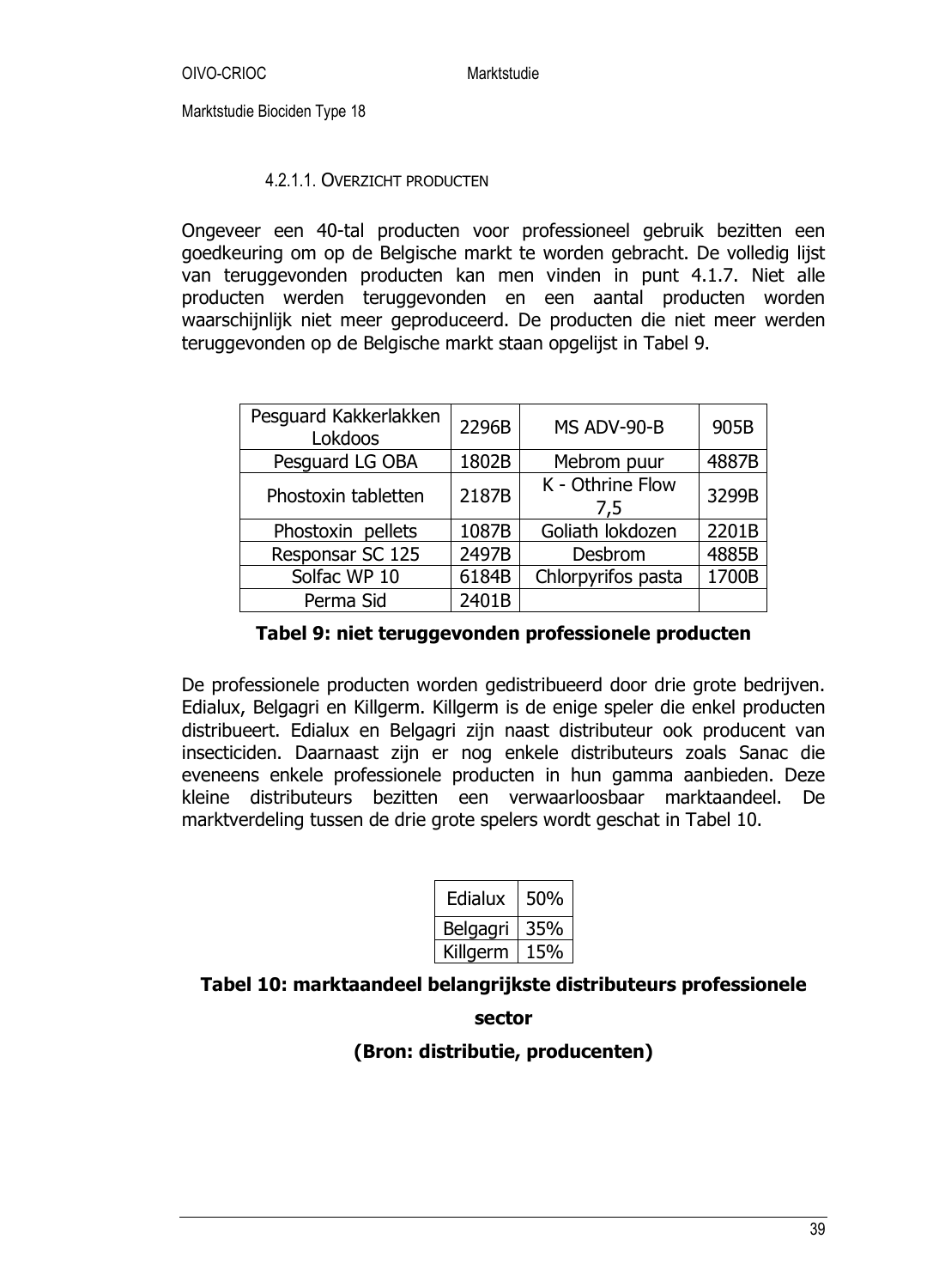#### 4.2.1.2. MENING VAN SECTOR

Uit de interviews met de verschillende personen (distributeurs en professionele verdelgingsfirma's) blijkt dat de jongste jaren de nadruk meer en meer op preventie is komen te liggen en minder op bestrijding. Deze trend werd reeds 20 jaar geleden ingezet en heeft ondertussen doorgang gevonden in alle bestrijdingsfirma's.

Hiervoor zijn enkele redenen te bedenken:

- de aankoop van insecticiden is een aanzienlijke financiële last voor de verdelgingsfirma's.
- (voedings)bedrijven vragen meer en meer dat er zo weinig mogelijk toxische producten worden gebruikt.
- men kan jaarcontracten met bedrijven afsluiten voor preventie. Dit is een gegarandeerde bron van inkomen.
- de bedrijven zijn gemoderniseerd waardoor de kans op ongedierte kleiner is en plagen gemakkelijker te bestrijden zijn.

Hierdoor hebben de bestrijdingfirma's zich anders gepositioneerd op de markt. De kosten zijn verschoven van bestrijdingsmiddelen naar personeel voor preventie. In sommige bedrijven maakt preventie 80% van het totale werk uit. Bestrijding nog slechts 20%. Wanneer wordt gekeken naar de kosten liggen de cijfers nog verder uit elkaar (90% personeel en 10% bestrijdingsmiddelen). Ook het soort producten dat wordt gebruikt, is veranderd. Vroeger werden vaak sprays gebruikt. Hierdoor werd de hele ruimte aangetast met insecticide. Tegenwoordig gebruikt men meer gels en andere lokale oplossingen.

Dit heeft ertoe geleid dat het werk minder seizoensgebonden is aangezien de preventie het gehele jaar door verloopt. In de toekomst denken sommige bedrijven aan automatisering van de detectiesystemen inzake preventie. Hierdoor hopen ze de loonkosten te drukken.

Insectenbestrijding maakt ongeveer 40-50% uit van het totale aanbod dat de bedrijven aanbieden. Daarnaast gaat de aandacht naar bestrijding van knaagdieren en andere plagen. Vooral in de zomer is er een verhoogde vraag naar bestrijding van insecten. Hierbij gaat het vooral om mieren, vliegen, wespen en vlooien. Vooral de vlooienbestrijding heeft een hoge vlucht genomen de jongste jaren. In de winter is er enkel de bestrijding van kakkerlakken en eventueel tropische insecten die zich schuilhouden in ziekenhuizen of gaarkeukens.

Het overgrote deel van de markt voor verdelgingsfirma's ligt bij de bedrijven. Daarnaast maken gemeenten en vastgoedbeheerders gebruik van bestrijdingsfirma's. Particulieren beroepen zich minder op professionele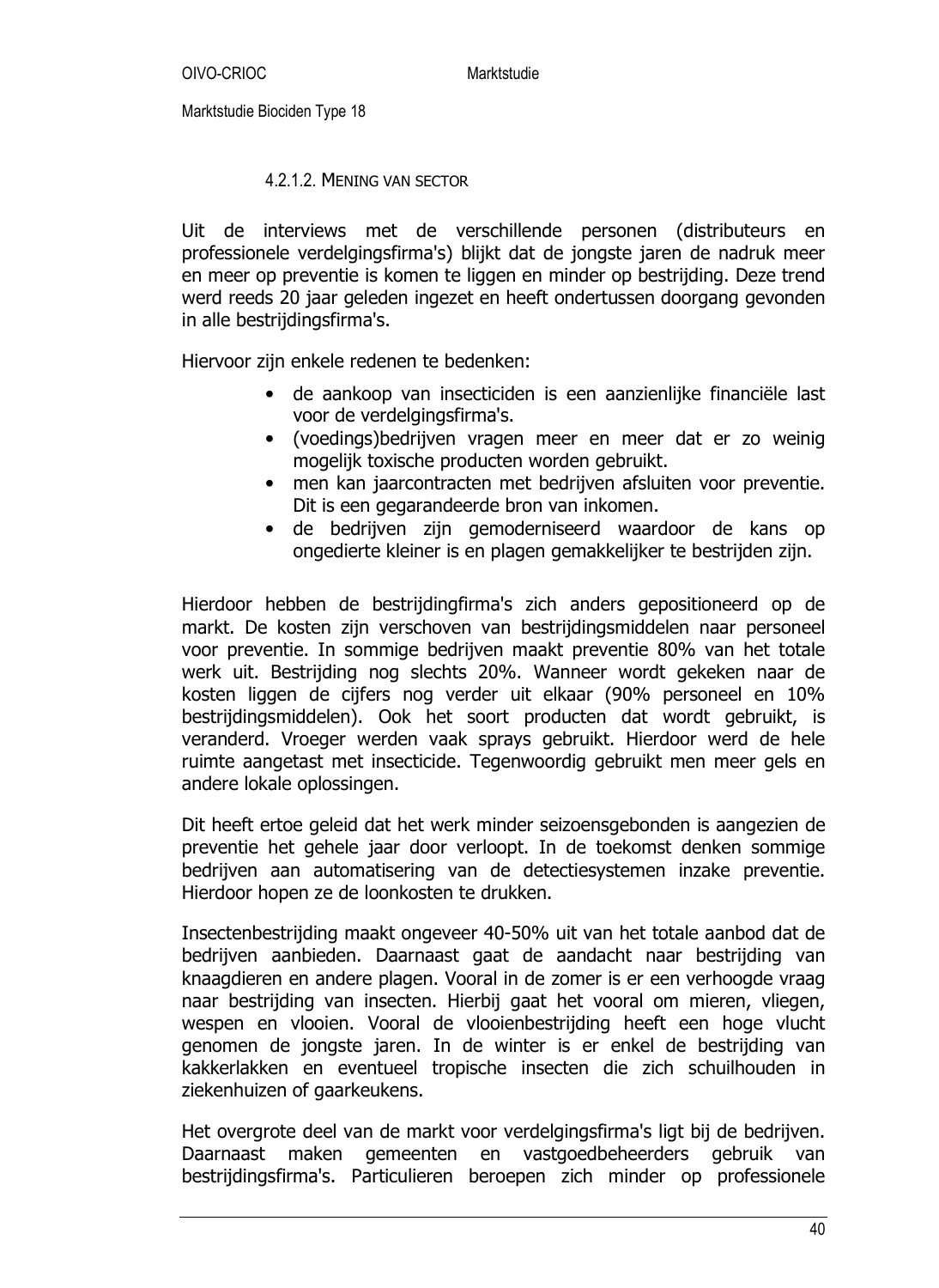OIVO-CRIOC Marktstudie

Marktstudie Biociden Type 18

firma's. Hierbij valt op dat de grote farmaceutische en voedingsbedrijven sterk aandringen op een verminderd gebruik van toxische producten, terwijl sommige kleinere KMO's juist vragen om toxische producten te gebruiken in plaats van aan preventie te doen.

Een veelgehoorde opmerking was het te traag toekennen van een vergunning voor nieuwe producten of hernieuwen van een reeds bestaande vergunning. Wel werd opgemerkt dat hier onlangs verbetering in is gekomen. Zo is Rentokill afhankelijk van het moederbedrijf in Engeland, maar kan het niet dezelfde producten gebruiken. Sommige personen merken ook op dat België in tegenstelling tot andere landen de biociderichtlijn al heeft omgezet. Hierdoor ontstaat een ongelijke situatie tussen de lidstaten en lopen de bedrijven economische schade op.

Verder bevoordeelt de nieuwe situatie de grote bedrijven. Kleinere bedrijven moeten veel geld op tafel leggen om te investeren in nieuwe producten doordat het aanvraagdossier zo ingewikkeld is en enkel voor de Belgische markt geldt. Hierdoor worden de kapitaalkrachtige bedrijven bevoordeeld en dreigen de kleinere spelers van de markt te verdwijnen. Dit kan leiden tot oligo- of monopolies. Dit is reeds het geval voor producten tegen kakkerlakken. Hierdoor kunnen producenten de prijs enorm de hoogte injagen. Dergelijke producten worden immers voor 5€ geproduceerd maar tegen een zo hoog mogelijke prijs (40€) verkocht.

Milieuvriendelijke producten vinden door de strenge wetgeving vaak geen toegang tot de markt. Dit wordt betreurd door enkele geïnterviewden. Ook wordt het verwijt gemaakt dat de wetgeving niet alleen streng is maar ook een gebrek aan visie vertoond. Zo zijn twee classificaties producten veel te weinig (ofwel geen classificatie,ofwel A product) en komen sommige "ongevaarlijke" producten direct in de A categorie voor gevaarlijke producten terecht. Een ander nadeel van een te strenge markt kan zijn dat er een zwarte markt ontstaat zoals nu in Nederland het geval is, waar producten uit Duitsland en België illegaal worden verkocht.

Tenslotte wordt opgemerkt dat het nuttig lijkt alle professionele gebruikers een verplichte opleiding te laten volgen zoals in Nederland. Deze opleiding lijkt nuttig niet enkel voor professionele gebruikers (zij zijn meestal goed geïnformeerd over de producten) maar vooral voor gemeentepersoneel, brandweer en anderen. Deze personen springen niet altijd even zorgvuldig om met dergelijke producten en dit leidt in sommige gevallen tot een overgebruik.

Doordat het gebruik van insecticiden vermindert, daalt ook de impact op het milieu. Daarom leek het nuttig te kijken of enkele milieuvriendelijke preventieve technieken eveneens kunnen worden gebruikt op de markt van de consumenten. Het voordeel is dat deze producten geen toxische stoffen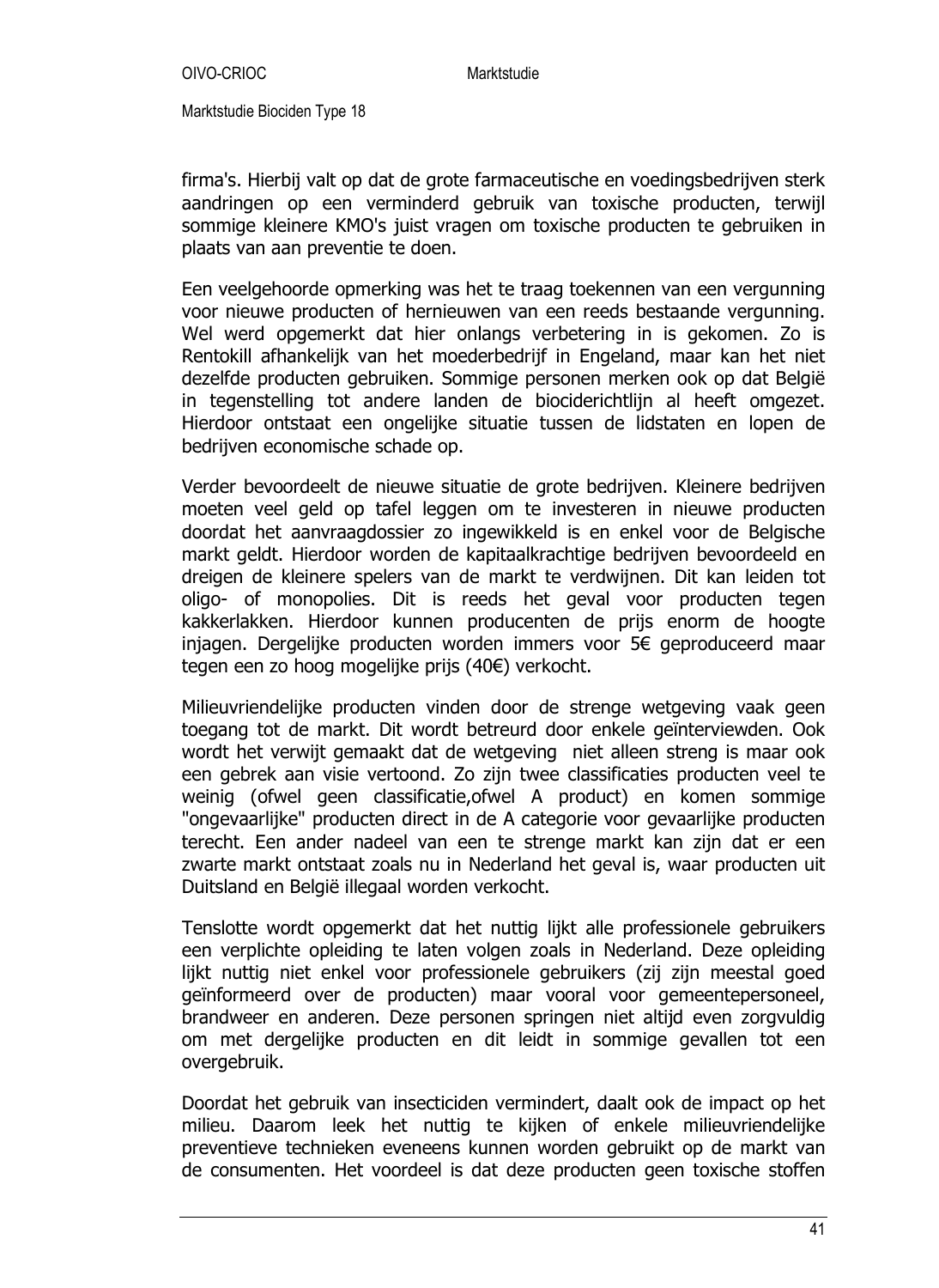bevatten, waardoor het risico voor de consument vermindert. In het algemeen was de tendens over milieuvriendelijke alternatieven eerder negatief. De nadelen wegen volgens de geïnterviewden niet op tegen de voordelen. Het grote nadeel van preventieve middelen zijn dat ze de insecten niet onmiddellijk doden maar vaak enkel vangen. Dat wil de consument niet. Hij wil de insecten liefst zo snel mogelijk dood zien. Andere producten zoals lijmvallen worden als onhandig in gebruik bestempeld. Tenslotte zijn er de UV-lampen. Deze vergen een minimum aan onderhoud. Dit vergeet de consument vaak.

Wel is iedereen het erover eens dat de consument onvoldoende is voorgelicht. Vaak gebruikt hij toxische producten op een volledig verkeerde manier. Bijvoorbeeld blijven spuiten tot het insect niet meer beweegt. Deze voorlichting lijkt essentieel. Veel consumenten weten ook niet welk de beste oplossing is voor een bepaald probleem. Hierdoor gaan ze vaak insecten bestrijden met de verkeerde middelen, terwijl een eenvoudige interventie van een professioneel bestrijder het probleem direct had kunnen oplossen.

Naast het gebruik van deze middelen in de professionele sector worden een aantal van deze producten gebruikt door een reeks van openbare diensten. Het gaat om gemeenten, brandweer, leger.... Het aandeel van deze sectoren in de totale professionele sector is beperkt. Uit de interviews bleek dat het gaat om maximaal 20% van de totale professionele bestrijdingssector. Openbare diensten gebruiken vooral Permas D tegen wespen. In mindere mate wordt Vespa gebruikt. Andere producten worden zelden of nooit gebruikt door de gemeenten. Van enkele gemeenten werden cijfers voor het gebruik van Permas D teruggevonden.

Aan de hand van deze cijfers werd de totale hoeveelheid Permas D gebruikt door gemeenten en brandweer geschat op 20.000 kg. Ter vergelijking.

Een schatting van de totale omzet aan professionele middelen is moeilijk te maken. De totale markt voor professionele bestrijdingsmiddelen bedraagt ruim 6 miljoen €. Hierin zitten ook producten tegen rodenticiden en andere professionele middelen. Het aandeel van enkel de insecticiden kan hierdoor slechts worden geschat op basis van de totale omzet aan professionele bestrijdingsmiddelen. Daarnaast moet worden opgemerkt dat een aantal van de professionele middelen niet in de categorie van de biociden valt, maar ingedeeld is bij de pesticiden. Wanneer een schatting moet worden gemaakt van de totale omzet lijkt een cijfer van 1 à 2miljoen€ realistisch. Dit cijfer blijft een zeer grove schatting van de marktsituatie.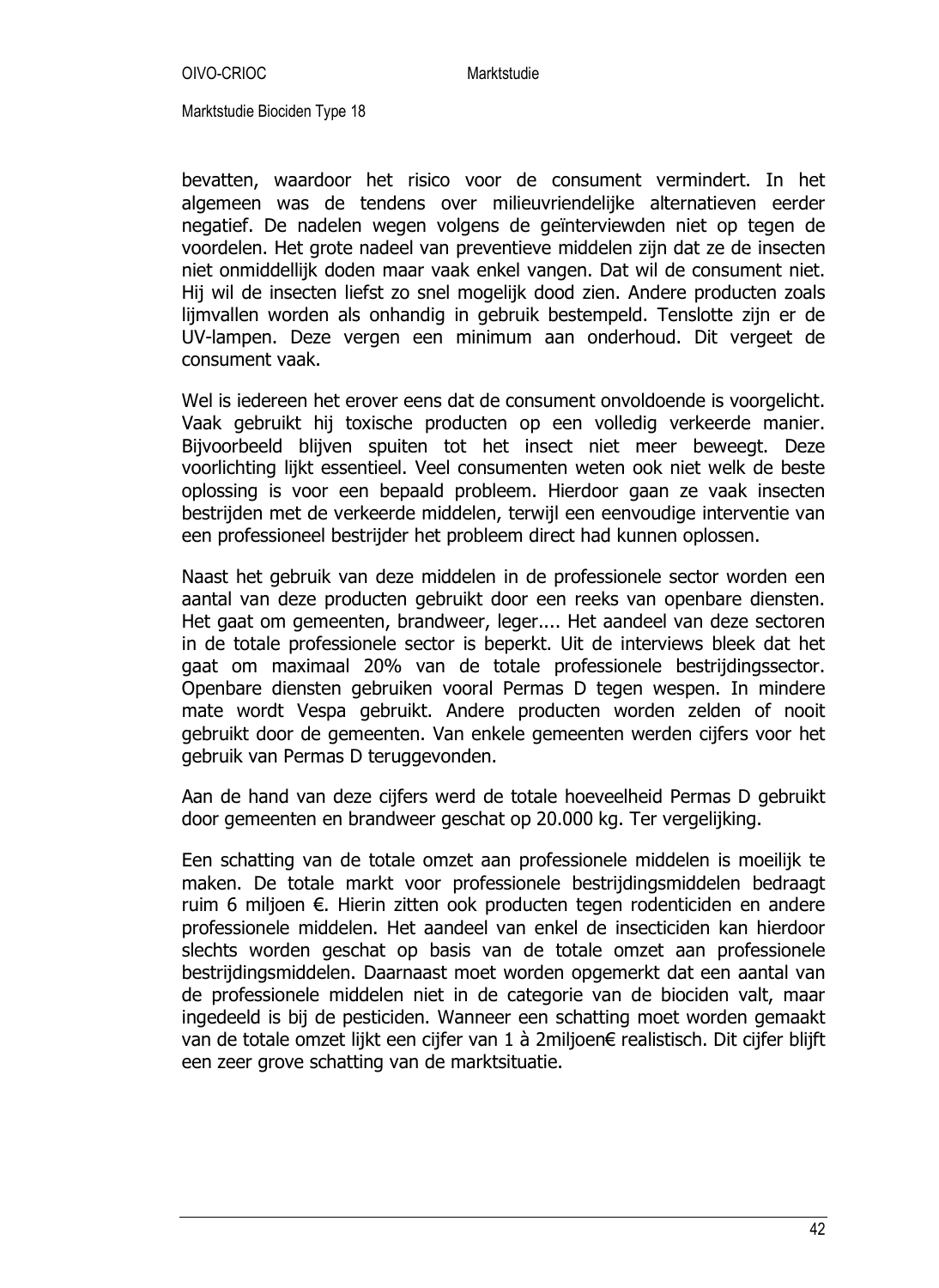4.2.1.3. BESLUIT

Professionele bestrijders zijn al sinds enkele jaren vooral gericht op preventie van ongedierte en minder op bestrijding. Hierdoor is het gebruik van insecticiden de jongste 20 jaar sterk teruggedrongen. Toch zijn er nog verbeteringen mogelijk. Het gaat vooral om verplichte opleidingen in de sector en de openbare diensten die gebruik maken van de producten.

De nieuwe biociderichtlijn wordt niet positief onthaald bij de professionele bestrijders. De aanvragen voor de vergunningen worden te traag behandeld en doordat de richtlijn in andere landen nog niet is omgezet, lopen de Belgische bedrijven economische schade op. Daarnaast werd opgemerkt dat de richtlijn de grote producenten bevoordeelt. Kleinere producenten kunnen de zware investeringen voor het hernieuwen van de toelatingen niet meer aan en zullen uit de markt verdwijnen. Ook bemoeilijkt dit de introductie van nieuwe milieuvriendelijke alternatieven. Ten slotte wijzen de professionele gebruikers erop dat consumenten onvoldoende zijn voorgelicht. Hierin moet verandering worden gebracht.

De marktsituatie werd geschetst aan de hand van de gebruiksgegevens van twee professionele bestrijdingsfirma's. De totale markt wordt overheerst door 5 grote spelers (Hunt, SGS, ISS, Rentokill en Ondes). Zij maken 80-90% van de markt uit. Hieruit blijkt dat het verbruik van insecticiden door de professionele sector relatief meevalt. Het gaat om een beperkt aantal producten die worden ingezet en het merendeel van de producten bezit een zeer kleine concentratie actieve stof of wordt enkel in beperkte hoeveelheden gebruikt. Vooral Empire 200 (2597/B), Fendona SC 60 (4798/B), K-othrine Flow 25 (2584/B), Permas D (2683/B) en Zerox (3599/B) zorgen voor een groot verbruik van actieve stof (zie 4.3.4.). Voor andere producten is dit minder dan 10kg per jaar.

Naast het verbruik van de professionele sector zijn er de openbare diensten die grote hoeveelheden Permas D verbruiken. Dit cijfer loopt op tot 20 ton per jaar.

#### 4.2.1.4. SAMENVATTING

- Professionele bestrijders hebben zich de jongste jaren steeds meer gericht op preventie en minder op bestrijding.
- De nieuwe biociderichtlijn dreigt te verhinderen dat milieuvriendelijke producten op de markt komen en kan ertoe leiden dat kleine producenten uit de markt verdwijnen.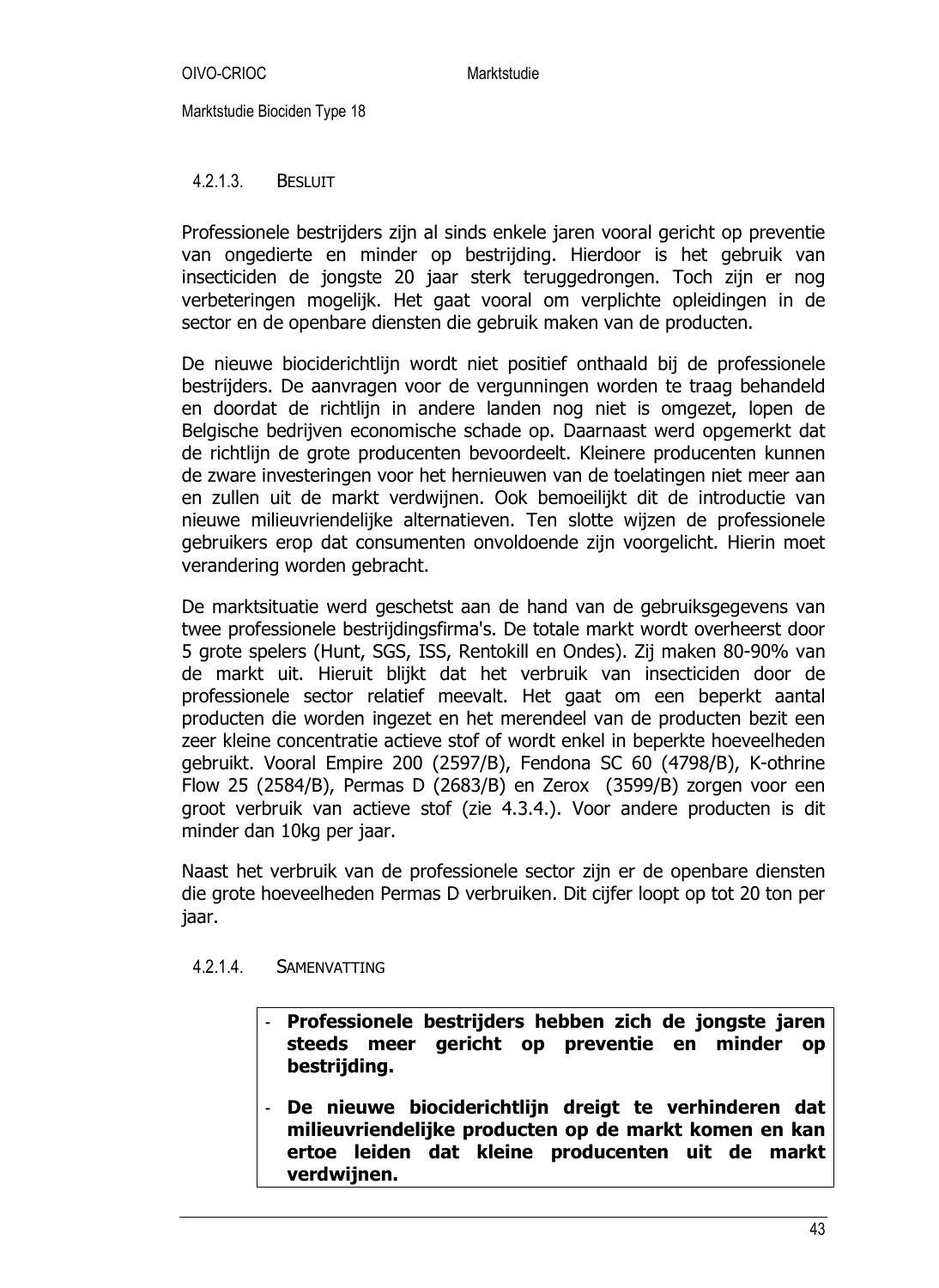- De markt van de professionele sector neemt minimaal 80% van het verbruik van de professionele bestrijdingsmiddelen voor haar rekening.
- 20% van de professionele bestrijding is toe te schrijven aan openbare diensten zoals gemeenten, brandweer... Zij gebruiken voornamelijk Permas D voor de bestrijding van wespen. Het verbruik hiervan wordt op 20 ton geschat.
- De totale omzet inzake insecticiden voor professioneel gebruik wordt grofweg geschat op 1 à 2miljoen €

# 4.2.2. Antiparasitaire middelen

De markt van dierenproducten bestaat uit 2 verschillende soorten producten. Allereerst zijn er de producten voor kleine huisdieren zoals halsbanden tegen vlooien, poeders en shampoos. Daarnaast zijn er de producten die worden gebruikt in de veehouderij. Beide producten worden op een andere manier gedistribueerd en zullen apart worden besproken.

### 4.2.2.1. VEEHOUDERIJ

Producten voor de veehouderij kunnen worden ingedeeld in twee categorieën: de producten tegen endoparasieten en de producten tegen ectoparasieten. Producten tegen endoparasieten vallen onder de registratie van de geneesmiddelen en worden niet onderzocht in deze studie.

Producten tegen ectoparasieten omvatten de producten tegen vliegen en schurft. Antivliegen producten worden meestal op de dieren gegoten (pouron) en zijn enkel voor uitwendig gebruik. In de categorie tegen schurft kan men zowel sprays als pour-ons terugvinden.

Het is vaak onduidelijk in welke categorie deze producten thuishoren. Sommige producten bezitten een erkenning als geneesmiddelen, anderen zijn erkend als biocide, terwijl sommigen vallen onder de erkenning van de pesticiden. Hierdoor is het moeilijk een globaal beeld te geven van het totaal gebruik van biociden in dit marktsegment. Daarom werd ervoor gekozen een overzicht te geven van de producten die in de veehouderij worden gebruikt.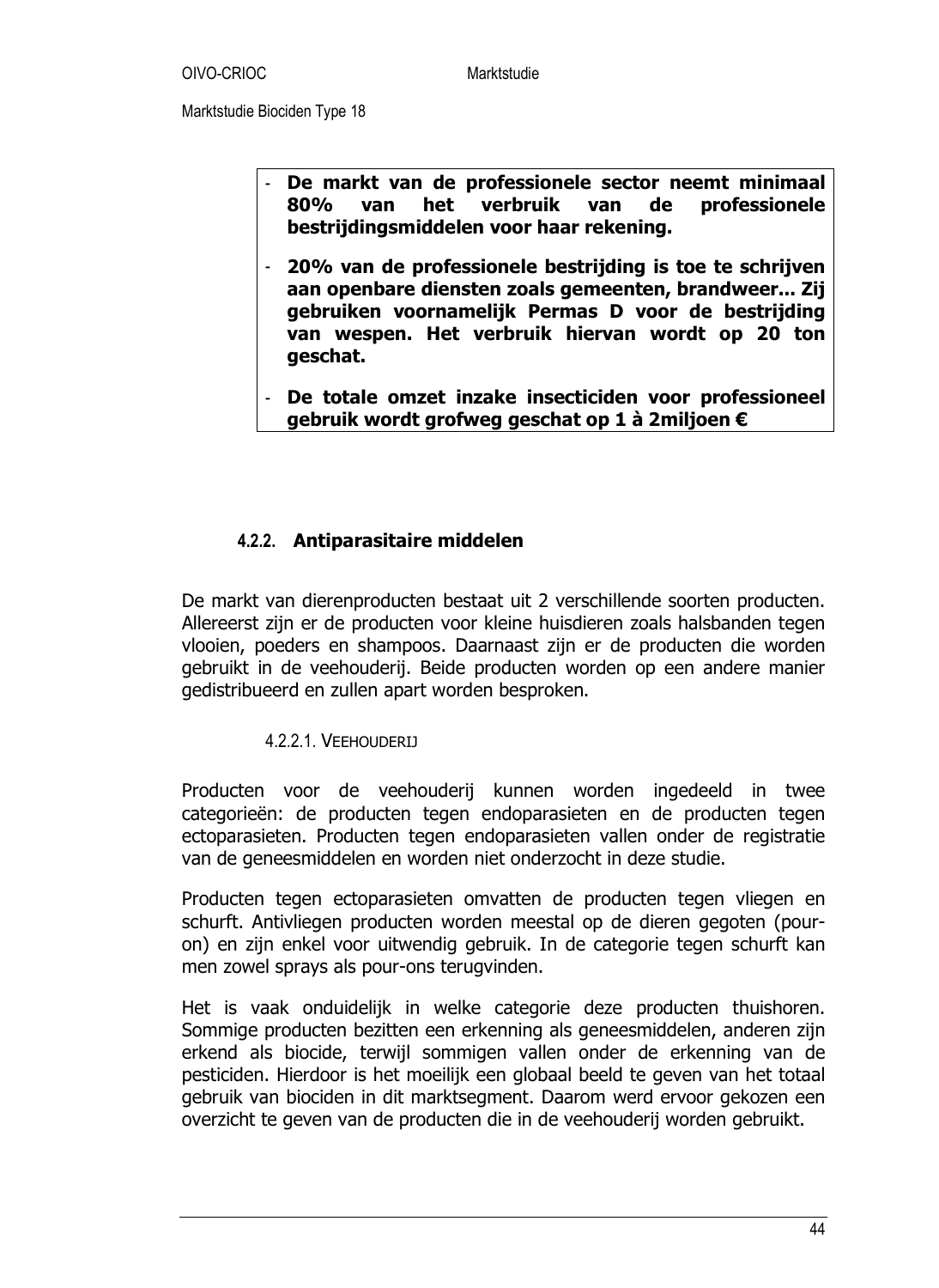De trend in de veehouderij is om meer en meer producten te gebruiken die niet doordringen in de bloedbaan en uitwendig (op de vacht/huid) worden aangebracht. De reden hiervoor schuilt in de wachttijd (periode dat dieren niet mogen worden geslacht) die moet worden gerespecteerd wanneer producten in de bloedbaan van het dier terechtkomen.

Als bescherming tegen vliegen gebruiken de meeste landbouwers pourons. De dosissen van pourons liggen tussen 5ml (varken/schaap) en 10ml (runderen) per dier. Dit betekent dat de hoeveelheden die jaarlijks worden gebruikt zeer hoog kunnen oplopen ondanks het feit dat de producten enkel in de zomer worden gebruikt. Het gebruik is tevens zeer streekgebonden. De meest gebruikte middelen zijn Butox (7767B), Sputop (7622B), Coopertix (7942B), Flectron (7325B) en Tectonik (4505B). Van deze middelen zijn er slechts 2 als biocide goedgekeurd nl. Flectron en Tectonik. De overige middelen staan geregistreerd als pesticiden.

Cijfers over het verbruik van deze middelen bestaan niet. De producten worden gebruikt door individuele veehouders wat het zeer moeilijk maakt een globale schatting te maken. Het maken van een schatting wordt nog bemoeilijkt door de afhankelijkheid van het klimaat. Bij een warme zomer worden deze producten veel meer gebruikt dan in een frisse zomer. Ten slotte zijn de producten niet allemaal ingedeeld in dezelfde categorie waardoor het onbegonnen werk is een duidelijk beeld van deze sector te verkrijgen.

Als bescherming tegen schurft (enkel in de winter) worden middelen gebruikt die geregistreerd staan als geneesmiddel. Het gaat hierbij om Tactic en Sarnacuram (niet meer gebruikt bij runderen). Deze producten dringen door in de bloedbaan van de dieren waardoor een wachttijd moet worden gerespecteerd alvorens de dieren kunnen worden geslacht.

### 4.2.2.2. CONCLUSIE VEEHOUDERIJ

Door de onduidelijke indeling van de verschillende producten en het ontbreken van productie- en verkoopcijfers is het zeer moeilijk een schatting te maken van het totaal aantal biociden dat wordt gebruikt in de veehouderij. Wel kan worden gesteld dat enkel producten tegen vliegen geregistreerd staan als biociden. Producten tegen schurft staan steeds geregistreerd als geneesmiddel. De situatie zal in de toekomst veranderen aangezien de goedkeuringen van deze producten op elkaar zullen worden afgestemd.

#### 4.2.2.3. HUISDIEREN

De markt voor huisdieren bevat een reeks van uiteenlopende producten. Hierbij gaat het voornamelijk om antiparasitaire halsbanden, antilopen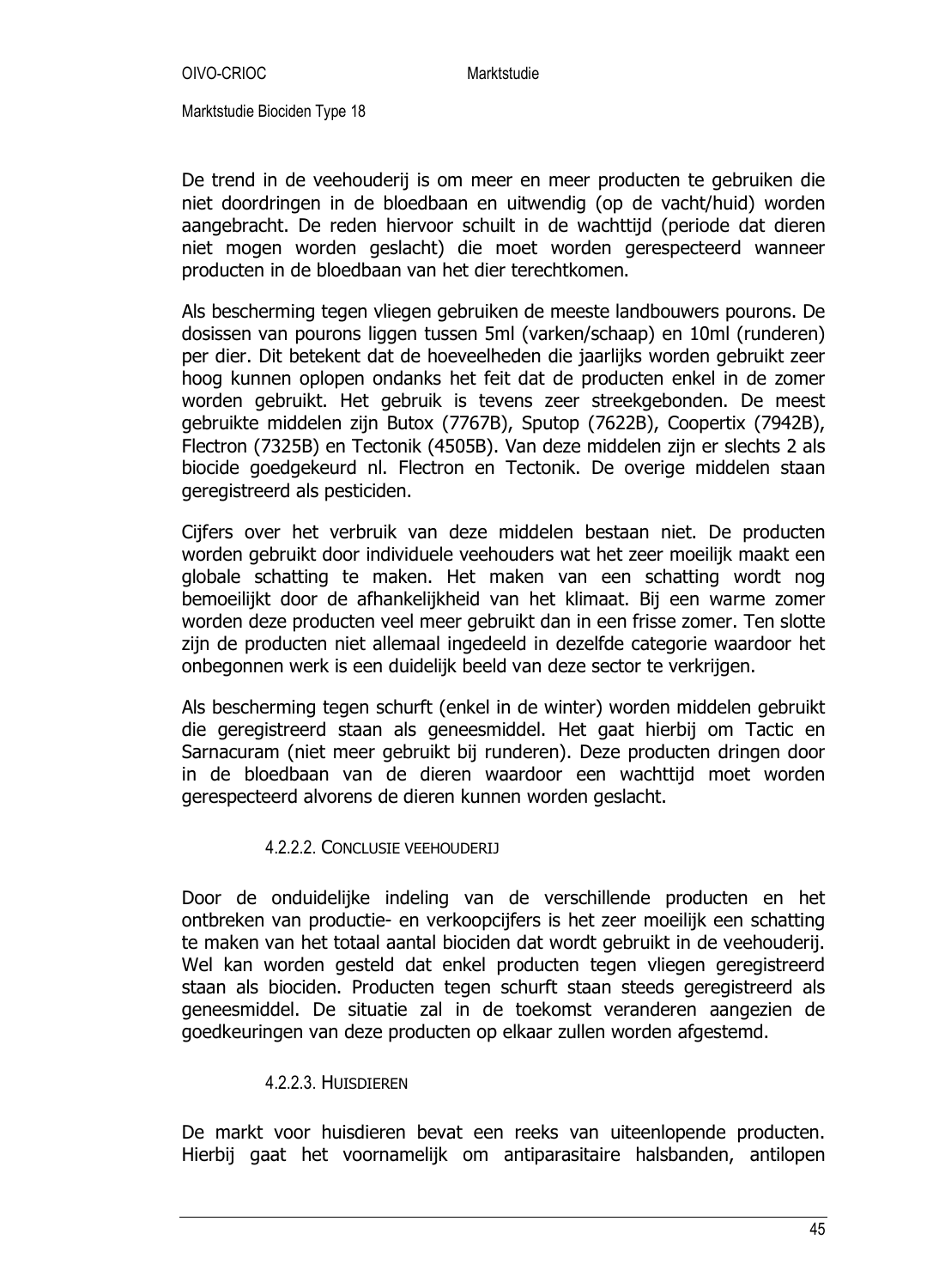shampoos, sprays en poeders. Door middel van een reeks interviews kon het merendeel van de markt accuraat beschreven worden.

Producten zoals shampoos en antivlooienbanden worden zeer weinig gebruikt door veeartsen. Veeartsen zijn eerder geneigd om antiparasitaire middelen voor te schrijven die vallen in de categorie van de geneesmiddelen. De producten worden dus voornamelijk gebruikt door consumenten.

Volgens de producenten is er een beperkte verandering geweest op de markt na het invoeren van de nieuwe biociderichtlijn in 2003. Een beperkt aantal producten werden uit de handel genomen, waardoor het aanbod aan producten lichtjes daalde. De verkoop bleef echter stabiel.

Het aanvragen van een goedkeuring voor een biocide is wel strenger geworden na 2003. Dit heeft vooral gevolgen voor de kleinere spelers op de markt. Zij kunnen de investeringen in een nieuwe toelating niet dragen en verdwijnen uit de markt. Dit speelt vanzelfsprekend in het voordeel van de multinationals. Multinationals hebben minder problemen om grote investeringen te doen. Verder gebeuren er meer uitwisselingen tussen de bedrijven onderling en worden samenwerkingsverbanden opgezet met universiteiten.

In de toekomst wordt een vlottere afhandeling van de dossiers voorspeld maar momenteel zijn er lange wachttijden voor goedkeuring van dossiers. Ook verlengingen van toelatingen laten soms op zich wachten waardoor producten op de markt worden gebracht met enkel een mondelinge goedkeuring of wordt de verlenging pas in orde gebracht nadat de toelating vervallen is.

Er dient ook opgemerkt te worden dat de trage afwerking van toelatingen bedrijven lang in onzekerheid laat, zeker omdat bij gebrek aan officiële toelating de fabrikant slechts bij monde toelating wordt gegeven door de FOD volksgezondheid. Ook wordt er op het feit gewezen dat beleidsbeslissingen soms gebaseerd zijn op absolute cijfers die over de gehele markt zijn genomen. Er zou eerder voor een principe als "de vervuiler betaalt" moeten worden geopteerd. Bedrijven die efficiënte toedieningsvormen uitwerken dragen maar al te vaak de wettelijke gevolgen van maatregelen tegen spilzieke grootverbruikers.

De producten worden vooral verkocht vanaf maart/april tot in oktober. In de winter is er weinig verkoop. Vitakraft heeft de beste verkoopcijfers in de zomermaanden, terwijl Beaphar spreekt van een lichte daling in juli en augustus wegens de hoge temperaturen. Vitakraft verklaart tevens dat de klimatologische omstandigheden geen rol spelen bij de verkoop. Beaphar spreekt dit tegen en zegt een meerverkoop te kennen bij vochtig en warm weer. Er is geen overstemming over welke de beste verkoopperiode is.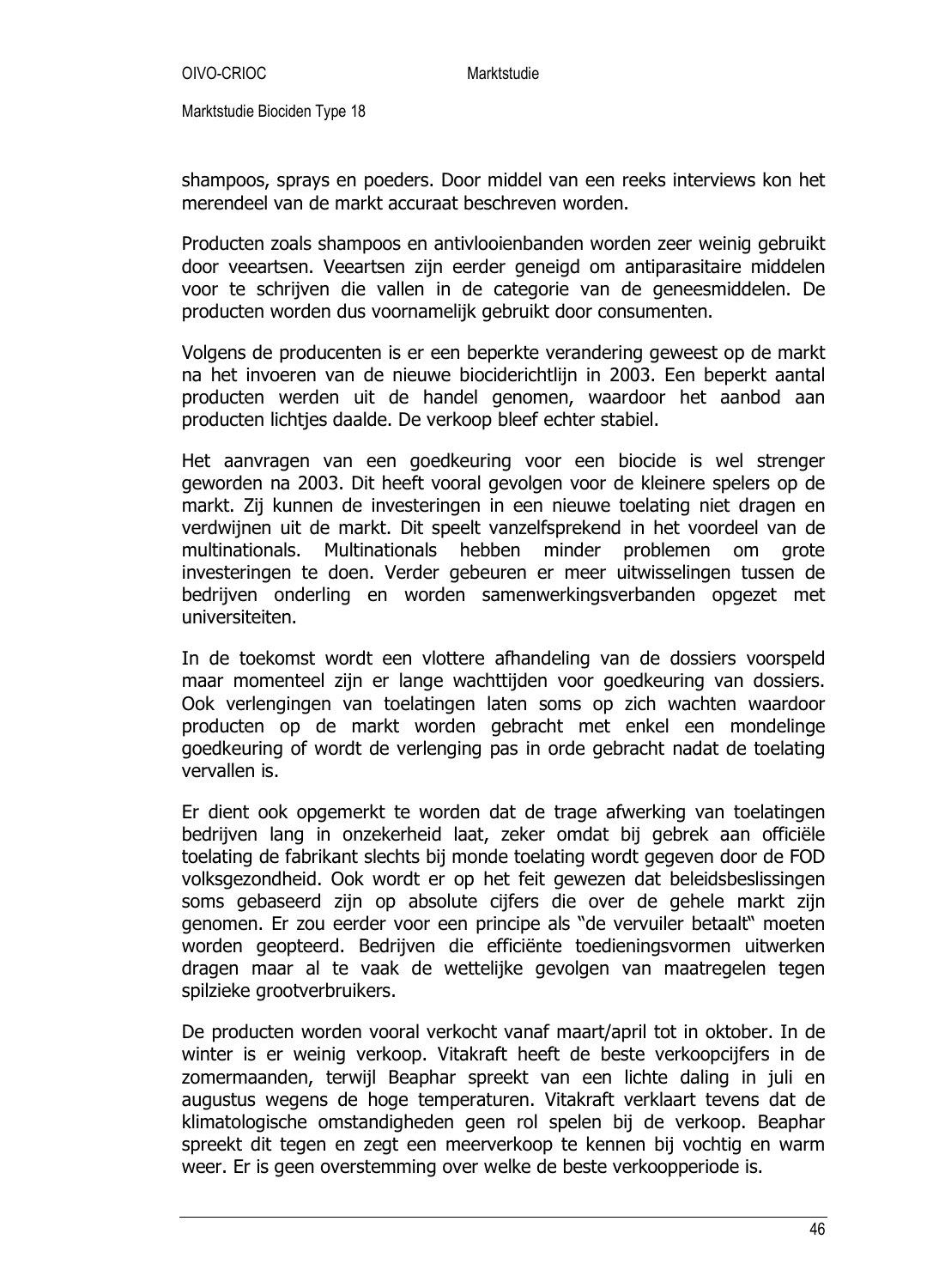Naar de toekomst toe verwacht men een blijvende stijging. Men stelt vast dat de teken- en mijtenpopulaties in België jaar na jaar stijgen (wordt toegeschreven aan grotere mobiliteit van de mensen en bijhorende verspreiding). 2004 was een zeer mager jaar, in 2005 werd een stijging van 15% opgetekend, mede door een extreem zacht najaar. De toename in afzet is te wijten aan toename van de insectenpopulaties.

#### 4.2.2.4. MARKTSITUATIE ANTI-PARASITAIRE PRODUCTEN VOOR HUISDIEREN

De markt inzake dierenproducten wordt overheerst door Beaphar. Beaphar is het hoofdbedrijf dat voornamelijk vlooienbanden en afgeleiden produceert. Ze krijgen ook orders van buitenaf om huismerken te produceren (vooral onder de naam Corypharm). Corypharm is een zuivere toelatingshouder met als enig doel het vermijden van de naam Beaphar op huismerken van distributeurs. Vaste afnemers zijn Vitakraft, Master Foods (dat volgend jaar stopt met de distributie van dit gamma producten) en Pedigree. Beaphar maakt deel uit van een Europees concern met hoofdzetel in Nederland.

Daarnaast zijn er enkele kleinere producenten op de markt zoals Wolfs, Caniderm, Canitex, Pinto, Bayer... De meeste van deze producten worden enkel teruggevonden in dierenspeciaalzaken. Uitzondering zijn de producten van Wolfs en Bayer. De producten van Wolfs worden verkocht in de supermarkten van Colruyt, Match en Makro, de producten van Bayer worden enkel verkocht in de apotheek onder de naam Bolfo.

Het valt op dat een groot aantal van de producten die een goedkeuring bezitten niet meer op de markt zijn terug te vinden. In feite wordt de markt voornamelijk gedomineerd door de producten van Beaphar, Wolfs en Bayer. Andere producenten verkopen enkel producten in gespecialiseerde zaken. Een volledig overzicht van producten die op de markt werden teruggevonden, vindt u in de bijlage.

In sommige winkels werden producten teruggevonden die niet meer werden geproduceerd of geen toelating meer bezitten. Deze "oudere" producten van Wolfs en Beaphar worden niet meer geproduceerd maar de bestaande stocks worden nog verkocht op de markt. Voorbeelden hiervan zijn de producten van Pet Star (295B) en Youcky (5299B) en de vlooienspray en halsbanden van Wolfs (3489B en 2592B).

Het totaal aantal verkochte producten werd geschat op iets minder dan 400.000 stuks. Dit gebeurde aan de hand van de cijfers van de verschillende producenten. In de Figuur 1 is het marktaandeel van de verschillende producenten weergegeven.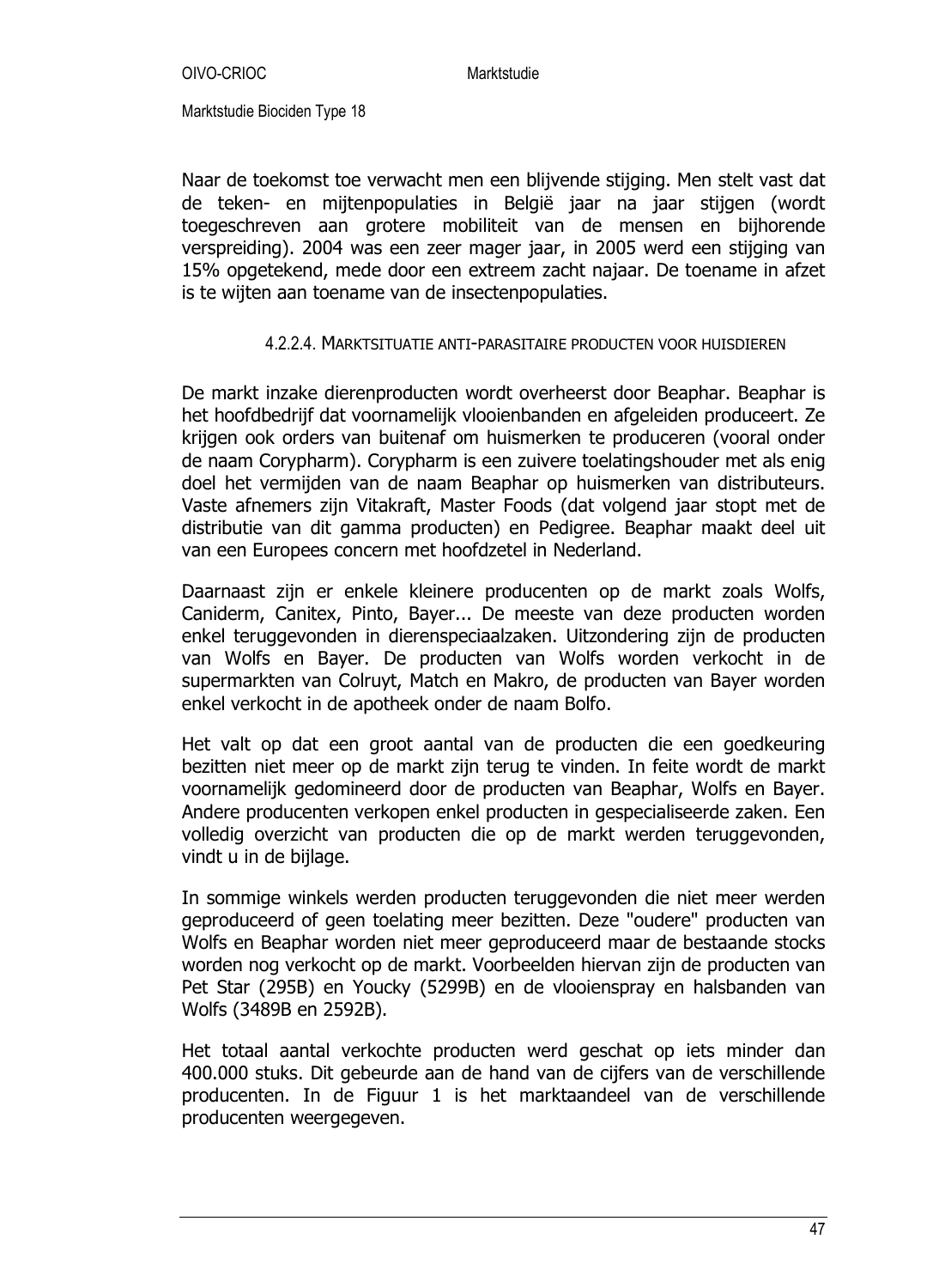Hieruit blijkt dat de producten van Beaphar het overgrote deel van de markt voor hun rekening nemen. Beaphar bezit in feite het monopolie op de Belgische markt. Bolfo vertegenwoordigt het merendeel van de omzet van Bayer inzake antiparasitaire middelen en valt buiten de klassieke distributiesector doordat de producten enkel verkrijgbaar zijn in de apotheek. Hierdoor kan Bayer een aanzienlijk marktaandeel verwerven, maar moeten ze de concurrentie aangaan met geneesmiddelen die bij de apotheker worden verkocht. Andere producten van Bayer werden slechts sporadisch teruggevonden tijdens het winkelonderzoek. Wolfs is de enige andere producent die erin slaagt producten via de grote distributie te verkopen. De producten van Wolfs worden enkel verkocht via de grootdistributie en niet via de (dieren)speciaalzaken. Hun marktaandeel is desondanks zeer bescheiden.





Aan de hand van de omzetcijfers en de analyse van de marktsituatie wordt de omzet van de totale sector geschat op iets minder dan 1.000.000€. Volgens een studie van het OIVO is de dierensector in totaal goed voor ongeveer 500 miljoen € (Bron: Studie huisdieren OIVO, 2006). Dit betekent dat de verkoop van biociden type 18 in deze sector als marginaal mag worden beschouwd.

De verdeling tussen grootdistributie, (dieren)speciaalzaken en apothekers wordt weer gegeven in Tabel 11. Vooral het cijfer voor de verkoop in de apotheek is onzeker.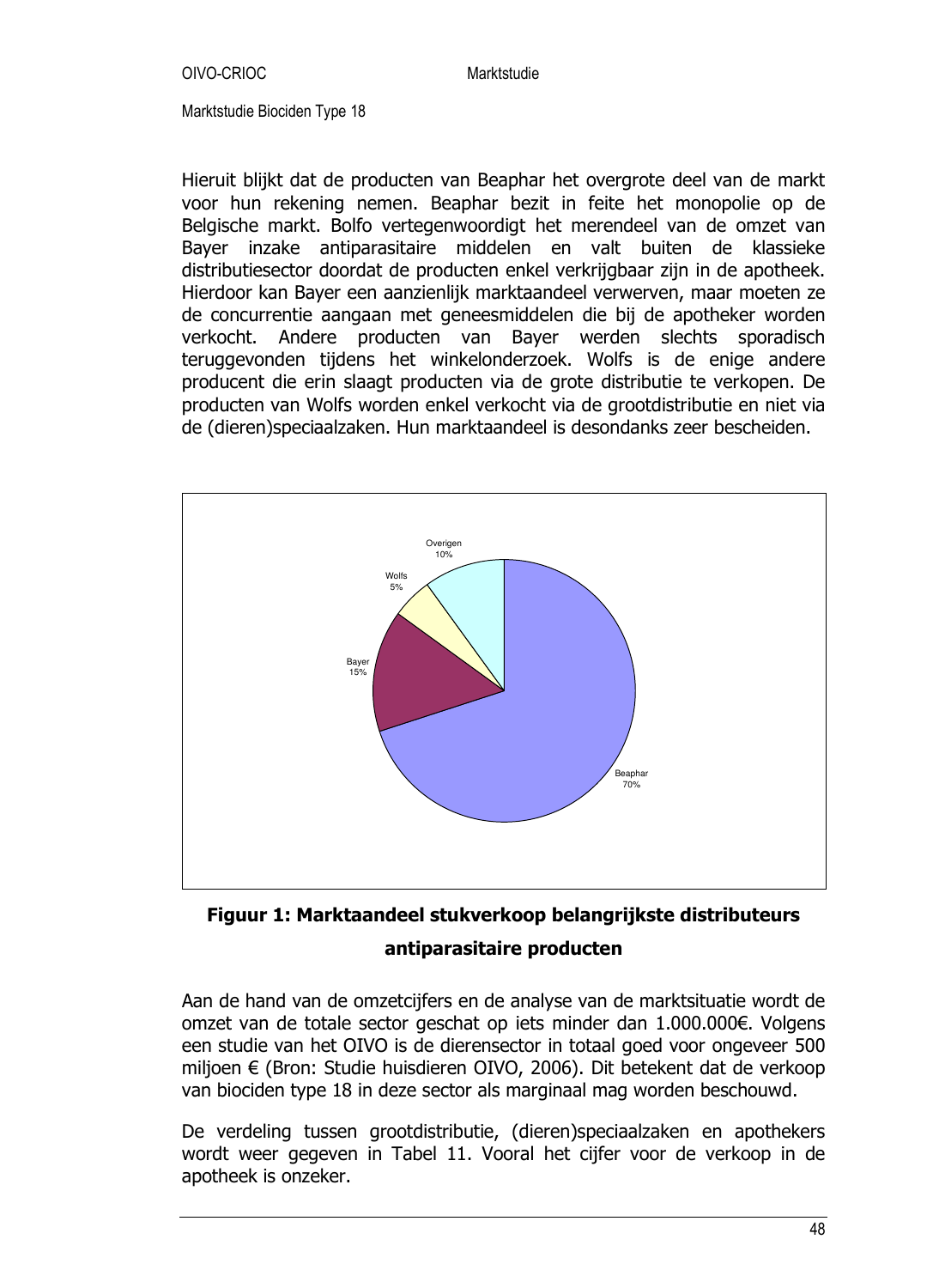| Grootdistributie    | 40% |
|---------------------|-----|
| Dierenspeciaalzaken | 45% |
| Apothekers          | 15% |

# Tabel 11: marktaandeel stuksverkoop distributietypes voor

#### dierenproducten

### (Bron: producenten)

Bij de dierenspeciaalzaken werd opgemerkt dat er een sterke stijging is in het aantal ketens (Tom & Co), waardoor het aantal individuele dierenspeciaalzaken daalt. Een schatting van de verschillende marktaandelen van de grootdistributie worden weergegeven Figuur 2. De cijfers weerspiegelen de verhoudingen binnen het Belgische retaillandschap.

Ten slotte ziet u nog de verdeling tussen de 4 verschillende soorten producten: halsbanden, poeders, sprays en shampoos (Figuur 3).



# Figuur 2: verdeling stukverkoop antiparasitaire middelen in de grootdistributie

Deze cijfers tonen aan dat halsbanden veruit het grootste deel van de markt uitmaken. Ze worden op ruime afstand gevolgd door de shampoos en de sprays. Het aandeel van de poeders is zeer bescheiden.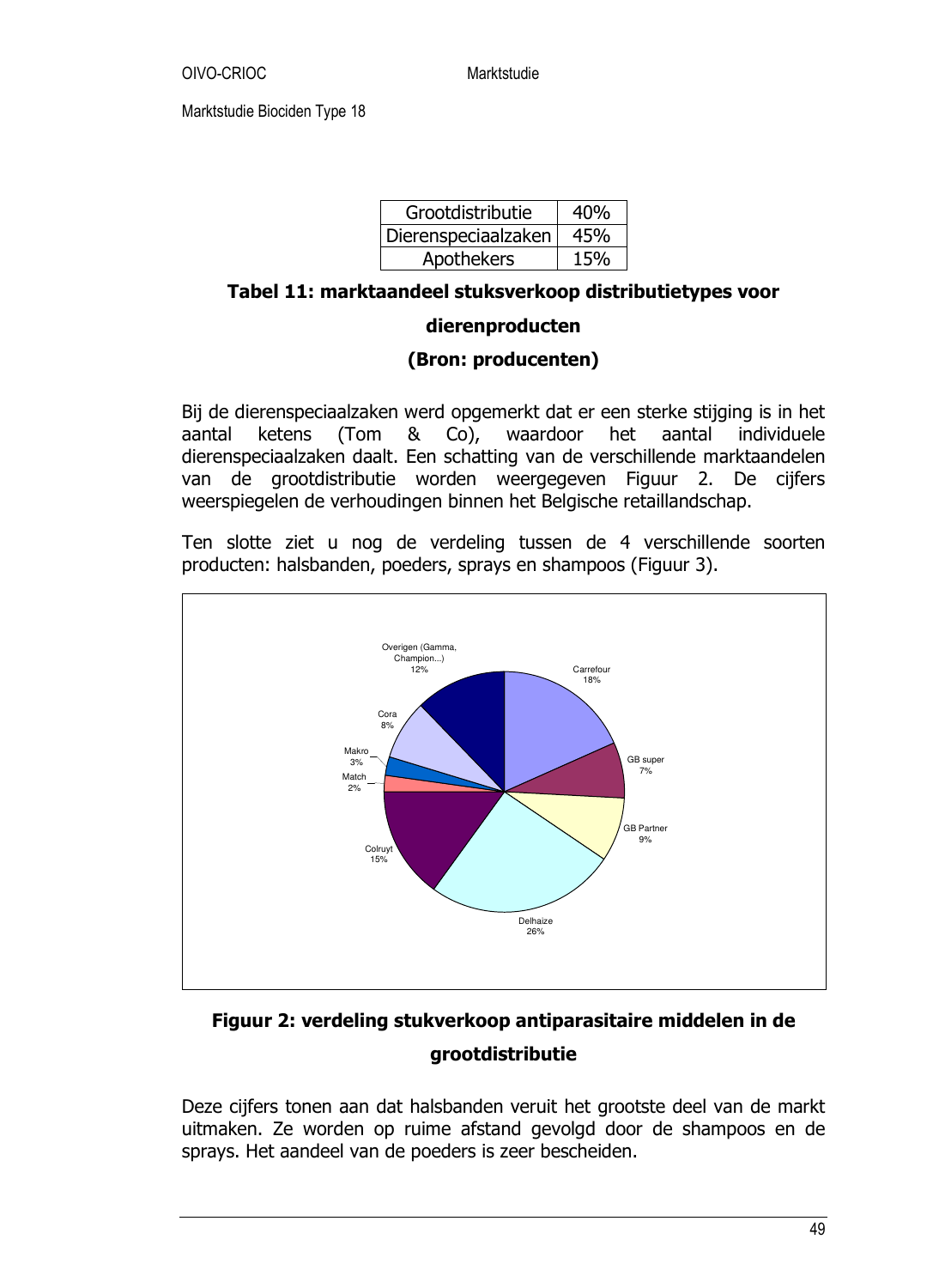Een consumentenbevraging van het OIVO (Insecticides, antinuisibles et antiparasites, mai 2006) toont een lichtjes gewijzigd beeld (Tabel 12). In deze enquête liggen de cijfers voor shampoo hoger dan de marktgegevens aantonen. Hiervoor zijn twee redenen te bedenken. Enerzijds prijzen sommige shampoos zich aan als antiparasitair middel maar bezitten ze geen actieve stof. Anderzijds is het mogelijk dat bepaalde shampoos geregistreerd staan als geneesmiddel. Cijfers uit de consumentenpeiling voor poeders en sprays geven wel een correct beeld van de markt.





type

|            |            | Katten   Honden |
|------------|------------|-----------------|
| halsbanden | 46%        | 34%             |
| shampoo    | <b>31%</b> | 36%             |
| anderen    | 23%        | 30%             |

# Tabel 12: distributie antiparasitaire producten kat/hond

# (Bron: enquête OIVO)

Uit de enquête van het OIVO blijkt verder dat de plaats van aankoop voor antiparasitaire middelen voor de meeste consumenten de apotheek te zijn (Figuur 4). Deze verkoop neemt volgens de enquête 41% van het totaal voor zijn rekening. Dit betekent dat het merendeel van de anti-parasitaire middelen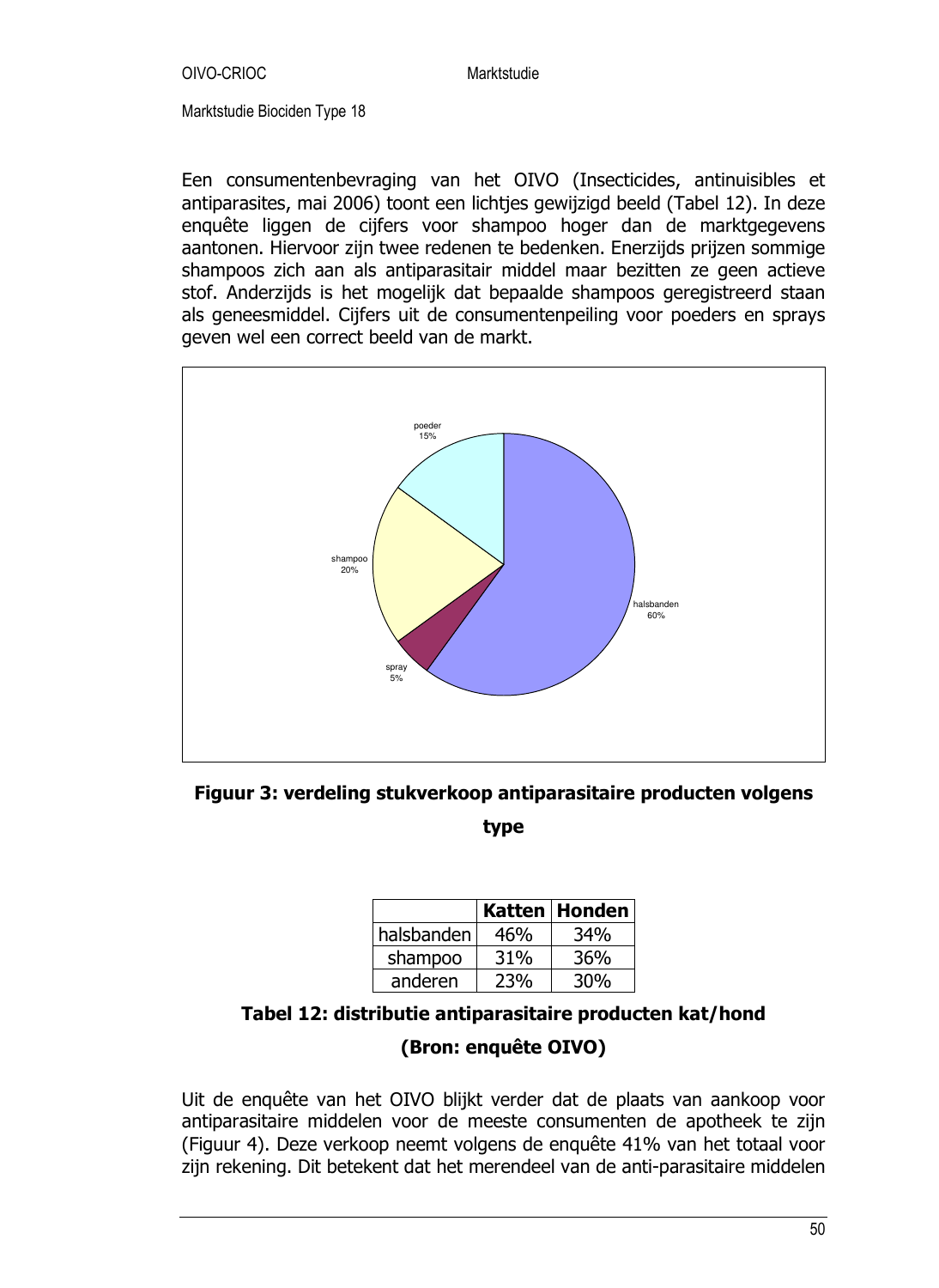via de apotheek worden verkocht. Dit is niet verwonderlijk en werd ook reeds opgemerkt in het interview met veearts Patrick Desmet.

De producten die in de apotheek verkocht worden, vallen meestal niet onder de biociden type 18 maar staan geregistreerd als geneesmiddel. De uitzondering op de regel zijn de producten van het merk Bolfo (Bayer). Dit is het enige biocide dat wordt verkocht via de apotheker. Alle andere producten die worden verkocht in de apotheek staan geregistreerd als geneesmiddel. Het merendeel van deze geneesmiddelen wordt geproduceerd door Bayer (Kiltix, Adventage,...). Daarnaast worden antiparasitaire (genees)middelen van Pfizer en Merial verkocht in de apotheek.

De verkoop in supermarkten en dierenspeciaalzaken/tuincentra/gespecialiseerde winkels ligt volgens de enquête van OIVO op respectievelijk 27% en 30% Dit geeft aan dat ongeveer evenveel producten worden verkocht in de dierenspeciaalzaken als in de supermarkt. Dit kwam ook naar voor uit de gegevens van de producenten en wordt weerspiegeld in de schatting van de marktsituatie. Hierbij werd uitgegaan van de veronderstelling dat er ongeveer evenveel producten worden verkocht in supermarkten als in (dieren)speciaalzaken (respectievelijk 40% versus 45%). Andere verkoopspunten nemen slechts een zeer beperkt marktaandeel in.



Figuur 4: resultaten consumentenbevragingen OIVO: Waar koopt u antiparasitaire producten?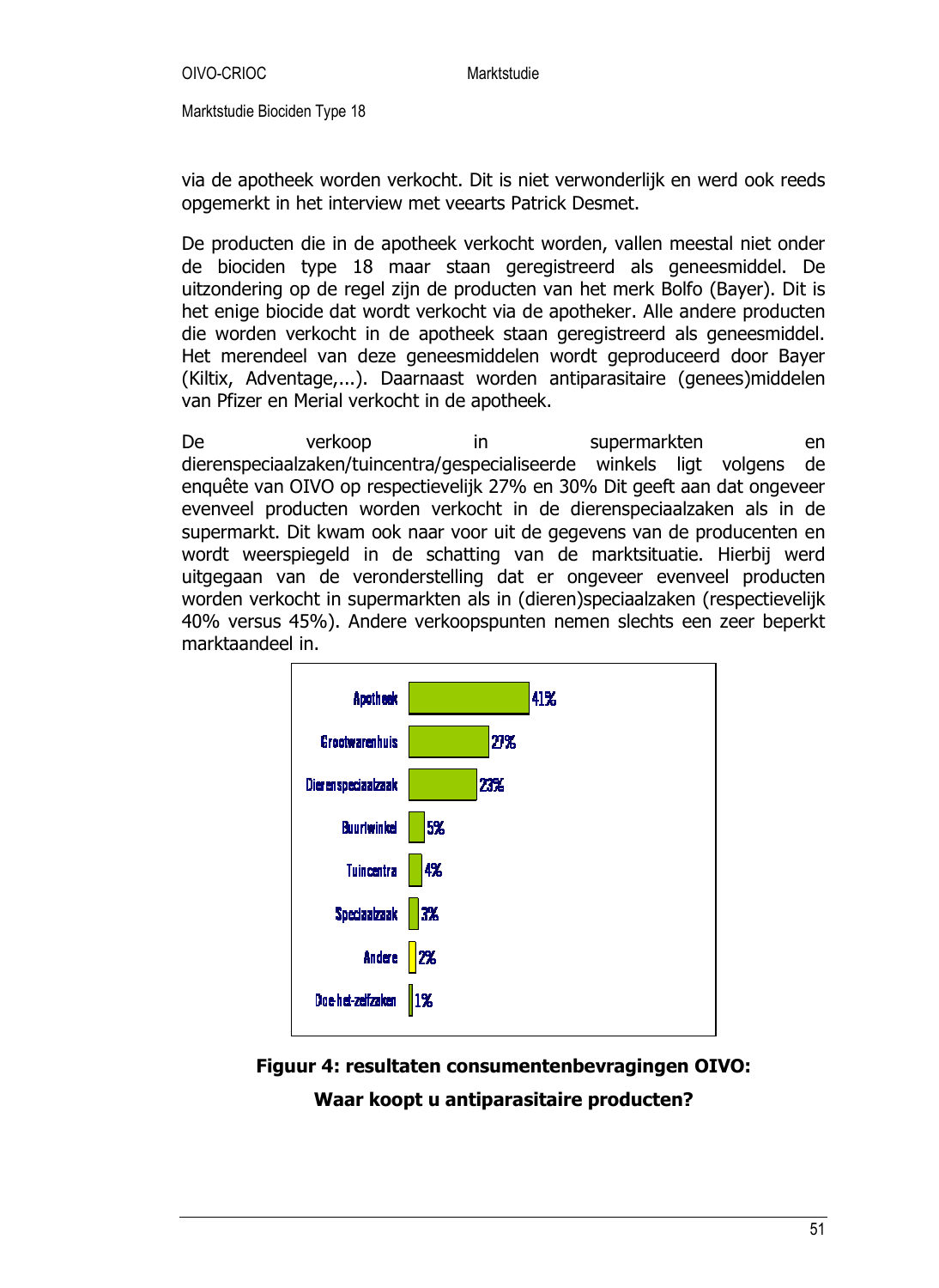OIVO-CRIOC Marktstudie

Marktstudie Biociden Type 18



# Figuur 5: resultaten enquête OIVO:

# Wanneer koopt u antiparasitaire producten?

Uit de enquête van het OIVO blijkt dat de verkoop van producten voornamelijk gebeurt op aanraden van de veearts (70% van de aankopen). 23% van de respondenten neemt het heft in eigen handen en beslist op eigen houtje producten aan te kopen. Een kleine minderheid (7%) bezit een stock van anti-parasitaire producten (Figuur 5). Dit betekent dat de consument zeer voorzichtig met deze producten omspringt en ze enkel gebruikt indien noodzakelijk.

# 4.2.2.5. CONCLUSIE HUISDIEREN

Onze winkelbezoeken en de cijfers verkregen uit interviews hebben toegelaten een goed beeld te maken van de Belgische markt inzake biocide type 18 voor huisdieren. De markt wordt overheerst door één grote speler, Beaphar, die in de klassieke distributieketens quasi geen concurrentie heeft. Het valt trouwens op dat de producten ongeveer evenveel worden verkocht in de grootdistributie als in de speciaalzaken.

Door middel van de verkoop van producten via de apotheek heeft Bayer een behoorlijk marktaandeel kunnen verwerven. In de apotheek moet het de concurrentie aangaan met de anti-parasitaire geneesmiddelen. De totale omzet van type 18 biociden van huisdieren wordt geschat op 500.000 à 600.000€ oftewel 0.1% van de totale markt inzake huisdieren.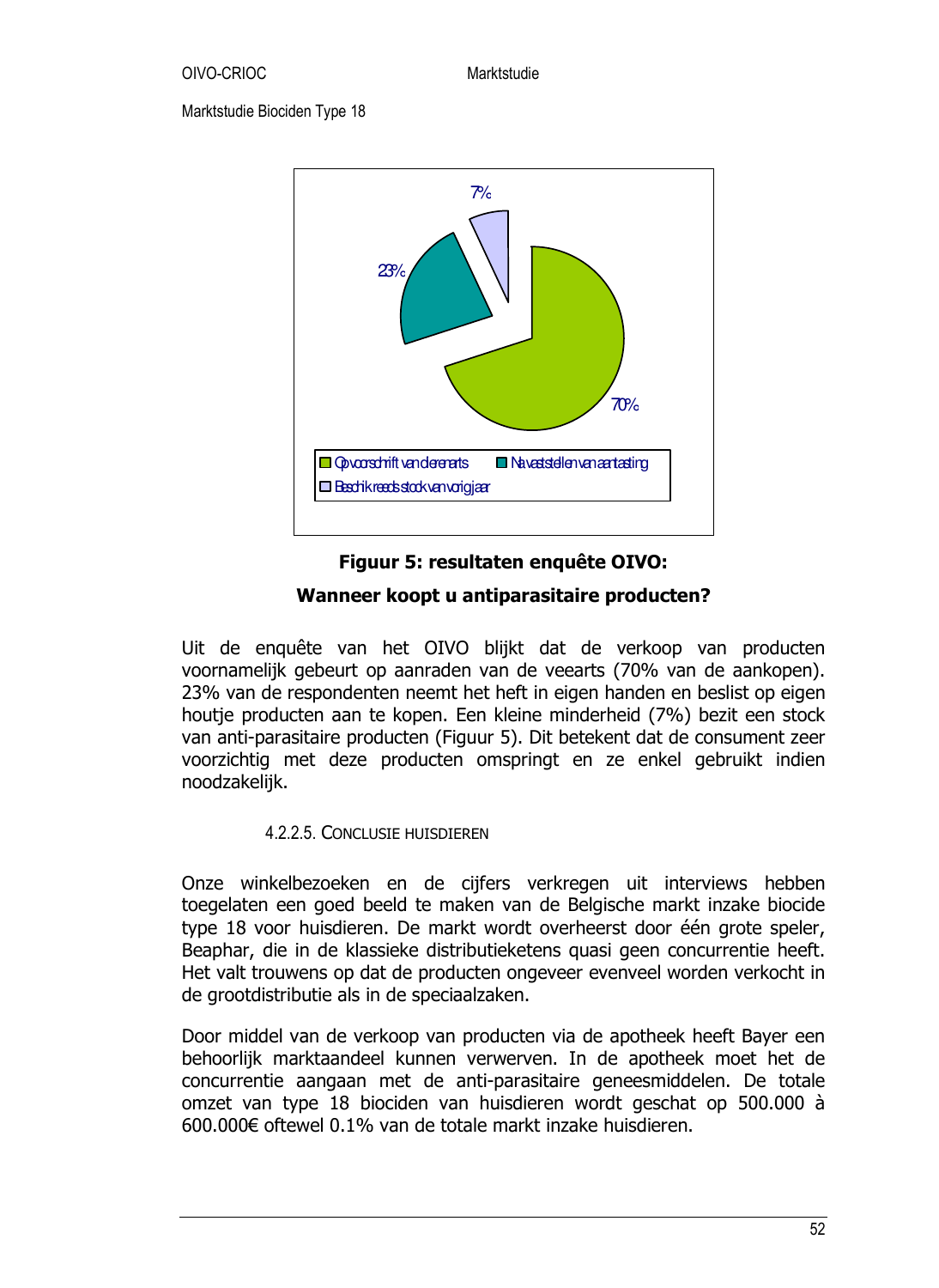Verder valt op dat halsbanden meer dan de helft van het aantal verkochte producten uitmaakt. Poeders zijn weinig populair.

De schatting gemaakt van de markt in deze studie komt niet volledig overeen met de resultaten van de consumentenbevraging van het OIVO. Dit is waarschijnlijk te wijten aan het feit dat de term anti-parasitaire middel niet enkel biociden type 18 omvat maar ook producten geregistreerd als geneesmiddel en producten zonder actieve stof. Dit zorgt ervoor dat een groot deel van de anti-parasitaire producten die worden aangekocht door de consument niet onder de categorie type 18 biocide vallen. De enquête bevestigt wel de schatting van de verhouding tussen (dieren)speciaalzaken en supermarkten. De verkoop in beide segmenten wordt lichtjes gedomineerd door de (dieren)speciaalzaken.

Verder is het belangrijk te onthouden dat 70% van de consumenten de producten aankoopt na een bezoek aan de veearts. Dit geeft aan dat het merendeel van de consumenten de producten enkel koopt in verantwoorde gevallen.

#### 4.2.2.6. ALGEMENE CONCLUSIE ANTIPARASITAIRE MIDDELEN

De strengere toelatingsnormen hebben tot gevolg dat de kleinere producenten de financiële inspanningen om een toelatingsaanvraag te doen niet meer kunnen opbrengen. Hierdoor dreigen ze uit de markt te verdwijnen. Daarnaast wordt opgemerkt dat de toelatingsaanvragen vaak traag en laattijdig worden behandeld.

Voor de markt van de insecticiden voor kleine huisdieren kon een zeer goed beeld worden gecreëerd van de Belgische markt. Dit werd gedaan aan de hand van de cijfers vrijgegeven door Beaphar en Vitakraft aangevuld met gegevens uit interviews en winkelbezoeken.

De Belgische markt wordt overheerst door één grote speler, namelijk Beaphar die weinig tot geen concurrentie heeft. Enkel Bayer neemt een gedeelte van de markt in door de verkoop van insecticiden in de apotheek, maar heeft hier af te rekenen met concurrentie van de geneesmiddelen. Andere spelers zijn zeer klein en dreigen door de veranderde wetgeving helemaal uit de markt te verdwijnen.

Uit de consumentenbevraging van het OIVO blijkt dat een groot deel van de bevolking anti-parasitaire middelen koopt in de apotheek. Het is moeilijk in te schatten om welke middelen het gaat maar waarschijnlijk zijn het producten zonder actieve stof of producten die staan geregistreerd als geneesmiddel. Deze middelen werden niet onderzocht in deze studie.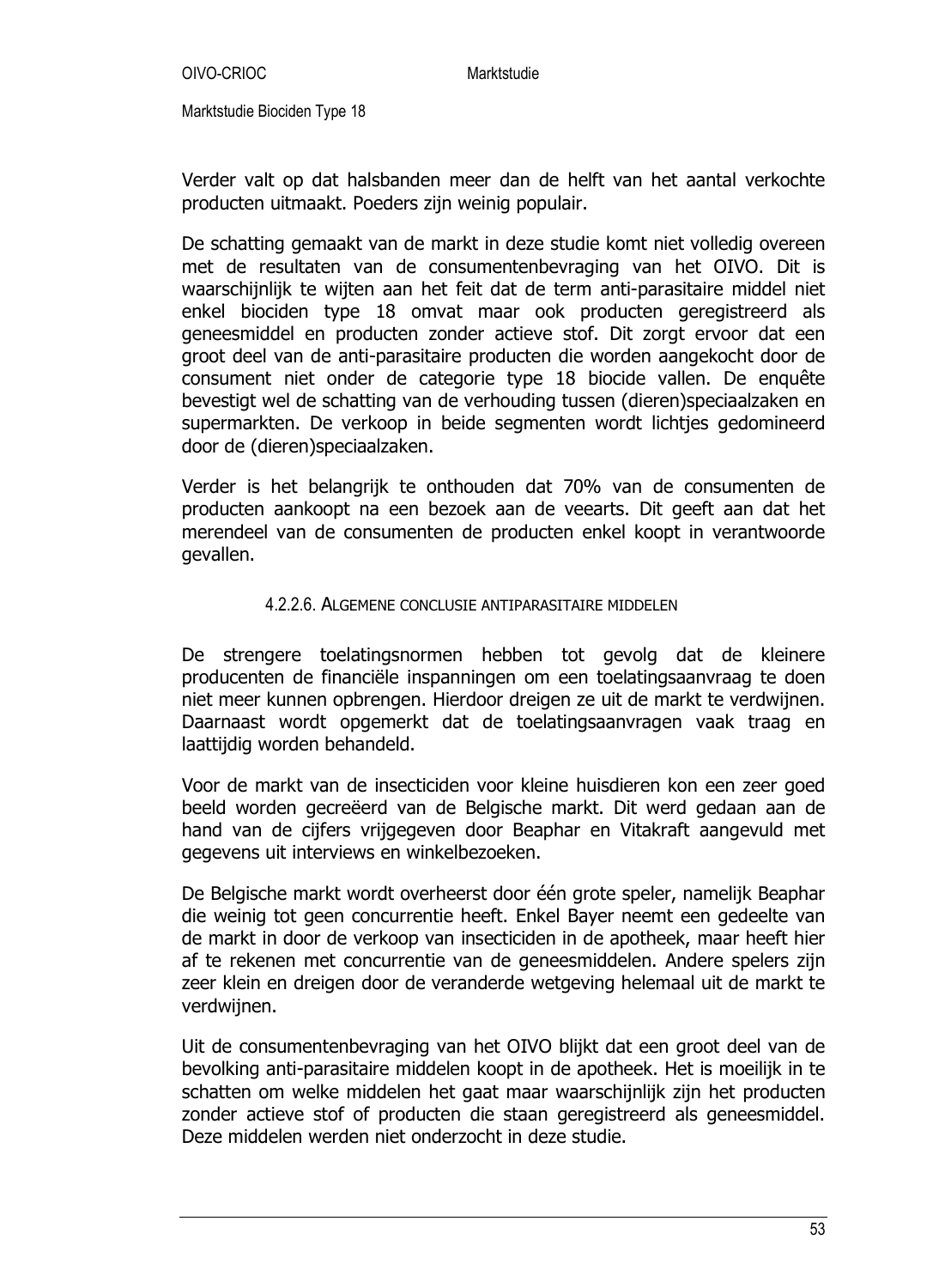OIVO-CRIOC Marktstudie

Marktstudie Biociden Type 18

Voor de markt van insecticiden voor vee is het moeilijk een volledige marktanalyse te maken. De goedkeuringen van deze producten zijn verspreid over biociden, pesticiden en geneesmiddelen. Hierdoor is het zeer moeilijk een beeld te krijgen van de globale markt, zeker aangezien er gewag werd gemaakt van illegale producten op de Belgische markt (afkomstig uit Nederland). Wel kan worden gesteld dat het productgebruik omvangrijk is door de grote aantallen vee in België.

Producten tegen schurft staan stuk voor stuk geregistreerd als geneesmiddel en vallen niet onder deze studie.

Algemeen kan worden aangenomen dat het productgebruik voor huisdieren relatief beperkt en gecontroleerd is. Veel consumenten (70%) kopen de producten enkel aan op voorschrift van de veearts. De situatie voor vee is moeilijk in te schatten doordat de toekenningen voor insecticiden verspreid zijn over verschillende categorieën (type 18 biociden, pesticiden en geneesmiddelen)

4.2.2.7. SAMENVATTING

- Door de strengere toelatingsnormen dreigen de kleinere producenten van de markt te verdwijnen
- De goedkeuringstoelatingen laten te lang op zich wachten.
- De markt wordt gedomineerd door 1 producent, Beaphar, die 70% van de totale markt bezit
- Een groot deel van de antiparasitaire producten wordt verkocht via de apotheek. In de meeste gevallen gaat het om geneesmiddelen.
- 70% van de consumenten koopt anti-parasitaire producten op aanraden van de veearts
- Bayer verkoopt anti-parasitaire middelen via de apotheek en bezit hier een groot marktaandeel. Het merendeel van deze producten staat geregistreerd als geneesmiddel. Uitzondering is het gamma Bolfo dat ongeveer 15% van de markt inzake biociden type 18 inneemt.
- Het in kaart brengen van biociden type 18 in de veeteelt wordt bemoeilijkt doordat de vergunningen inzake pesticiden, biociden en geneesmiddelen elkaar overlappen.
- De totale markt inzake antiparasitaire producten wordt geschat op bijna 1miljoen€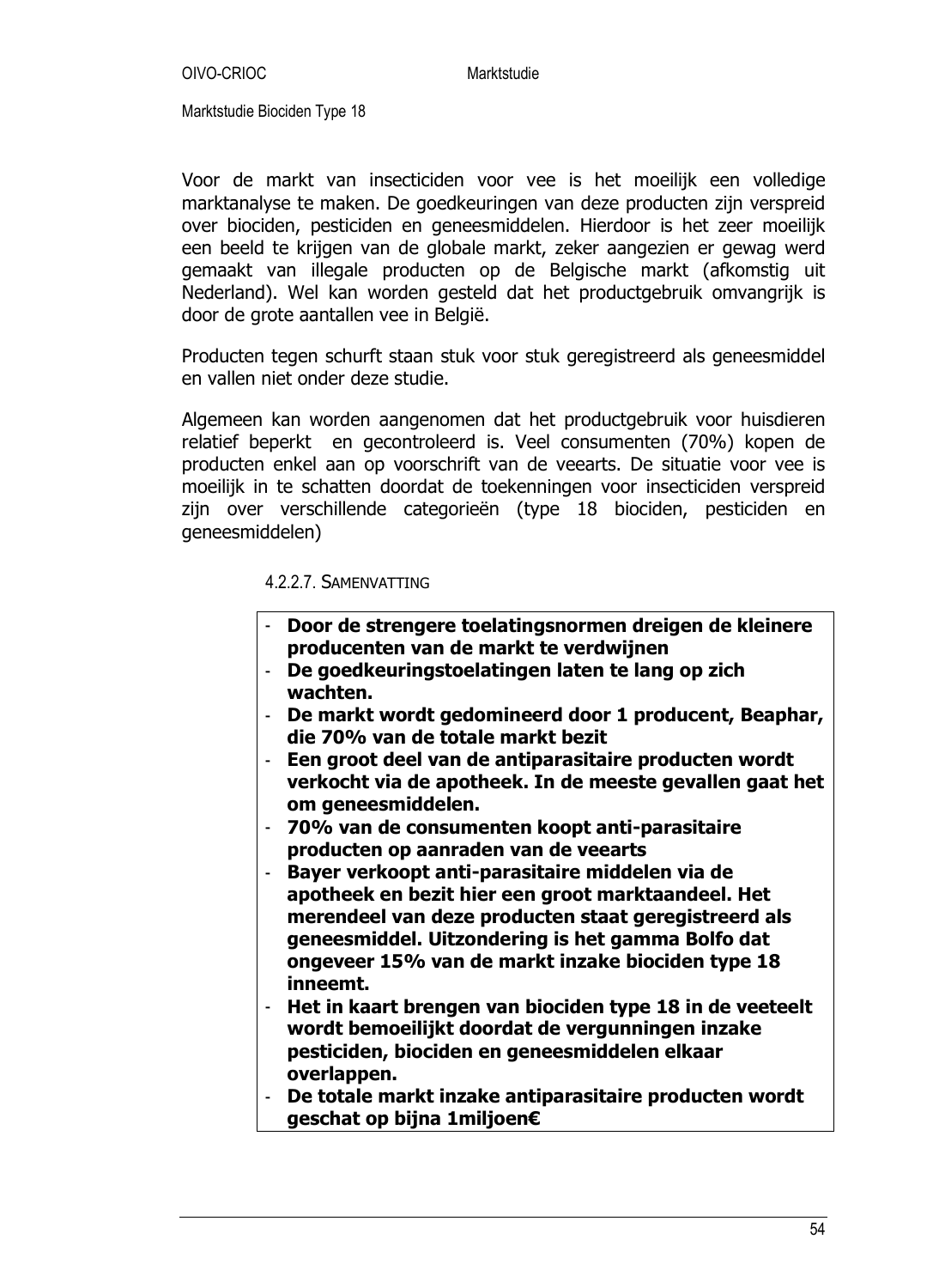# 4.2.3. Producten voor gebruik in en rond het huis

De grootste groep van producten binnen de type 18 biociden zijn de producten voor gebruik in en rond het huis. Het gaat hierbij om verdampers, sprays, mierenlokdozen, poeders en een hele reeks andere producten. Deze producten zijn verkrijgbaar in alle grootwarenhuizen, doe het zelf zaken en tuincentra. Daarnaast worden ze eveneens teruggevonden in de kleinere verkoopspunten zoals markten, buurtwinkels... Ze worden door een zeer groot aantal consumenten gebruikt en het aantal verkochte producten loopt in de miljoenen.

### 4.2.3.1. PRODUCTEN

De markt bevat een reeks van verschillende type 18 biociden. Allereerst zijn er de producten tegen vliegende insecten. Deze producten omvatten het grootste marktsegment. Ze kunnen worden ingedeeld in de sprays en de elektrische verdampers. De elektrische verdampers kunnen op hun beurt worden ingedeeld in gels, vloeistoffen en plaatjes. Sinds kort brengt Vapona een nieuw product op de markt. Het gaat om een met insecticide geïmpregneerde sticker die op het raam kan worden gekleefd.

Daarnaast zijn er producten tegen kruipende insecten. Hierbij gaat het om poeders/gels, sprays en lokdozen. Verder zijn er nog de producten tegen mijten en de kaarsen op basis van Citronella.

De belangrijkste merken zijn:

- Vliegende insecten sprays: Vapona, Baygon en Ti-Tox.
- Vliegende insecten: elektrische verdampers:
	- Gel: Baygon, Vapona
	- Vloeistoffen: Baygon, Vapona
	- Plaatjes: Baygon, Vapona
- Kruipende insecten Sprays: Vapona, Baygon, en Ti-Tox.
- Kruipende insecten Poeders/gels: Vapona, Baygon en KB
- Kruipende insecten mierenlokdozen: Vapona, Baygon en KB.
- Producten tegen mijten: Baygon.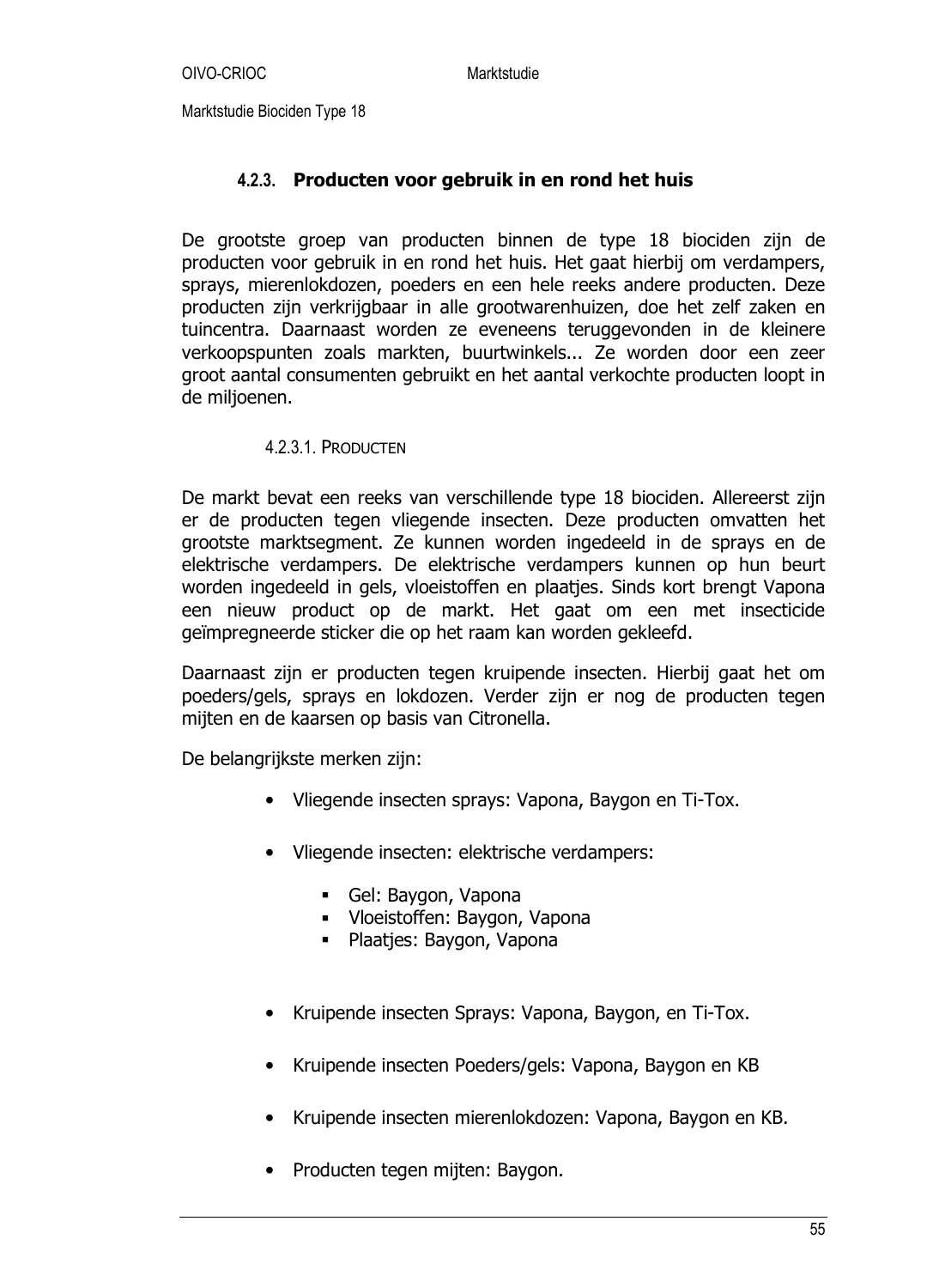• Kaarsen: Spaas.

Daarnaast zijn er een reeks producten op de markt zoals Bio-Kill, K.O, Compo, Muscado, Zerox, Topscore en Kapo. Deze producten nemen een zeer bescheiden deel van de markt in en zijn niet overal verkrijgbaar. De producten van Vapona, Baygon en Riem zijn quasi overal verkrijgbaar. De producten van KB worden enkel verkocht via doe-het-zelfzaken en tuincentra. In de hard discount Aldi werden tot vorig jaar producten van Mafu verkocht. Ondertussen is Aldi gestopt met de verkoop van dit merk.

Hieruit blijkt dat de markt wordt gedomineerd door een beperkt gamma aan producten. Baygon wordt geproduceerd door S.C. Johnson Benelux. Ti-tox wordt geproduceerd door Groep Riem en Vapona door de groep Sara Lee. Dit maakt dat het overgrote deel van de markt in handen is van 3 bedrijven: Sara Lee, S.C. Johnson en Groep Riem.

De verkoop van producten toont aan dat de markttoegang voor de kleinere spelers relatief beperkt is. Het aanbod in de supermarkten en doe-hetzelfzaken wordt overheerst door de producten van Vapona en Baygon. Daarnaast is er de Ti-Tox spray de het hele jaar verkrijgbaar is in de meeste supermarkten. In de gespecialiseerde tuincentra zijn Vapona en Baygon minder aanwezig.

Zowel Vapona als Baygon maken in het hoogseizoen gebruik van displays om hun producten aan te prijzen. In kleinere supermarktketens en doe-hetzelfzaken bepaalt Vapona waarschijnlijk zelf de prijs van de producten. In de drie grootste supermarktketens (Delhaize, Colruyt en Carrefour) is dit niet het geval. Dit toont aan dat de marktpositie van Vapona zeer sterk is.

De kleinere producenten slagen er in sommige supermarkten toch in een markttoegang te forceren. Voor het overige zijn ze aangewezen op speciaalzaken om hun producten te verkopen. De volledige lijst van producten die werden teruggevonden in de verschillende winkels werd bijgevoegd als bijlage in een Access databank.

#### 4.2.3.2. MENING VAN DE SECTOR

De interviews met de verschillende distributeurs op de Belgische markt gaven een reeks van uiteenlopende meningen. Er zijn distributeurs die een zeer passieve houding aannemen en waarschijnlijk winkelruimte (voor displays) verhuren aan producenten. Anderzijds zijn er ketens die actief zoeken naar milieuvriendelijke producten en hun beleid aanpassen aan de veranderende omstandigheden.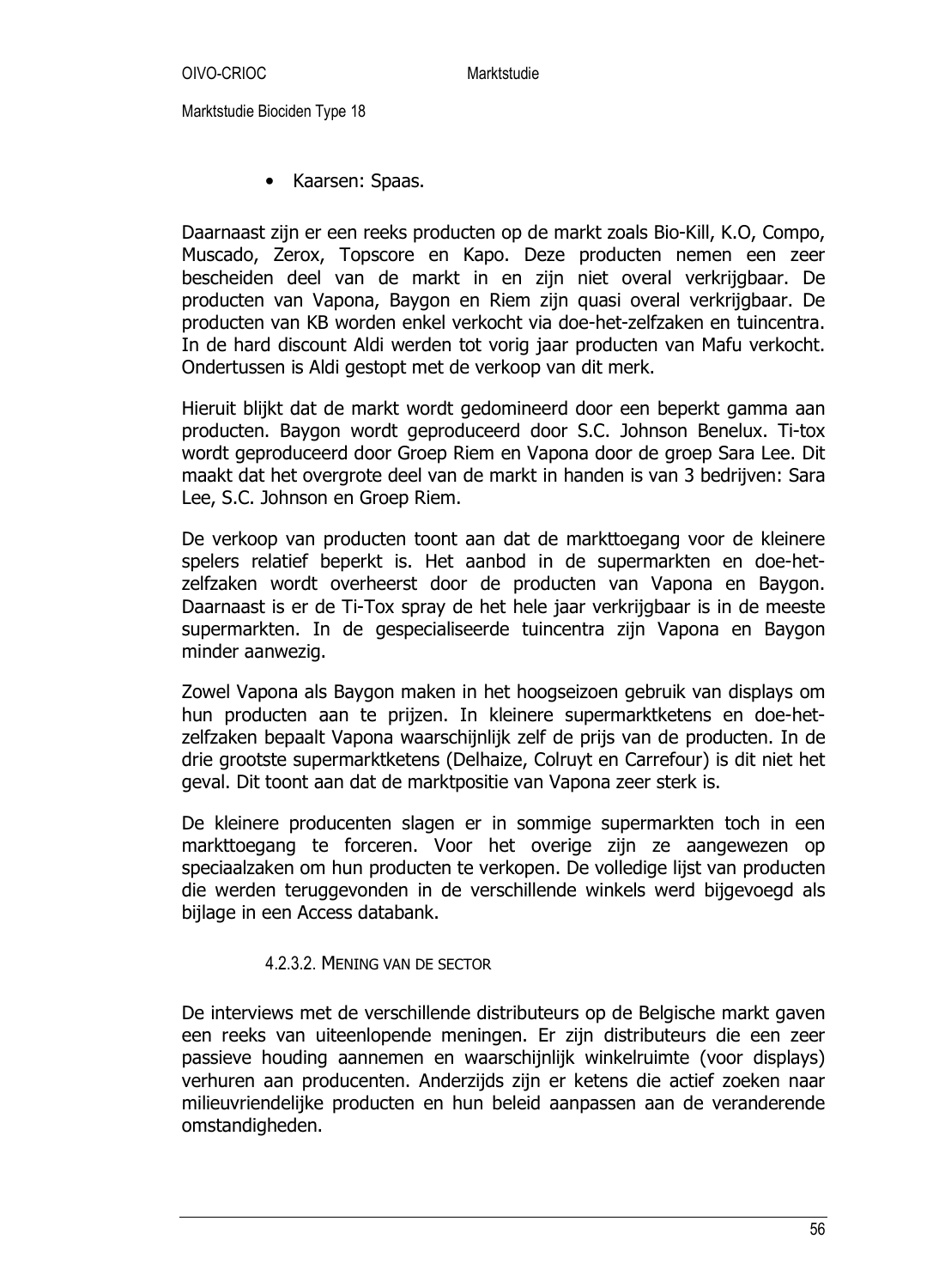In deze winkels van Provera (Match en Cora) werden displays teruggevonden van Baygon (enkel bij Cora) en Vapona. Deze displays worden geplaatst vanaf april en verwijderd in de wintermaanden. Provera merkt op dat door de vernieuwde wetgeving enkele producten van de markt zijn gehaald. Dit zorgde voor een daling in de verkoop. Provera zelf zegt volledig afhankelijk te zijn van de producenten en werkt in feite als passief intermediair. Er wordt door Provera geen reclame gemaakt voor deze producten. Dit is te wijten aan het feit dat de producten waarschijnlijk in franchise verkocht worden. Ten slotte merkt Provera op dat de verkoop sterk seizoensgebonden is en varieert van jaar tot jaar.

Delhaize koopt de insecticiden rechtstreeks bij de producent. De grote 3 grote merken (Baygon, Riem en Vapona) worden verkocht in de winkels van de keten Delhaize. De meeste producten zijn enkel aanwezig van april tot oktober. In de winter is het aanbod aanzienlijk kleiner. Delhaize merkte geen veranderingen op door de nieuwe biocidewetgeving in 2003. De verkoop bleef stabiel. Wel wordt de aandacht erop gevestigd dat door de invoering van de nieuwe reglementering de kleinere producenten uit de markt worden geconcurreerd doordat de investeringen in de nieuwe toelating niet kunnen worden gefinancierd. Daarnaast remt de nieuwe wetgeving het op de markt brengen van milieuvriendelijke producten.

De verkoop van mieren producten begint in april, vervolgens worden in mei de muggenproducten aantrekkelijker, in juni stijgt de antivliegen verkoop en in zomermaanden zijn het vooral de producten tegen de wespen. Vanaf midden augustus piekt de verkoop van antiluizen producten. Deze piek houdt aan tot ongeveer eind september. De verkoop is enorm seizoensafhankelijk. Een slechte zomer kan leiden tot een verlies van 25% in de verkoop. In warme zomermaanden is er soms een probleem met de bevoorrading van de producten doordat enkel producten met een Belgisch toelatingsnummer op de markt mogen komen.

Delhaize is steeds op zoek naar ecologische alternatieven maar merkt op dat deze moeilijk markttoegang vinden door het toelatingssysteem. Daarnaast worden niet-toxische producten verkocht zoals plakstrips. Jaarlijks verkoopt Delhaize ongeveer 40.000 à 50.000 verpakkingen van deze producten. Door de lage productieprijs (30eurocent per verpakking) zijn de winsten hierop zeer groot.

Brico is een keten van doe-het-zelfzaken met meer dan 120 winkels in België. Brico verkoopt gedurende het hele jaar insecticiden voor buitengebruik. De insecticidenvoor binnenhuisgebruik worden enkel in het seizoen aangeboden door middel van displays. De invoering van de Biociderichtlijn heeft volgens Brico enkele nadelige gevolgen gehad. Zo zijn bepaalde producten uit de rekken verdwenen. Dit is voor consumenten een probleem omdat ze graag hetzelfde product blijven gebruiken.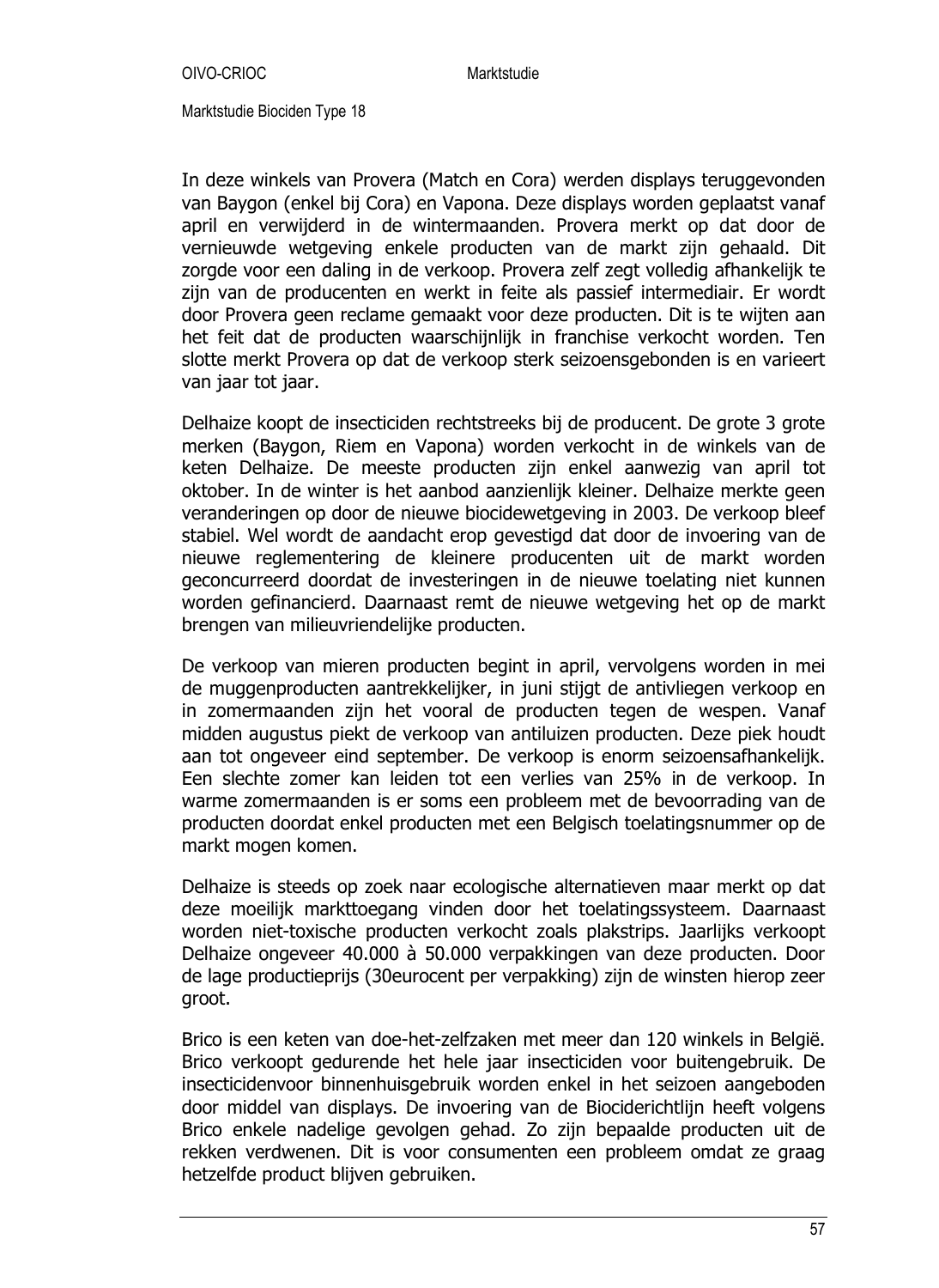De strenge wetgeving belemmert dat milieuvriendelijke alternatieven op de markt worden gebracht. Daarnaast wordt opgemerkt dat de wachttijden voor het verkrijgen van vergunningen erg lang zijn. Ten slotte wijst Brico erop dat de controle onvoldoende is en dat er met twee maten en gewichten wordt gewerkt. Op de zwarte markt kunnen illegale producten nog steeds worden aangekocht door dit gebrek aan controle. Dit leidt tot oneerlijke concurrentie.

De producten worden voornamelijk verkocht van april tot oktober. De verkoop is sterk afhankelijk van het seizoen en in bepaalde weekends kan de verkoop zo sterk pieken dat de bevoorrading in het gedrang komt.

Brico merkt enkele positieve trends op in de bestrijding van insecten. Zo worden meer en meer lokale oplossingen gebruikt. Hierdoor blijft de impact lokaal en wordt minder product gebruikt. Daarnaast is er de jongste jaren veel gebeurd om de producten gebruiksvriendelijk te maken. Zo zijn er meer kant-en-klare oplossingen op de markt en moeten de producten zelden met de handen worden aangeraakt. De consument is vaak ecologisch ingesteld tot hij zelf insecten moet bestrijden. Dan grijpt hij vaak zelf naar insecticiden. Desondanks doet de verkoop van milieuvriendelijke producten zoals lampen het goed. Ten slotte merkt Brico op dat de consument vaak niet goed is voorgelicht. Hij moet hierdoor vaak verschillende producten gebruiken om één plaag te bestrijden. Dit zou moeten worden verbeterd.

Carrefour koopt net als de andere grote distributeurs zijn producten rechtstreeks aan bij de producenten. De verkoop gebeurt voor 75% in de maanden mei tot augustus en is sterk seizoensafhankelijk. Carrefour merkt geen veranderingen op door de vernieuwde wetgeving.

Wel bemerkt men dat de grote distributeurs (Carrefour, Delhaize en Colruyt) met de producenten onderhandelen om een eigen merk op de markt te brengen. Dit zou de marktsituatie vanzelfsprekend sterk beïnvloeden. Vroeger had Aldi zijn eigen merk (Mafu), maar de verkoop/productie hiervan is ondertussen gestopt. Milieuvriendelijke producten maken slechts een marginaal percentage van de totale markt uit volgens Carrefour. Ook lijken er geen nieuwe milieuvriendelijke producten op de markt te zullen komen binnen een korte periode.

Andere distributeurs weigerden medewerking aan het onderzoek of antwoordden enkel schriftelijk op de vragen (zie bijlagen).

De meeste producenten verwezen ons door naar de overkoepelende organisatie Detic en Phytofar. Dit maakt dat enkel Riem en Detic werden geïnterviewd. Allebei wenste ze geen marktinformatie vrij te geven.

Riem klaagde over de uitgebreide etiketteringsplicht sinds de invoering van de nieuwe wetgeving. Detic voerde als argument aan dat de etiketten in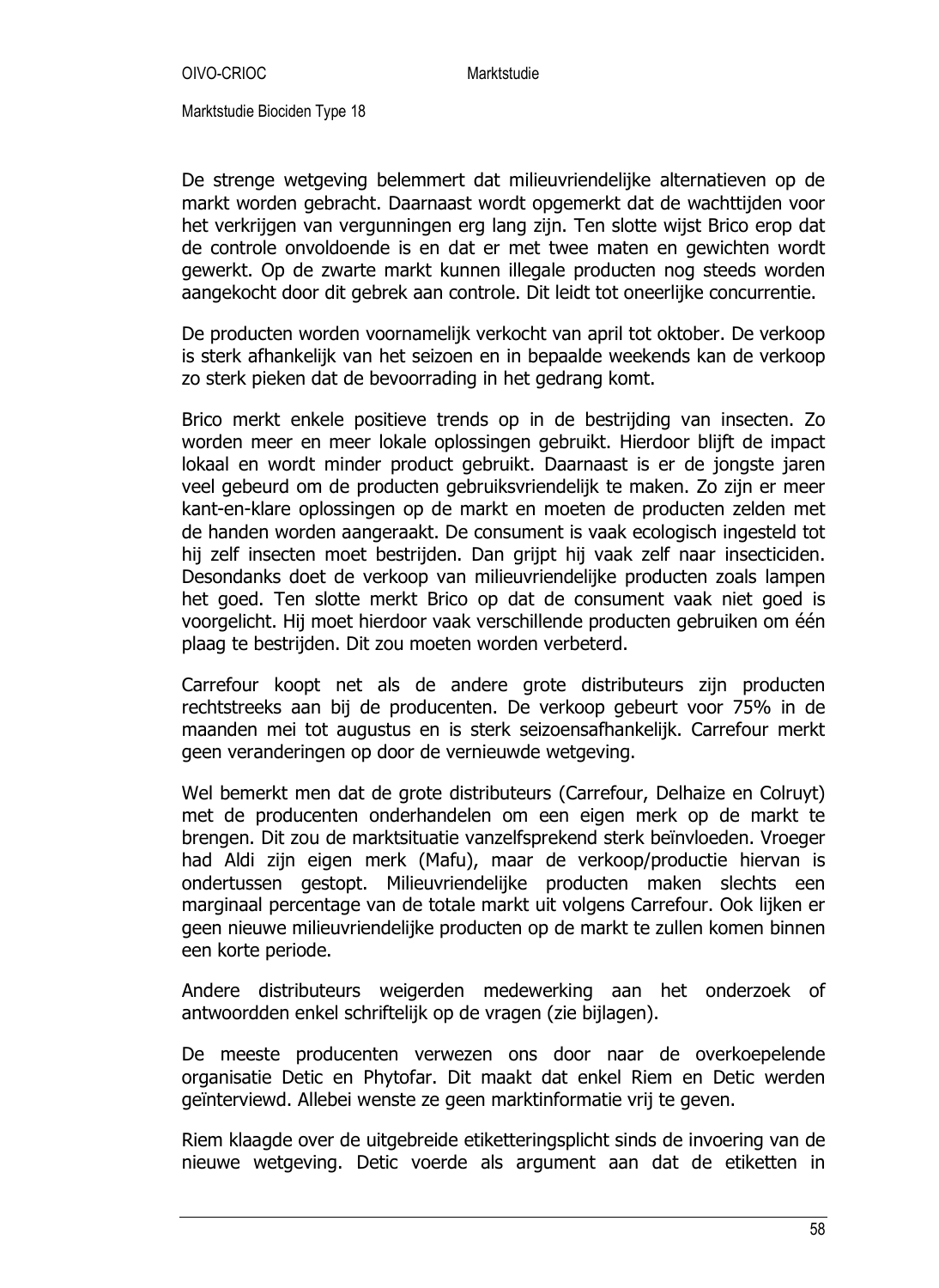bepaalde gevallen worden gewijzigd door de overheid waardoor een deel van de betekenis verloren gaat.

Detic vond het te vroeg om de nieuwe situatie te beoordelen. Er wordt opgewezen dat de nadruk op meer duurzaam gebruik moet liggen en een betere voorlichting van de consument. Verder wijst Detic erop dat alternatieve producten niet altijd vrij zijn van actieve stof.

#### 4.2.3.3. MARKTSITUATIE

De markt wordt overheerst door 3 spelers. Vapona en Baygon bezitten elk een groot stuk van de markt. Het aanbod van producten van Baygon en Vapona is zeer ruim en omvat elektrische verdampers, sprays en mierenlokdozen. Baygon bezit ook nog een reeks anti-motten producten. De derde speler op de markt is Riem. Zij brengen slechts 1 product op de markt (Ti-Tox spray, 4601B) maar bezitten een behoorlijk marktaandeel.

Tijdens de verschillende interviews werden diverse schattingen gemaakt over de verkoop van insecticiden (voor gebruik in en rond het huis). Aan de hand van deze cijfers werd een beeld geschetst van de belangrijkste producenten op de Belgische markt (Figuur 6).

Deze cijfers werden meermaals bevestigd door verschillende bronnen en zijn gebaseerd op de totale omzetcijfers. Ook de winkelonderzoeken geven aan dat Vapona, Baygon en Titox spray de meest teruggevonden producten zijn. De markt wordt dus beheerst door twee grote spelers die samen meer dan 80% van de markt bezitten. Hun marktaandeel verschilt zeer weinig. Daarnaast is Groep Riem derde speler op de markt die met één "nicheproduct" 7% van de totale markt inneemt. De overige spelers op de markt maken samen nog minder dan 10% van het totaal uit. Hun individuele marktaandelen zijn dan ook te verwaarlozen.

Daarnaast werd met behulp van de respondenten een beeld geschetst van de verdeling van de verkoop van diverse types producten. Hierbij werd een onderscheid gemaakt tussen producten tegen vliegende insecten, kruipende insecten en overige producten (antimotten, kaarsen…). De schatting wordt weergegeven in Tabel 13.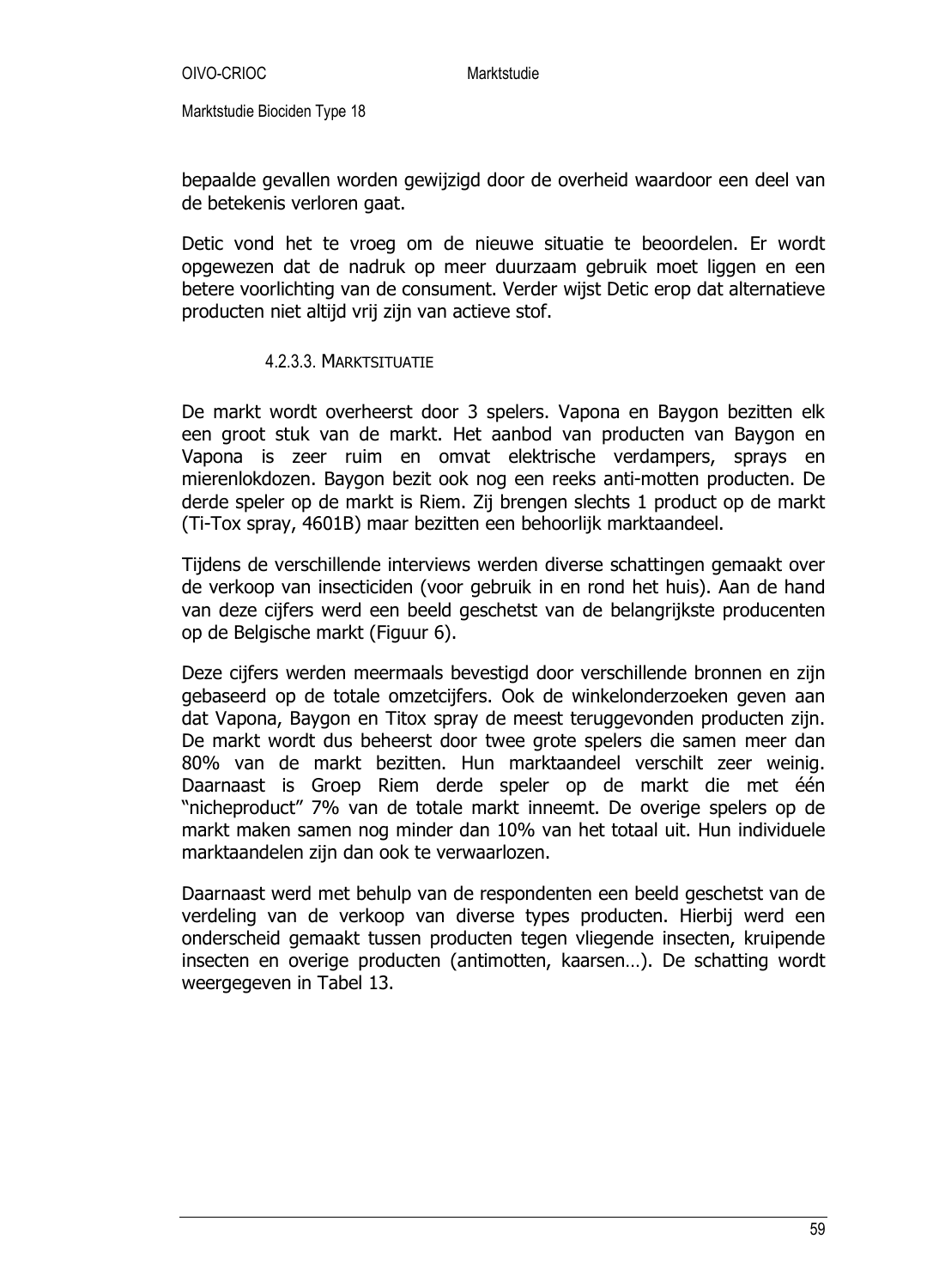

Figuur 6: Marktaandeel (omzet) van producten voor gebruik in en rond het huis

| Vliegende insecten                                         | 65-70% |
|------------------------------------------------------------|--------|
| Kruipende insecten                                         | 25-30% |
| Overige producten                                          | 5%     |
| (Anti-motten producten en kaarsen op basis van citronella) |        |

# Tabel 13: Marktverdeling (omzet) per doelorganismen van

# producten voor gebruik in en rond het huis

Hierbij moet worden vermeld dat de cijfers sterk afhankelijk zijn van de indeling van de Ti-Tox spray. Geschat wordt dat dit product 7% van de totale markt voor zich neemt. Het bestrijdt zowel vliegende als kruipende insecten. Deze cijfers komen in grote lijnen overeen met de resultaten van de enquête van het OIVO over insecticiden. Deze enquête gaf aan dat ruim 63% van de aangekochte producten tegen vliegende insecten worden gebruikt. Meer dan 36% wordt ingezet tegen kruipende insecten. In deze enquête werd enkel het onderscheid gemaakt tussen kruipende en vliegende insecten.

Producten tegen vliegende insecten worden verkocht onder verschillende vormen. Hierover werden gedetailleerde cijfers teruggevonden waaruit blijkt dat bijna de helft (40%) van de markt wordt ingenomen door elektrische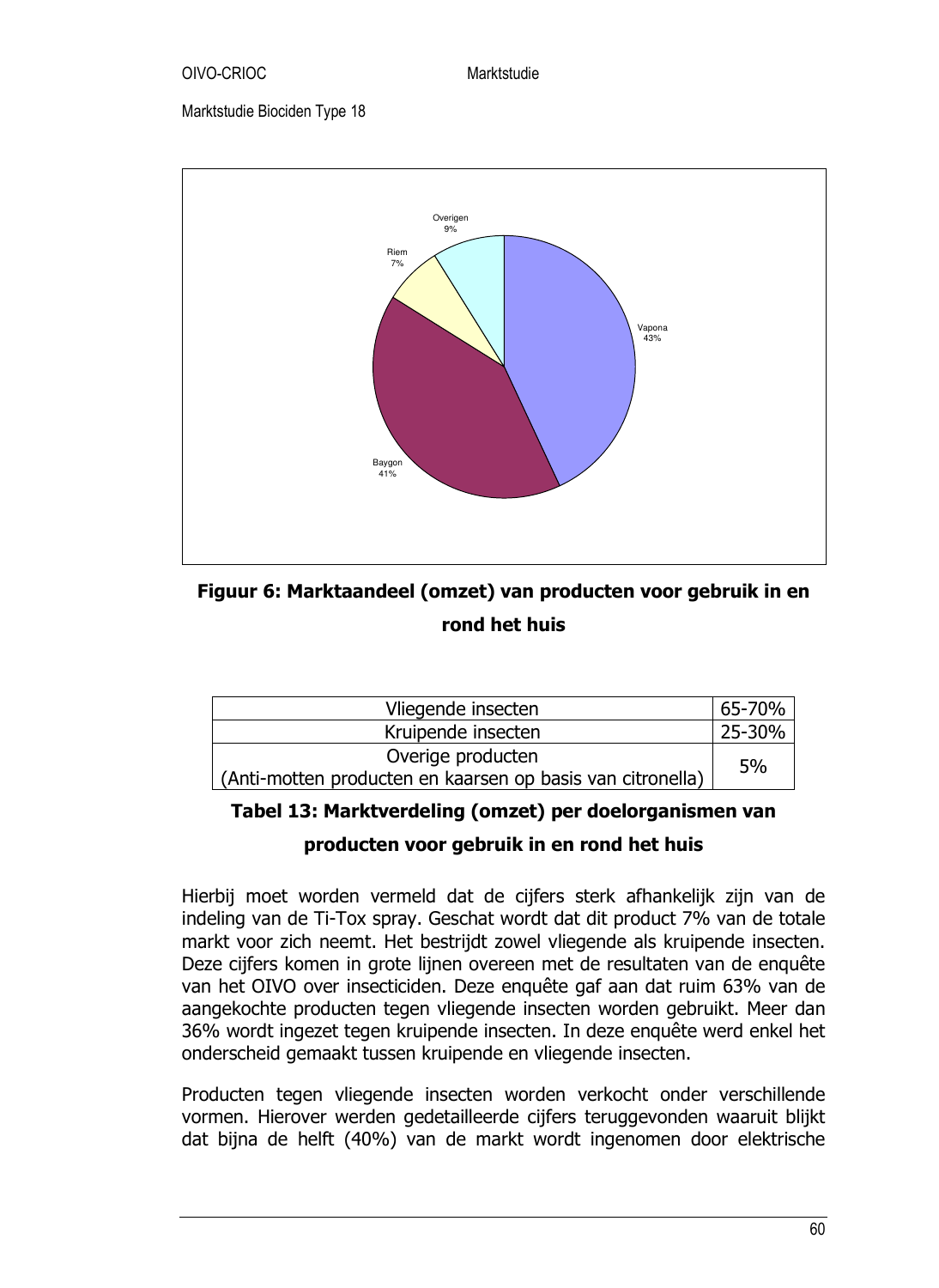apparaten. Sprays tegen vliegende insecten blijken goed voor ongeveer een kwart van de totale markt (Tabel 14).

| Elektrische apparaten   40% |        |
|-----------------------------|--------|
| <b>Sprays</b>               | 25-30% |

# Tabel 14: Marktverdeling (omzet) per toepassingsvorm

De markt van de elektrische apparaten is na het verdwijnen van Elizan en Mafu volledig in handen van Baygon en Vapona. Geen enkel ander product werd teruggevonden op de Belgische markt.

De elektrische apparaten kunnen verder worden onderverdeeld in vloeistoffen, tabletten en gels. De schatting van de verhouding tussen deze producten is ongeveer dezelfde als werd teruggevonden in de enquête van het OIVO (Tabel 15).

| Tabletten    | 50% |
|--------------|-----|
| Vloeistoffen | 30% |
| Gels         | 20% |

### Tabel 15: marktverdeling stukverkoop types electrische verdampers

Hieruit blijkt dat de markt van de tabletten ongeveer 20% van de totale markt inzake producten voor gebruik in en rond het huis uitmaken. Vloeistoffen en gels zijn samen ook nog eens goed voor 20%.

De producten tegen kruipende insecten zijn zeer divers. Het gaat om poeders, sprays, lokdozen en gels. De schatting van de markt werd opnieuw ondersteund door de resultaten van de enquête van het OIVO (Tabel 16).

| <b>Sprays</b>   | 55% |
|-----------------|-----|
| Lokdozen/vallen | 25% |
| Poeders/gels    | 20% |

### Tabel 16: marktverdeling stukverkoop types producten tegen

### kruipende insecten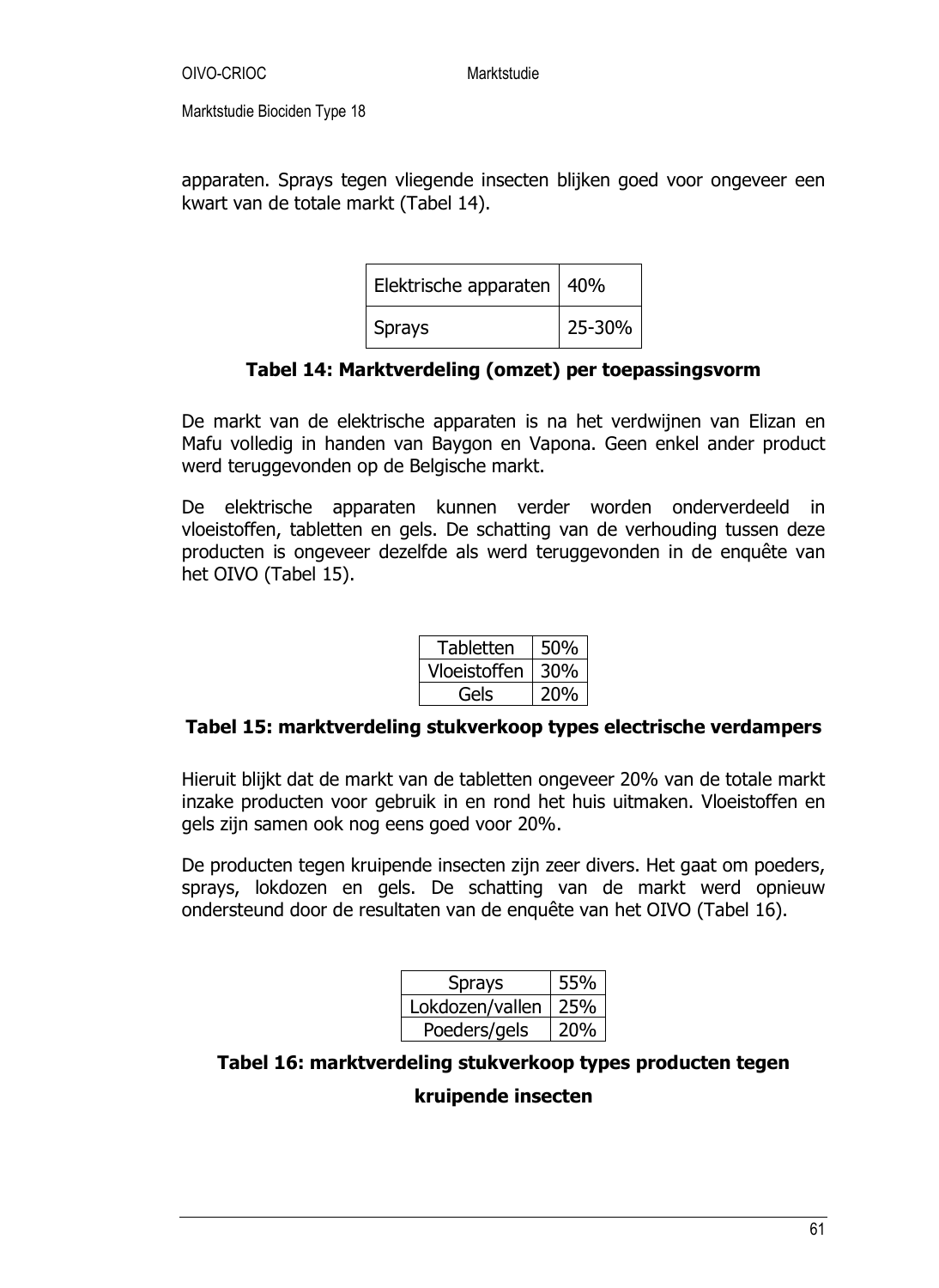

# Figuur 7: verdeling stukverkoop insecticiden voor gebruik in en om het huis

Het totaalbeeld van de Belgische markt wordt weergegeven in Figuur 7.

In een laatste fase werd gezocht naar de verhoudingen in de verkoopcijfers van de verschillende producten. Hierbij werd gekeken naar de verhoudingen tussen de verschillende distributeurs. Allereerst werd gevraagd naar het aandeel van de F1 distributie in de totale verkoop. De schattingen hiervoor liepen uiteen van 50 tot 60%. Uit de enquête van het OIVO komt het cijfer 60% naar voor. Dit leidt tot de veronderstelling dat 60% van de totale markt in handen is van de F1 distributie.

Met behulp van de interviews en de literatuurstudie kon de verkoop van insecticiden in de F1 distributie worden teruggevonden. Dit beeld wordt geschetst in Figuur 8.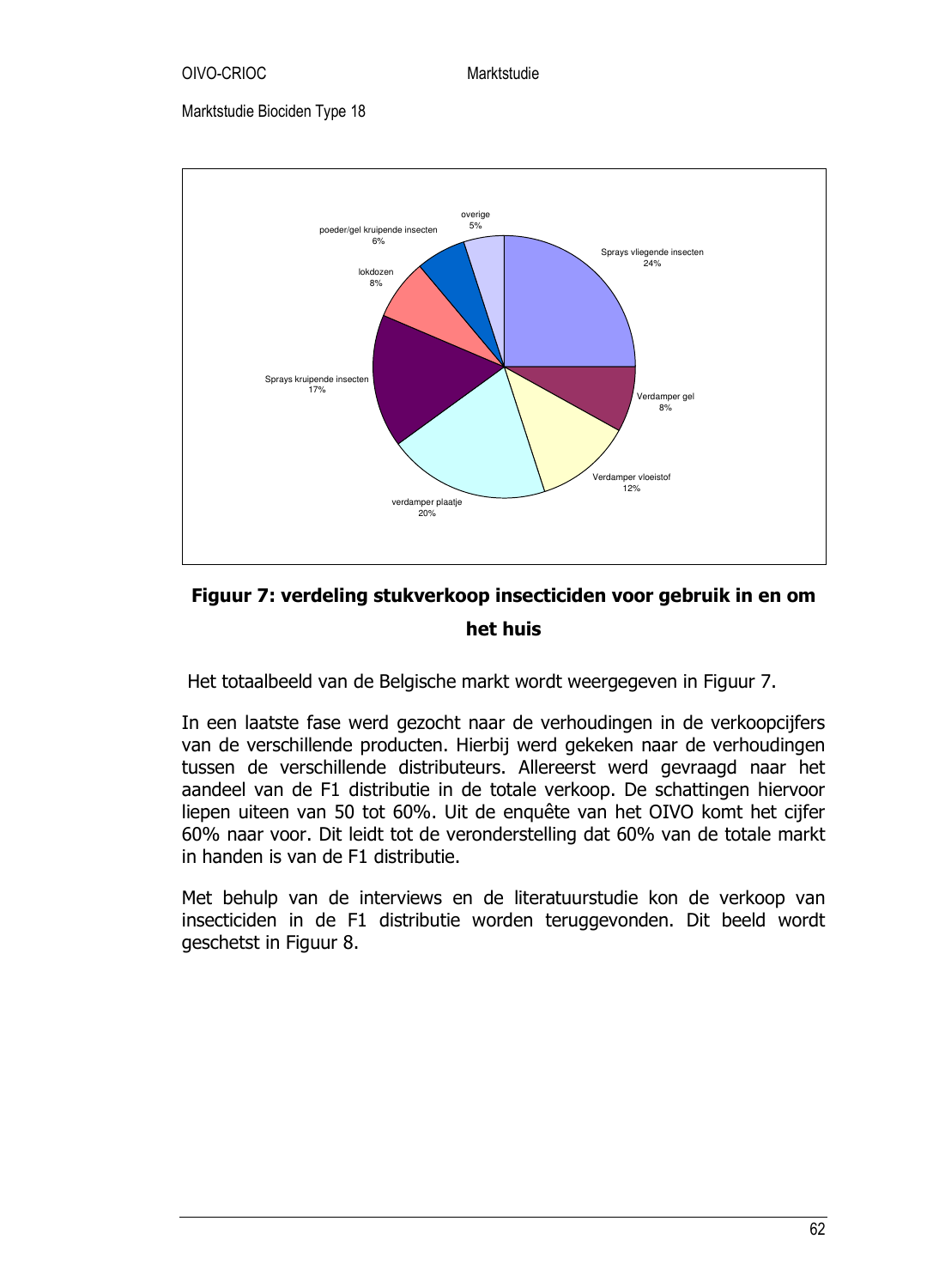

# Figuur 8: verdeling marktomzet van de verkoop van insecticiden in de distributiesector

Het beeld werd geschetst voor de situatie in 2004. De huidige marktsituatie zal reeds lichtjes verschoven zijn doordat Aldi heeft besloten geen producten meer te verkopen. Aldi was goed voor 2% van de totale omzet in 2004 door de verkoop van het merk Mafu. Dit marktaandeel zal worden verdeeld onder de andere spelers.

Het marktaandeel van Carrefour kan worden opgesplitst in ongeveer 20% voor Carrefour, 9% voor GB en 2% voor Champion. Het aandeel van Provera moet worden opgesplitst in 3.5% voor Cora en 3.5% voor Match. Colruyt bezit het merendeel van de winkels van Spar. Dit maakt dat het marktaandeel van de Colruyt kan worden gesplitst in 2% Spar en 22% Colruyt. Een beperkt aandeel van de Spar-winkels wordt zelfstandig uitgebaat. Hiermee werd het totaalbeeld van de verkoop in supermarkten geschetst (Figuur 9).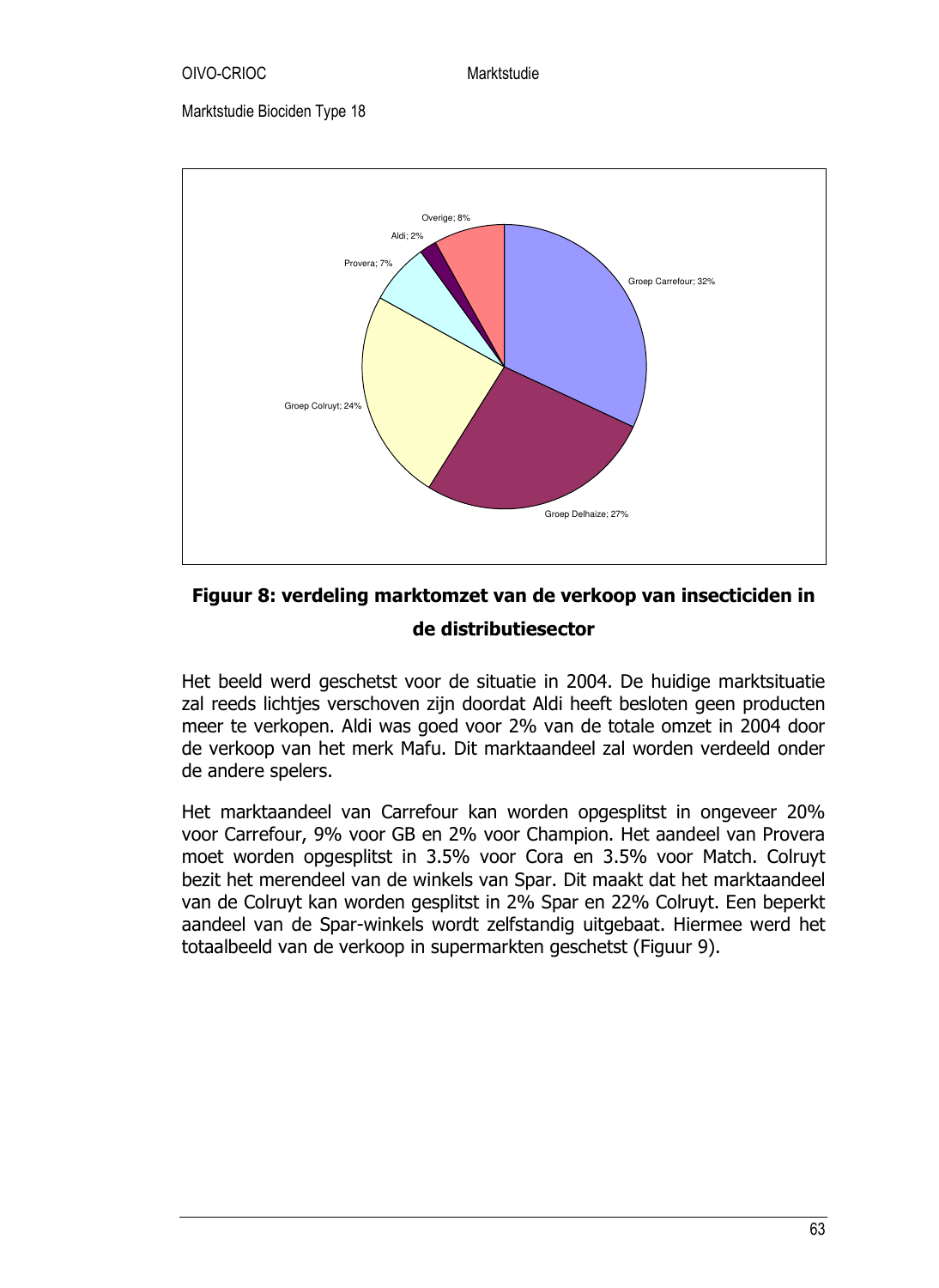

# Figuur 9: verdeling omzet van de verkoop van insecticiden in de supermarkten

Andere ketens wensten deze cijfers niet mee te delen. De cijfers bevestigen nogmaals de dominantie van Vapona, Baygon en Riem op de Belgische markt.

40% van de verkoop van insecticiden voor gebruik in en om het huis gebeurt buiten de grote distributieketens. Een zeer beperkt aandeel (maximaal enkele procenten) van de producten wordt verkocht in buurtwinkels, markten, via internet.... Het overgrote deel van de verkoop buiten de supermarkten gebeurt in doe-het)zelfzaken en tuincentra.

De markt van de doe-het-zelfzaken en tuincentra bestaat voor een groot stuk uit zelfstandige handelaars. Daarnaast zijn er enkele ketens zoals Brico, Makro, Gamma, Hubo, Mr Bricolage en AVEVE. Ongeveer 50% van de markt van de doe-het-zelfzaken en de tuincentra is in handen van de grote ketens. De andere helft zijn onafhankelijke ondernemers. De tuincentra in handen van zelfstandige ondernemers vormen een relatief groot deel van de markt (bijna 20%) dat moeilijk onderzocht kan worden.

De totale verdeling van de verkoop van insecticiden voor huis en tuingebruik in doe-het-zelfzaken, tuincentra en overige verkooppunten (markten, internet...) wordt weergegeven in Figuur 10. Hieruit blijkt dat de verkoop van insecticiden buiten de supermarkten sterk versnipperd is, maar toch goed voor 40% van de totale verkoop.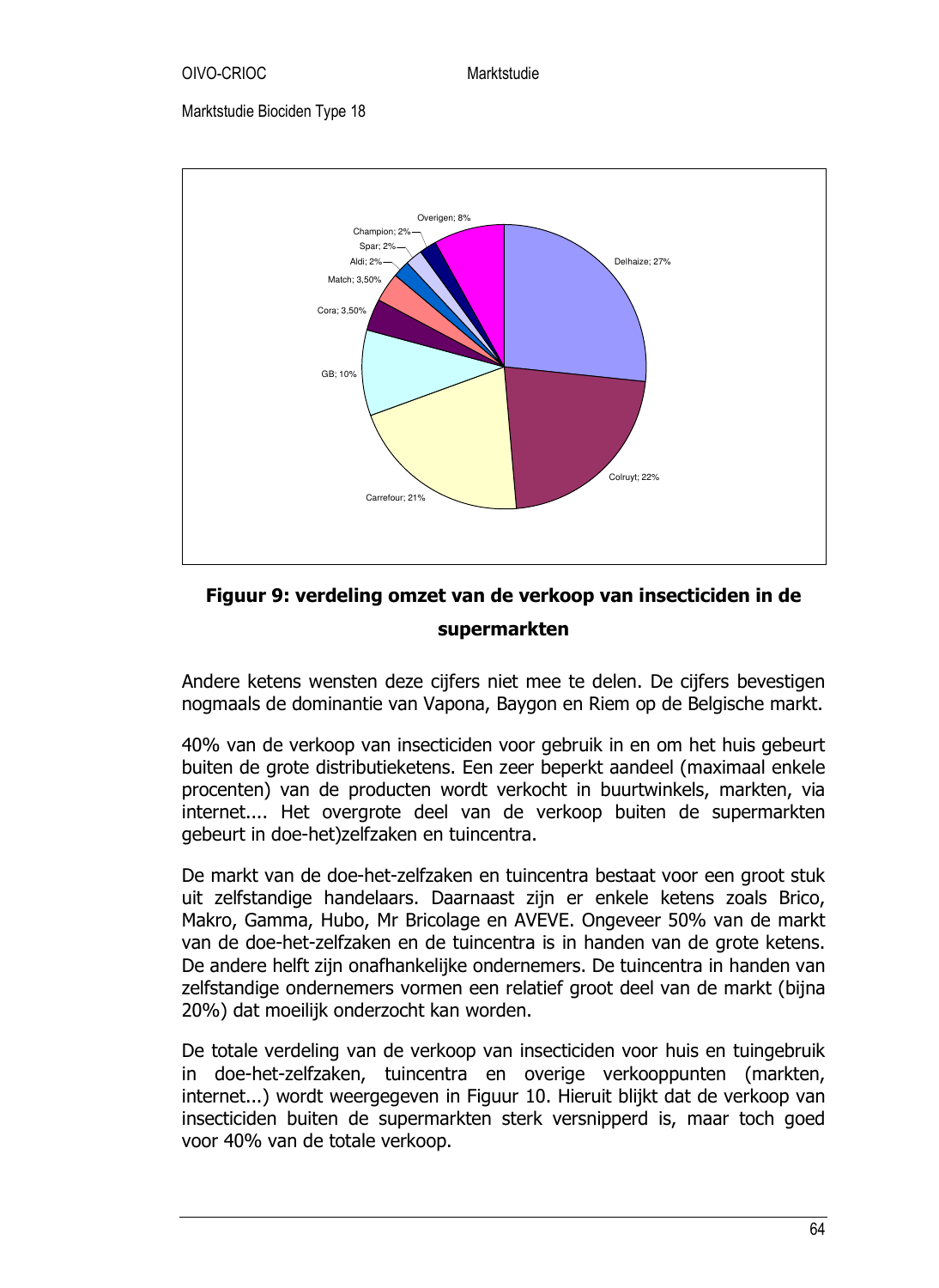OIVO-CRIOC Marktstudie

Marktstudie Biociden Type 18



# Figuur 10: verdeling marktomzet van de verkoop van insecticiden buiten grootdistributie

Wanneer beide grafieken worden samengevoegd krijgt men een globaal beeld op de markt van de insecticiden voor gebruik in en rond het huis. Uit dit beeld blijkt dat de verkoop in een zeer breed gamma van winkels gebeurt. 7 ketens bezitten 5% of meer van de markt. Het gaat om Delhaize, Colruyt, Carrefour, GB, Brico, AVEVE en Gamma. Deze ketens nemen 63% van de totale markt in. Het overige deel van de markt is versnipperd onder een reeks van kleinere spelers.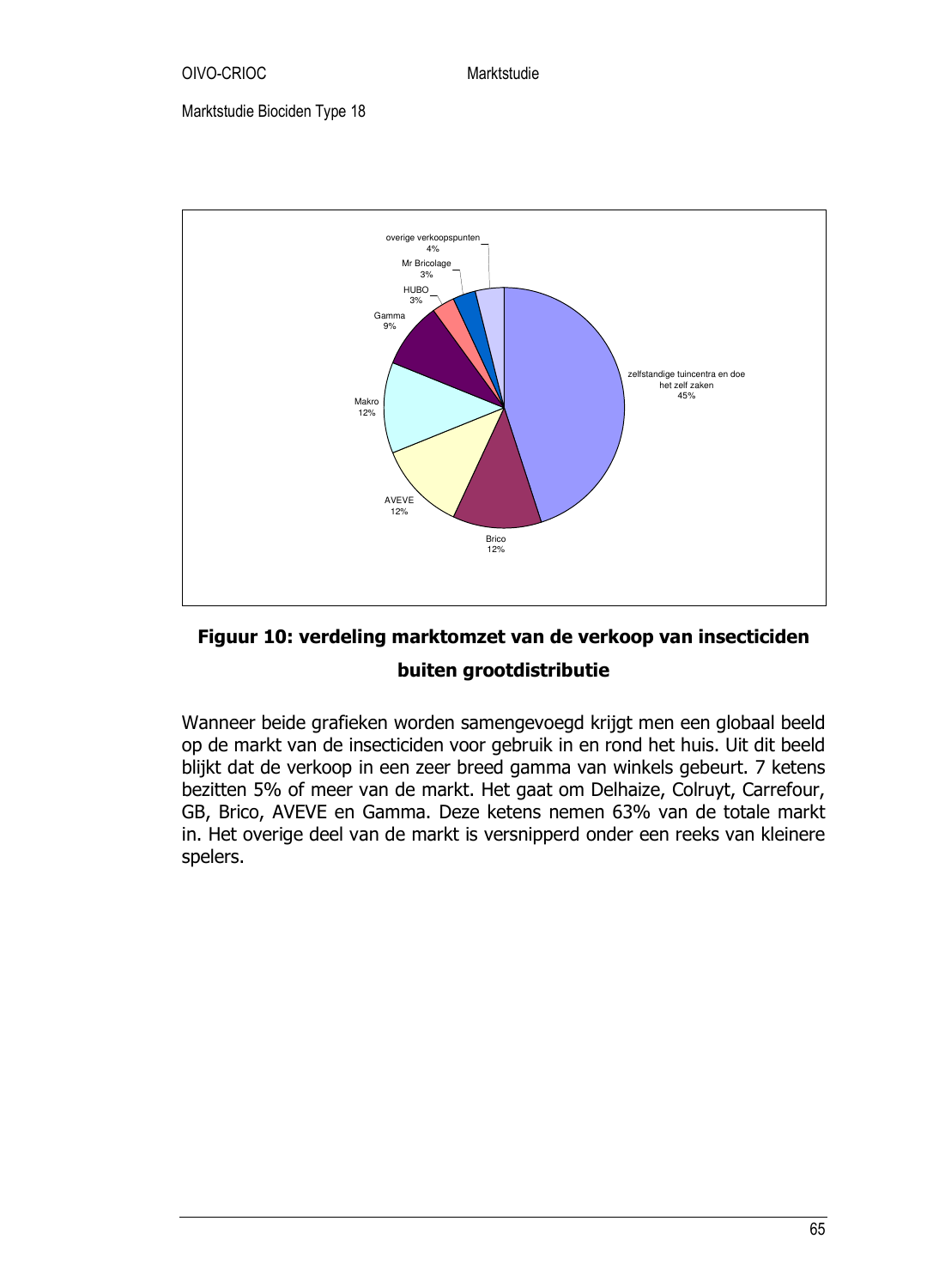OIVO-CRIOC Marktstudie

Marktstudie Biociden Type 18



# Figuur 11: totale marktverdeling voor de omzet van insecticiden type 18 in grootdistributie

Een verdeling van de markt in percentages geeft een indruk van de marktsituatie inzake biociden type 18, maar maakt het moeilijk de totale impact van de markt in te schatten. Aan de hand van cijfers uit de literatuur en gegevens uit de interviews werd het mogelijk een schatting te maken van het totaal aantal verkochte verpakkingen op de Belgische markt. Dit cijfer varieert sterk met de seizoenen (verkoop kan volgens sommige supermarkten met 25% dalen in één jaar). In 2005 daalde de verkoop met 8.1% ten opzichte van 2004. Daarom is het moeilijk een exact cijfer te plaatsen op de totale verkoop. Volgens onze schatting gaat het jaarlijks om een verkoop van 4 à 4,4 miljoen verpakkingen. De omzet bedraagt meer dan 15 miljoen €. Ter vergelijking: de omzet van lijmvallen werd geschat op ruim 500.000€. Deze schatting gaat uit van een gemiddelde zomer. Bij een slechte of een goede zomer kan dit cijfer zoals reeds gezegd sterk afwijken.

### 4.2.3.4. BESLUIT PRODUCTEN VOOR GEBRUIK IN EN ROND HET HUIS

Producenten en distributeurs zijn het erover eens dat consumenten te weinig zijn voorgelicht over het gebruik van insecticiden. Hierdoor gebruiken ze de producten niet op een duurzame wijze en weten ze niet wat het juiste middel is tegen een bepaalde plaag. Daarnaast vrezen de distributeurs dat de kleine producenten uit de markt zullen verdwijnen door de nieuwe Biociderichtlijn.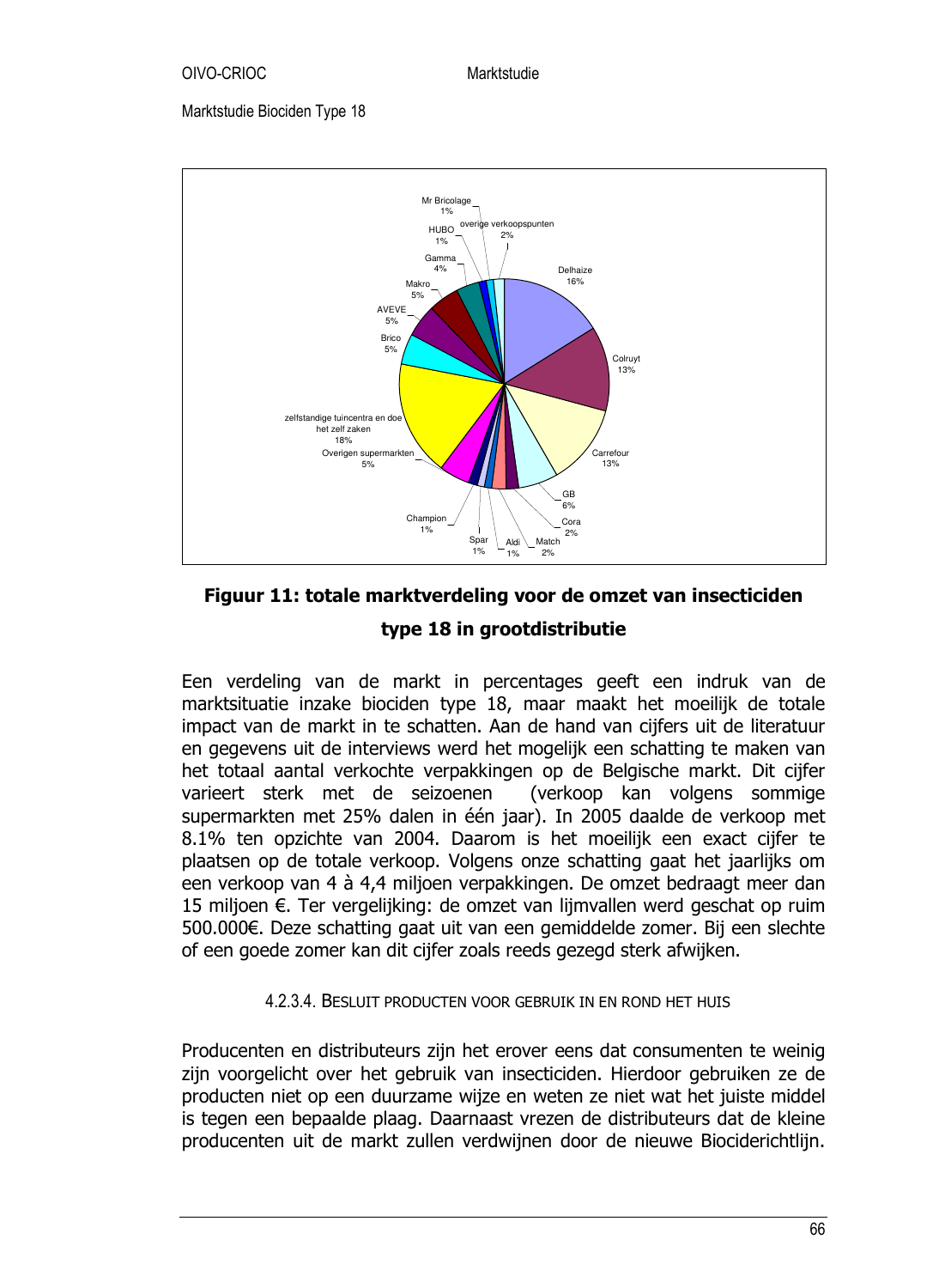Verder merken ze op dat hierdoor milieuvriendelijke producten moeilijker op de markt kunnen worden gebracht.

De markt van de producten voor gebruik in en rond het huis wordt gedomineerd door drie -spelers. Vapona en Baygon nemen het grootste deel van de markt voor hun rekening en bezitten respectievelijk 43 en 41% van de markt. De derde grote speler is Riem die met één product, Ti-tox spray, 7% van de totale markt inneemt.

Het grootste marktsegment zijn de verdampers tegen vliegende insecten. Dit marktgedeelte (40% van de totale markt) is na het verdwijnen van Mafu en Elizan volledig in handen van Vapona en Baygon gekomen.

Daarnaast zijn er de sprays voor vliegende en kruipende insecten die een groot marktaandeel bezitten. Sprays voor vliegende insecten bezitten 24% van de markt. De Sprays tegen kruipende insecten zijn goed voor 17% van de totale verkoop. Hier hebben Vapona en Baygon te kampen met meer concurrentie van onder meer Ti-Tox spray en een reeks kleinere merken zoals Muscado, KO, Zerox...

Het aandeel van poeders en lokdozen is relatief beperkt (respectievelijk 6 en 8%). Ook het marktaandeel van de overige producten zoals kaarsen, producten tegen mijten en andere is beperkt tot 5%.

Producten voor gebruik in en rond het huis worden voor meer dan de helft (60%) verkocht in grootwarenhuizen. De verdeling van de verkoopcijfers in de supermarkten is vergelijkbaar met de verhoudingen binnen de distributieketens.

De overige 40% wordt voornamelijk verkocht in doe het zelf zaken en tuincentra. Verkoop per internet, op markten en in buurtwinkels neemt slechts enkele procenten in beslag. De grote ketens van tuincentra en doe het zelf zaken (Brico, Gamma, AVEVE...) nemen ongeveer 20% van de markt voor hun rekening. De overige 18% is in handen van zelfstandige tuincentra en doe het zelf zaken. De verkoop van de kleinere merken gebeurt voornamelijk via deze zelfstandige tuincentra.

Dit leidt tot het besluit dat de markt inzake insecticide voor gebruik in en rond het huis wordt gedomineerd door 2 grote spelers die hun producten afzetten in een versnipperde afzetmarkt.

#### 4.2.3.5. SAMENVATTING

#### - De producenten en de distributie vinden dat de consument onvoldoende is geïnformeerd.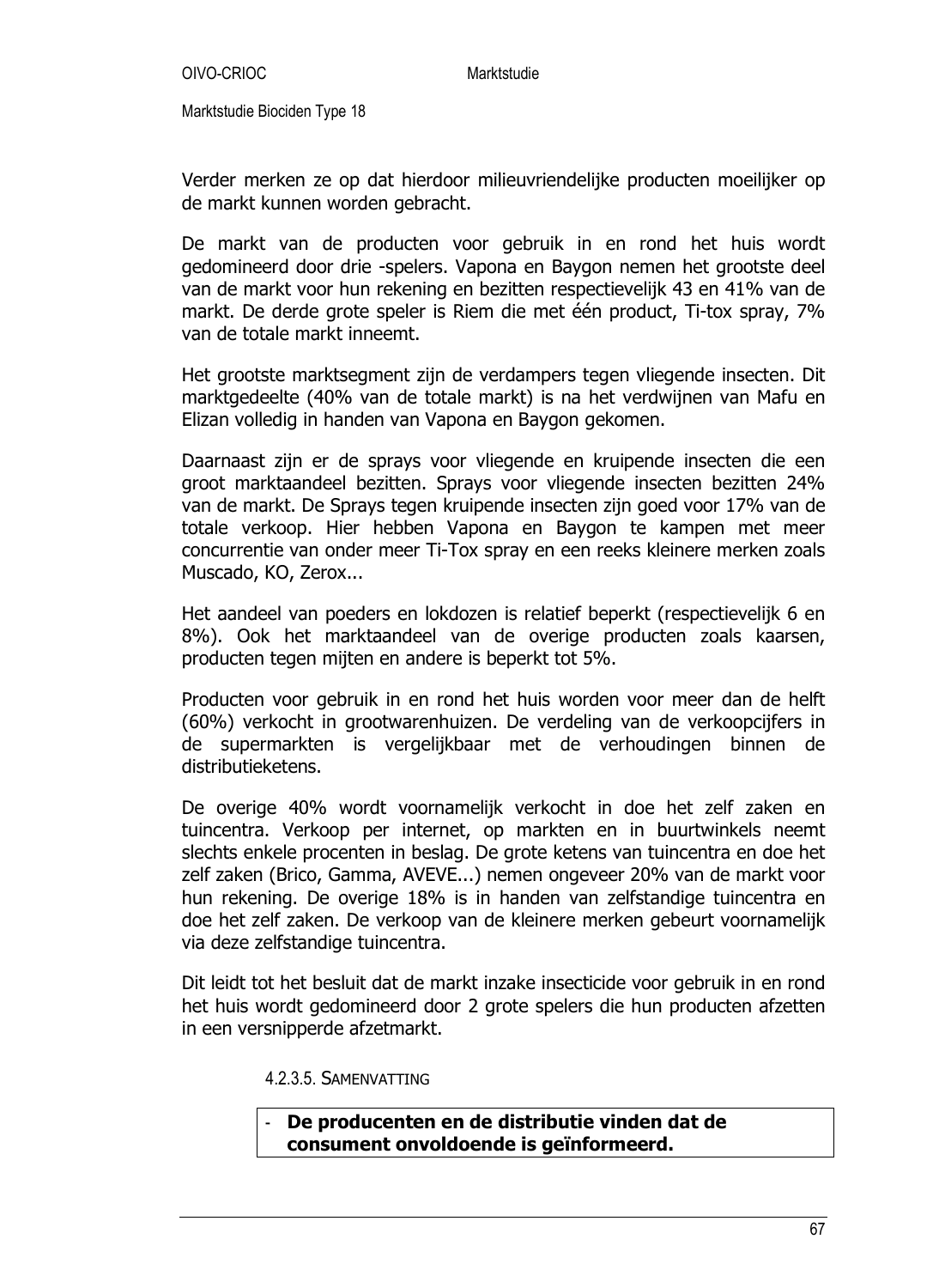- De distributiesector vreest dat door de strengere toelatingsnormen kleinere producenten uit de boot zullen vallen en milieuvriendelijke producten moeilijker een toegang tot de markt zullen vinden.
- De markt wordt gedomineerd door Vapona (43%), Baygon (41%) en Riem (7%).
- Verdampers maken 40% van de markt uit.
- Sprays zijn goed voor 41%. 24% is gericht tegen vliegende insecten, 17% tegen kruipende insecten.
- Grootwarenhuizen nemen 60% van de totale verkoop voor hun rekening. Ketens van doe-he-tzelfzaken en tuincentra zijn goed voor 20%. Zelfstandige tuincentra en doe-het-zelf aken voor 18%.
- De afzetmarkt is sterk versnipperd.

# 4.2.4. Totale markt

Nadat de drie verschillende markten (consumenten, dierenproducten en professionelen) werden blootgelegd, werd getracht een beeld te schetsen van de totale markt. Dit is niet eenvoudig aangezien er verschillende parameters kunnen worden bekeken. Het leek de beste keuze om naar twee verschillende parameters te kijken, nl. actieve stof en aantal verkochte verpakkingen. Beide zijn belangrijke factoren in een marktonderzoek naar insecticiden. Indien men het gebruik van insecticiden wil terugdrijven, is het belangrijk te kijken naar de hoeveelheden actieve stof die op de markt aanwezig zijn. Anderzijds is het noodzakelijk te weten in welke producten deze actieve stof aanwezig is. Hierdoor kan op een efficiënte wijze worden gewerkt bij het verminderen van de impact van insecticiden op consument en leefmilieu.

#### 4.2.4.1. MARKT IN STUKSVERKOOP

Wanneer gekeken wordt naar de omzet op de Belgische markt blijkt het overgrote deel van de markt te worden ingenomen door de producten voor gebruik in en om het huis. Het totaal aantal verkochte verpakkingen werd hier geschat op ruim 4 miljoen stuks per jaar. Voor de sector van de dierenproducten werd het totaal aantal verkochte producten geschat op minder dan 400.000 stuks. In de professionele sector gaat het om ongeveer 50.000 verkochte verpakkingen. Dit cijfer ligt laag doordat de producten worden verkocht in hoge concentraties en grote hoeveelheden. De totale omzet wordt geschat tussen de 15 en de 20miljoen€.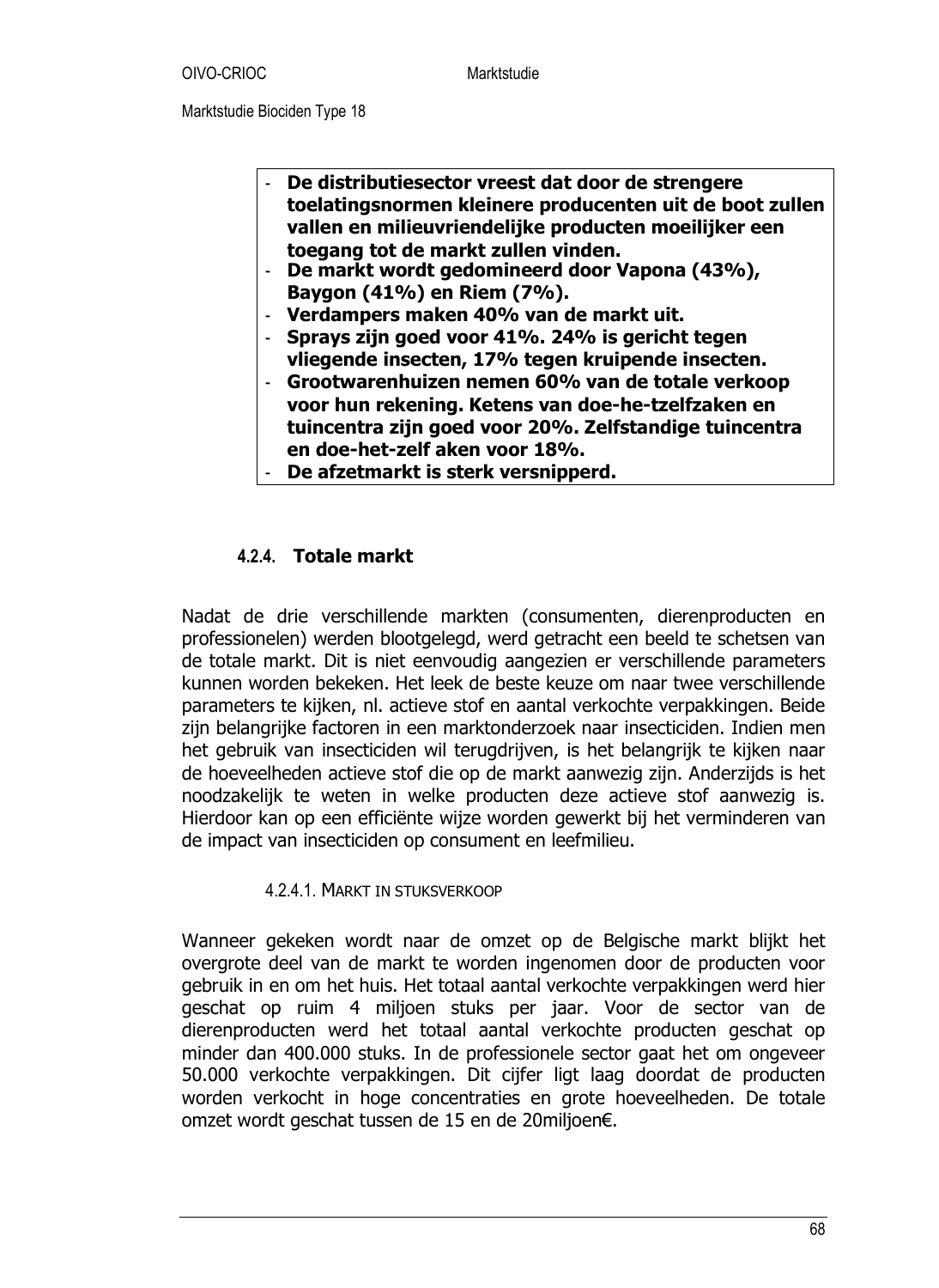Hieruit blijkt dat de markt wordt overheerst door producten voor binnen- en buitenshuis. Producten voor dieren worden veel minder verkocht. Een aantal van deze producten wordt verkocht als geneesmiddel of zelfs pesticide waardoor ze niet in deze studie zijn opgenomen. Dit is vooral het geval voor middelen in de veeteelt. De schets van de markt is weergegeven in Figuur 11 en Figuur 12.

Bij deze schets moeten enkele opmerkingen worden gemaakt.

- Professionele producten worden vaak verkocht in grote verpakkingen. Dit verklaart het kleine marktaandeel van de professionele producten.
- De verkoop van grote merken zoals Vapona en Baygon gebeurt voornamelijk via de supermarkten. Kleinere producten bezitten hier slechts een beperkt aandeel.
- In de doe-het-zelfzaken en de tuincentra worden vaker producten van kleinere producenten verkocht.
- Producten voor buitengebruik worden vaker verkocht in de tuincentra en de doe het zelf zaken.

Hieruit blijkt dat zoals reeds gesteld vooral de producten voor binnen- en buitenhuis zeer populair zijn. Ze nemen 90% van de markt in. Daarnaast zijn er de dierenproducten die net geen 8% van de markt opeisen. Ten slotte zijn er de professionele producten die een marginale rol spelen wanneer wordt gekeken naar het aantal verkochte verpakkingen.

Verder kan worden vastgesteld dat het merendeel van de producten door de grootdistributie verkocht worden. Desondanks krijgen ze de nodige concurrentie van gespecialiseerde verkooppunten (dierenspeciaalzaken, tuincentra, doe het zelf zaken...). Vooral de dierenspeciaalzaken doen het goed. Hun marktaandeel stijgt de laatste jaren. Dit is ook de grootdistributie opgevallen. Het mag dan ook niet verbazen dat Delhaize samenwerkt met Tom en Co.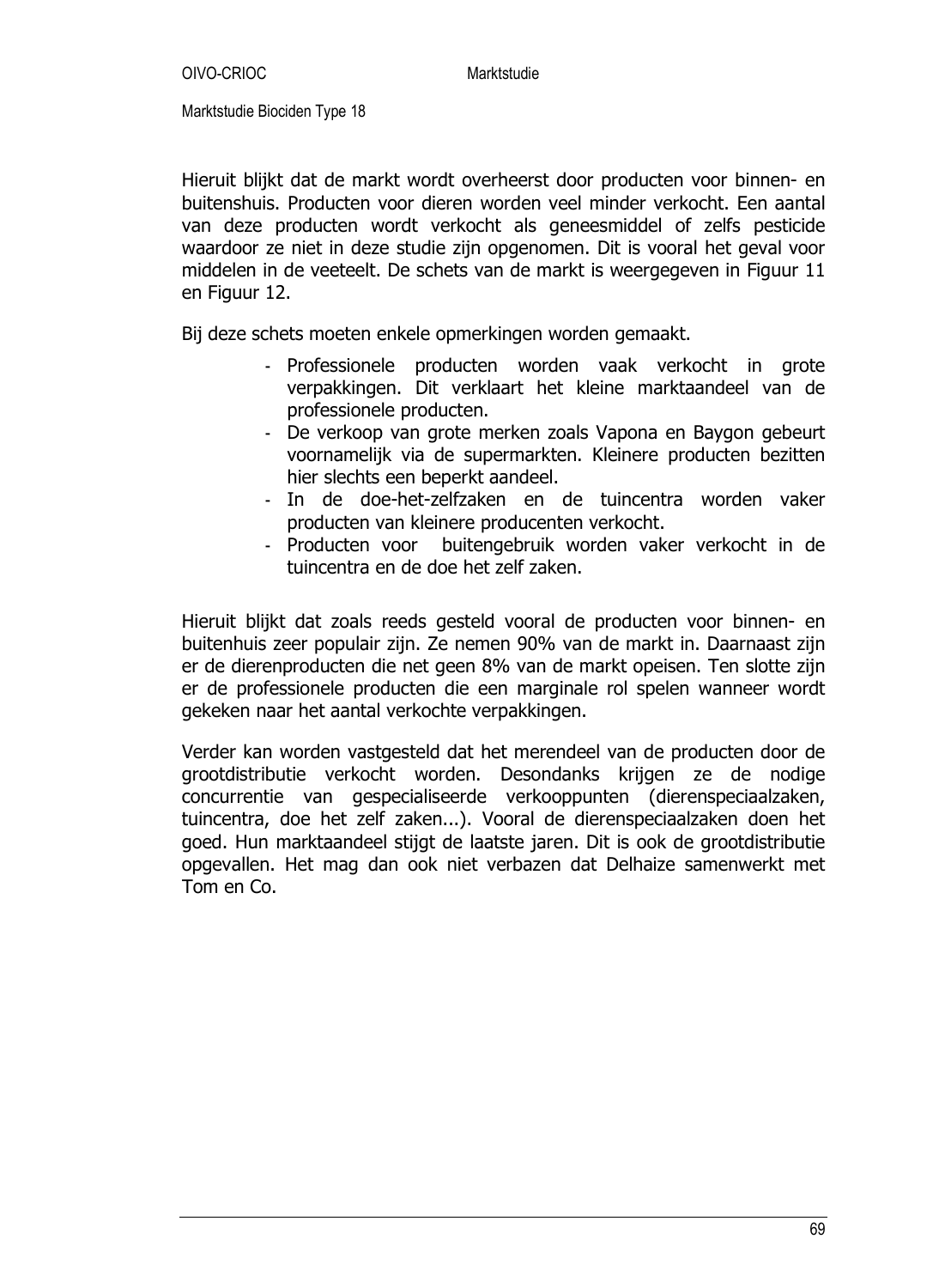OIVO-CRIOC Marktstudie

Marktstudie Biociden Type 18



#### Figuur 12: flowchart belangrijkste productstromen markt type 18 in termen van stukverkoop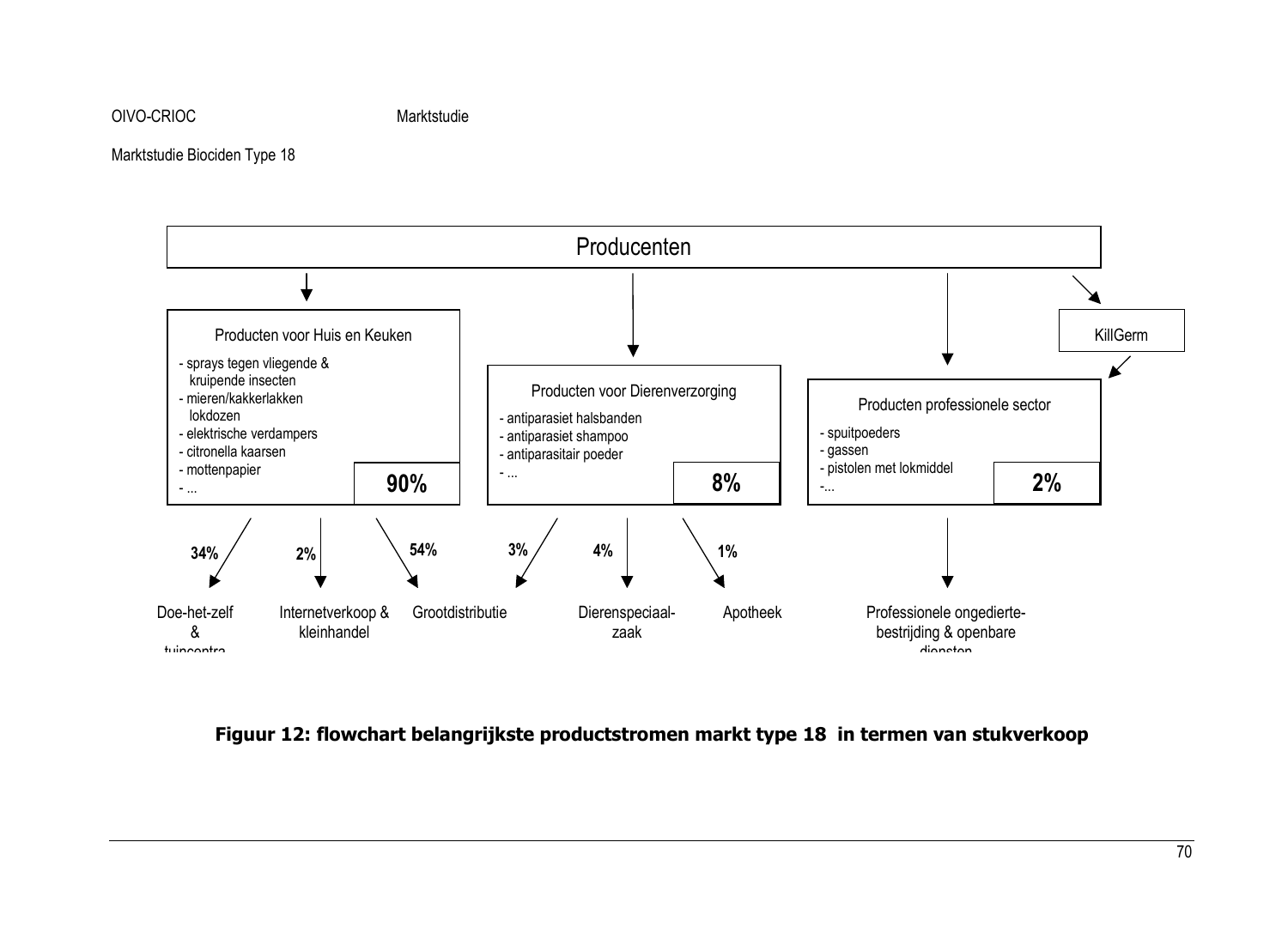

# Figuur 13: verdeling totale markt insecticiden (stukverkoop)

Specifieke cijfers over het aanbod in zelfstandige tuincentra en doe-hetzelfzaken zijn moeilijk te vinden. Wel kan worden aangenomen dat ze zich meer toeleggen op gespecialiseerde producten voor de buitenshuis/tuin. Dit aanbod is relatief beperkt in de grootwarenhuizen, waar vooral binnenhuisproducten worden verkocht.

Vooral het grote aandeel van verdampers op de markt springt in het oog. Ze nemen meer dan een derde van het totale aantal verkochte stuks voor hun rekening. Sprays (zowel tegen kruipende als vliegende insecten) nemen ook ongeveer een derde van de markt op zich. Dit betekent dat het merendeel van de producten die binnenshuis worden gebruikt, in de lucht verdampt worden. Dit kan een aanzienlijke binnenhuisverontreiniging veroorzaken.

### 4.2.4.2. MARKT IN ACTIEVE STOF

Er werd ook getracht een schatting te maken van de actieve stoffen op de Belgische markt (Figuur 14). Dit werd bemoeilijkt door de hoeveelheid producten op de markt. Daarom werd ervoor gekozen een schatting te maken van het aantal actieve stoffen op de markt aan de hand van de beschikbare cijfers.

Cijfers omtrent de antiparasitaire producten werden gemakkelijk teruggevonden. Hierbij werd het marktaandeel van Wolfs en de overige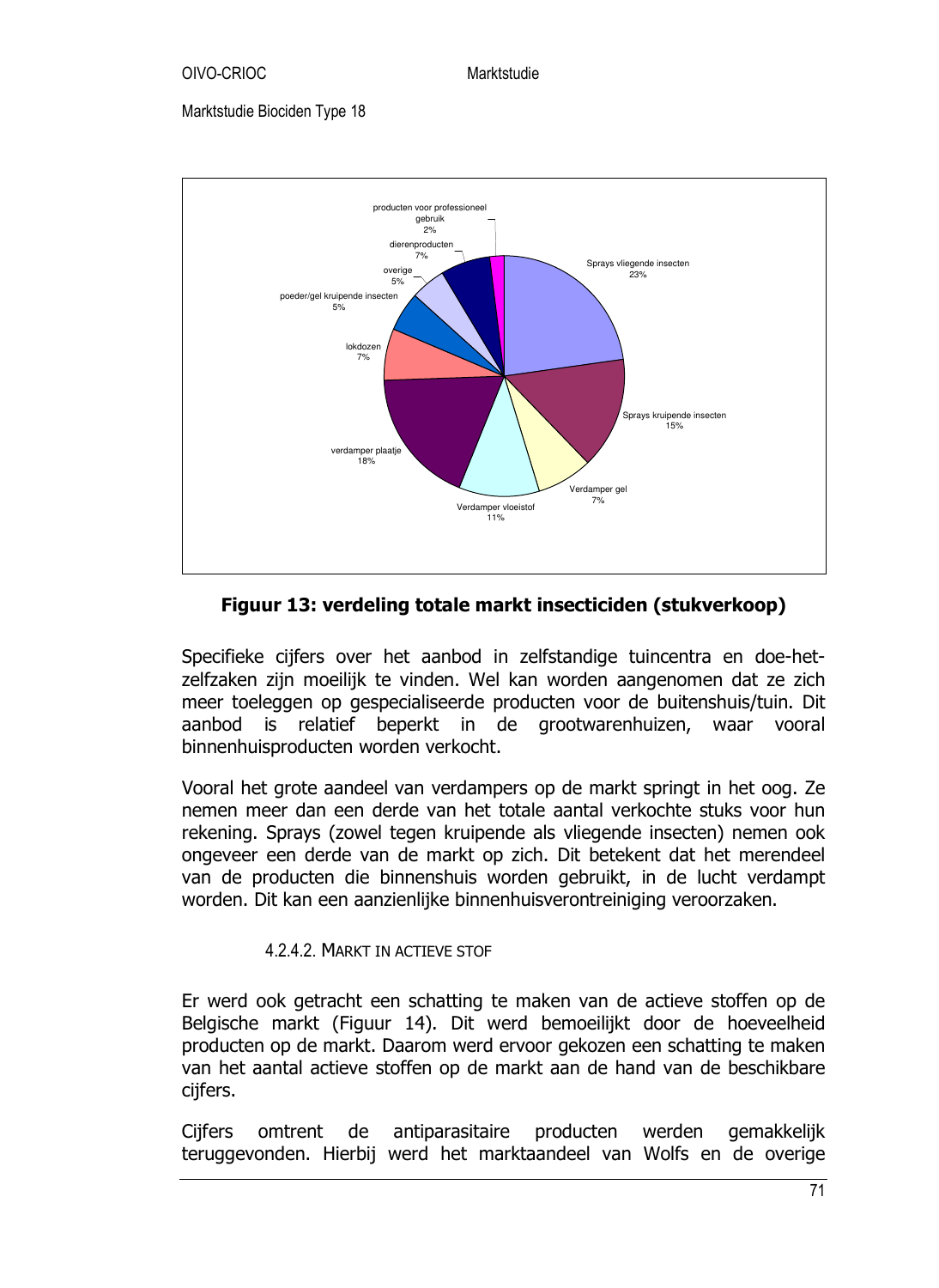producten verwaarloosd en werden enkel de producten van Bolfo en Beaphar in rekening gebracht. Dit maakt dat een schatting werd gemaakt gebaseerd op 85% van de markt. Voor Beaphar kon de schatting worden gemaakt op basis van de verkoopcijfers. Doordat de producten van Bolfo allemaal dezelfde actieve stof bevatten kon een schatting worden gemaakt op basis van de marktschets.

Voor de producten inzake binnen- en buitengebruik werden enkel de drie grootste merken in rekening gebracht (Vapona, Baygon en Riem). Dit betekent dat de schatting gebaseerd is op 90% van de totale markt. Voor Riem was het eenvoudig een schatting te maken aangezien het slechts om één product gaat. Voor Baygon werden enkel de sprays, poeders en verdampers in rekening gebracht. Door de marktstudie kon worden beschikt over accurate gegevens betreffende de verhoudingen van deze producten. Voor Vapona werd hetzelfde principe toegepast.

Voor de professionele producten werd de schatting gebaseerd op de verkregen data uit de interviews. De producten opgenomen in de schatting zijn Empire 200 (2597/B), Fendona SC 60 (4798/B), K-othrine Flow 25 (2584/B), Permas D (2683/B), Zerox (3599/B). De volgende producten werden niet opgenomen aangezien ze een zeer kleine hoeveelheid actieve stof (minder dan 10kg) op de markt brengen: Canasta, Goliath Gel, Max Force Faraomieren, Premise gel, Pyretrex Fogger, Solfac EW050, Quick Bayt, Rid Insect powder.

Dit maakt dat de schatting van de hoeveelheden actieve stof op de markt zijn gebaseerd op het merendeel van de aanwezige producten. Er wordt geschat dat bijna 90% van alle insecticiden in deze cijfers werden verwerkt. Doordat niet alle insecticiden in de marktschets werden opgenomen, kunnen de cijfers lichte afwijkingen ten opzichte van de reële situatie vertonen.

Het valt op dat het marktaandeel van de professionele producten sterk gestegen is, ondanks het feit dat bepaalde producten niet in de schatting konden worden opgenomen wegens een gebrek aan gegevens. Hiervoor is een eenvoudige verklaring. Professionele producten worden verkocht in grotere verpakkingen en in meer geconcentreerde vorm. Hierdoor was hun aandeel bij het aantal verkochte verpakkingen relatief laag. Deze grafiek maakt geen onderscheid tussen de verschillende actieve stoffen en is daarom louter indicatief. Indien men kwalitatieve gegevens, zoals impact op het milieu, wil afleiden moet men gaan kijken naar de verschillende impact van de actieve stoffen. Dit behoort niet tot de scope van deze studie.

Uit Tabel 17 en Tabel 11 blijkt onmiddellijk welke de meest populaire biociden type 18 zijn op de Belgische markt. Hieruit blijkt dat bijna 7 ton actieve stof wordt gebruikt in de markt van de biociden type 18. Ter vergelijking: uit cijfers van Phytofar blijkt dat in 2002 de leden van Phytofar 537 ton actieve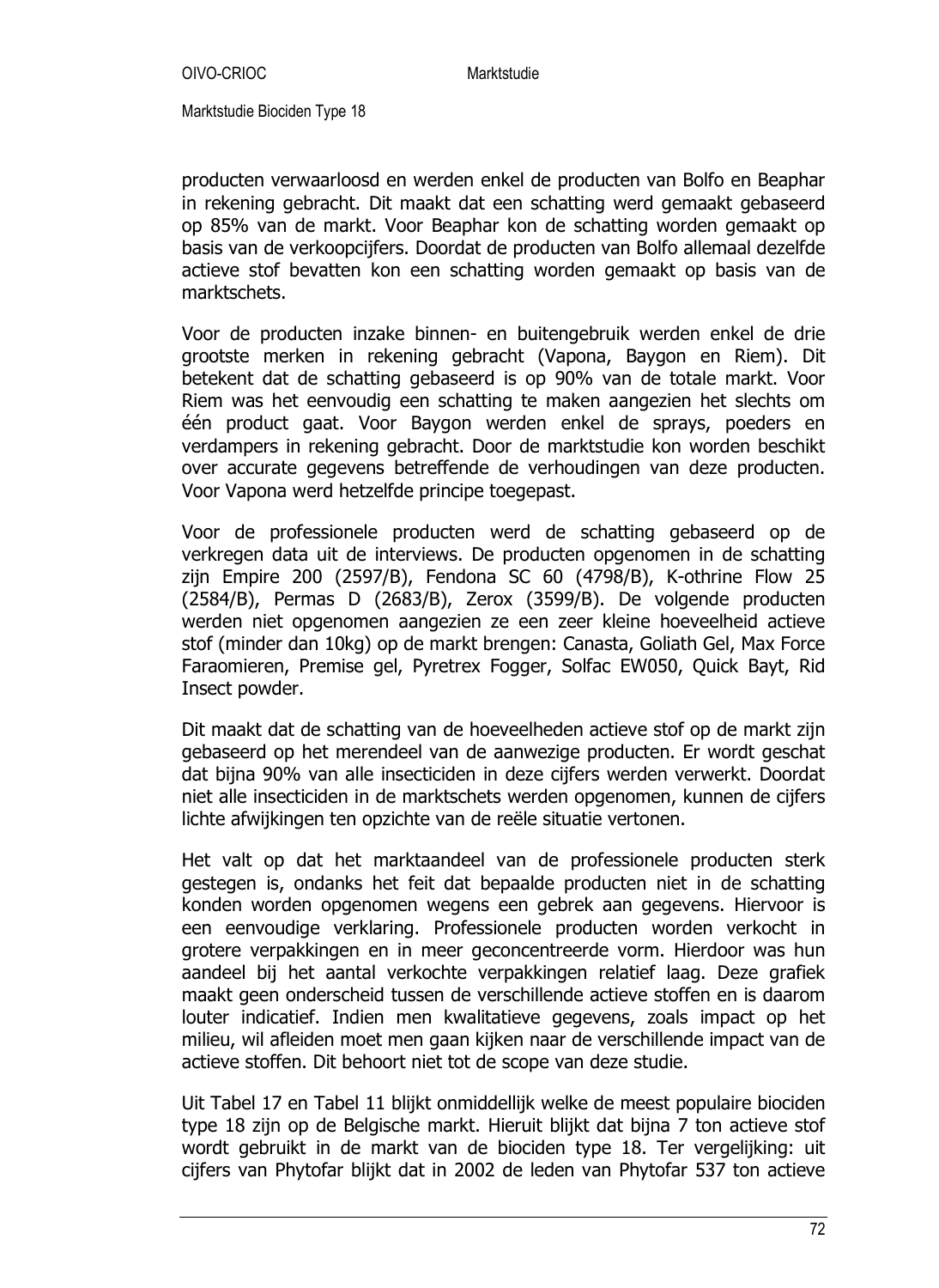Marktstudie Biociden Type 18

stof produceerden. Dit betekent dat biociden type 18 slechts een beperkt aandeel van de totale markt aan insecticiden in België uitmaken. In de volgende grafiek kan men het aandeel zien van de verschillende actieve stoffen op de Belgische markt.

Hieruit blijkt dat allethrine en piperonyl butoxide samen meer dan de helft van het totale aantal actieve stoffen op de markt uitmaken. Ten slotte werd gekeken naar de producten waarin de verschillende actieve stoffen voorkomen (Tabel 18).

Uit deze Tabel 18 blijkt dan Baygon en Vapona verschillende actieve stoffen gebruiken ondanks het feit dat ze hetzelfde gamma aan producten aanbieden. Vapona geeft de voorkeur aan allethrine, cypermthrine, d-fenothrine, prallethrine, piperonyl butoxide en tetramethrine.

Baygon daarentegen gebruikt trans-2-(2,2-dichlorovinyl-3,3 dimethylcyclopropanecarboxylate de 2,3,5,6-tetrafluorobenzyle, allethrine, piperonyl butoxide en 2(1-methylethoxyphenyl)N-methylcarbamate. Enkel allethrine en piperonyl butoxide worden door beide producenten gebruikt.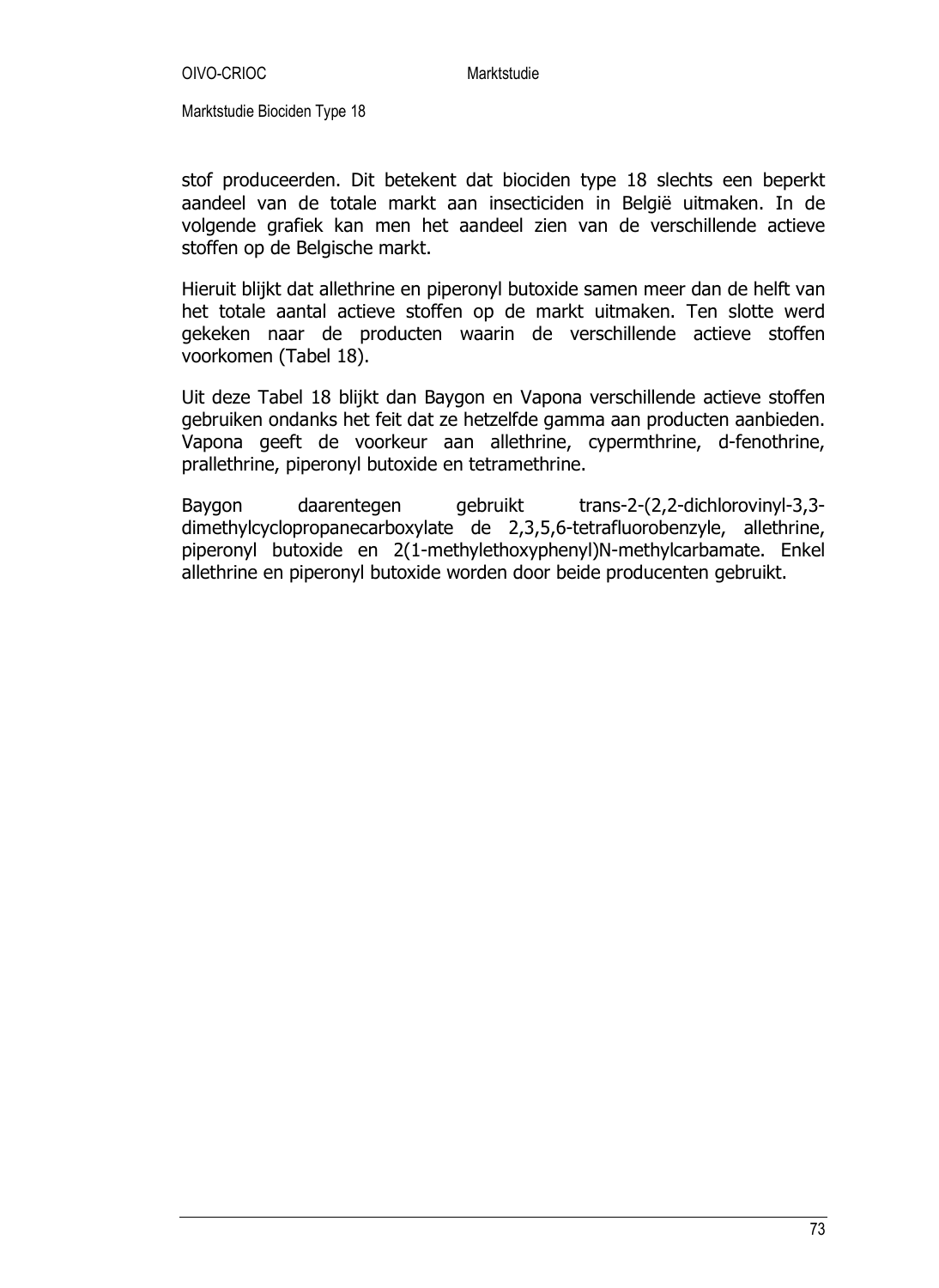Marktstudie Biociden Type 18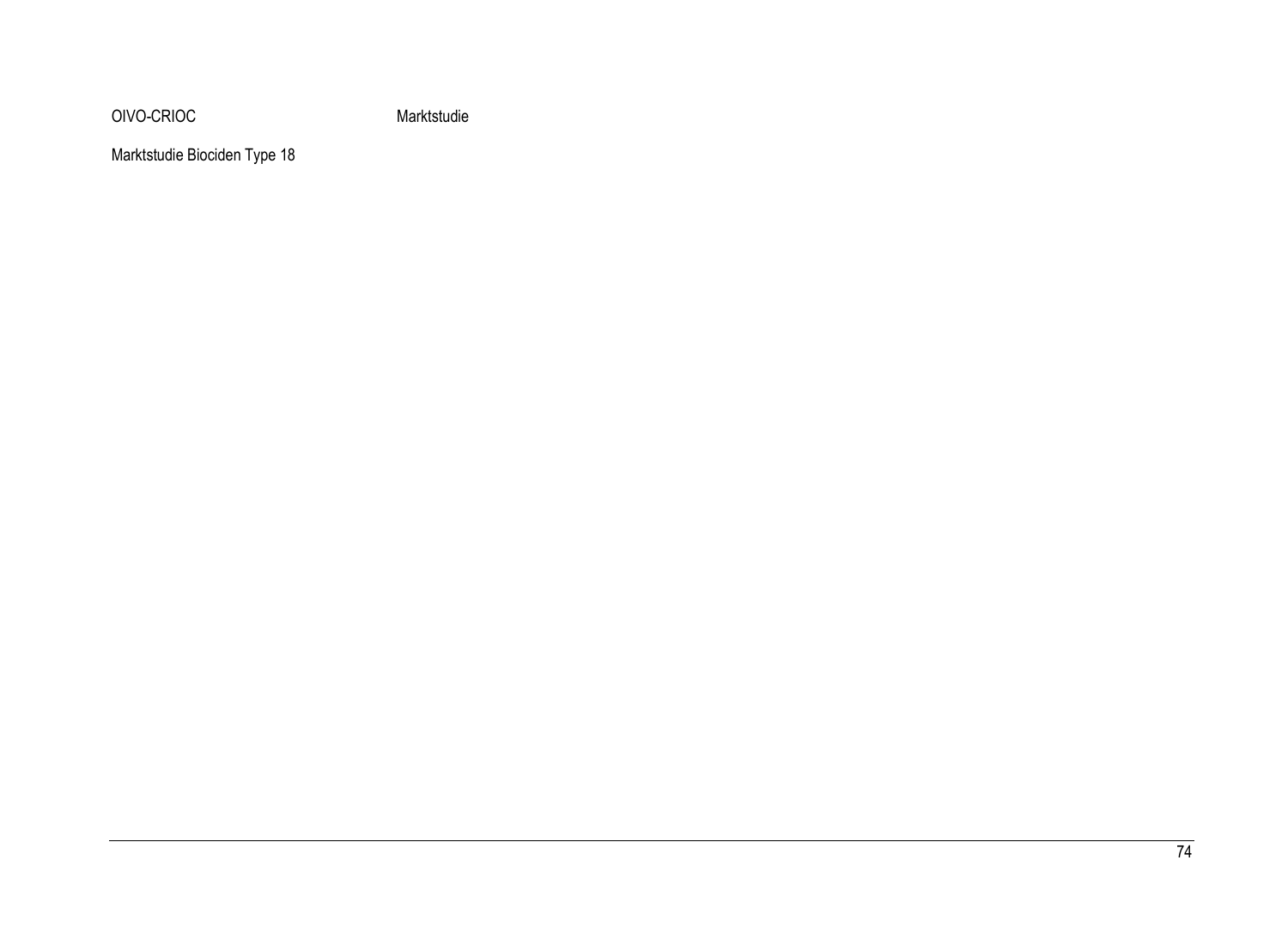Marktstudie Biociden Type 18



## Figuur 14: flowchart belangrijkste productstromen markt type 18 in termen van actieve stof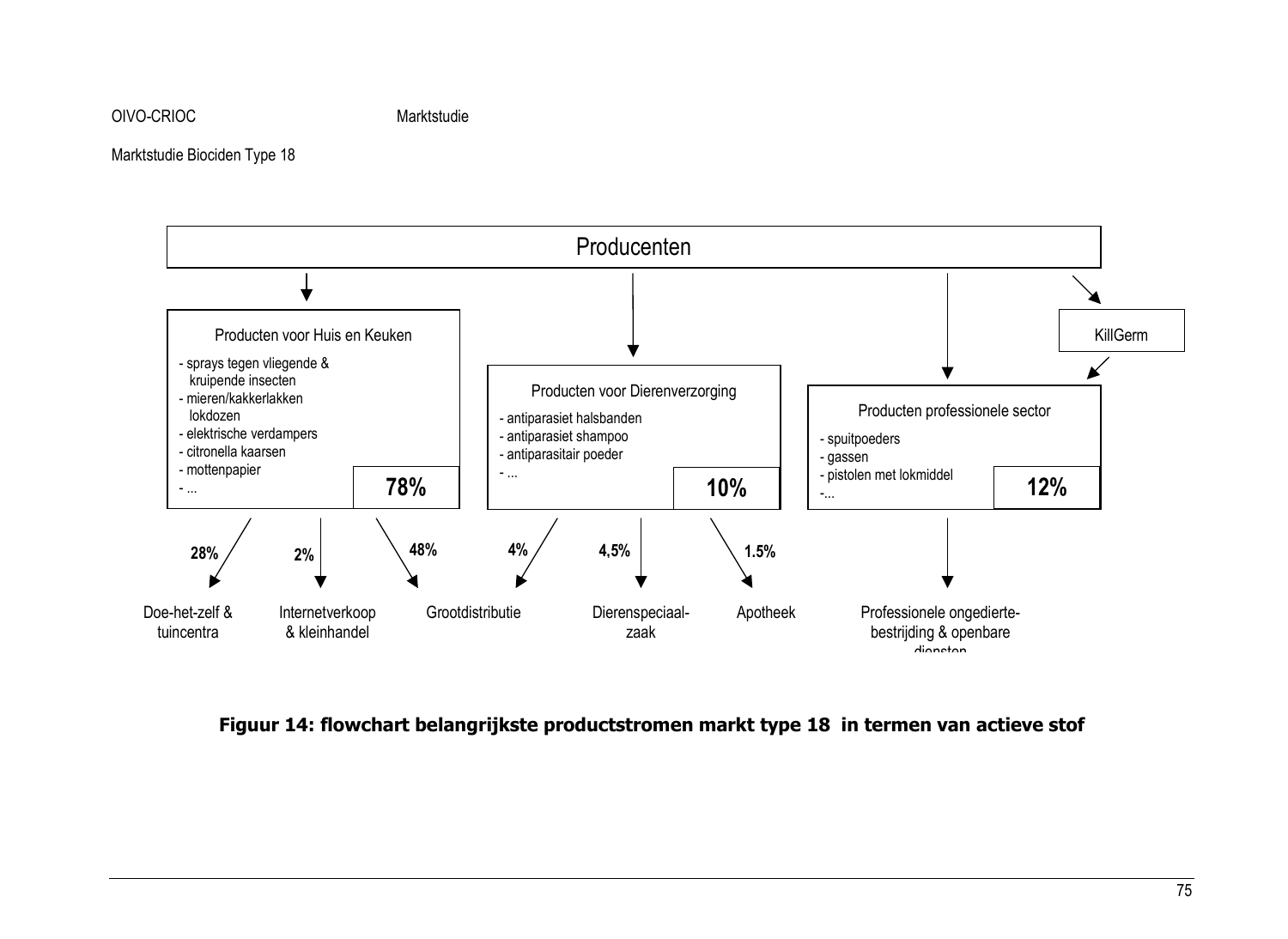|                      | <b>Producten</b><br>voor in en | antiparasit<br>aire | <b>Professione</b><br>le |
|----------------------|--------------------------------|---------------------|--------------------------|
|                      | om het huis                    | middelen            | producten                |
| $2(1 -$              |                                |                     |                          |
| methylethoxyphenyl)  |                                |                     |                          |
| N-methylcarbamate    | 500kg                          | 60kg                |                          |
| Alphacypermethrin    |                                |                     | 10 <sub>kg</sub>         |
| allethrine           | 1700kg                         |                     |                          |
| chlorpyriphos        |                                |                     | 320kg                    |
| cypermethrin         | 100kg                          |                     |                          |
| deltamethrine        |                                |                     | 50kg                     |
| d-fenotrine          | 150kg                          |                     |                          |
| diazinon             |                                | 60kg                |                          |
| permethrine          | 230 <sub>kg</sub>              | 170kg               | 150kg                    |
| piperonyl butoxide   | 1500kg                         |                     | 190kg                    |
| tetrachlorvinphos    |                                | 300kg               |                          |
| Tetramethrine        | 500kg                          |                     |                          |
| trans-2- $(2,2-$     |                                |                     |                          |
| dichlorovinyl-3,3-   |                                |                     |                          |
| dimethylcyclopropane |                                |                     |                          |
| carboxylate de       |                                |                     |                          |
| $2,3,5,6-$           |                                |                     |                          |
| tetrafluorobenzyle   | 200 <sub>kg</sub>              |                     |                          |
| totaal               | 4880kg                         | <b>590kg</b>        | <b>720kg</b>             |

Tabel 17: schatting verbruik actieve stoffen type 18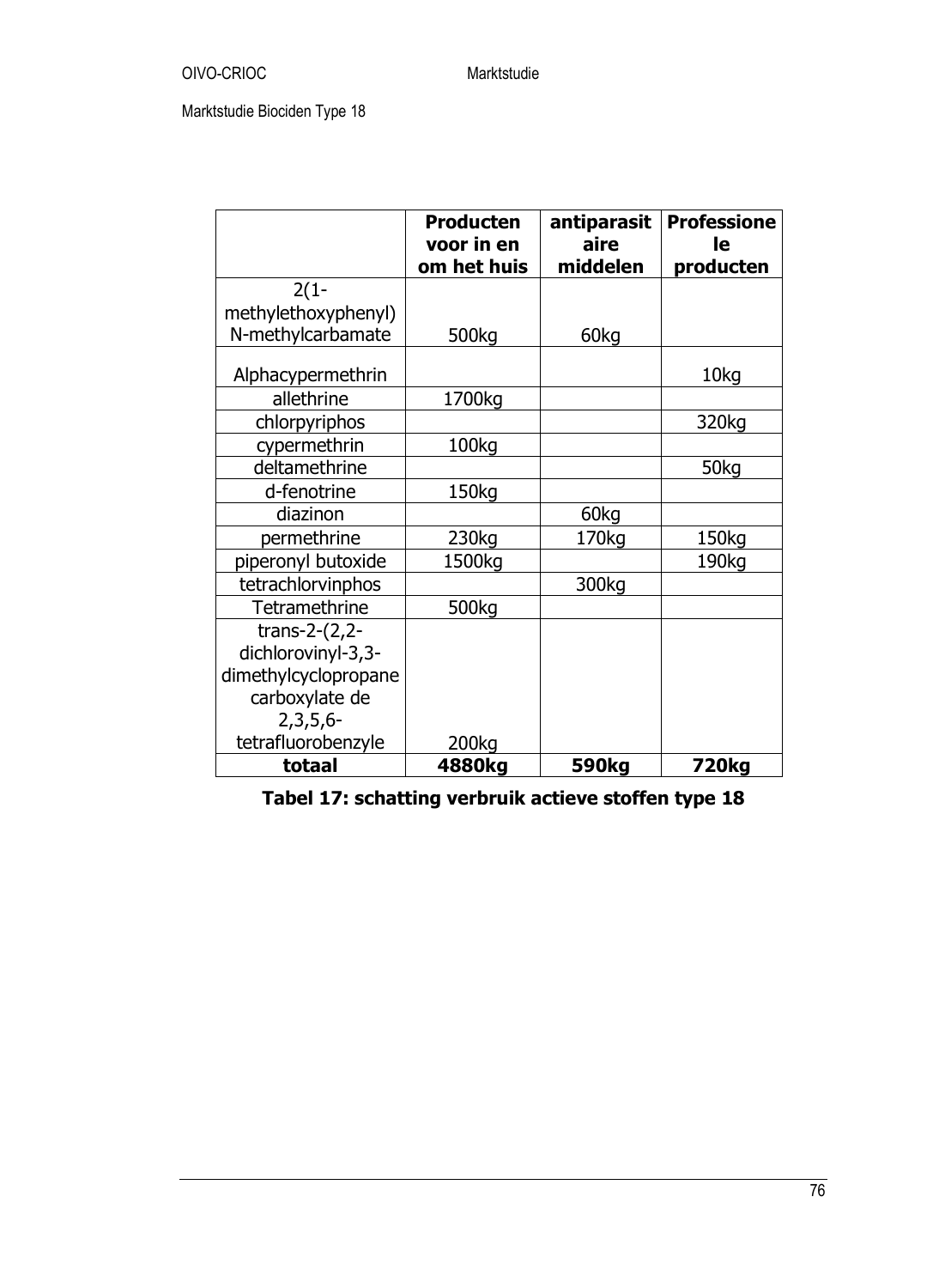

## Figuur 15: verdeling actieve stoffen op Belgische markt in type 18 producten

| <b>Actieve stof</b>       | <b>Marktaandeel</b> | <b>Product</b>                    |
|---------------------------|---------------------|-----------------------------------|
| 2(1-methylethoxyphenyl)N- |                     | Baygon spray tegen kruipende      |
| methylcarbamate           | 9%                  | insecten                          |
|                           |                     | Baygon poeder tegen kruipende     |
|                           |                     | insecten                          |
|                           |                     | Bolfo direct, poeder, shampoo en  |
|                           |                     | spray                             |
| allethrine                | 26%                 | Baygon verdamper                  |
|                           |                     | Vapona Tablet                     |
|                           |                     | Vapona anti- wespen spray         |
|                           |                     | Vapona Elektrische anti-mug       |
|                           |                     | automatic                         |
|                           |                     | Ti-Tox spray                      |
|                           |                     | Vapona Vapomatic                  |
| chlorpyriphos             | 5%                  | Empire 200                        |
|                           |                     | Vapona spray tegen kruipende      |
| cypermethrin              | 2%                  | insecten                          |
| deltamethrine             | $1\%$               | K-othrine flow 25                 |
|                           |                     | Vapona Tecno Spray vliegende      |
| d-fenotrine               | 2%                  | insecten                          |
|                           |                     | Vapona anti- wespen spray         |
| diazinon                  | 1%                  | Diagnos Vlo- en tekenband (kat en |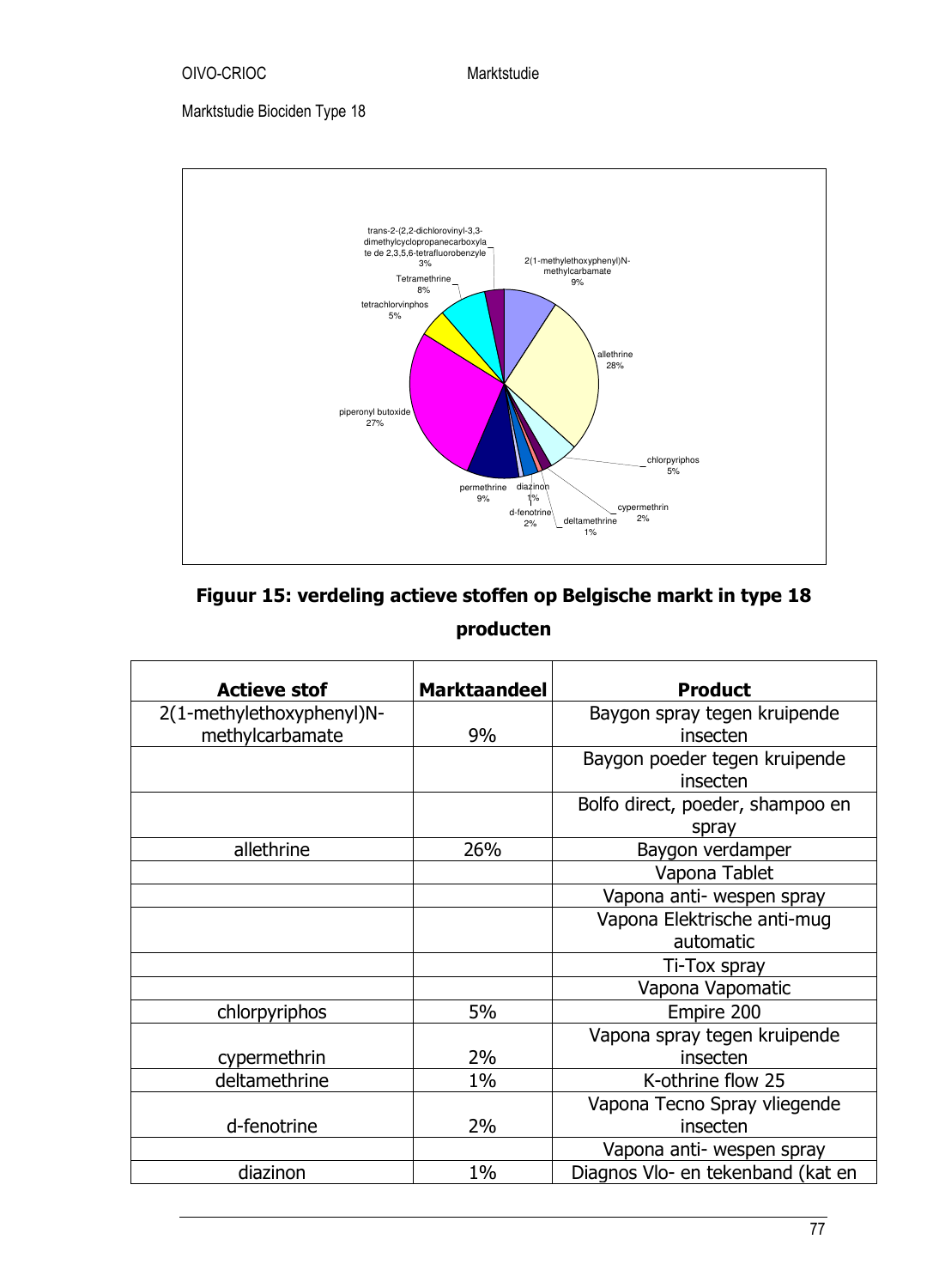Marktstudie Biociden Type 18

|                                 |     | hond)                                  |
|---------------------------------|-----|----------------------------------------|
| permethrine                     | 10% | Permas D                               |
|                                 |     | Permas 100EC                           |
|                                 |     | Ti-Tox spray                           |
|                                 |     | Vermikill spray, shampoo en            |
|                                 |     | verstuiver                             |
|                                 |     | Vitakraft shampoo en spray             |
|                                 |     | Diagnos Spray                          |
|                                 |     | Wolfs halsband                         |
| piperonyl butoxide              | 26% | Baygon verdamper tegen muggen          |
|                                 |     | <b>Ti-Tox Spray</b>                    |
|                                 |     | Vapona Tablet                          |
|                                 |     | Pyretrex Fogger                        |
| tetrachlorvinphos               | 5%  | Vermikill vlooienband 5maand           |
|                                 |     | Vermikill superaktief vlooienband (kat |
|                                 |     | en hond)                               |
|                                 |     | Vitakraft antiparasiet halsband        |
| Tetramethrine                   | 8%  | Vapona Anti-wespen spray               |
|                                 |     | Vapona mierenstop                      |
|                                 |     | Vapona tegen kruipende insecten        |
|                                 |     | Vapona tecno tegen vliegende           |
|                                 |     | insecten                               |
| trans-2-(2,2-dichlorovinyl-3,3- |     |                                        |
| dimethylcyclopropanecarboxylate |     | Baygon spray tegen vliegende           |
| de 2,3,5,6-tetrafluorobenzyle   | 3%  | insecten                               |
|                                 |     | Baygon Genius vloeistofverdamper       |
|                                 |     | Baygon Master                          |
|                                 |     |                                        |

# Tabel 18: verdeling Belgische markt per actieve stof en product voor

## type 18 producten

## 4.2.4.3. BESLUIT TOTALE MARKT

De marktsituatie inzake biociden type 18 werd op twee manieren geschat. Een eerste inschatting gebeurde op basis van het aantal verkochte producten. De tweede marktschets geeft het beeld van de actieve stoffen in België weer. Dit leverde twee verschillende visies op de totale markt op.

Wanneer wordt gekeken naar de marktsituatie gebaseerd op de stukverkoop van de producten valt onmiddellijk het zeer lage aandeel van de professionele producten op. Dit kan voor een stuk worden verklaard door de grote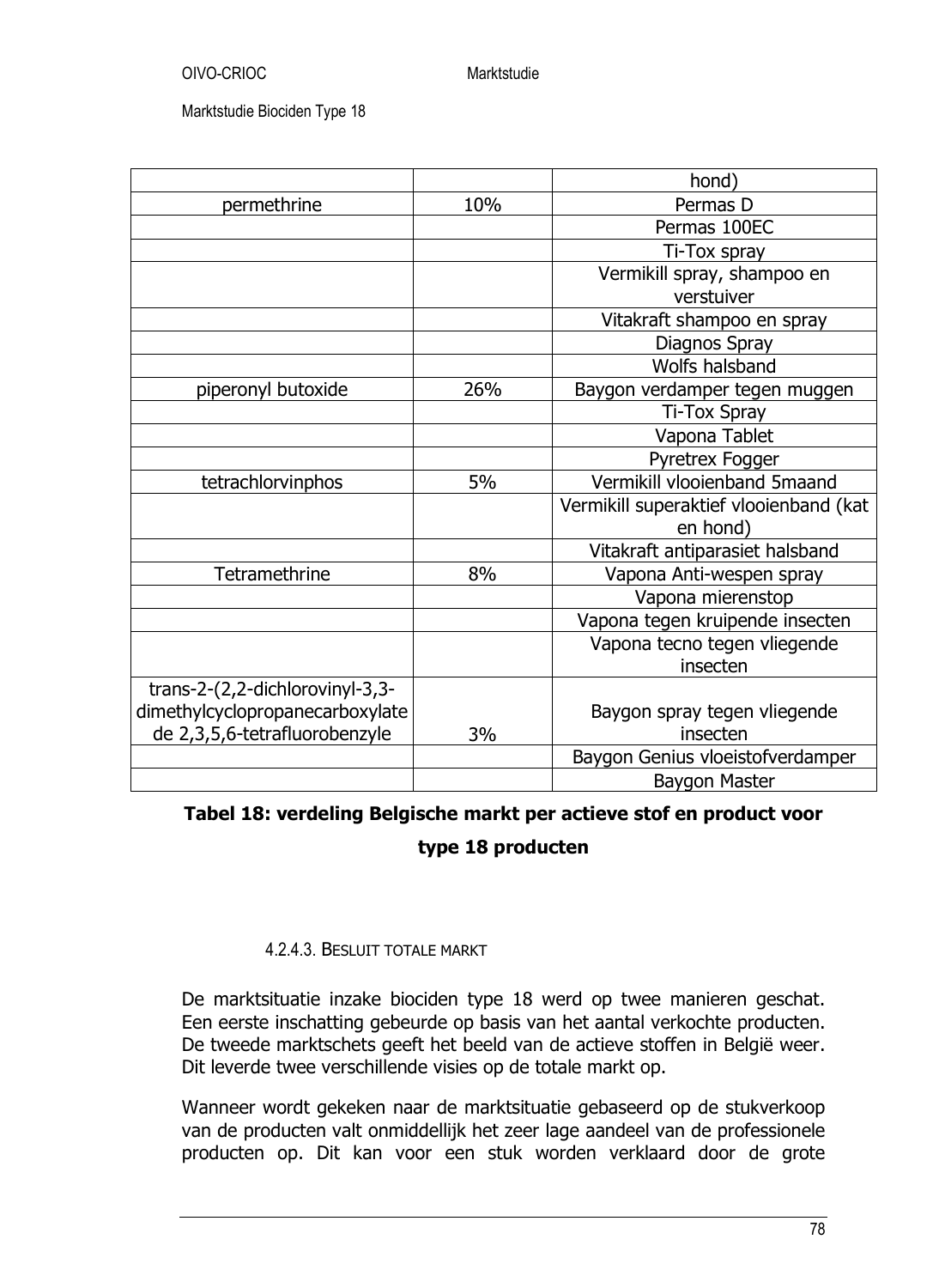verpakkingen (tot 25l) en de sterke concentraties van professionele producten.

Een tweede vaststelling is dat de markt van de professionele producten quasi volledig gescheiden is van de particuliere markt. Uitgezonderd enkele producten (Permas D, Topscore, Zerox) is er geen overlapping tussen de particuliere en de professionele markt.

Verder valt het enorme marktaandeel van de insecticiden voor gebruik in en rond het huis op. Zelfs de markt van de anti-parasitaire middelen verdwijnt in het niets bij het marktaandeel van 90% van de producten voor huis en buitengebruik. Hierbij moet wel de opmerking worden gemaakt dat de sector van de antiparasitaire middelen niet enkel in de categorie biociden type 18 te plaatsen valt. Producten verkocht als geneesmiddel werden niet opgenomen in deze studie. Dit zou het marktaandeel van antiparasitaire producten in ieder geval sterk verhoogd hebben.

Het merendeel van de insecticiden wordt verkocht in de grootdistributie. Zij nemen 57% van de totale markt in handen in termen van stukverkoop en 52% in termen van hoeveelheid actieve stof. Doe-het-zelfzaken, dierenspeciaalzaken en tuincentra hebben een marktaandeel van respectievelijk 34%(stukverkoop) en 28%(actieve stof). Dit zijn schattingen gebaseerd op de totale markt. Waarschijnlijk ligt het marktaandeel van de producten voor binnenhuis nog hoger in de supermarkten. Daarentegen zal het marktaandeel van producten voor buitengebruik lager liggen in de supermarkten en hoger in de doe-het-zelfzaken en tuincentra.

Wanneer wordt gekeken naar de marktverdeling op basis van actieve stoffen krijgen we een heel ander beeld. Doordat de professionele producten in sommige gevallen sterk geconcentreerd zijn en in grote verpakkingen worden verkocht ligt hun marktaandeel een stuk hoger dan bij de stukverkoop (Figuur 12 & Figuur 14). Het aandeel van de producten voor gebruik in en rond het huis heeft daarentegen een veel kleiner aandeel qua actieve stof dan qua stukverkoop door de lagere concentraties en kleinere verpakkingsgroottes. Wanneer het aandeel van de biociden type 18 wordt vergeleken met het totale verbruik van insecticiden in België blijkt dat ze slechts een miniem percentage van de markt innemen.

Uit de schatting blijkt dat twee actieve stoffen meer dan de helft van het totale gewicht aan actieve stof uitmaken. Het gaat om piperonyl butoxide en allethrine. Daarnaast werden verschillende actieve stoffen verwant met allethrine teruggevonden zoals permethrine,...

Ten slotte valt het op dat Vapona en Baygon verschillende actieve stoffen gebruiken, ondanks het feit dat ze dezelfde soort producten aanbieden.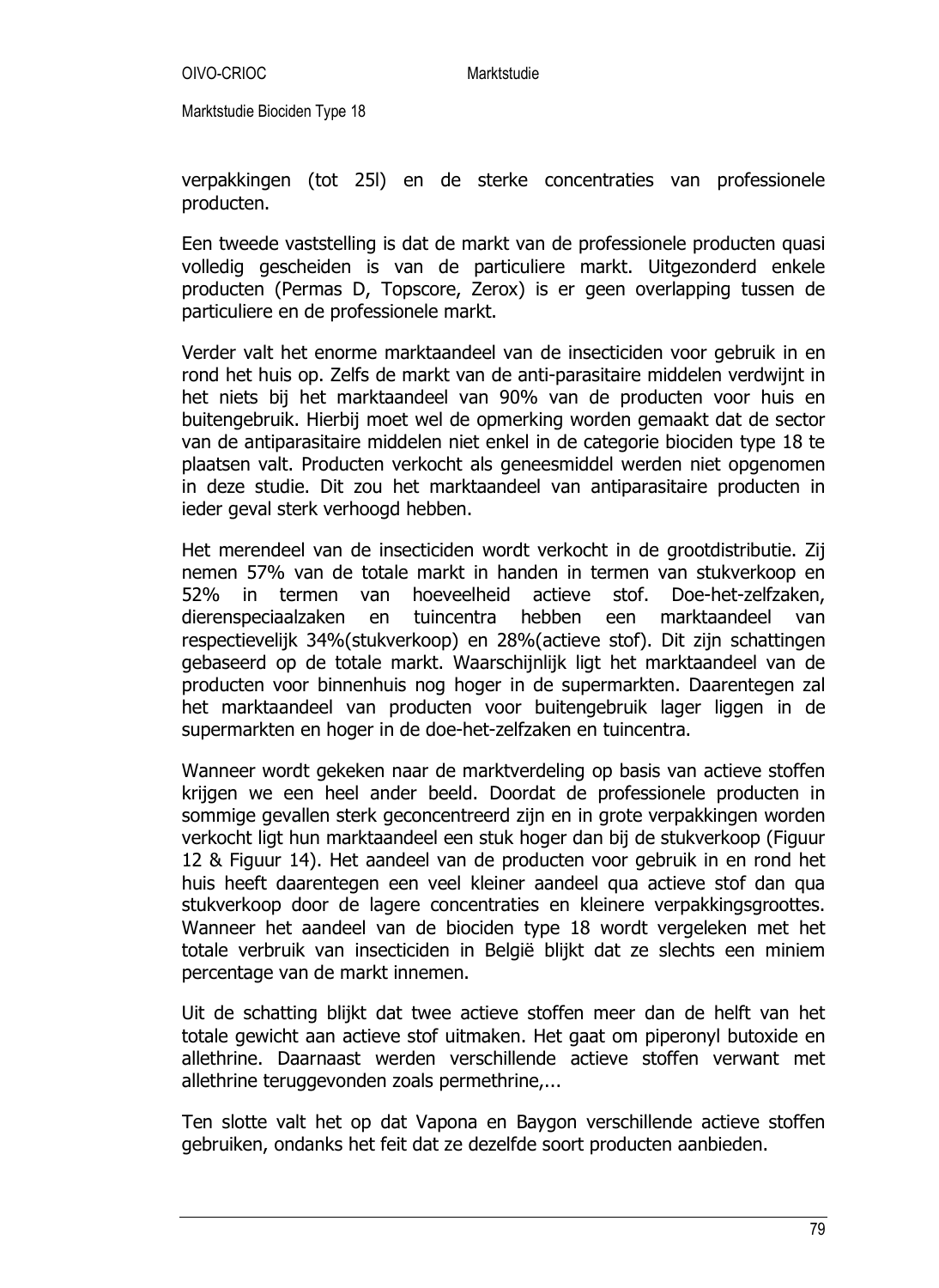### 4.2.4.4. SAMENVATTING

- Professionele sector en particuliere sector zijn vrijwel volledig van elkaar gescheiden.

- Het marktaandeel in stukverkoop van professionele producten is enorm laag. Dit is te wijten aan de bulkverpakkingen en de hoge concentraties van de producten.
- Producten voor gebruik in en om het huis nemen 90% van de totale markt inzake stukverkoop in. Antiparasitaire producten en professionele producten verdelen de percenten.
- De grootdistributie heeft een marktaandeel van 57% in de stukverkoop. Doe het zelf zaken, tuincentra en andere speciaalzaken nemen bijna 40% voor hun rekening.
- Wanneer wordt gekeken naar de marktverdeling inzake actieve stoffen ten opzichte van stukverkoop verschuift het marktaandeel van professionele producten naar 12%. Anti-parasitaire producten bezitten 10%. Het overgrote deel blijft voor de producten voor gebruik in en om het huis (78%).
- Het aandeel van biociden type 18 op de totale markt van insecticiden is beperkt tot 1à 2%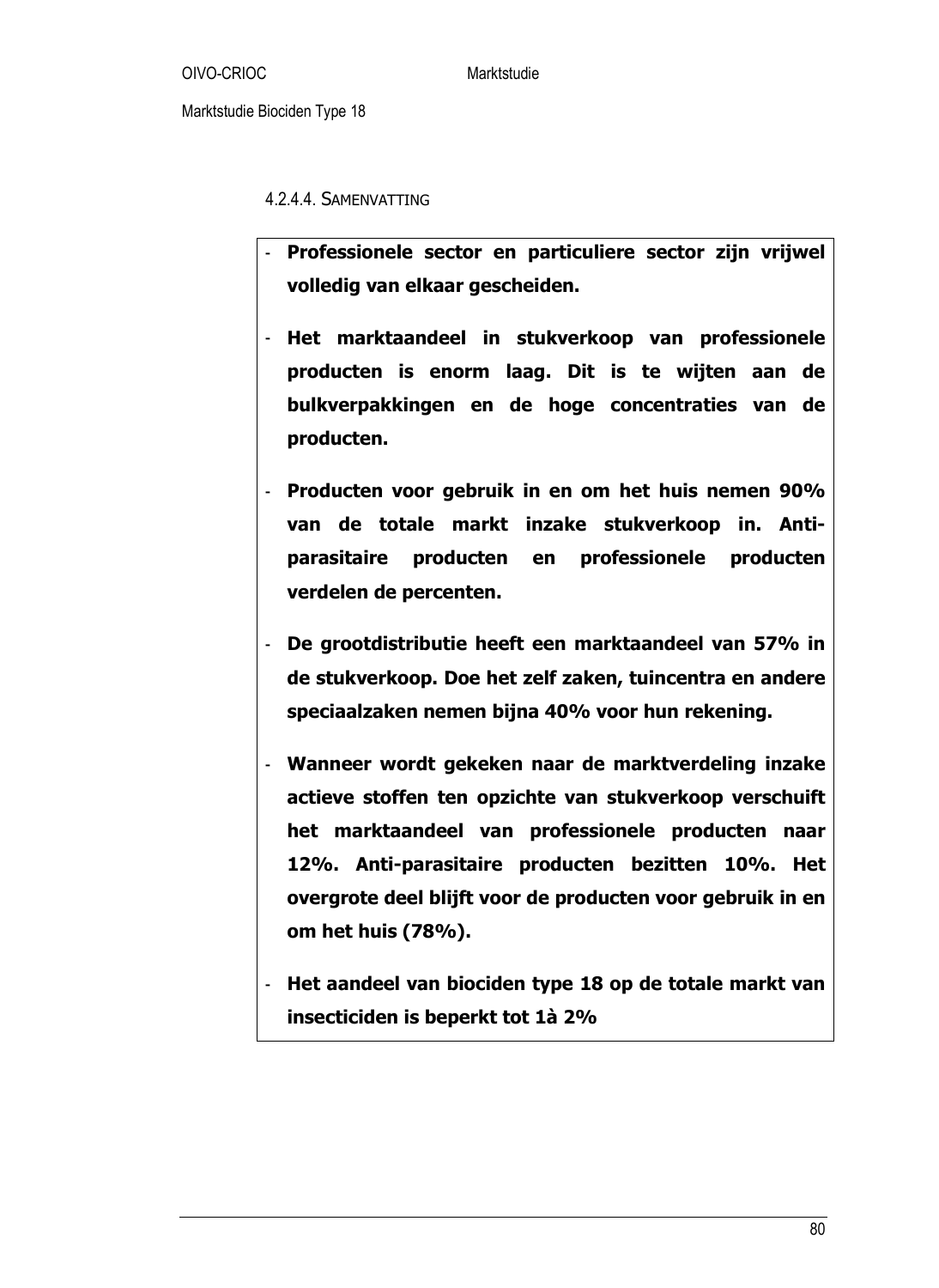## 5. Besluit

In deze studie werd getracht de markt van de type 18 biociden te omschrijven. Hiervoor werd informatie verzameld door winkelbezoeken, interviews en literatuurstudie. De resultaten hiervan hebben geleid tot een grondige karakterisering van de Belgische markt. Hierbij werden de verschillende verkoopstrategieën onderzocht en gecontroleerd op hun wettelijk karakter. Daarnaast werden de meningen inzake insecticiden van de verschillende stakeholders naast elkaar gelegd. Tenslotte werd een beeld geschetst van de markt van insecticiden inzake stukverkoop en actieve stoffen.

Tijdens de winkelbezoeken bleek dat het aanbod tussen zomer en winter grondig verschilt. In de zomer zijn veel meer producten beschikbaar. De verklaring schuilt in het feit dat insecten enkel in de zomer voorkomen. Producten zijn in de rekken terug te vinden per insect. Alternatieve bestrijdingsmiddelen staan gerangschikt doorheen de producten met actieve stoffen. Vaak is het onderscheid moeilijk te maken. Grote merken zoals Vapona en Baygon gebruiken daarenboven displays om hun producten aan te prijzen. Vapona bepaalt in de kleinere winkels waarschijnlijk zelf de prijs van de producten.

De verkoop van mierenproducten begint in april, in mei worden de muggenproducten aantrekkelijker, in juni stijgt de antivliegenverkoop en in de zomermaanden zijn het vooral de producten tegen de wespen. Vanaf midden augustus piekt de verkoop van antiluizenproducten. Deze piek houdt aan tot ongeveer eind september. De verkoop is tevens enorm seizoensafhankelijk. Een slechte zomer kan leiden tot een verlies van 25% in de verkoop.

Niet alle producten die een toelating bezitten, worden effectief teruggevonden op de Belgische markt. Slechts de helft werd teruggevonden tijdens de winkelbezoeken.

De verkoop van insecticiden via het internet blijft beperkt. Hier moet worden opgemerkt dat nooit het toelatingsnummer wordt vermeld op website waar men insecticiden kan aankopen. Voor één product werd zelfs het merk niet vermeld. Hierdoor ontbeert de consument essentiële informatie.

Websites waar de consument zich kan informeren over insecticiden, zijn eveneens schaars. Enkel de website van Brico en Bayer (voor dierenproducten) leveren goede informatie. Daarnaast zijn er nog enkele website van particulieren organisaties die de consument trachten te informeren. In het algemeen bestaat er een gebrek aan degelijk informatie voor de consument, zeker wat betreft duurzaam gebruik van insecticiden.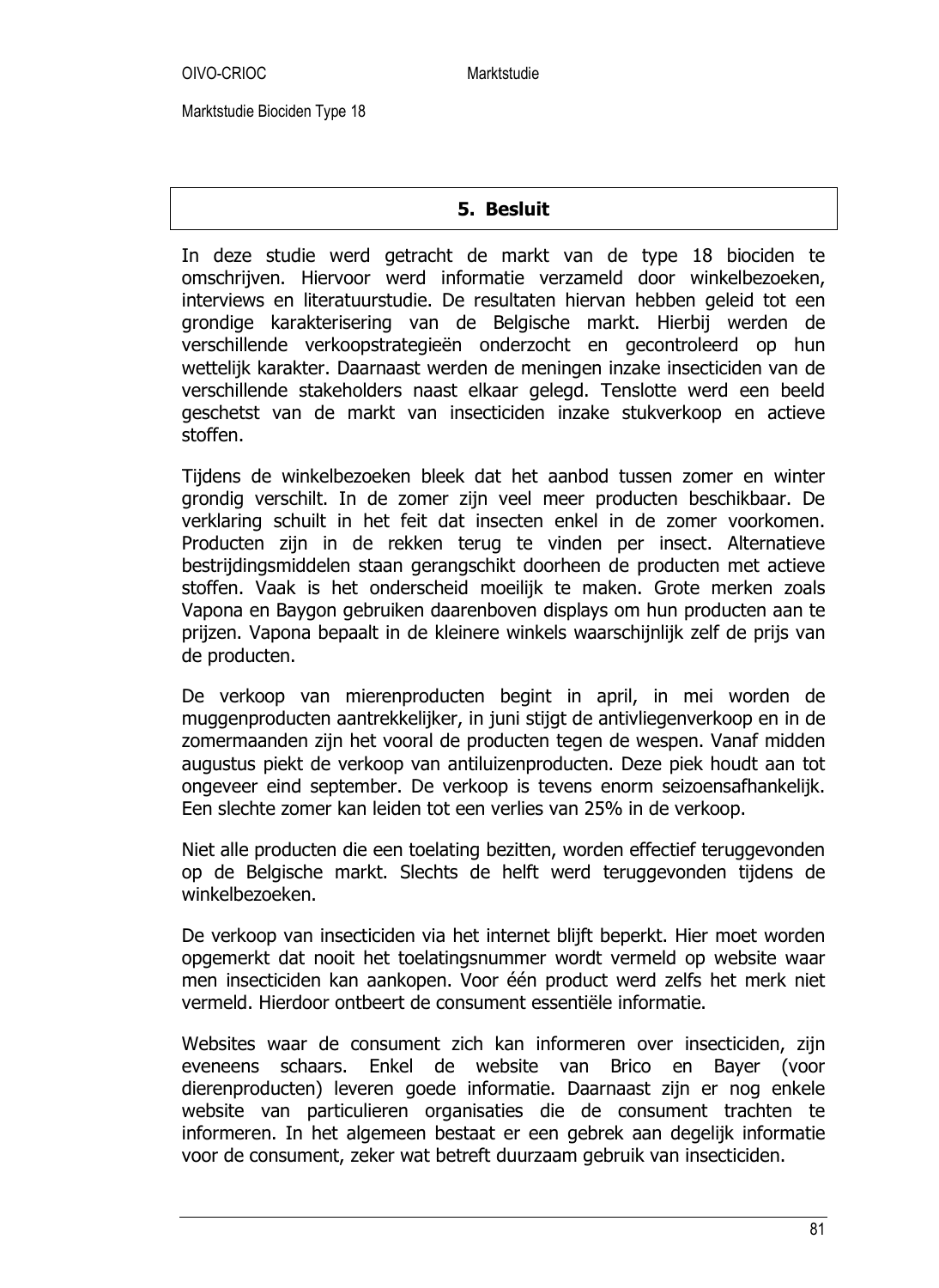Uit een enquête van het OIVO blijkt dat het merendeel van de consumenten (71%) insecticiden gevaarlijk vindt. Meer verontrustend is dat 70% van de gebruikers preventief insecticiden voor gebruik in en rond het huis koopt. Daarnaast blijkt dat de consument slecht is ingelicht over welke producten hij het best kan gebruiken. Meer dan de helft van de consumenten geeft aan dat hij moeilijk het juiste product in de winkel kan vinden. Voor de antiparasitaire producten is de situatie beter. Hier koopt 7 op 10 consumenten de producten aan op voorspraak van een veearts.

De markt van de biociden type 18 bestaat uit drie segmenten: de professionele producten, anti-parasitaire middelen en producten voor gebruik in en om het huis. Deze sectoren werden eerst apart onderzocht en in een volgend stadium werden de puzzelstukjes in elkaar gezet.

Een algemene opmerking die nar voor kwamen bij de interviews in alle sectoren is dat de nieuwe biociderichtlijn het op de markt brengen van milieuvriendelijke producten bemoeilijkt en dat de wachttijden voor het vernieuwen/aanvragen van een vergunning zeer lang zijn. Daarnaast werd gevreesd dat kleine producenten uit de markt zouden verdwijnen omdat ze niet de financiële mogelijkheden hebben om in het nieuwe toelatingssysteem te stappen. Dit zou op termijn tot monopolievorming kunnen leiden. Dit proces is reeds ingezet. In de sector van de anti-parasitaire middelen heerst één speler, Beaphar over de markt. Bij de producten voor gebruik in en om het huis zijn Vapona en Baygon de absolute heersers. Het gaat zelfs zo ver dat Vapona er mogelijk al in slaagt zijn prijzen op te dringen aan de kleinere distributeurs. Deze situatie is niet goed voor de kleine producenten of voor de consumenten.

De professionele sector heeft de jongste 20 jaar een verschuiving gekend van bestrijding naar preventie. Dit ging gepaard met een afname van het gebruik van insecticiden. De professionele sector wordt overheerst door 5 grote spelers (Hunt, Rentokill, SGS, ISS en Ondes). Deze 5 bestrijdingsfirma's nemen 80-90% van de markt voor hun rekening. Op basis van de aankoopcijfers van ISS en Rentokill kon een schatting worden gemaakt van de marktsituatie. De marktschets maakt een schatting van 15 verschillende producten die door deze bedrijven worden gebruikt. Deze producten omvatten ongeveer 80% van de totale markt inzake professionele insecticiden.

Daarnaast blijken openbare diensten zoals gemeenten en brandweer grote afnemers van professionele producten te zijn. De diensten maken voornamelijk gebruik van één enkel product: Permas D. Hiervan wordt jaarlijks 20 ton gebruikt door de verschillende openbare diensten. Dit is goed voor ongeveer 20% van de totale markt (in actieve stof).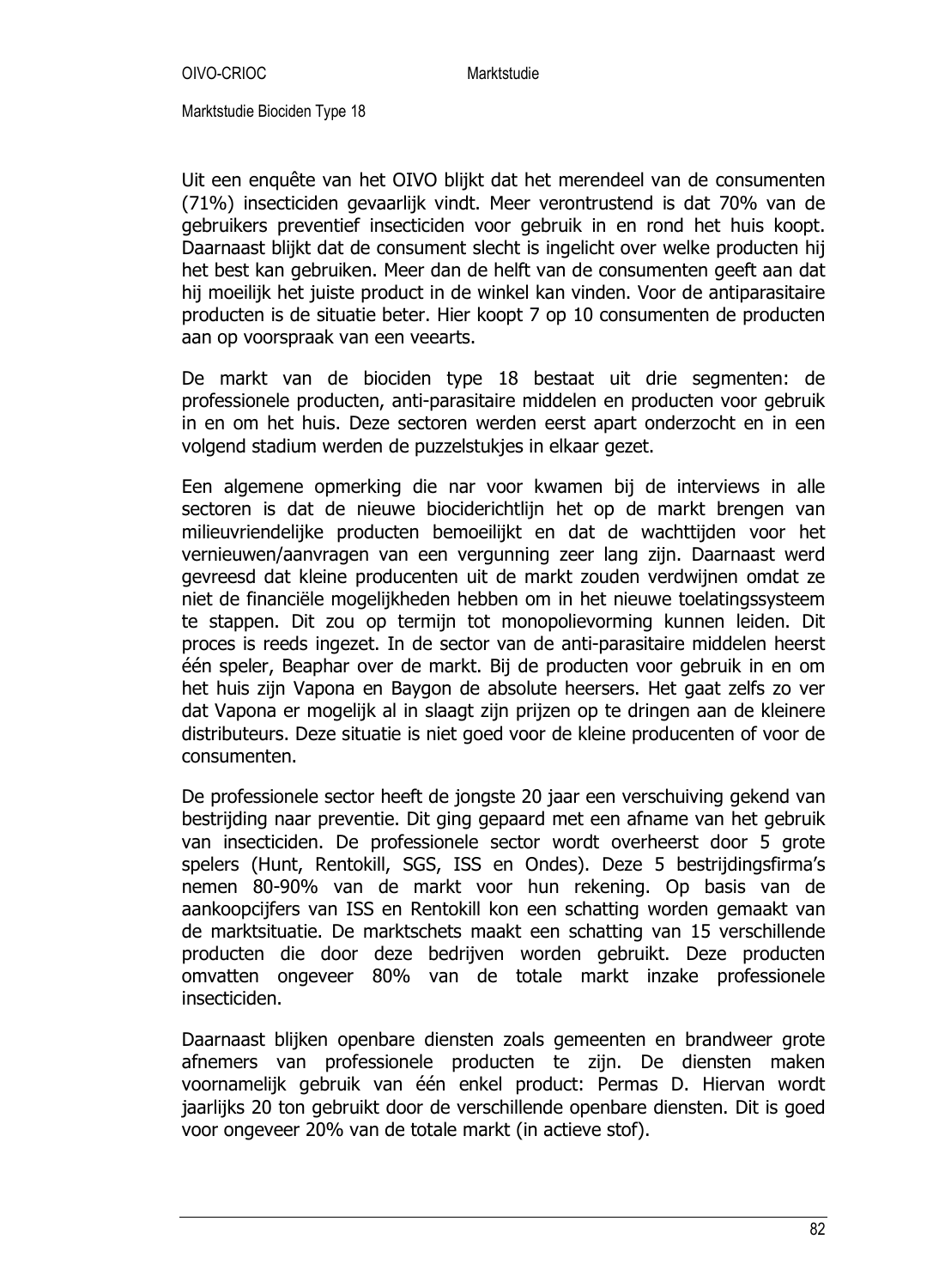Marktstudie Biociden Type 18

De markt van de anti-parasitaire middelen wordt gedomineerd door één speler: Beaphar. Zij bezitten ongeveer 70% van de totale markt. Wolfs (5%) en de overige producenten (10%) vervolledigen het beeld van de producten verkocht in de supermarkten en (dieren)speciaalzaken. Uit de cijfers van Beaphar blijkt dat net iets meer anti-parasitaire producten worden verkocht in (dieren)speciaalzaken dan in de grootdistributie.

Naast verkoop van anti-parasitaire middelen in de supermarkt en de dierenspeciaalzaken blijken apothekers een groot marktaandeel te bezitten. Het merendeel van de producten die daar worden verkocht, bezitten een goedkeuring van geneesmiddel. Ze worden voor het overgrote deel geproduceerd door Bayer, Merial en Phizer. Door een enquête van het OIVO wordt deze markt geschat op ongeveer 40% van de gehele markt in antiparasitaire middelen. Een beperkt deel van deze markt wordt ingenomen door de producten van het gamma Bolfo. Deze producten bezitten wel een goedkeuring van biociden en nemen de resterende 15% van de markt inzake biociden in. Ze vertegenwoordigen ongeveer 20% van de producten dier worden verkocht in de apotheek.

De totale markt van de anti-parasitaire middelen is ongeveer goed voor bijna 1miljoen€, oftewel 0.2% van de totale markt in dierenproducten.

Positief is dat uit de enquête van het OIVO blijkt dat het merendeel (70%) van de consumenten anti-parasitaire middelen koopt op aanraden van een veearts. 23% koopt de producten wanneer parasieten worden vastgesteld. Er wordt dus zorgzaam omgesprongen met de producten.

In de veeteelt worden ook insecticiden gebruikt. Sommige producten worden ingedeeld bij de pesticiden, andere bij de geneesmiddelen en ten slotte een beperkt aantal bij de biociden. Hierdoor werd het onmogelijk deze markt grondig door te lichten.

De grootste markt is die van de producten voor gebruik in en rond het huis. Jaarlijks worden meer dan 4 miljoen verpakkingen verkocht. De markt wordt beheerst door 2 grote en één kleinere speler. Vapona en Baygon nemen respectievelijk 43% en 41% van de totale markt voor hun rekening. Daarnaast neemt Riem met één enkel product (Ti-Tox spray) 7% van de markt in. Waarschijnlijk zal het aandeel van Vapona en Baygon stijgen doordat kleinere spelers uit de markt worden gedreven door het nieuwe toelatingssysteem. Hierdoor dreigt een ongezonde marktsituatie te ontstaan. Waarschijnlijk bepaalt Vapona reeds de prijzen van zijn producten in bepaalde kleinere supermarktketens. Hiervan zal uiteindelijk de consument de dupe worden.

Alle spelers zijn het erover eens dat de consument onvoldoende is voorgelicht. Toch is het voor deze consument enorm moeilijk om nuttige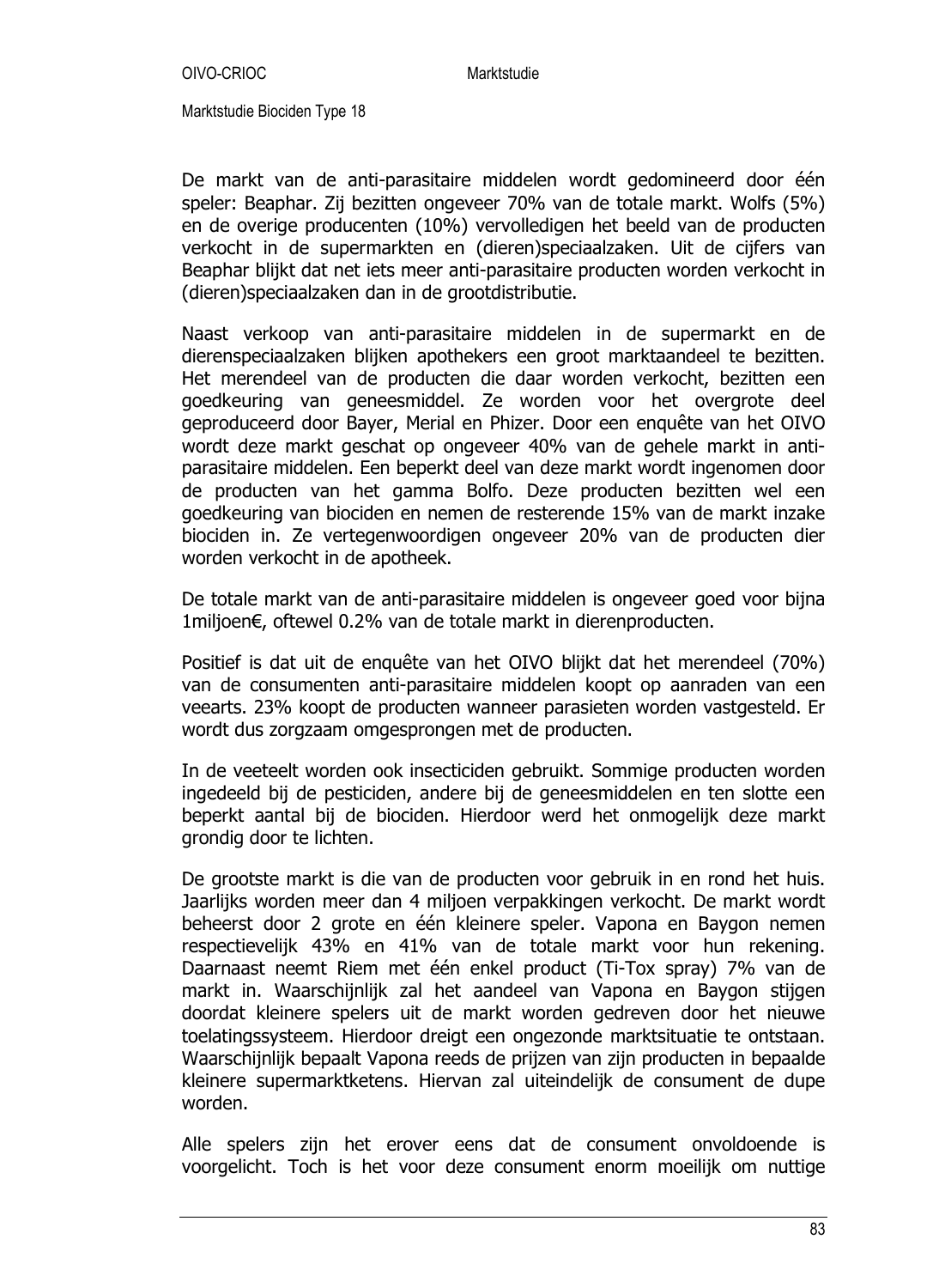informatie inzake insecticiden terug te vinden. Enkel Brico bezit een informatieve website voor de consument. Websites van producenten en distributeurs zijn vooral gericht op marketing en niet op voorlichting van de consument. Vapona bezit zelfs geen website. Dit is temeer verontrustend omdat 70% van de consumenten aangeven producten preventief in huis te halen. Er moet daarom dringend werk worden gemaakt van voorlichting van de consument, teneinde hem duurzaam te laten omspringen met insecticiden.

De meest verkochte producten op de markt zijn de verdampers. Zij nemen 40% van de markt in. Hierin hebben Vapona en Baygon reeds geen concurrenten meer. Daarnaast zijn de sprays goed voor 41% Het merendeel (24%) van de sprays wordt gebruikt tegen vliegende insecten. In mindere mate worden lokdozen poeders, kaarsen en anti-motten producten verkocht.

Supermarkten nemen 60% van de verkoop van insecticiden voor binnenhuisen buitengebruik voor hun rekening. De klassieke verhoudingen binnen de distributiesector blijven hierin gerespecteerd. Ketens van tuincentra en doe het zelf zaken zijn goed voor 20%. Zelfstandige ketens zijn nog goed voor 18%.

Supermarkten verkopen voor grote merken en producten voor binnenhuis. Kleinere merken en producten voor openlucht worden meer teruggevonden in doe-het-zelfzaken en tuincentra.

Wanneer de gegevens uit de drie sectoren worden vergeleken, blijkt dat de particuliere sector veruit het grootst aantal verkochte verpakkingen voor zijn rekening neemt. Slechts 1% van het aantal verkochte verpakkingen wordt toegeschreven aan de professionele sector. 90% van de verkoop is voor de producten voor huis- en tuingebruik. 8% is voor de antiparasitaire middelen. Het marktaandeel van supermarkten in de stukverkoop is goed voor bijna 60%, speciaalzaken nemen bijna 40% voor hun rekening. Verder wordt een minimaal marktaandeel verkocht in de apotheek, via internet, op markten…

Hierbij wordt de invloed van de professionele sector onderschat. Dit komt tot uiting wanneer wordt gekeken naar de verhoudingen in actieve stof van de verschillende sectoren. Ondanks het feit dat niet de volledige markt in deze marktschets werd opgenomen, blijkt dat de professionele sector goed is voor meer dan 10% van de totale actieve stof die wordt verbruikt. Het marktaandeel van de producten voor in en rond het huis zakt naar 78%. Antiparasitaire middelen nemen 10% voor hun rekening.

De totale hoeveelheid actieve stof op de Belgische markt bedraagt ongeveer 7 ton. Dit is een zeer kleine hoeveelheid wanneer wordt gekeken naar de totale productie van de leden van Phytofar. Die bedraagt jaarlijks 537 ton insecticiden.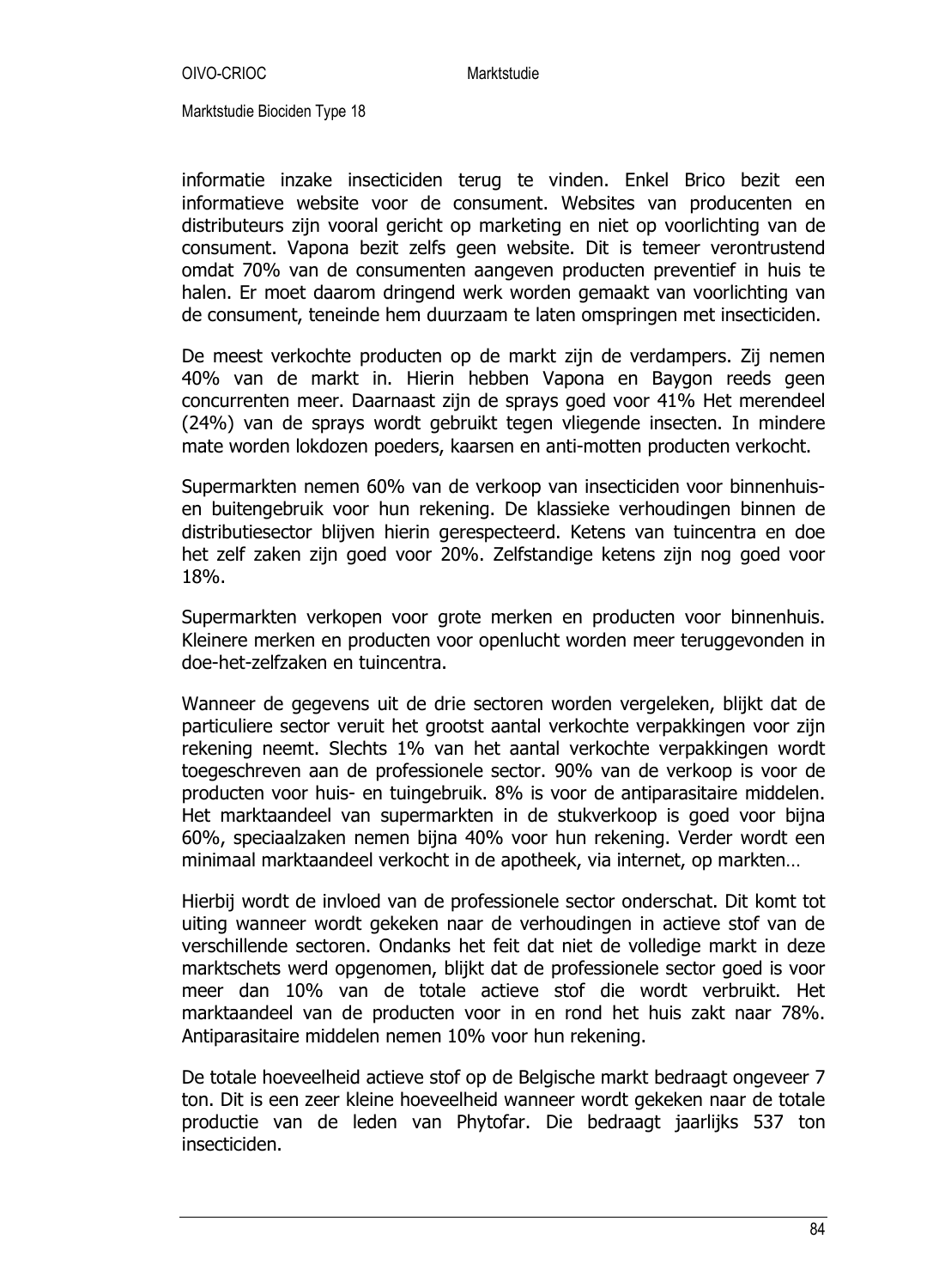Marktstudie Biociden Type 18

De totale omzet van de markt wordt geschat op een cijfer tussen de 15 en de 20miljoen€. Die omzet wordt gerealiseerd door de verkoop van ongeveer 5 miljoen verpakkingen. Het grootste deel van dit cijfer gaat naar de producten voor het gebruik in en rond het huis.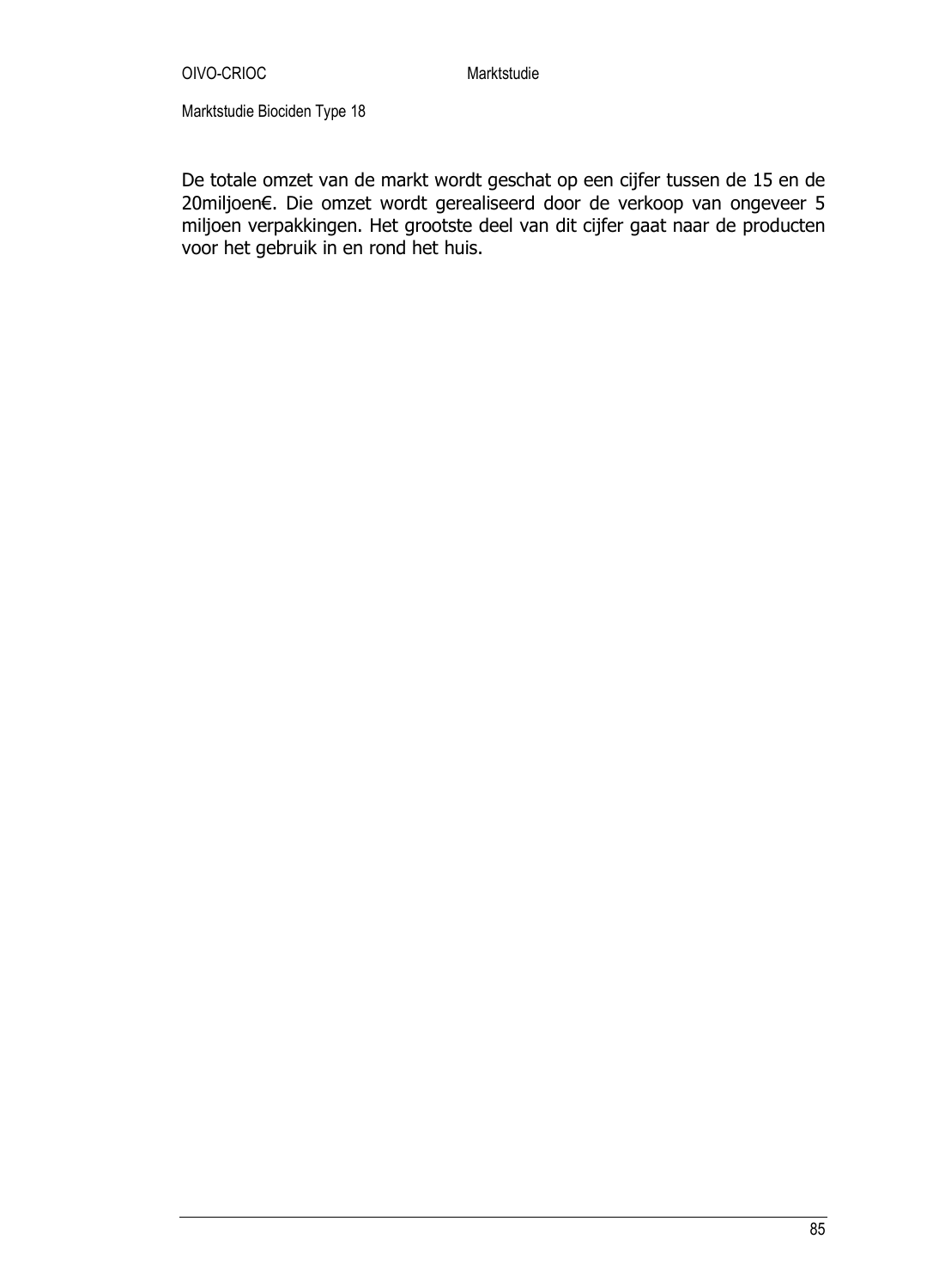Verantwoordelijke uitgever :

Marc Vandercammen

OIVO

Paapsemlaan 20 - 1070 BRUSSEL

Tel. 02/547.06.11 - Fax. 02/547.06.01